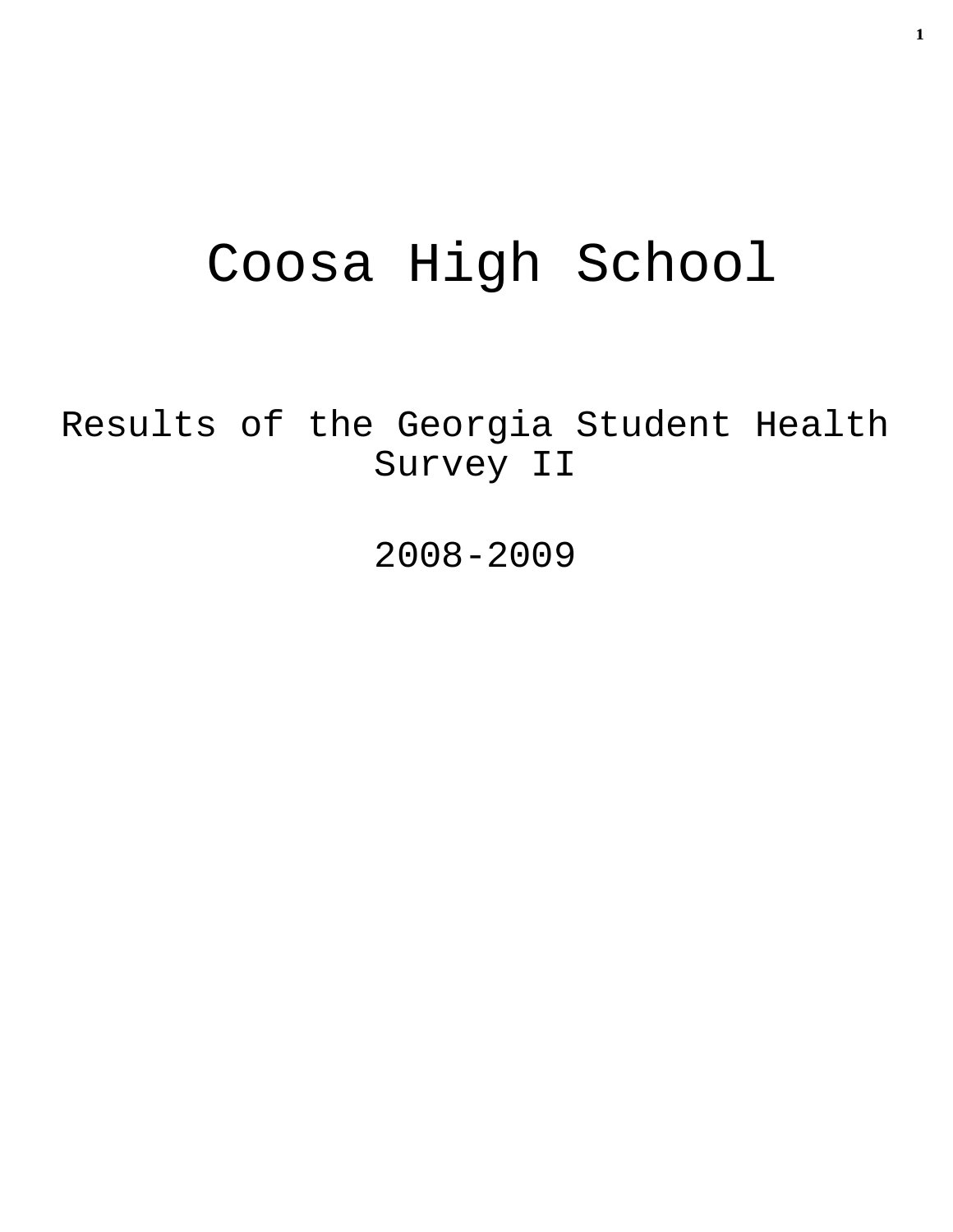# *Demographics* **2**

| Grade                    |     |  |  |  |
|--------------------------|-----|--|--|--|
| <b>Grade   Frequency</b> |     |  |  |  |
| 10                       | 136 |  |  |  |
| 12                       | 151 |  |  |  |

| Frequency      | <b>Table of Gender by Grade</b> |              |             |              |  |  |
|----------------|---------------------------------|--------------|-------------|--------------|--|--|
| <b>Col Pct</b> |                                 | Grade(Grade) |             |              |  |  |
|                | Gender(Gender)                  | 10           | 12          | <b>Total</b> |  |  |
|                | <b>Female</b>                   | 70<br>51.47  | 83<br>54.97 | 153          |  |  |
|                | <b>Male</b>                     | 66<br>48.53  | 68<br>45.03 | 134          |  |  |
|                | <b>Total</b>                    | 136          | 151         | 287          |  |  |

| Frequency<br>Col Pct |
|----------------------|

| <b>Table of Ethnicity by Grade</b> |              |              |              |  |  |  |
|------------------------------------|--------------|--------------|--------------|--|--|--|
|                                    | Grade(Grade) |              |              |  |  |  |
| <b>Ethnicity</b> (Ethnicity)       | 10           | 12           | <b>Total</b> |  |  |  |
| <b>Black</b>                       | 13<br>9.56   | 19<br>12.58  | 32           |  |  |  |
| <b>Hispanic</b>                    | 14<br>10.29  | 10<br>6.62   | 24           |  |  |  |
| <b>White</b>                       | 101<br>74.26 | 117<br>77.48 | 218          |  |  |  |
| <b>Asian</b>                       | 2<br>1.47    | 3<br>1.99    | 5            |  |  |  |
| <b>Other</b>                       | 6<br>4.41    | 2<br>1.32    | 8            |  |  |  |
| <b>Total</b>                       | 136          | 151          | 287          |  |  |  |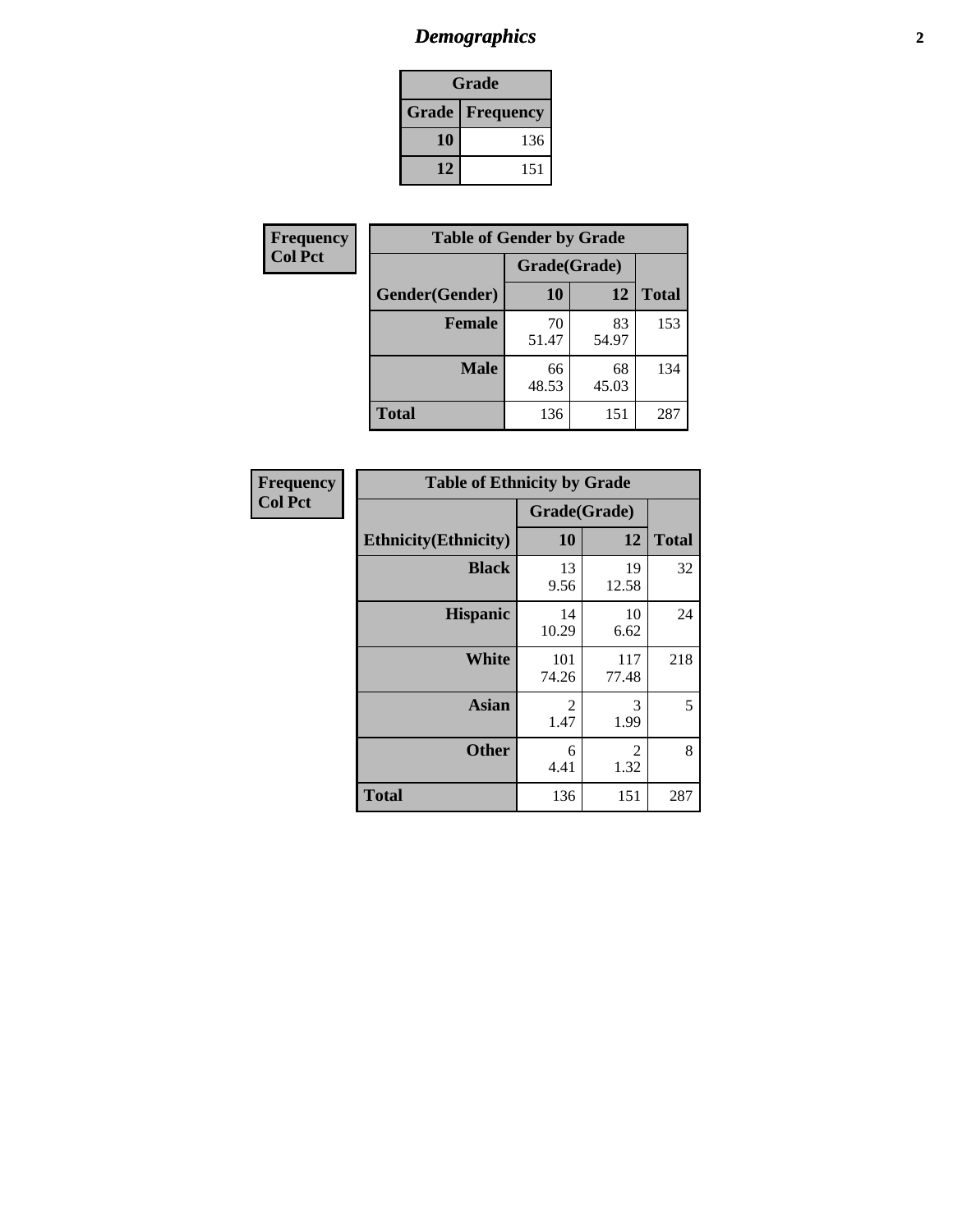#### *Title IV, Part A, Schedule A* **3** *Goal 1: Ensure that all schools are drug-free Baseline Data: Year 2008-2009 Prevalence of Drug Use*

| Frequency<br><b>Col Pct</b> | <b>Table of AlcoholAlt by Grade</b> |              |              |              |  |  |
|-----------------------------|-------------------------------------|--------------|--------------|--------------|--|--|
|                             | AlcoholAlt(Alcohol                  | Grade(Grade) |              |              |  |  |
|                             | use, past 30 days)                  | 10           | 12           | <b>Total</b> |  |  |
|                             | Yes                                 | 12<br>8.82   | 43<br>28.48  | 55           |  |  |
|                             | N <sub>0</sub>                      | 124<br>91.18 | 108<br>71.52 | 232          |  |  |
|                             | <b>Total</b>                        | 136          | 151          | 287          |  |  |

| Frequency<br><b>Col Pct</b> | <b>Table of TobaccoAny by Grade</b> |              |              |              |  |
|-----------------------------|-------------------------------------|--------------|--------------|--------------|--|
|                             | <b>TobaccoAny(Tobacco</b>           | Grade(Grade) |              |              |  |
|                             | use, past 30 days)                  | 10           | 12           | <b>Total</b> |  |
|                             | Yes                                 | 16<br>11.76  | 38<br>25.17  | 54           |  |
|                             | N <sub>0</sub>                      | 120<br>88.24 | 113<br>74.83 | 233          |  |
|                             | <b>Total</b>                        | 136          | 151          | 287          |  |

| Frequency<br><b>Col Pct</b> | <b>Table of MarijuanaAlt by Grade</b> |              |              |              |  |
|-----------------------------|---------------------------------------|--------------|--------------|--------------|--|
|                             | MarijuanaAlt(Marijuana                | Grade(Grade) |              |              |  |
|                             | use, past 30 days)                    | 10           | 12           | <b>Total</b> |  |
|                             | <b>Yes</b>                            | 4<br>2.94    | 25<br>16.56  | 29           |  |
|                             | N <sub>0</sub>                        | 132<br>97.06 | 126<br>83.44 | 258          |  |
|                             | <b>Total</b>                          | 136          | 151          | 287          |  |

| <b>Frequency</b> | <b>Table of OtherDrugAny by Grade</b>                  |              |              |              |  |  |
|------------------|--------------------------------------------------------|--------------|--------------|--------------|--|--|
| <b>Col Pct</b>   | <b>OtherDrugAny(Other</b><br>Grade(Grade)<br>drug use, |              |              |              |  |  |
|                  | past 30 days)                                          | 10           | 12           | <b>Total</b> |  |  |
|                  | Yes                                                    | 4<br>2.94    | 19<br>12.58  | 23           |  |  |
|                  | N <sub>0</sub>                                         | 132<br>97.06 | 132<br>87.42 | 264          |  |  |
|                  | <b>Total</b>                                           | 136          | 151          | 287          |  |  |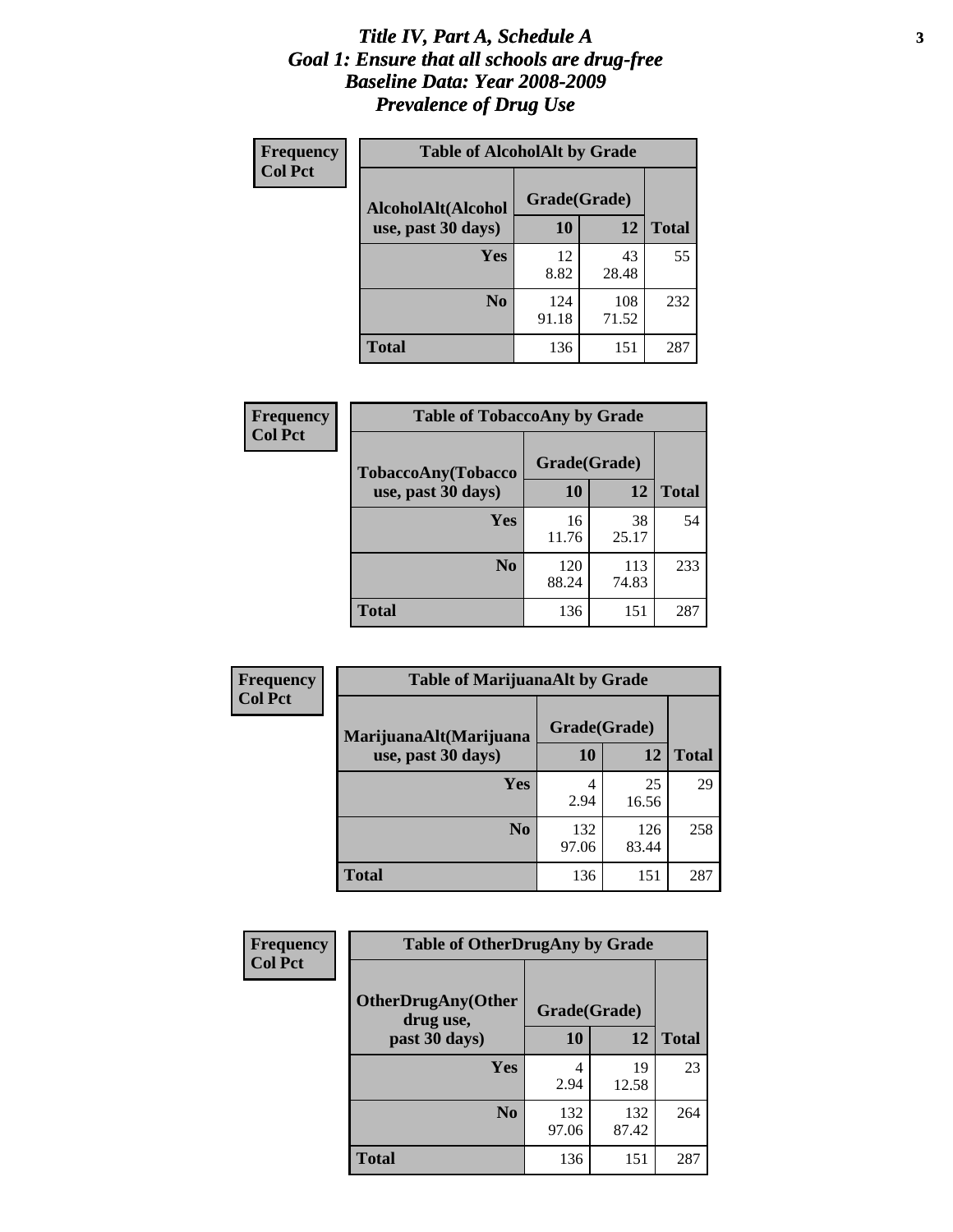### *Average Age of Onset of Use* **4** *Results for "Average Age of Onset of Use" questions exclude students who said they did not use that substance*

| <b>Variable</b>     | Label                                                              | <b>Mean</b> |
|---------------------|--------------------------------------------------------------------|-------------|
| Alcoholinit2        | I started using alcohol when I was                                 | 14.21       |
| Cigarettesinit2     | I started smoking tobacco when I was                               | 13.88       |
| Smokelessinit2      | I started chewing tobacco when I was                               | 13.80       |
| Marijuanainit2      | I started using marijuana when I was                               | 14.27       |
| Cocaineinit2        | I started using cocaine when I was                                 | 13.60       |
| Inhalantsinit2      | I started using inhalants when I was                               | 12.00       |
| Steroidsinit2       | I started using steroids when I was                                | 13.33       |
| Ecstasyinit2        | I started using ecstasy when I was                                 | 11.17       |
| Methinit2           | I started using methamphetamines when I was                        | 11.71       |
| Hallucinogensinit2  | I started using hallucinogens when I was                           | 11.43       |
| Prescription in it2 | I started using prescription drugs not prescribed to me when I was | 13.94       |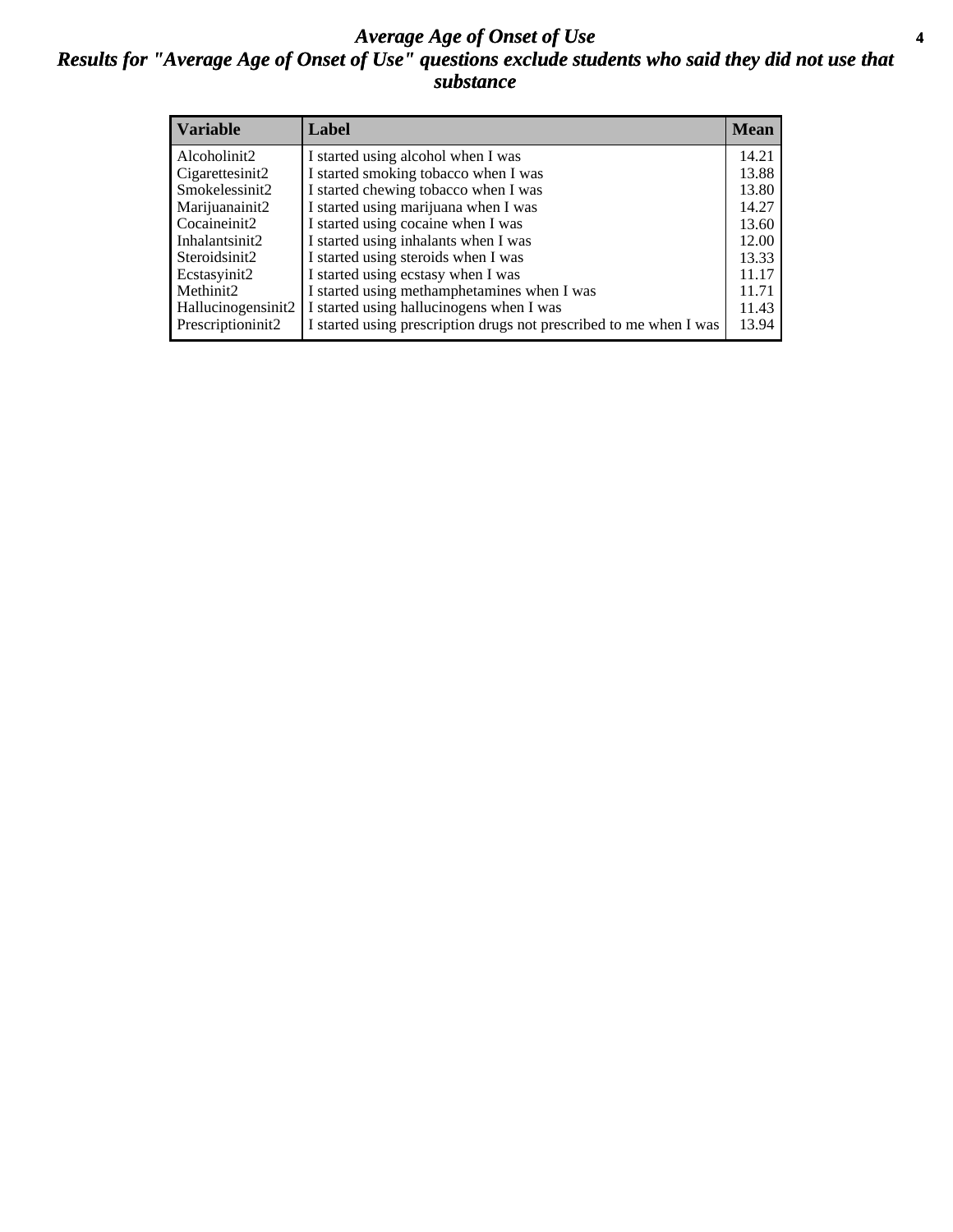# *Perception of Health Risk* **5**

| <b>Frequency</b> | <b>Table of Alcoholharmdich by Grade</b> |              |              |              |  |
|------------------|------------------------------------------|--------------|--------------|--------------|--|
| <b>Col Pct</b>   | Alcoholharmdich(I<br>think alcohol is    | Grade(Grade) |              |              |  |
|                  | harmful)                                 | 10           | 12           | <b>Total</b> |  |
|                  | <b>Yes</b>                               | 113<br>83.09 | 107<br>70.86 | 220          |  |
|                  | N <sub>0</sub>                           | 23<br>16.91  | 44<br>29.14  | 67           |  |
|                  | <b>Total</b>                             | 136          | 151          | 287          |  |

| Frequency      | <b>Table of Tobaccoharmdich by Grade</b> |              |              |              |  |
|----------------|------------------------------------------|--------------|--------------|--------------|--|
| <b>Col Pct</b> | Tobaccoharmdich(I<br>think tobacco is    | Grade(Grade) |              |              |  |
|                | harmful)                                 | 10           | 12           | <b>Total</b> |  |
|                | Yes                                      | 128<br>94.12 | 132<br>87.42 | 260          |  |
|                | N <sub>0</sub>                           | 8<br>5.88    | 19<br>12.58  | 27           |  |
|                | <b>Total</b>                             | 136          | 151          | 287          |  |

| Frequency      | <b>Table of Marijuanaharmdich by Grade</b> |              |              |              |  |
|----------------|--------------------------------------------|--------------|--------------|--------------|--|
| <b>Col Pct</b> | Marijuanaharmdich(I<br>think marijuana is  | Grade(Grade) |              |              |  |
|                | harmful)                                   | 10           | 12           | <b>Total</b> |  |
|                | Yes                                        | 114<br>83.82 | 102<br>67.55 | 216          |  |
|                | N <sub>0</sub>                             | 22<br>16.18  | 49<br>32.45  | 71           |  |
|                | <b>Total</b>                               | 136          | 151          | 287          |  |

| <b>Frequency</b><br><b>Col Pct</b> | <b>Table of Otherdrugharmdich by Grade</b>                   |              |              |              |  |
|------------------------------------|--------------------------------------------------------------|--------------|--------------|--------------|--|
|                                    | Otherdrugharmdich(I<br>Grade(Grade)<br>think other drugs are |              |              |              |  |
|                                    | harmful)                                                     | 10           | 12           | <b>Total</b> |  |
|                                    | <b>Yes</b>                                                   | 130<br>95.59 | 140<br>92.72 | 270          |  |
|                                    | N <sub>0</sub>                                               | 6<br>4.41    | 7.28         | 17           |  |
|                                    | <b>Total</b>                                                 | 136          | 151          | 287          |  |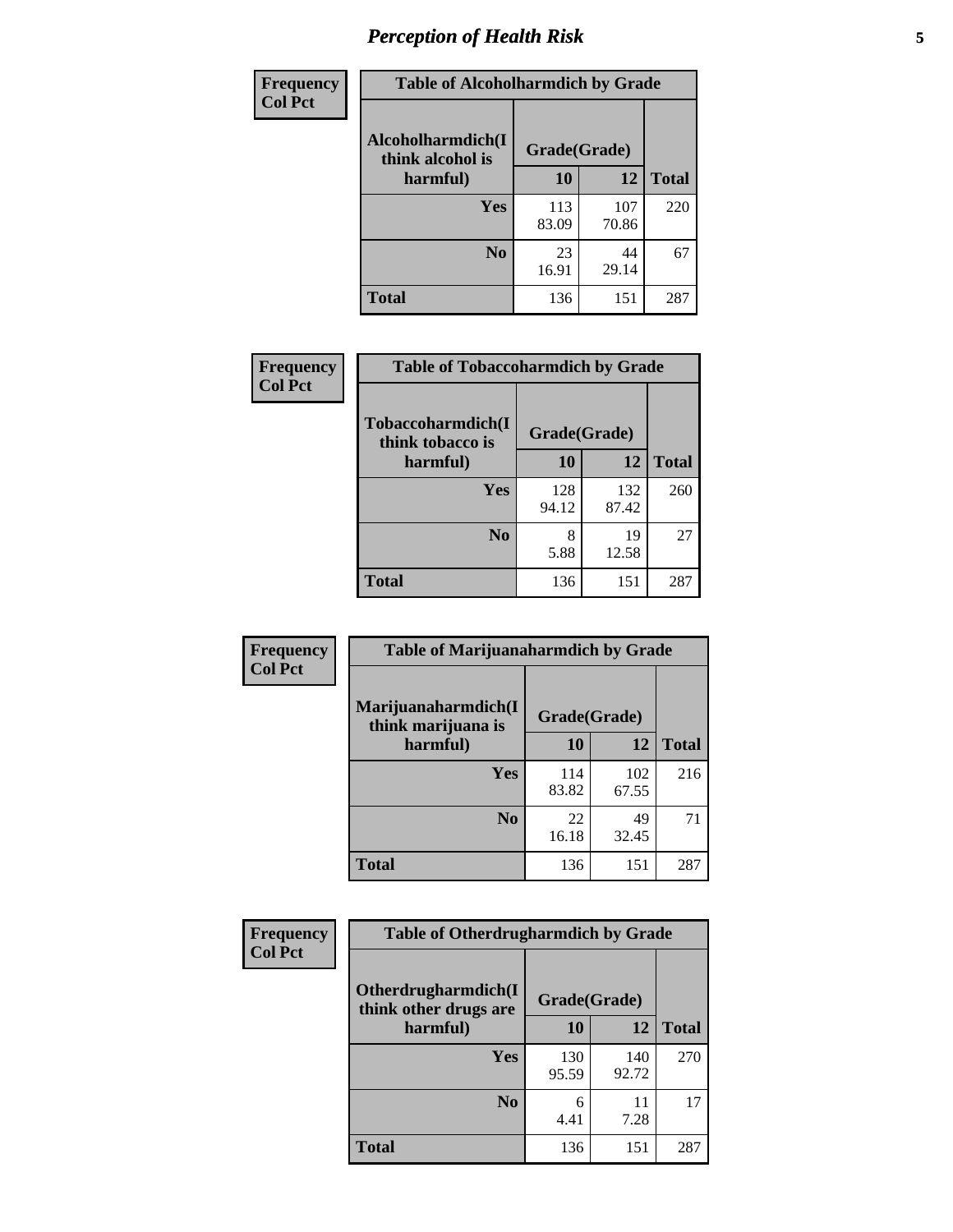# *Social Disapproval* **6**

| Frequency      | <b>Table of Alcoholpeerdich by Grade</b>                    |              |              |              |
|----------------|-------------------------------------------------------------|--------------|--------------|--------------|
| <b>Col Pct</b> | Alcoholpeerdich(My<br>friends would<br>disapprove if I used | Grade(Grade) |              |              |
|                | alcohol)                                                    | 10           | 12           | <b>Total</b> |
|                | <b>Yes</b>                                                  | 79<br>58.09  | 49<br>32.45  | 128          |
|                | N <sub>0</sub>                                              | 57<br>41.91  | 102<br>67.55 | 159          |
|                | <b>Total</b>                                                | 136          | 151          | 287          |

| <b>Frequency</b> |
|------------------|
| <b>Col Pct</b>   |

| <b>Table of Tobaccopeerdich by Grade</b>                            |              |             |              |  |
|---------------------------------------------------------------------|--------------|-------------|--------------|--|
| <b>Tobaccopeerdich</b> (My<br>friends would<br>disapprove if I used | Grade(Grade) |             |              |  |
| tobacco)                                                            | 10           | 12          | <b>Total</b> |  |
| Yes                                                                 | 81<br>59.56  | 69<br>45.70 | 150          |  |
| N <sub>0</sub>                                                      | 55<br>40.44  | 82<br>54.30 | 137          |  |
| <b>Total</b>                                                        | 136          | 151         | 287          |  |

| <b>Frequency</b> | <b>Table of Marijuanapeerdich by Grade</b>                    |              |             |              |  |  |
|------------------|---------------------------------------------------------------|--------------|-------------|--------------|--|--|
| <b>Col Pct</b>   | Marijuanapeerdich(My<br>friends would<br>disapprove if I used | Grade(Grade) |             |              |  |  |
|                  | marijuana)                                                    | 10           | 12          | <b>Total</b> |  |  |
|                  | <b>Yes</b>                                                    | 95<br>69.85  | 77<br>50.99 | 172          |  |  |
|                  | N <sub>0</sub>                                                | 41<br>30.15  | 74<br>49.01 | 115          |  |  |
|                  | <b>Total</b>                                                  | 136          | 151         | 287          |  |  |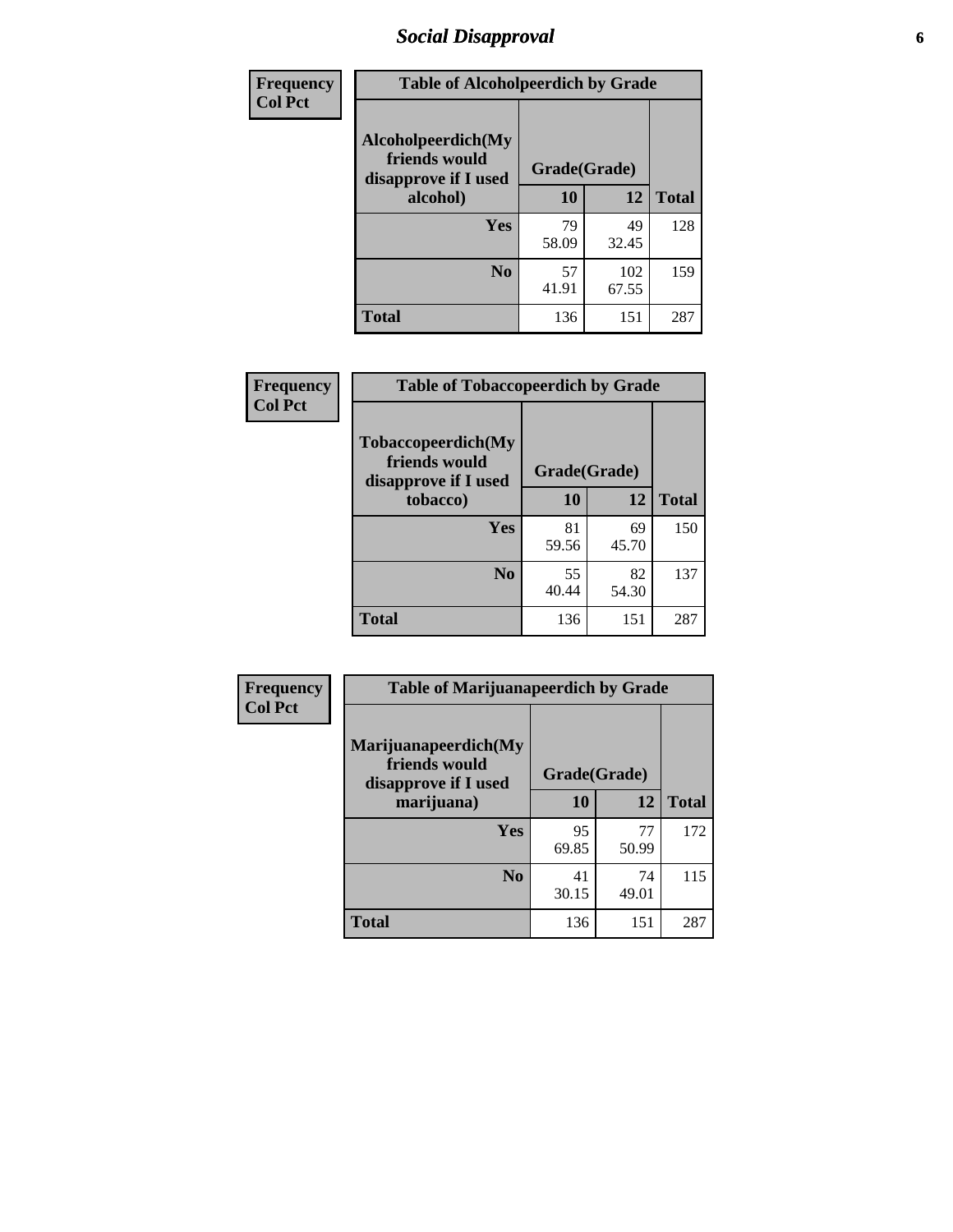# *Social Disapproval* **7**

| Frequency      | <b>Table of Otherdrugpeerdich by Grade</b>                    |              |              |              |  |  |
|----------------|---------------------------------------------------------------|--------------|--------------|--------------|--|--|
| <b>Col Pct</b> | Otherdrugpeerdich(My<br>friends would<br>disapprove if I used | Grade(Grade) |              |              |  |  |
|                | other drugs)                                                  | 10           | 12           | <b>Total</b> |  |  |
|                | Yes                                                           | 107<br>78.68 | 106<br>70.20 | 213          |  |  |
|                | N <sub>0</sub>                                                | 29<br>21.32  | 45<br>29.80  | 74           |  |  |
|                | <b>Total</b>                                                  | 136          | 151          | 287          |  |  |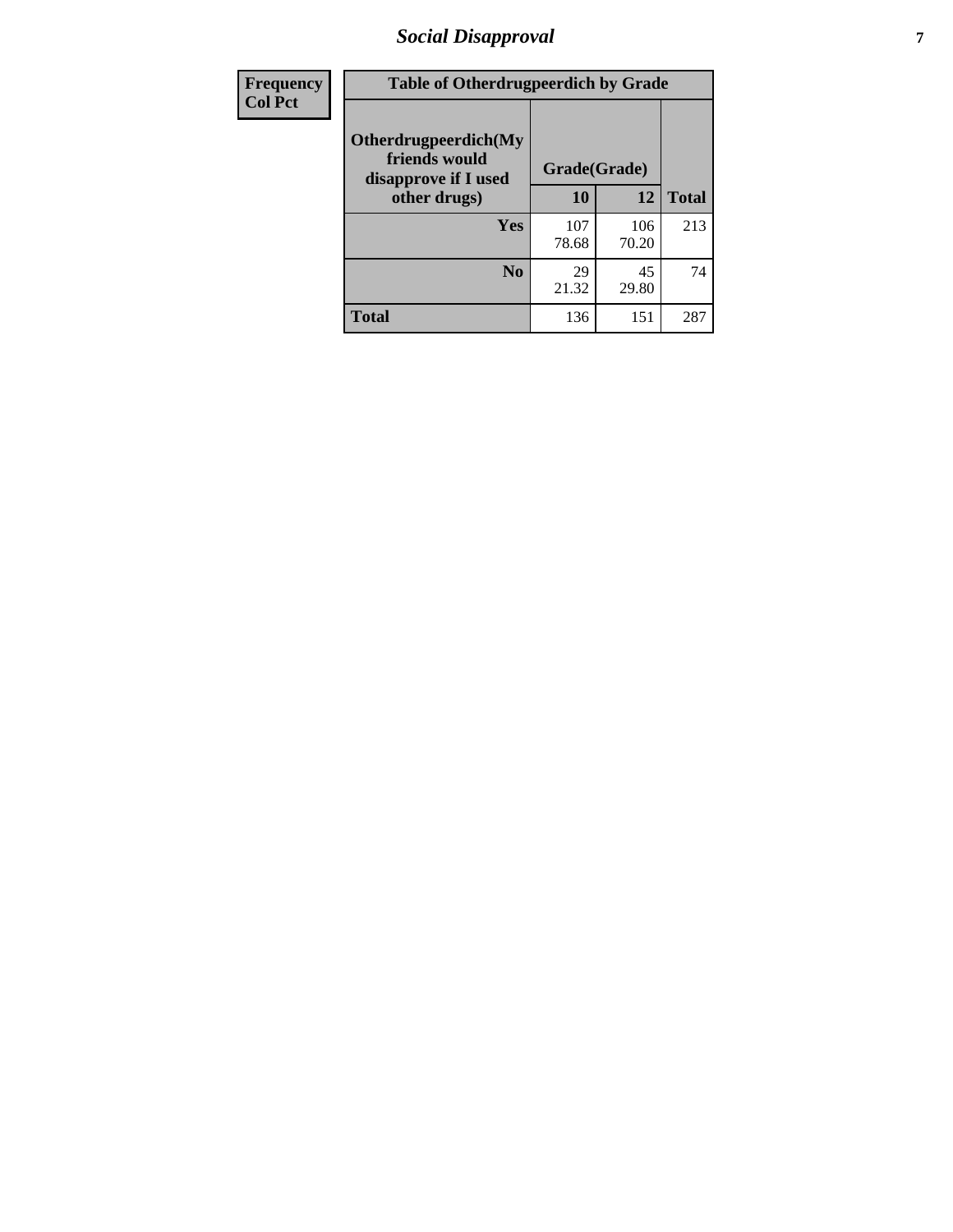### Title IV, Part A, Schedule A **8** *Goal 2: To help ensure that all schools are safe and disciplined Baseline Data: Year 2008-2009 Student Involvement in Gang Activity*

| Frequency      | <b>Table of Gangself by Grade</b>                                                                 |                          |              |              |
|----------------|---------------------------------------------------------------------------------------------------|--------------------------|--------------|--------------|
| <b>Col Pct</b> | Gangself(I<br>have<br>participated<br>in illegal<br>gang<br>activities in<br>the past 30<br>days) | Grade(Grade)<br>10<br>12 |              | <b>Total</b> |
|                | Yes                                                                                               | 3<br>2.21                | 6<br>3.97    | 9            |
|                | N <sub>0</sub>                                                                                    | 133<br>97.79             | 145<br>96.03 | 278          |
|                | Total                                                                                             | 136                      | 151          | 287          |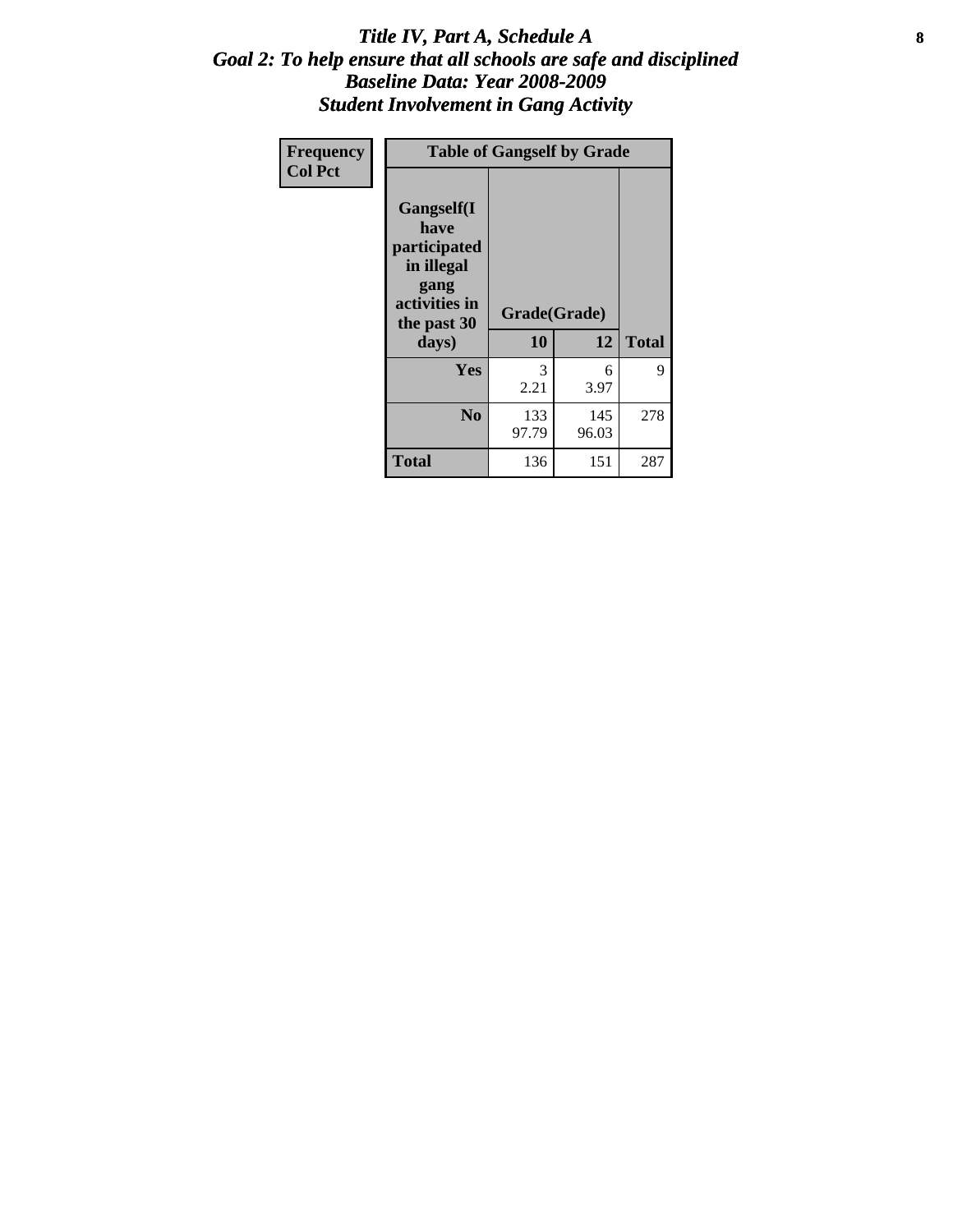# *Student Perception of School Safety* **9**

| <b>Frequency</b><br>Row Pct |
|-----------------------------|
|                             |

| <b>Table of Grade by Safeschool</b> |                          |                                                        |                                    |                                    |              |  |
|-------------------------------------|--------------------------|--------------------------------------------------------|------------------------------------|------------------------------------|--------------|--|
|                                     |                          | Safeschool (School is a place at which I feel<br>safe) |                                    |                                    |              |  |
| Grade(Grade)                        | <b>Strongly</b><br>Agree | Somewhat  <br>Agree                                    | <b>Somewhat</b><br><b>Disagree</b> | <b>Strongly</b><br><b>Disagree</b> | <b>Total</b> |  |
| 10                                  | 22<br>16.18              | 68<br>50.00                                            | 21<br>15.44                        | 25<br>18.38                        | 136          |  |
| 12                                  | 37<br>24.50              | 74<br>49.01                                            | 23<br>15.23                        | 17<br>11.26                        | 151          |  |
| <b>Total</b>                        | 59                       | 142                                                    | 44                                 | 42                                 | 287          |  |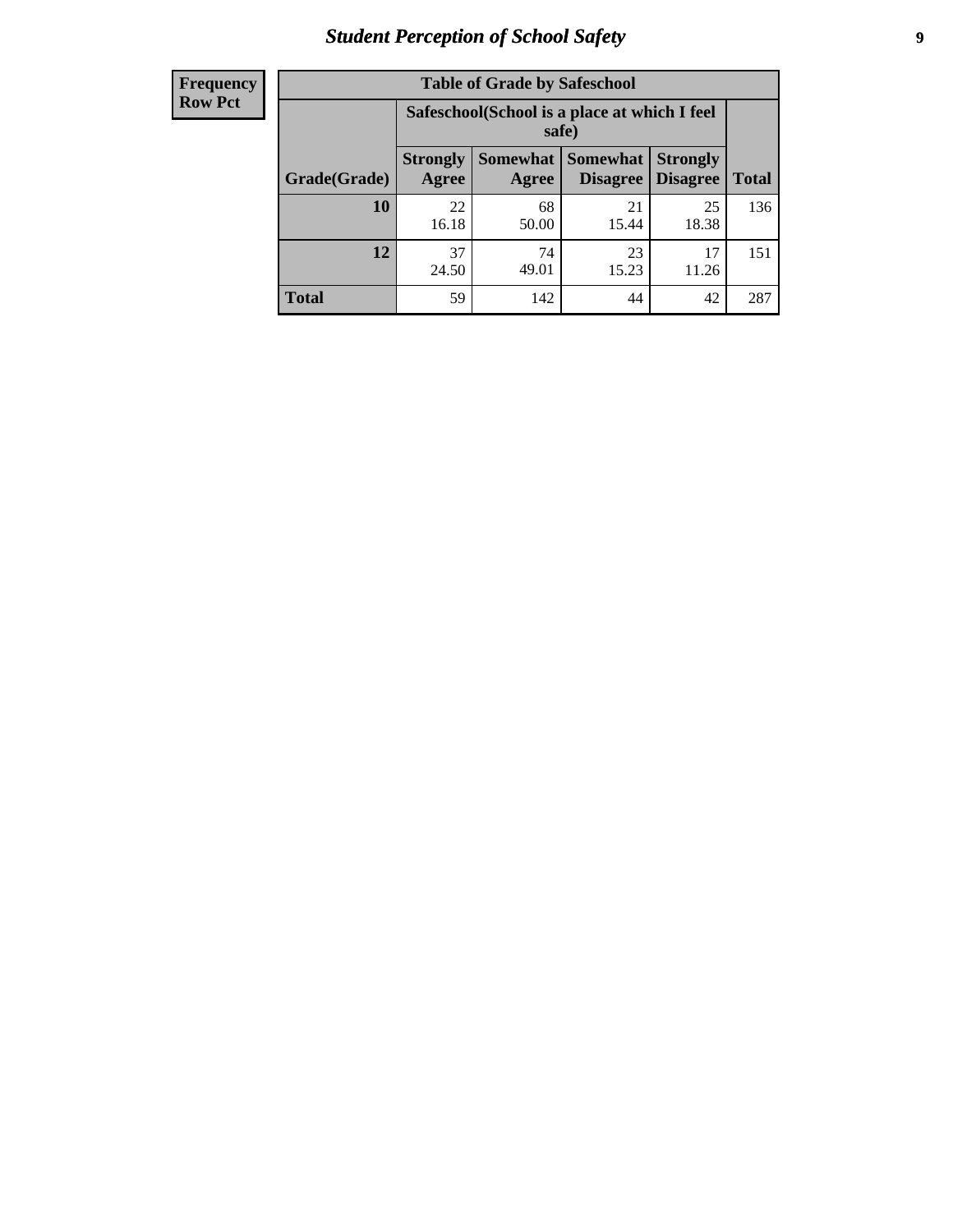### *Students Who Have Been Bullied* **10**

#### **Frequency Row Pct**

| <b>Table of Grade by Bullied</b> |                            |                                                                               |                              |                   |                        |                        |                   |              |
|----------------------------------|----------------------------|-------------------------------------------------------------------------------|------------------------------|-------------------|------------------------|------------------------|-------------------|--------------|
|                                  |                            | <b>Bullied</b> (I have been bullied by other<br>students in the past 30 days) |                              |                   |                        |                        |                   |              |
| Grade(Grade)                     | $\mathbf 0$<br><b>Days</b> | 1 or<br>2<br>days                                                             | 3 <sub>to</sub><br>5<br>days | 6 to<br>9<br>days | 10<br>to<br>19<br>days | 20<br>to<br>29<br>days | All<br>30<br>days | <b>Total</b> |
| 10                               | 122<br>89.71               | $\overline{4}$<br>2.94                                                        | 0.74                         | 2<br>1.47         | 4<br>2.94              | $\overline{2}$<br>1.47 | 0.74              | 136          |
| 12                               | 136<br>90.07               | $\overline{7}$<br>4.64                                                        | 0.66                         | $\Omega$<br>0.00  | 0<br>0.00              | 4<br>2.65              | 3<br>1.99         | 151          |
| <b>Total</b>                     | 258                        | 11                                                                            | 2                            | $\overline{2}$    | 4                      | 6                      | 4                 | 287          |

 $\blacksquare$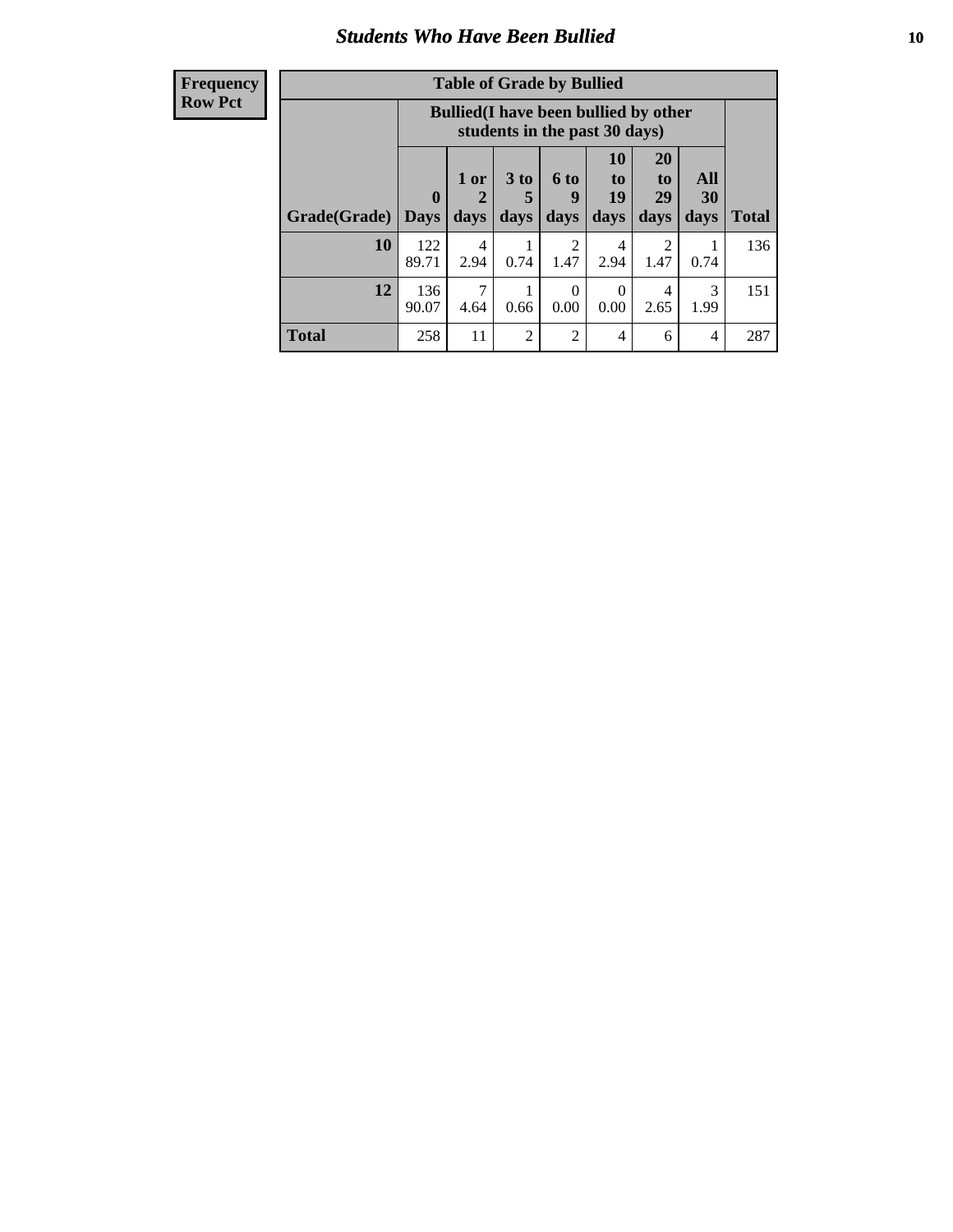### *School Climate* **11**

| <b>Frequency</b> | <b>Table of SchoolClimate1 by Grade</b> |                    |             |              |  |
|------------------|-----------------------------------------|--------------------|-------------|--------------|--|
| <b>Col Pct</b>   | SchoolClimate1(I<br>like school)        | Grade(Grade)<br>10 | 12          | <b>Total</b> |  |
|                  | <b>Strongly Agree</b>                   | 28<br>20.59        | 27<br>17.88 | 55           |  |
|                  | <b>Somewhat Agree</b>                   | 84<br>61.76        | 92<br>60.93 | 176          |  |
|                  | <b>Somewhat Disagree</b>                | 16<br>11.76        | 18<br>11.92 | 34           |  |
|                  | <b>Strongly Disagree</b>                | 8<br>5.88          | 14<br>9.27  | 22           |  |
|                  | <b>Total</b>                            | 136                | 151         | 287          |  |

| Frequency      | <b>Table of SchoolClimate2 by Grade</b>           |                    |             |              |  |
|----------------|---------------------------------------------------|--------------------|-------------|--------------|--|
| <b>Col Pct</b> | SchoolClimate2(I<br>feel successful at<br>school) | Grade(Grade)<br>10 | 12          | <b>Total</b> |  |
|                | <b>Strongly Agree</b>                             | 35<br>25.74        | 37<br>24.50 | 72           |  |
|                | <b>Somewhat Agree</b>                             | 80<br>58.82        | 96<br>63.58 | 176          |  |
|                | <b>Somewhat Disagree</b>                          | 17<br>12.50        | 11<br>7.28  | 28           |  |
|                | <b>Strongly Disagree</b>                          | 4<br>2.94          | 4.64        | 11           |  |
|                | <b>Total</b>                                      | 136                | 151         | 287          |  |

| Frequency      | <b>Table of SchoolClimate3 by Grade</b>                                      |                           |             |              |  |
|----------------|------------------------------------------------------------------------------|---------------------------|-------------|--------------|--|
| <b>Col Pct</b> | <b>SchoolClimate3(My</b><br>school has high<br>standards for<br>achievement) | Grade(Grade)<br><b>10</b> | 12          | <b>Total</b> |  |
|                |                                                                              |                           |             |              |  |
|                | <b>Strongly Agree</b>                                                        | 31<br>22.79               | 22<br>14.57 | 53           |  |
|                | <b>Somewhat Agree</b>                                                        | 69<br>50.74               | 75<br>49.67 | 144          |  |
|                | <b>Somewhat Disagree</b>                                                     | 30<br>22.06               | 35<br>23.18 | 65           |  |
|                | <b>Strongly Disagree</b>                                                     | 6<br>4.41                 | 19<br>12.58 | 25           |  |
|                | Total                                                                        | 136                       | 151         | 287          |  |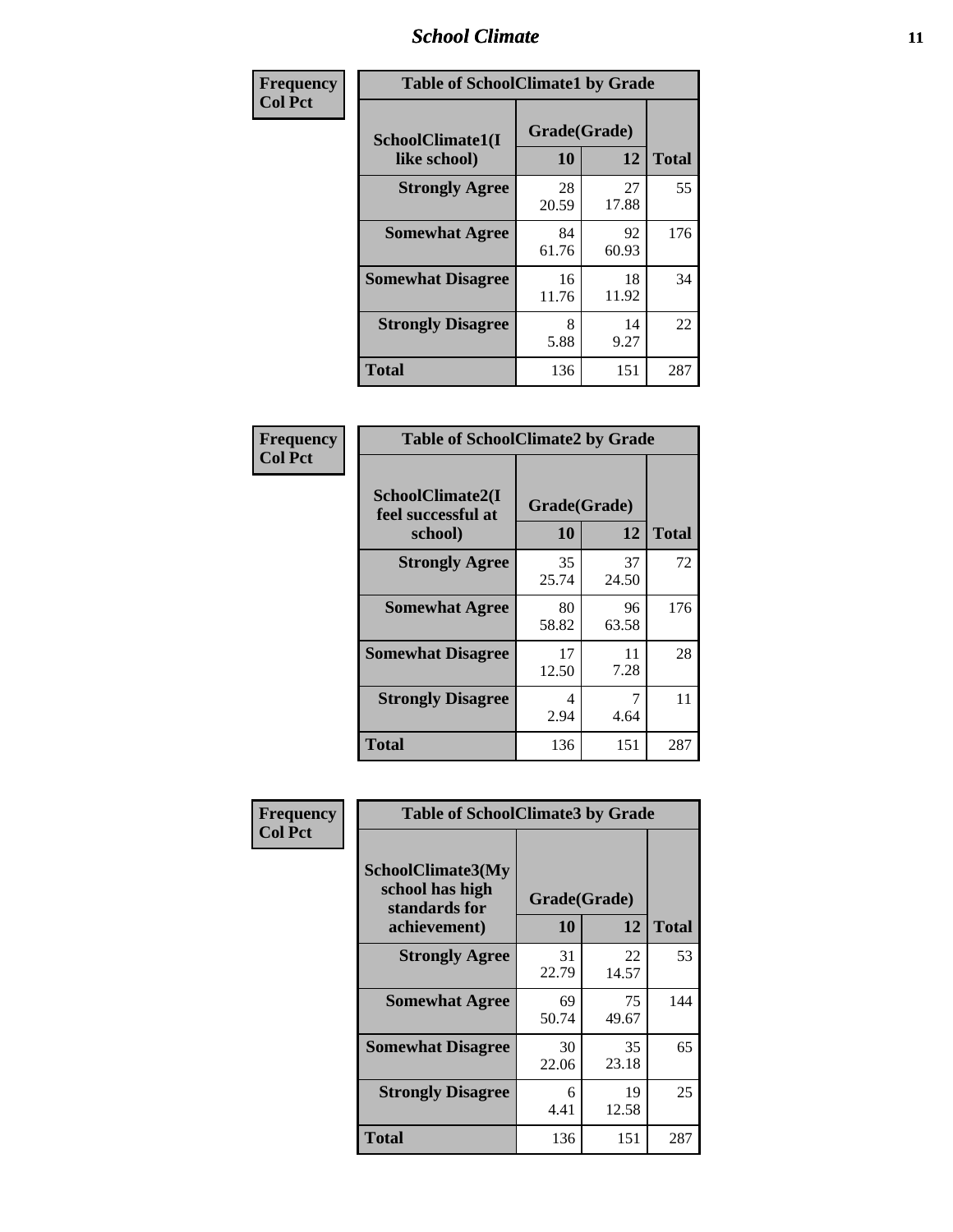### *School Climate* **12**

| Frequency      | <b>Table of SchoolClimate4 by Grade</b>                       |                    |             |              |
|----------------|---------------------------------------------------------------|--------------------|-------------|--------------|
| <b>Col Pct</b> | SchoolClimate4(My<br>school sets clear<br>rules for behavior) | Grade(Grade)<br>10 | 12          | <b>Total</b> |
|                | <b>Strongly Agree</b>                                         | 63<br>46.32        | 55<br>36.42 | 118          |
|                | <b>Somewhat Agree</b>                                         | 57<br>41.91        | 66<br>43.71 | 123          |
|                | <b>Somewhat Disagree</b>                                      | 13<br>9.56         | 17<br>11.26 | 30           |
|                | <b>Strongly Disagree</b>                                      | 3<br>2.21          | 13<br>8.61  | 16           |
|                | <b>Total</b>                                                  | 136                | 151         | 287          |

| <b>Table of SchoolClimate5 by Grade</b>                   |              |             |              |  |  |
|-----------------------------------------------------------|--------------|-------------|--------------|--|--|
| SchoolClimate5(I<br>know what to do in<br>an emergency at | Grade(Grade) |             |              |  |  |
| school)                                                   | 10           | 12          | <b>Total</b> |  |  |
| <b>Strongly Agree</b>                                     | 72<br>52.94  | 51<br>33.77 | 123          |  |  |
| <b>Somewhat Agree</b>                                     | 46<br>33.82  | 66<br>43.71 | 112          |  |  |
| <b>Somewhat Disagree</b>                                  | 14<br>10.29  | 20<br>13.25 | 34           |  |  |
| <b>Strongly Disagree</b>                                  | 4<br>2.94    | 14<br>9.27  | 18           |  |  |
| <b>Total</b>                                              | 136          | 151         | 287          |  |  |

| Frequency      | <b>Table of SchoolClimate6 by Grade</b>                  |                    |             |              |  |
|----------------|----------------------------------------------------------|--------------------|-------------|--------------|--|
| <b>Col Pct</b> | <b>SchoolClimate6(Teachers</b><br>treat me with respect) | Grade(Grade)<br>10 | 12          | <b>Total</b> |  |
|                | <b>Strongly Agree</b>                                    | 47<br>34.56        | 46<br>30.46 | 93           |  |
|                | <b>Somewhat Agree</b>                                    | 65<br>47.79        | 62<br>41.06 | 127          |  |
|                | <b>Somewhat Disagree</b>                                 | 18<br>13.24        | 25<br>16.56 | 43           |  |
|                | <b>Strongly Disagree</b>                                 | 6<br>4.41          | 18<br>11.92 | 24           |  |
|                | <b>Total</b>                                             | 136                | 151         | 287          |  |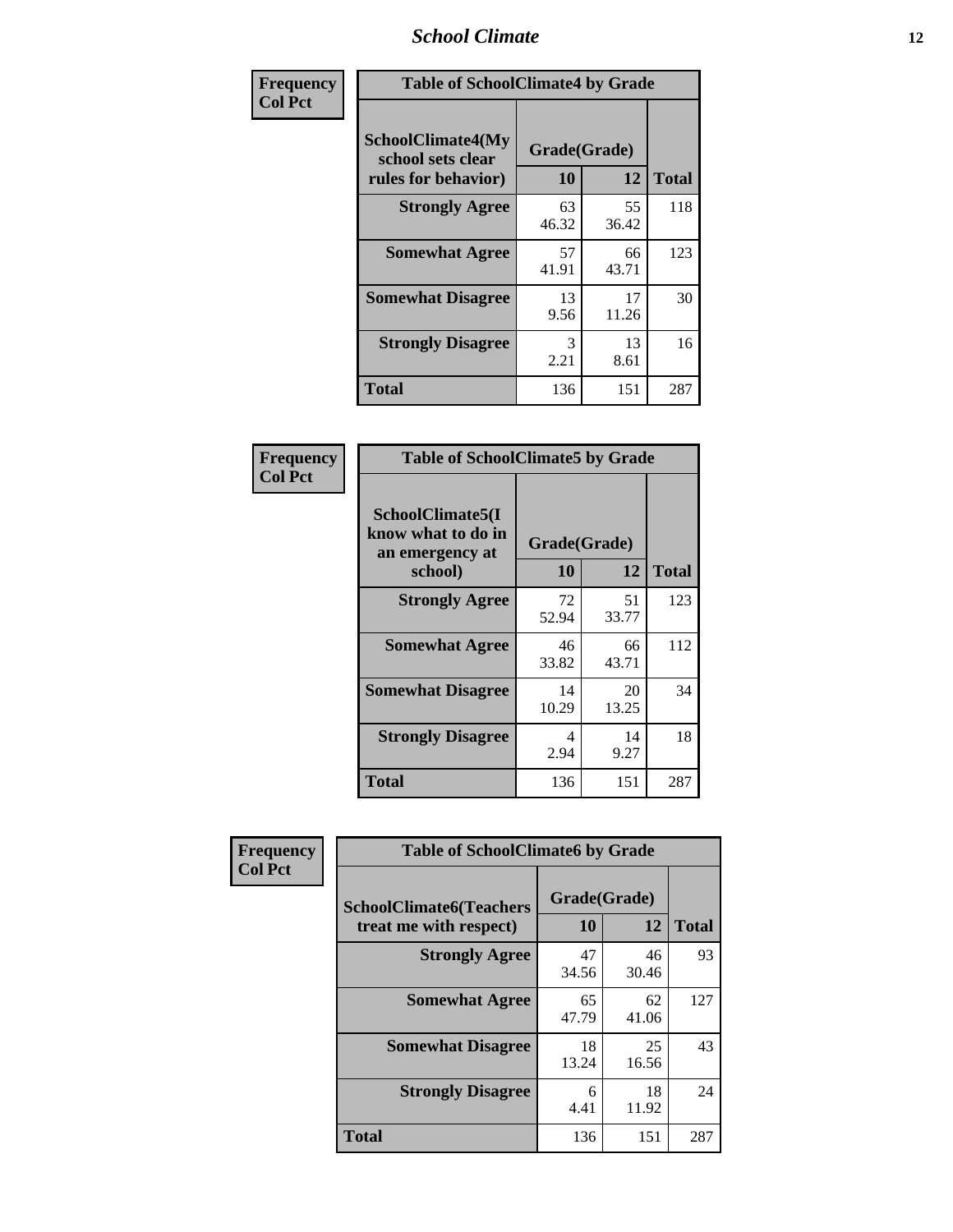### *School Climate* **13**

| Frequency      | <b>Table of SchoolClimate7 by Grade</b>                                       |                           |             |              |
|----------------|-------------------------------------------------------------------------------|---------------------------|-------------|--------------|
| <b>Col Pct</b> | <b>SchoolClimate7(Behaviors</b><br>in my class allow the<br>teacher to teach) | Grade(Grade)<br><b>10</b> | 12          | <b>Total</b> |
|                | <b>Strongly Agree</b>                                                         | 29<br>21.32               | 22<br>14.57 | 51           |
|                | <b>Somewhat Agree</b>                                                         | 79<br>58.09               | 84<br>55.63 | 163          |
|                | <b>Somewhat Disagree</b>                                                      | 19<br>13.97               | 24<br>15.89 | 43           |
|                | <b>Strongly Disagree</b>                                                      | $\mathbf Q$<br>6.62       | 21<br>13.91 | 30           |
|                | <b>Total</b>                                                                  | 136                       | 151         | 287          |

| Frequency      | <b>Table of SchoolClimate8 by Grade</b>                                              |                    |             |              |
|----------------|--------------------------------------------------------------------------------------|--------------------|-------------|--------------|
| <b>Col Pct</b> | <b>SchoolClimate8(Students</b><br>are frequently<br>recognized for good<br>behavior) | Grade(Grade)<br>10 | 12          | <b>Total</b> |
|                | <b>Strongly Agree</b>                                                                | 28<br>20.59        | 11<br>7.28  | 39           |
|                | <b>Somewhat Agree</b>                                                                | 54<br>39.71        | 60<br>39.74 | 114          |
|                | <b>Somewhat Disagree</b>                                                             | 39<br>28.68        | 43<br>28.48 | 82           |
|                | <b>Strongly Disagree</b>                                                             | 15<br>11.03        | 37<br>24.50 | 52           |
|                | <b>Total</b>                                                                         | 136                | 151         | 287          |

| Frequency<br><b>Col Pct</b> | <b>Table of SchoolClimate9 by Grade</b>                                           |                    |             |              |
|-----------------------------|-----------------------------------------------------------------------------------|--------------------|-------------|--------------|
|                             | SchoolClimate9(School<br>counselor would be<br>helpful if I needed<br>assistance) | Grade(Grade)<br>10 | 12          | <b>Total</b> |
|                             | <b>Strongly Agree</b>                                                             | 52<br>38.24        | 85<br>56.29 | 137          |
|                             | <b>Somewhat Agree</b>                                                             | 57<br>41.91        | 44<br>29.14 | 101          |
|                             | <b>Somewhat Disagree</b>                                                          | 15<br>11.03        | 10<br>6.62  | 25           |
|                             | <b>Strongly Disagree</b>                                                          | 12<br>8.82         | 12<br>7.95  | 24           |
|                             | <b>Total</b>                                                                      | 136                | 151         | 287          |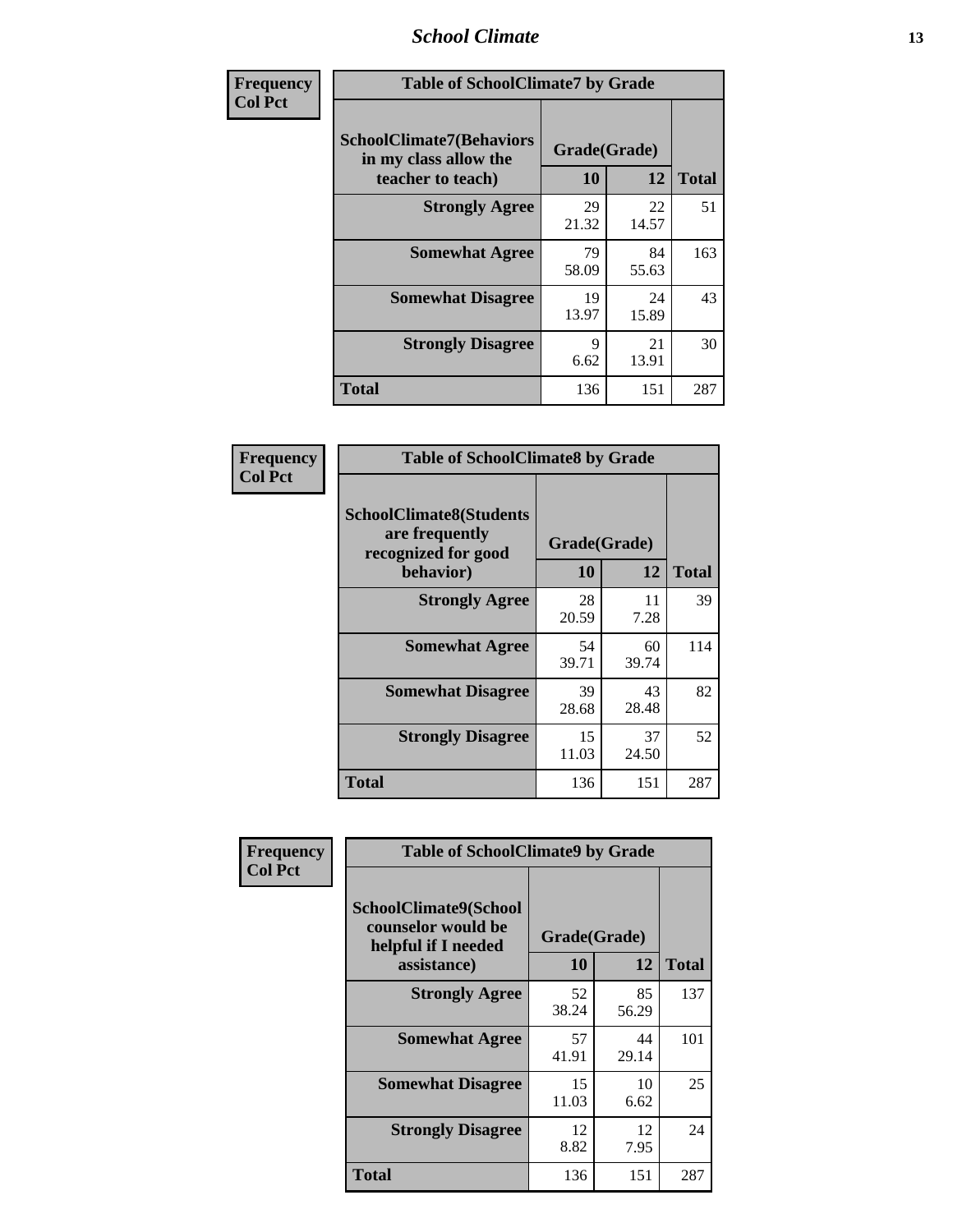### *Reasons for Dropping Out* **14**

| Frequency      | <b>Table of Dropoutreason by Grade</b>                                   |                    |             |              |
|----------------|--------------------------------------------------------------------------|--------------------|-------------|--------------|
| <b>Col Pct</b> | Dropoutreason(If<br>I dropped out the<br>reason would<br>most likely be) | Grade(Grade)<br>10 | 12          | <b>Total</b> |
|                | <b>Won't Drop out</b>                                                    | 83<br>61.03        | 78<br>51.66 | 161          |
|                | <b>Bored</b>                                                             | 14<br>10.29        | 19<br>12.58 | 33           |
|                | <b>Family Reasons</b>                                                    | 15<br>11.03        | 14<br>9.27  | 29           |
|                | <b>Being Bullied</b>                                                     | 3<br>2.21          | 5<br>3.31   | 8            |
|                | <b>Other</b>                                                             | 21<br>15.44        | 35<br>23.18 | 56           |
|                | Total                                                                    | 136                | 151         | 287          |

| <b>Frequency</b> | <b>Table of Dropout by Grade</b>                                       |                    |             |              |  |
|------------------|------------------------------------------------------------------------|--------------------|-------------|--------------|--|
| <b>Col Pct</b>   | Dropout(I<br>have<br>thought<br>about<br>dropping<br>out of<br>school) | Grade(Grade)<br>10 | 12          | <b>Total</b> |  |
|                  | Yes                                                                    | 27<br>19.85        | 60<br>39.74 | 87           |  |
|                  | N <sub>0</sub>                                                         | 109<br>80.15       | 91<br>60.26 | 200          |  |
|                  | <b>Total</b>                                                           | 136                | 151         | 287          |  |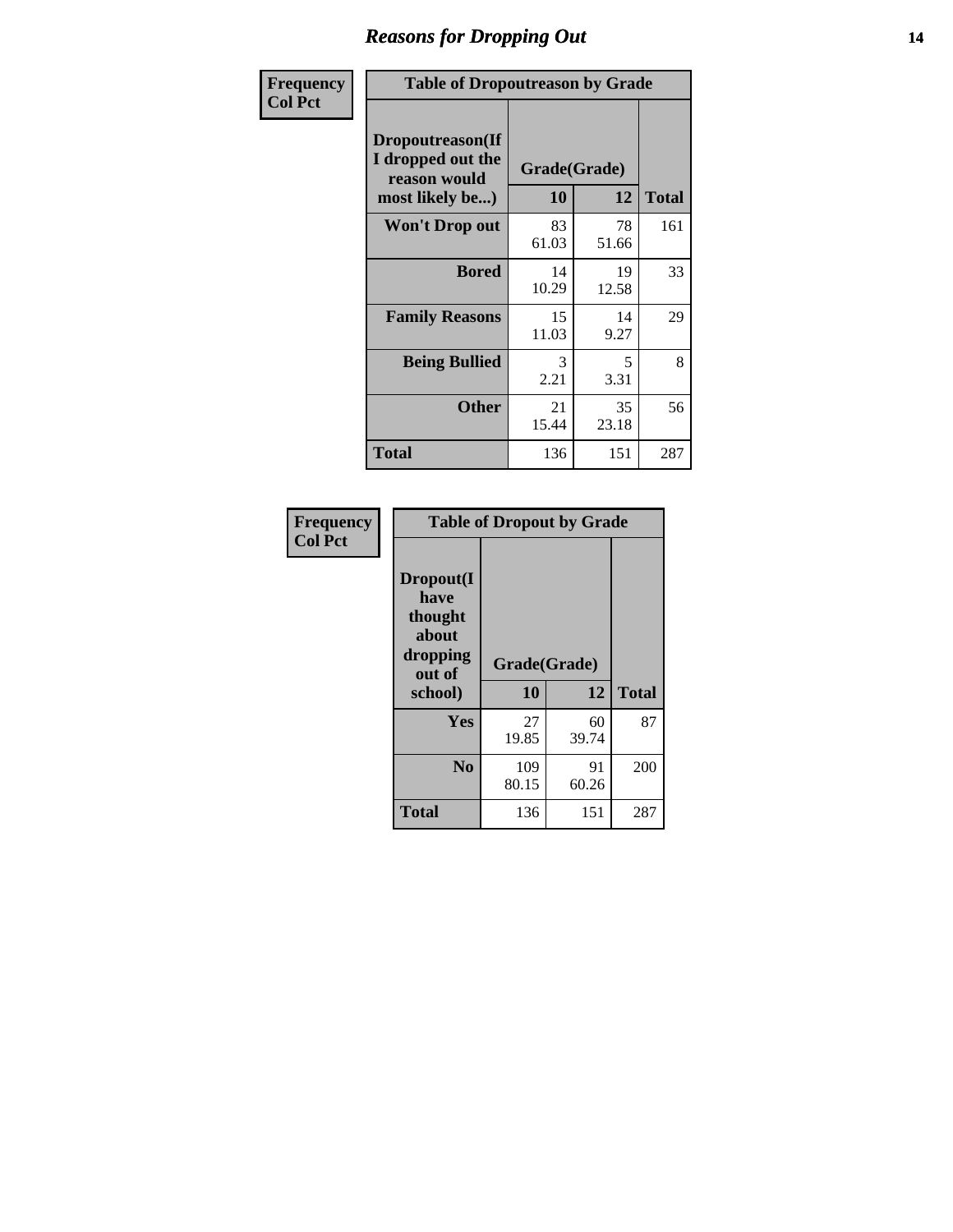*School Safety* **15**

| Frequency      | <b>Table of Gangself by Grade</b>                                                                 |                    |              |              |
|----------------|---------------------------------------------------------------------------------------------------|--------------------|--------------|--------------|
| <b>Col Pct</b> | Gangself(I<br>have<br>participated<br>in illegal<br>gang<br>activities in<br>the past 30<br>days) | Grade(Grade)<br>10 | 12           | <b>Total</b> |
|                | Yes                                                                                               | 3<br>2.21          | 6<br>3.97    | 9            |
|                | N <sub>0</sub>                                                                                    | 133<br>97.79       | 145<br>96.03 | 278          |
|                | <b>Total</b>                                                                                      | 136                | 151          | 287          |

| Frequency<br><b>Col Pct</b> | <b>Table of Gangpeers by Grade</b>                                                                                             |                    |              |              |
|-----------------------------|--------------------------------------------------------------------------------------------------------------------------------|--------------------|--------------|--------------|
|                             | <b>Gangpeers</b> (I<br>have friends<br>who have<br>participated<br>in illegal<br>gang<br>activities in<br>the past 30<br>days) | Grade(Grade)<br>10 | 12           | <b>Total</b> |
|                             | Yes                                                                                                                            | 27<br>19.85        | 32<br>21.19  | 59           |
|                             | N <sub>0</sub>                                                                                                                 | 109<br>80.15       | 119<br>78.81 | 228          |
|                             | <b>Total</b>                                                                                                                   | 136                | 151          | 287          |

| Frequency      | <b>Table of Pickedon by Grade</b>                                  |              |             |              |
|----------------|--------------------------------------------------------------------|--------------|-------------|--------------|
| <b>Col Pct</b> | <b>Pickedon(I have</b><br>been picked on or<br>teased at school in | Grade(Grade) |             |              |
|                | the past 30 days)                                                  | 10           | 12          | <b>Total</b> |
|                | <b>Strongly Agree</b>                                              | 8<br>5.88    | 10<br>6.62  | 18           |
|                | <b>Somewhat Agree</b>                                              | 42<br>30.88  | 21<br>13.91 | 63           |
|                | <b>Somewhat Disagree</b>                                           | 18<br>13.24  | 25<br>16.56 | 43           |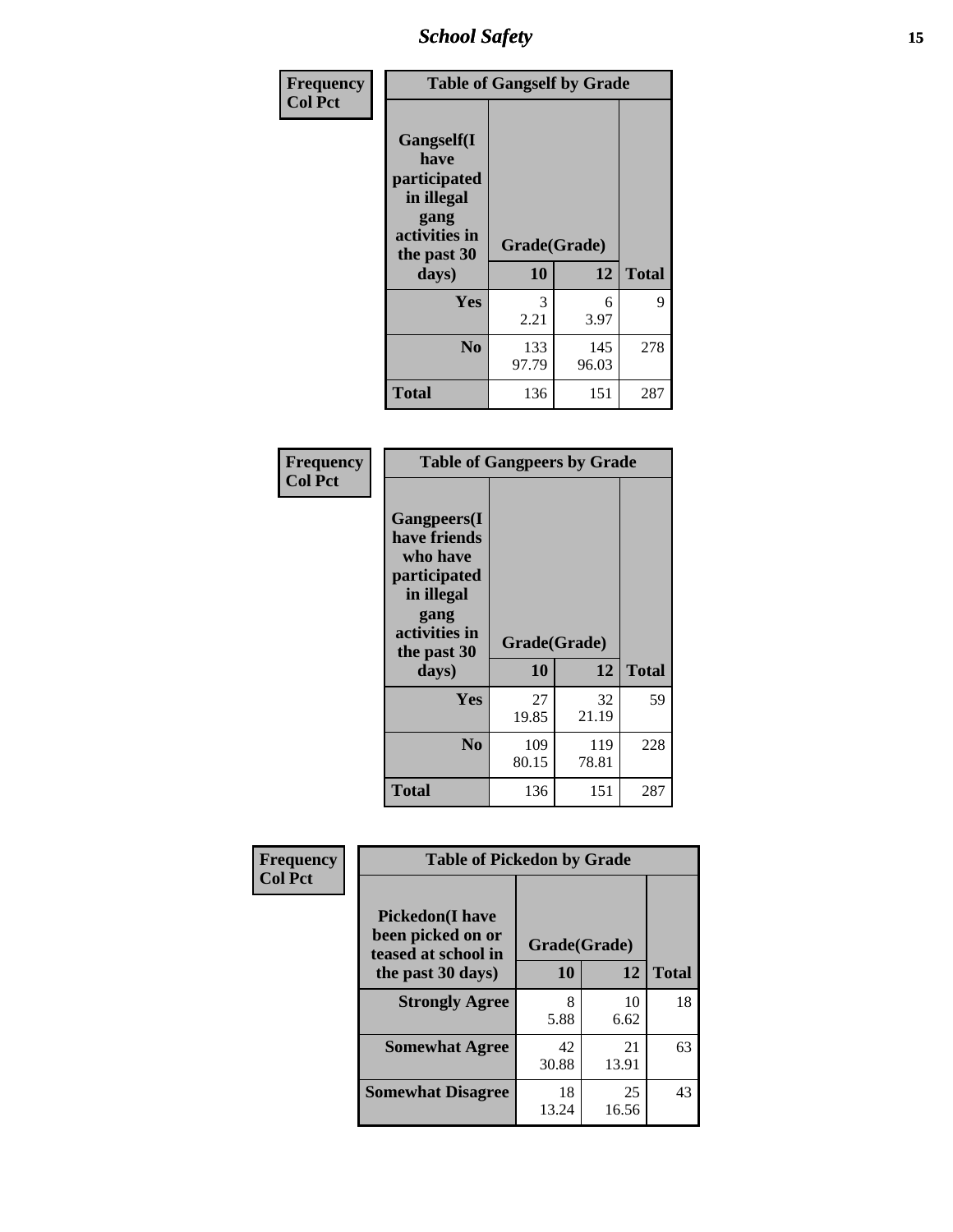# *School Safety* **16**

| <b>Frequency</b> | <b>Table of Pickedon by Grade</b>                                                        |                    |             |              |
|------------------|------------------------------------------------------------------------------------------|--------------------|-------------|--------------|
| <b>Col Pct</b>   | <b>Pickedon</b> (I have<br>been picked on or<br>teased at school in<br>the past 30 days) | Grade(Grade)<br>10 | 12          | <b>Total</b> |
|                  | <b>Strongly Disagree</b>                                                                 | 68<br>50.00        | 95<br>62.91 | 163          |
|                  | Total                                                                                    | 136                | 151         | 287          |

| Frequency      |                                                          | <b>Table of Safeschool by Grade</b> |              |     |  |  |  |  |  |  |  |
|----------------|----------------------------------------------------------|-------------------------------------|--------------|-----|--|--|--|--|--|--|--|
| <b>Col Pct</b> | Safeschool(School<br>is a place at which I<br>feel safe) | Grade(Grade)<br>10                  | <b>Total</b> |     |  |  |  |  |  |  |  |
|                | <b>Strongly Agree</b>                                    | 22<br>16.18                         | 37<br>24.50  | 59  |  |  |  |  |  |  |  |
|                | <b>Somewhat Agree</b>                                    | 68<br>50.00                         | 74<br>49.01  | 142 |  |  |  |  |  |  |  |
|                | <b>Somewhat Disagree</b>                                 | 21<br>15.44                         | 23<br>15.23  | 44  |  |  |  |  |  |  |  |
|                | <b>Strongly Disagree</b>                                 | 25<br>18.38                         | 17<br>11.26  | 42  |  |  |  |  |  |  |  |
|                | <b>Total</b>                                             | 136                                 | 151          | 287 |  |  |  |  |  |  |  |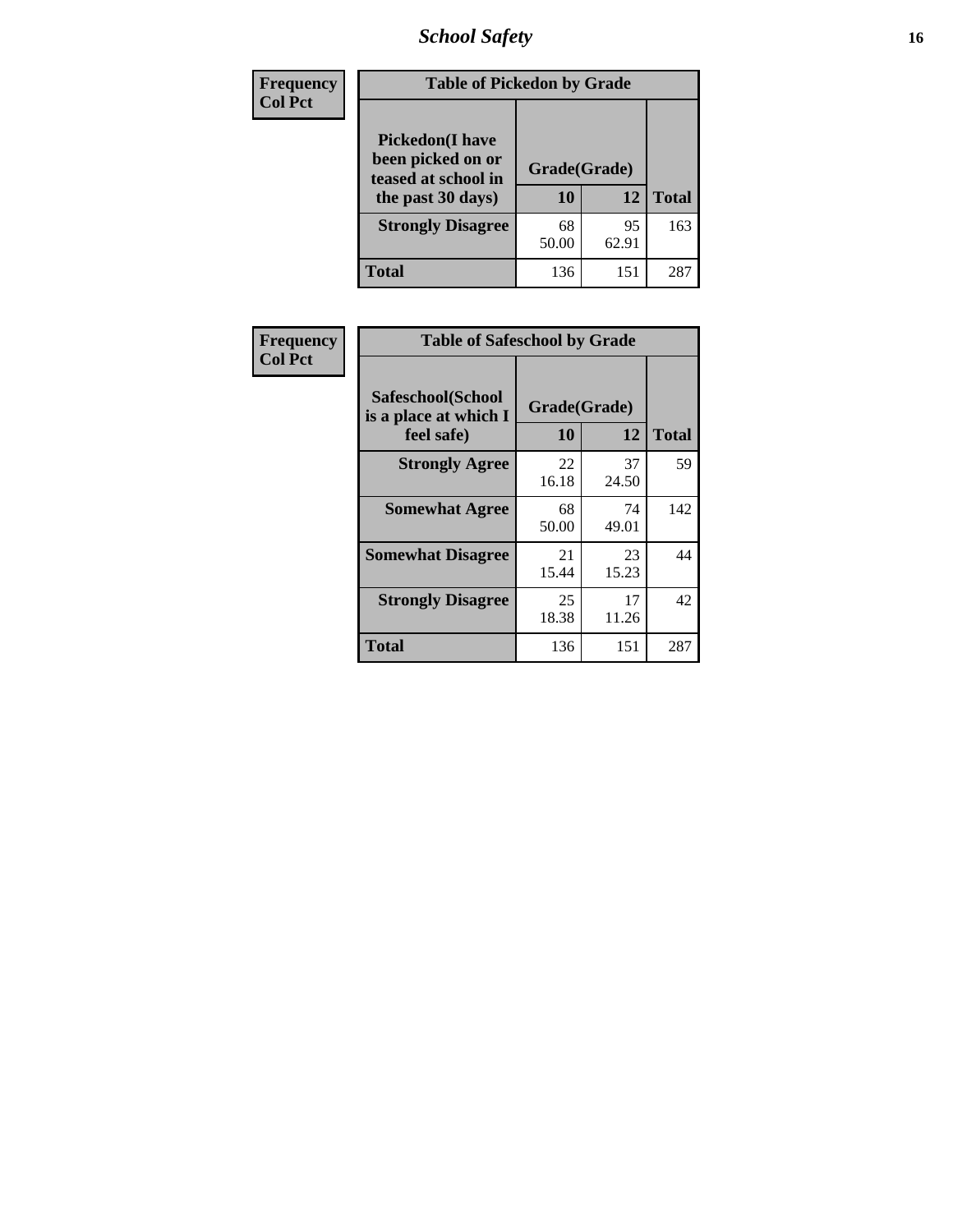*School Safety* **17**

| <b>Frequency</b> |
|------------------|
| Row Pct          |

| <b>Table of Grade by Bullied</b> |                                 |                                                                               |                         |                          |                        |                        |                          |              |  |  |  |
|----------------------------------|---------------------------------|-------------------------------------------------------------------------------|-------------------------|--------------------------|------------------------|------------------------|--------------------------|--------------|--|--|--|
|                                  |                                 | <b>Bullied</b> (I have been bullied by other<br>students in the past 30 days) |                         |                          |                        |                        |                          |              |  |  |  |
| Grade(Grade)                     | $\boldsymbol{0}$<br><b>Days</b> | 1 or<br>2<br>days                                                             | 3 <sub>to</sub><br>days | <b>6 to</b><br>9<br>days | 10<br>to<br>19<br>days | 20<br>to<br>29<br>days | All<br><b>30</b><br>days | <b>Total</b> |  |  |  |
| 10                               | 122<br>89.71                    | 4<br>2.94                                                                     | 0.74                    | $\mathcal{L}$<br>1.47    | 4<br>2.94              | 2<br>1.47              | 0.74                     | 136          |  |  |  |
| 12                               | 136<br>90.07                    | 7<br>4.64                                                                     | 0.66                    | $\Omega$<br>0.00         | 0<br>0.00              | 4<br>2.65              | 3<br>1.99                | 151          |  |  |  |
| <b>Total</b>                     | 258                             | 11                                                                            | $\mathfrak{D}$          | $\overline{2}$           | 4                      | 6                      | 4                        | 287          |  |  |  |

| Frequency      |                           | <b>Table of Grade by Bulliedothers</b> |                                                                |                        |                        |                               |                   |              |  |  |
|----------------|---------------------------|----------------------------------------|----------------------------------------------------------------|------------------------|------------------------|-------------------------------|-------------------|--------------|--|--|
| <b>Row Pct</b> |                           |                                        | <b>Bulliedothers</b> (I bullied others in the<br>past 30 days) |                        |                        |                               |                   |              |  |  |
|                | <b>Grade</b> (Grade) Days | $\mathbf{0}$                           | 1 or<br>days                                                   | 3 to<br>days           | 10<br>to<br>19<br>days | <b>20</b><br>to<br>29<br>days | All<br>30<br>days | <b>Total</b> |  |  |
|                | 10                        | 127<br>93.38                           | 3<br>2.21                                                      | $\mathfrak{D}$<br>1.47 | 0.74                   | 2<br>1.47                     | 0.74              | 136          |  |  |
|                | 12                        | 135<br>89.40                           | 5<br>3.31                                                      | $\overline{c}$<br>1.32 | 0.66                   | 3<br>1.99                     | 5<br>3.31         | 151          |  |  |
|                | <b>Total</b>              | 262                                    | 8                                                              | 4                      | $\overline{2}$         | 5                             | 6                 | 287          |  |  |

| <b>Frequency</b> |                     | <b>Table of Grade by Weaponschool</b>                     |                              |                        |                        |                          |              |  |  |  |  |
|------------------|---------------------|-----------------------------------------------------------|------------------------------|------------------------|------------------------|--------------------------|--------------|--|--|--|--|
| <b>Row Pct</b>   |                     | Weaponschool (I brought a<br>weapon to school in the past |                              |                        |                        |                          |              |  |  |  |  |
|                  | Grade(Grade)   Days | $\mathbf{0}$                                              | 1 or<br>$\mathbf{2}$<br>days | 10<br>to<br>19<br>days | 20<br>to<br>29<br>days | All<br><b>30</b><br>days | <b>Total</b> |  |  |  |  |
|                  | 10                  | 134<br>98.53                                              | 0.74                         | 0<br>0.00              | 0<br>0.00              | 0.74                     | 136          |  |  |  |  |
|                  | 12                  | 138<br>91.39                                              | 4<br>2.65                    | 2<br>1.32              | 3<br>1.99              | 4<br>2.65                | 151          |  |  |  |  |
|                  | <b>Total</b>        | 272                                                       | 5                            | $\overline{2}$         | 3                      | 5                        | 287          |  |  |  |  |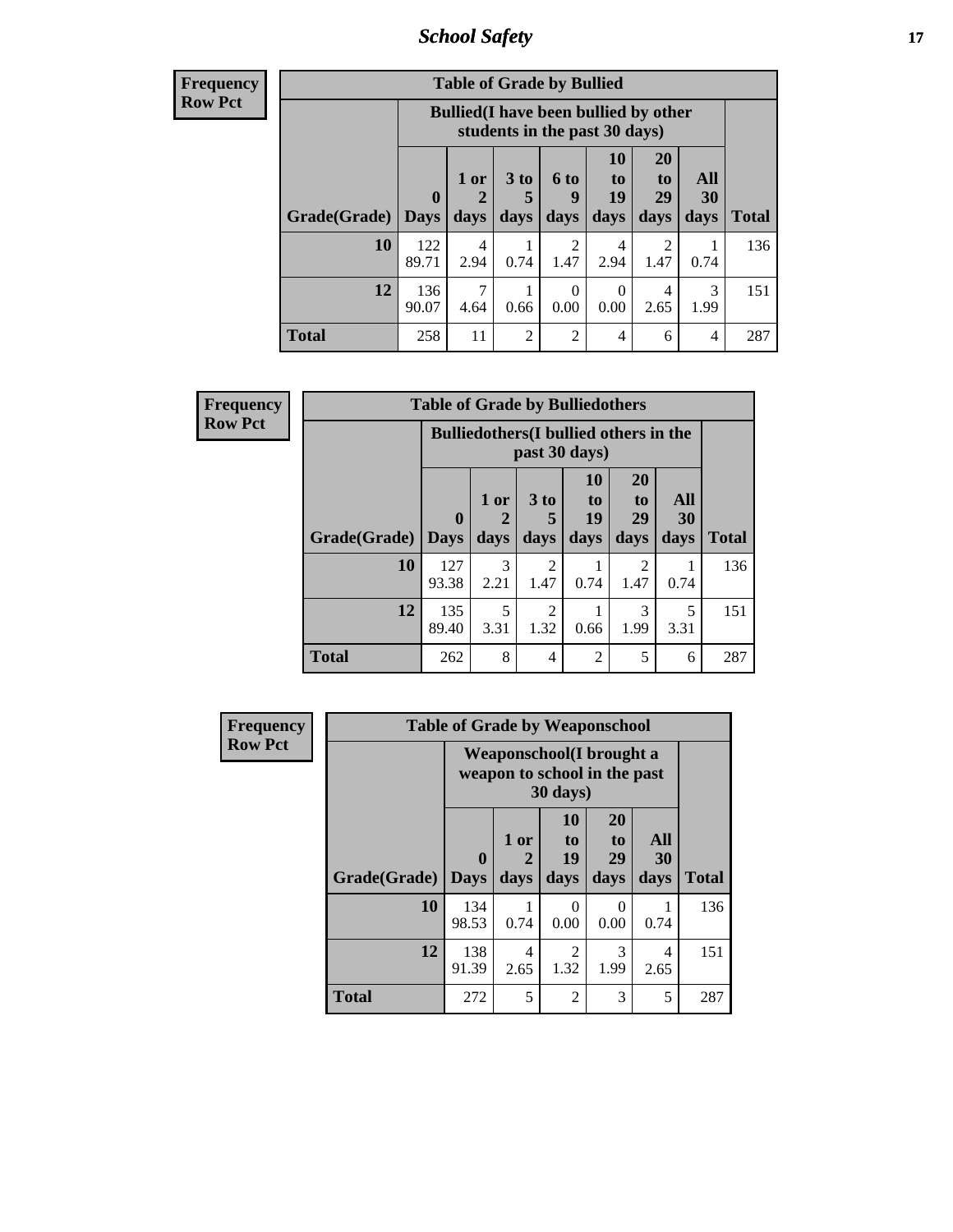*School Safety* **18**

| <b>Frequency</b> | <b>Table of Grade by Absentunsafe</b> |                  |                                                                                              |                        |                   |              |  |  |  |  |  |
|------------------|---------------------------------------|------------------|----------------------------------------------------------------------------------------------|------------------------|-------------------|--------------|--|--|--|--|--|
| <b>Row Pct</b>   |                                       |                  | <b>Absentunsafe(I have</b><br>missed school because I<br>felt unsafe in the past<br>30 days) |                        |                   |              |  |  |  |  |  |
|                  | Grade(Grade)                          | 0<br><b>Days</b> | $1$ or<br>2<br>days                                                                          | 10<br>to<br>19<br>days | All<br>30<br>days | <b>Total</b> |  |  |  |  |  |
|                  | 10                                    | 135<br>99.26     | 0<br>0.00                                                                                    | 0.74                   | $\Omega$<br>0.00  | 136          |  |  |  |  |  |
|                  | 12                                    | 145<br>96.03     | $\mathfrak{D}$<br>1.32                                                                       | 2<br>1.32              | 2<br>1.32         | 151          |  |  |  |  |  |
|                  | <b>Total</b>                          | 280              | $\mathfrak{D}$                                                                               | 3                      | $\overline{2}$    | 287          |  |  |  |  |  |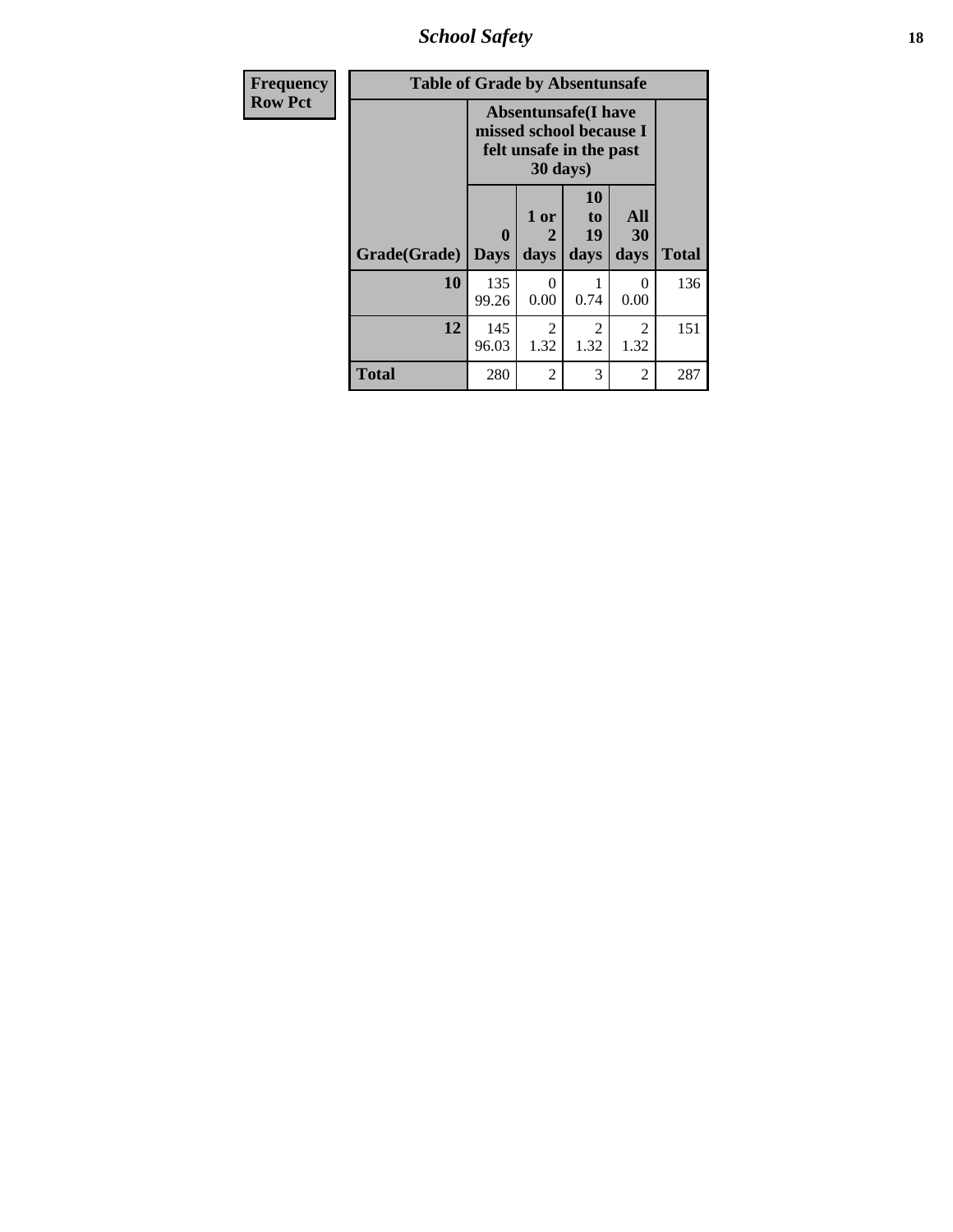# *Drug Use During Last 30 Days* **19**

#### **Frequency Row Pct**

| <b>Table of Grade by Alcohol</b> |                                 |                                    |                        |                        |                 |               |              |       |  |  |  |
|----------------------------------|---------------------------------|------------------------------------|------------------------|------------------------|-----------------|---------------|--------------|-------|--|--|--|
|                                  |                                 | Alcohol(Alcohol use, past 30 days) |                        |                        |                 |               |              |       |  |  |  |
| Grade(Grade)                     | <b>Did</b><br>not<br><b>use</b> | $1 - 2$<br>days                    | $3 - 5$<br>days        | $6 - 9$<br>days        | $10-19$<br>days | 20-29<br>days | Every<br>day | Total |  |  |  |
| 10                               | 124<br>91.18                    | 6<br>4.41                          | $\overline{2}$<br>1.47 | $\overline{2}$<br>1.47 | 0.74            | 0<br>0.00     | 0.74         | 136   |  |  |  |
| 12                               | 108<br>71.52                    | 11<br>7.28                         | 12<br>7.95             | 3<br>1.99              | 8<br>5.30       | 3<br>1.99     | 6<br>3.97    | 151   |  |  |  |
| <b>Total</b>                     | 232                             | 17                                 | 14                     | 5                      | 9               | 3             | 7            | 287   |  |  |  |

#### **Frequency Row Pct**

| <b>Table of Grade by Cigarettes</b> |                                 |                                                          |                  |                 |                  |                   |                     |              |  |  |  |
|-------------------------------------|---------------------------------|----------------------------------------------------------|------------------|-----------------|------------------|-------------------|---------------------|--------------|--|--|--|
|                                     |                                 | <b>Cigarettes</b> (Smoking tobacco use,<br>past 30 days) |                  |                 |                  |                   |                     |              |  |  |  |
| Grade(Grade)                        | <b>Did</b><br>not<br><b>use</b> | $1 - 2$<br>days                                          | $3 - 5$<br>days  | $6 - 9$<br>days | $10-19$<br>days  | $20 - 29$<br>days | <b>Every</b><br>day | <b>Total</b> |  |  |  |
| 10                                  | 127<br>93.38                    | 6<br>4.41                                                | $\Omega$<br>0.00 | 0.74            | $\theta$<br>0.00 | 0.74              | 0.74                | 136          |  |  |  |
| 12                                  | 119<br>78.81                    | 12<br>7.95                                               | 0.66             | 0.66            | 3<br>1.99        | 3<br>1.99         | 12<br>7.95          | 151          |  |  |  |
| <b>Total</b>                        | 246                             | 18                                                       | 1                | $\overline{2}$  | 3                | 4                 | 13                  | 287          |  |  |  |

**Frequency Row Pct**

| <b>Table of Grade by Smokeless</b> |                                 |                                                        |                 |                  |                 |                   |                     |              |  |  |  |
|------------------------------------|---------------------------------|--------------------------------------------------------|-----------------|------------------|-----------------|-------------------|---------------------|--------------|--|--|--|
|                                    |                                 | <b>Smokeless</b> (Chewing tobaccouse,<br>past 30 days) |                 |                  |                 |                   |                     |              |  |  |  |
| Grade(Grade)                       | <b>Did</b><br>not<br><b>use</b> | $1 - 2$<br>days                                        | $3 - 5$<br>days | $6-9$<br>days    | $10-19$<br>days | $20 - 29$<br>days | <b>Every</b><br>day | <b>Total</b> |  |  |  |
| 10                                 | 126<br>92.65                    | 3<br>2.21                                              | 2<br>1.47       | $\Omega$<br>0.00 | 2<br>1.47       | っ<br>1.47         | 0.74                | 136          |  |  |  |
| 12                                 | 133<br>88.08                    | 6<br>3.97                                              | 3<br>1.99       | 2<br>1.32        | 0<br>0.00       | 3<br>1.99         | 4<br>2.65           | 151          |  |  |  |
| <b>Total</b>                       | 259                             | 9                                                      | 5               | $\overline{2}$   | $\overline{2}$  | 5                 | 5                   | 287          |  |  |  |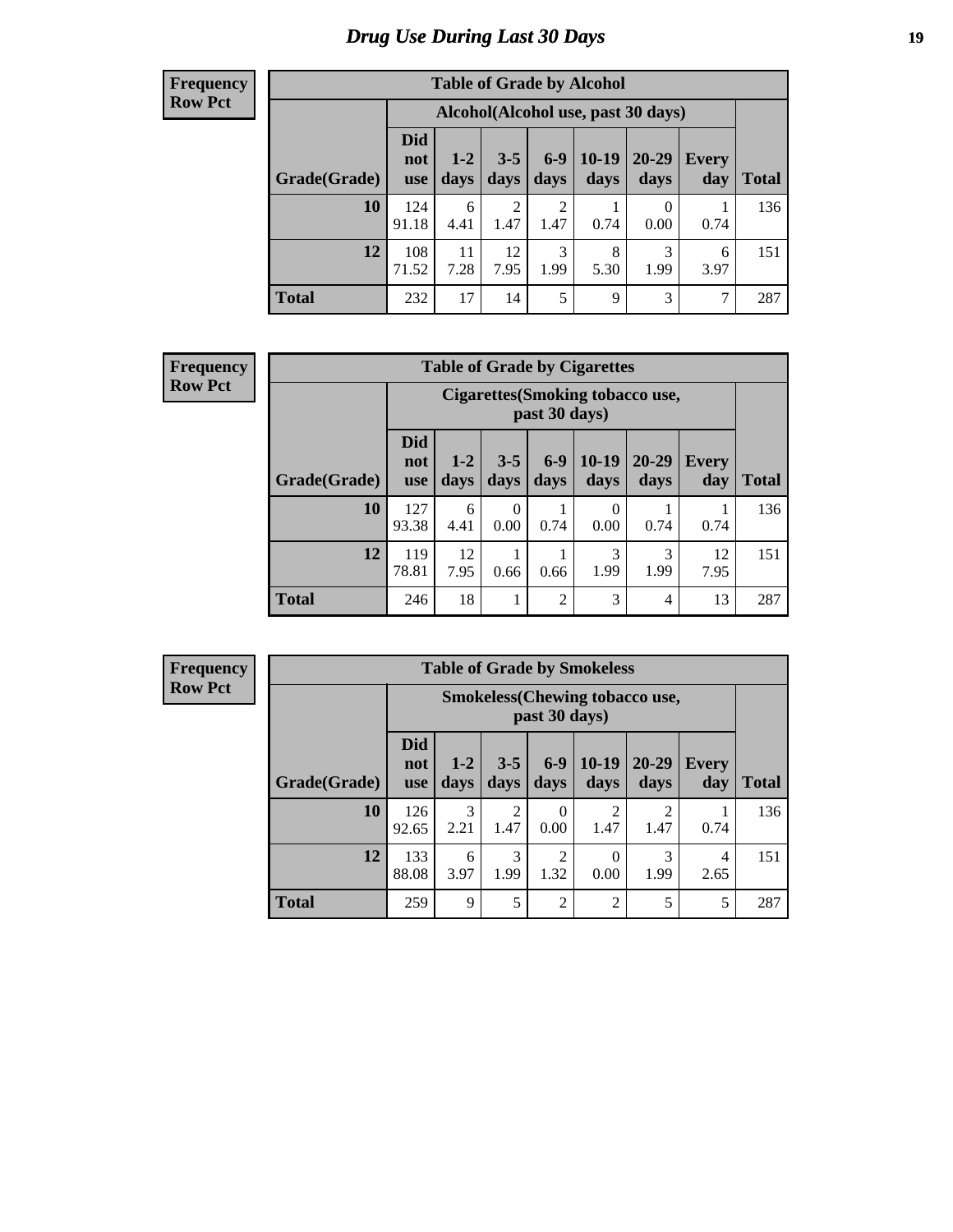#### **Frequency Row Pct**

| <b>Table of Grade by Marijuana</b> |                                 |                                         |                 |                        |                 |               |              |       |  |  |  |
|------------------------------------|---------------------------------|-----------------------------------------|-----------------|------------------------|-----------------|---------------|--------------|-------|--|--|--|
|                                    |                                 | Marijuana (Marijuana use, past 30 days) |                 |                        |                 |               |              |       |  |  |  |
| Grade(Grade)                       | <b>Did</b><br>not<br><b>use</b> | $1 - 2$<br>days                         | $3 - 5$<br>days | $6-9$<br>days          | $10-19$<br>days | 20-29<br>days | Every<br>day | Total |  |  |  |
| 10                                 | 132<br>97.06                    | 3<br>2.21                               | 0.74            | 0<br>0.00              | 0<br>0.00       | 0<br>0.00     | 0<br>0.00    | 136   |  |  |  |
| 12                                 | 126<br>83.44                    | $\mathcal{I}$<br>4.64                   | 3<br>1.99       | $\overline{2}$<br>1.32 | 6<br>3.97       | 0.66          | 6<br>3.97    | 151   |  |  |  |
| <b>Total</b>                       | 258                             | 10                                      | 4               | $\overline{2}$         | 6               |               | 6            | 287   |  |  |  |

| Frequency      |              | <b>Table of Grade by Cocaine</b> |                        |                   |                     |              |  |  |  |  |  |
|----------------|--------------|----------------------------------|------------------------|-------------------|---------------------|--------------|--|--|--|--|--|
| <b>Row Pct</b> |              | Cocaine (Cocaine use,            |                        |                   |                     |              |  |  |  |  |  |
|                | Grade(Grade) | <b>Did</b><br>not<br><b>use</b>  | $1-2$<br>days          | $20 - 29$<br>days | <b>Every</b><br>day | <b>Total</b> |  |  |  |  |  |
|                | 10           | 136<br>100.00                    | $\Omega$<br>0.00       | ∩<br>0.00         | 0<br>0.00           | 136          |  |  |  |  |  |
|                | 12           | 145<br>96.03                     | $\overline{2}$<br>1.32 | 3<br>1.99         | 0.66                | 151          |  |  |  |  |  |
|                | <b>Total</b> | 281                              | $\overline{2}$         | 3                 |                     | 287          |  |  |  |  |  |

| <b>Frequency</b> | <b>Table of Grade by Inhalants</b> |                          |                 |                 |                        |              |  |
|------------------|------------------------------------|--------------------------|-----------------|-----------------|------------------------|--------------|--|
| <b>Row Pct</b>   |                                    | Inhalants (Inhalant use, |                 |                 |                        |              |  |
|                  | Grade(Grade)                       | <b>Did</b><br>not<br>use | $1 - 2$<br>days | $3 - 5$<br>days | $20 - 29$<br>days      | <b>Total</b> |  |
|                  | 10                                 | 135<br>99.26             | 0<br>0.00       | 0.74            | 0<br>0.00              | 136          |  |
|                  | 12                                 | 147<br>97.35             | 0.66            | 0.66            | $\overline{2}$<br>1.32 | 151          |  |
|                  | <b>Total</b>                       | 282                      |                 | $\overline{c}$  | $\overline{2}$         | 287          |  |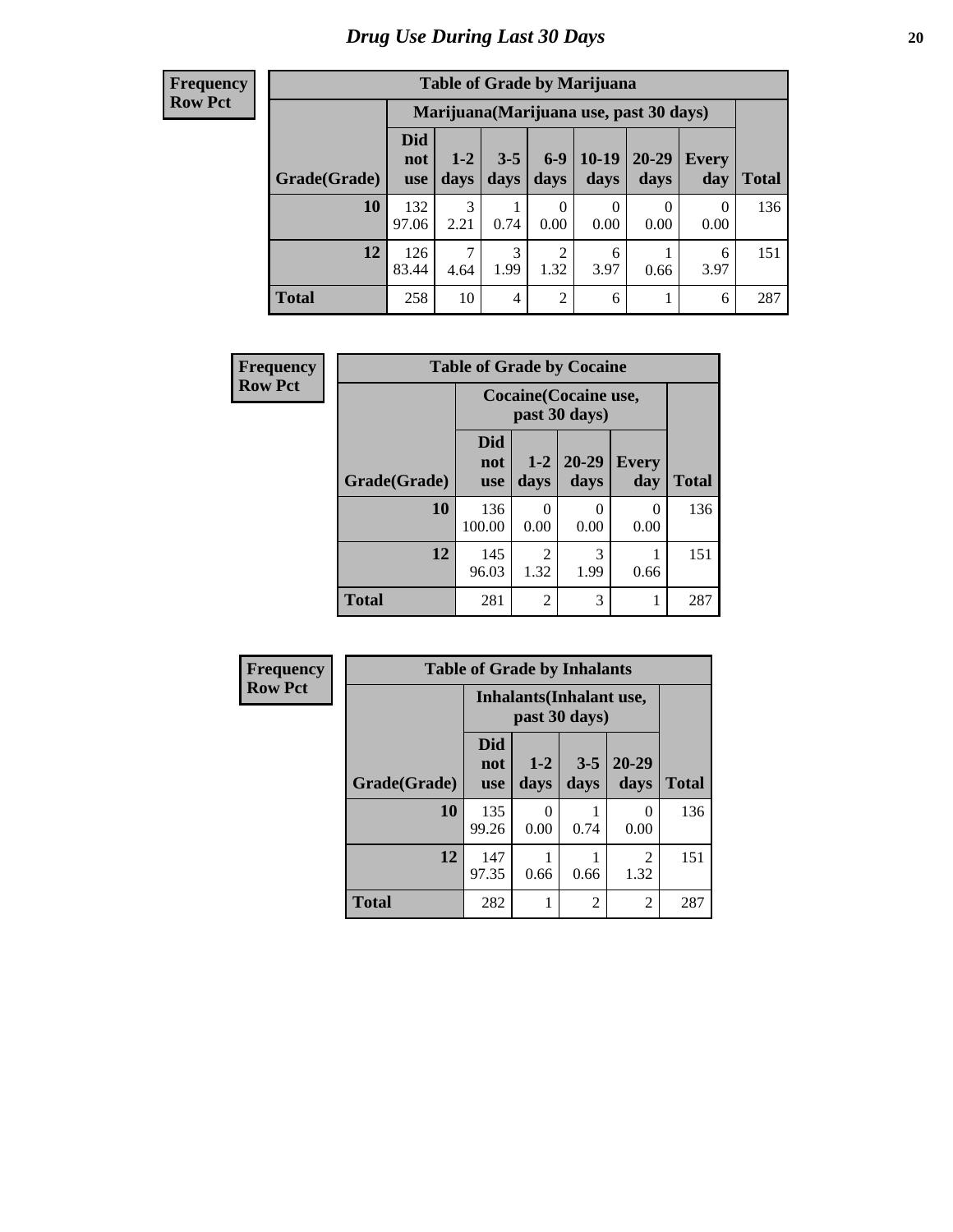# *Drug Use During Last 30 Days* **21**

| <b>Frequency</b> | <b>Table of Grade by Steroids</b> |                                 |               |                                         |                        |              |
|------------------|-----------------------------------|---------------------------------|---------------|-----------------------------------------|------------------------|--------------|
| <b>Row Pct</b>   |                                   |                                 |               | Steroids (Steroid use,<br>past 30 days) |                        |              |
|                  | Grade(Grade)                      | <b>Did</b><br>not<br><b>use</b> | $6-9$<br>days | $20 - 29$<br>days                       | <b>Every</b><br>day    | <b>Total</b> |
|                  | 10                                | 136<br>100.00                   | 0<br>0.00     | 0<br>0.00                               | $\Omega$<br>0.00       | 136          |
|                  | 12                                | 144<br>95.36                    | 0.66          | 4<br>2.65                               | $\overline{2}$<br>1.32 | 151          |
|                  | <b>Total</b>                      | 280                             |               | 4                                       | $\overline{2}$         | 287          |

| Frequency      | <b>Table of Grade by Ecstasy</b> |                                 |                                        |              |              |
|----------------|----------------------------------|---------------------------------|----------------------------------------|--------------|--------------|
| <b>Row Pct</b> |                                  |                                 | Ecstasy (Ecstasy use,<br>past 30 days) |              |              |
|                | Grade(Grade)                     | <b>Did</b><br>not<br><b>use</b> | $20 - 29$<br>days                      | Every<br>day | <b>Total</b> |
|                | 10                               | 136<br>100.00                   | $\mathcal{O}$<br>0.00                  | 0<br>0.00    | 136          |
|                | 12                               | 149<br>98.68                    | 0.66                                   | 0.66         | 151          |
|                | <b>Total</b>                     | 285                             |                                        | 1            | 287          |

| Frequency      | <b>Table of Grade by Meth</b>                      |                       |                        |                     |              |  |
|----------------|----------------------------------------------------|-----------------------|------------------------|---------------------|--------------|--|
| <b>Row Pct</b> | <b>Meth</b> (Methamphetamine<br>use, past 30 days) |                       |                        |                     |              |  |
|                | Grade(Grade)                                       | Did not<br><b>use</b> | $20 - 29$<br>days      | <b>Every</b><br>day | <b>Total</b> |  |
|                | 10                                                 | 136<br>100.00         | 0.00                   | 0<br>0.00           | 136          |  |
|                | 12                                                 | 148<br>98.01          | $\mathfrak{D}$<br>1.32 | 0.66                | 151          |  |
|                | <b>Total</b>                                       | 284                   | $\mathfrak{D}$         |                     | 287          |  |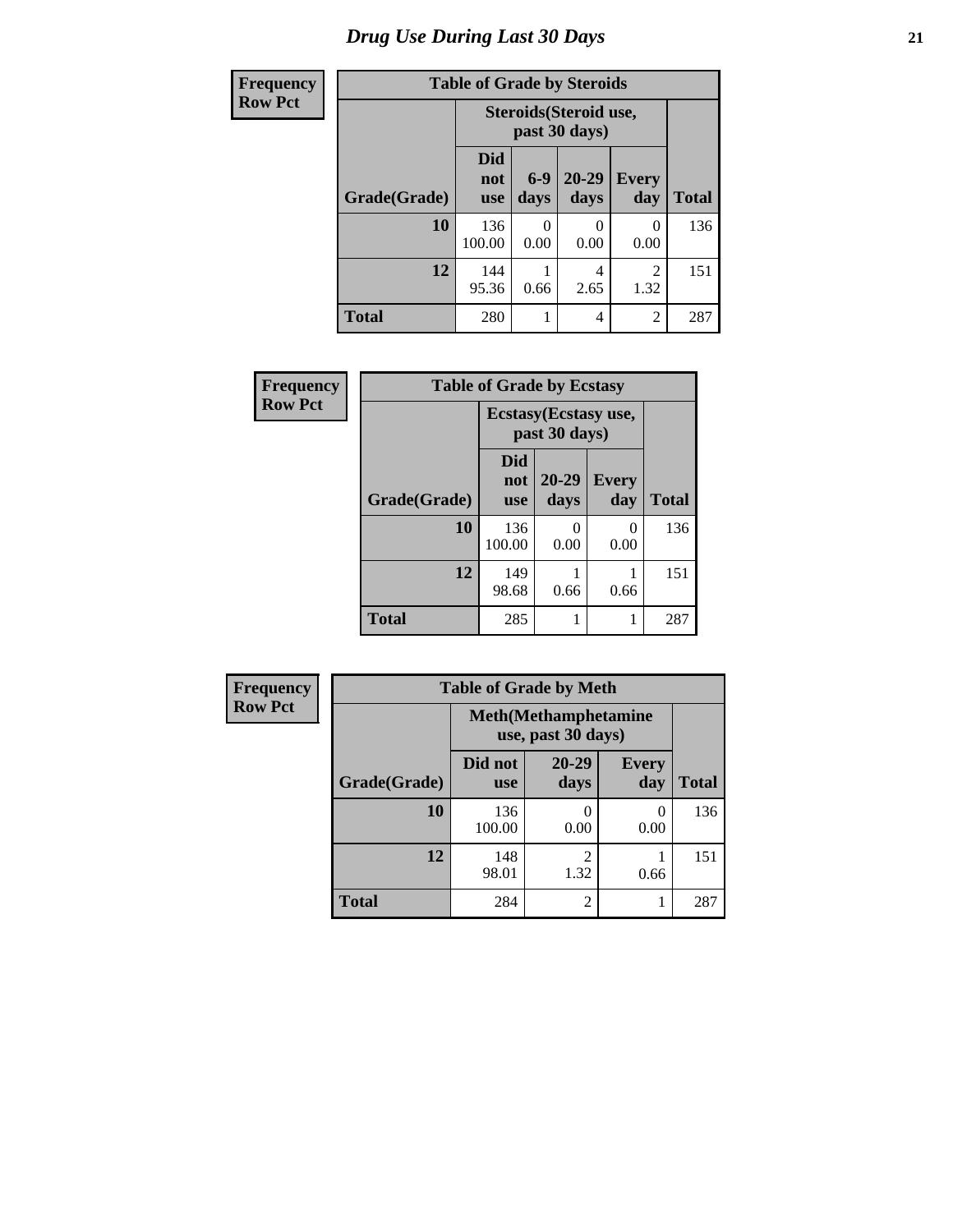# *Drug Use During Last 30 Days* **22**

| <b>Frequency</b> | <b>Table of Grade by Hallucinogens</b> |                                  |                 |                        |                     |              |  |
|------------------|----------------------------------------|----------------------------------|-----------------|------------------------|---------------------|--------------|--|
| <b>Row Pct</b>   |                                        | Hallucinogens (Hallucinogen use, |                 |                        |                     |              |  |
|                  | Grade(Grade)                           | Did<br>not use                   | $10-19$<br>days | $20 - 29$<br>days      | <b>Every</b><br>day | <b>Total</b> |  |
|                  | 10                                     | 136<br>100.00                    | 0.00            | 0<br>0.00              | $\left($<br>0.00    | 136          |  |
|                  | 12                                     | 147<br>97.35                     | 0.66            | $\mathfrak{D}$<br>1.32 | 0.66                | 151          |  |
|                  | <b>Total</b>                           | 283                              |                 | $\overline{2}$         |                     | 287          |  |

| Frequency      | <b>Table of Grade by Prescription</b> |                                                                                |                |                 |                 |                   |                        |              |
|----------------|---------------------------------------|--------------------------------------------------------------------------------|----------------|-----------------|-----------------|-------------------|------------------------|--------------|
| <b>Row Pct</b> |                                       | <b>Prescription</b> (Prescription drugs not<br>prescribed to me, past 30 days) |                |                 |                 |                   |                        |              |
|                | Grade(Grade)                          | <b>Did</b><br>not<br><b>use</b>                                                | $1-2$<br>days  | $3 - 5$<br>days | $10-19$<br>days | $20 - 29$<br>days | Every<br>day           | <b>Total</b> |
|                | 10                                    | 133<br>97.79                                                                   | 0.74           | 0.74            | 0.74            | $\Omega$<br>0.00  | $\Omega$<br>0.00       | 136          |
|                | 12                                    | 138<br>91.39                                                                   | 0.66           | 4<br>2.65       | 4<br>2.65       | 2<br>1.32         | $\overline{c}$<br>1.32 | 151          |
|                | <b>Total</b>                          | 271                                                                            | $\overline{2}$ | 5               | 5               | $\overline{2}$    | $\overline{2}$         | 287          |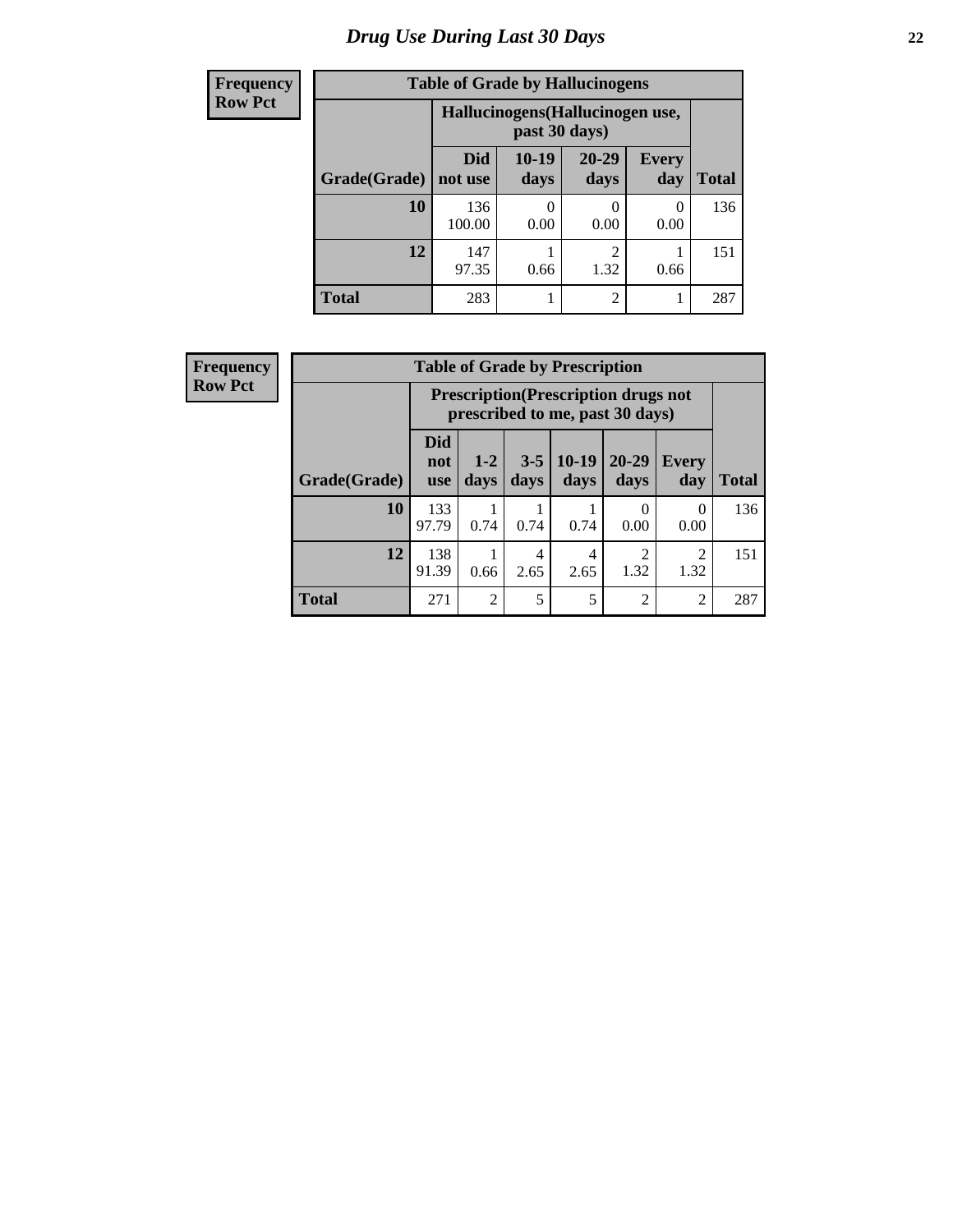| Frequency      | <b>Table of Alcoholease by Grade</b>              |                    |             |              |  |
|----------------|---------------------------------------------------|--------------------|-------------|--------------|--|
| <b>Col Pct</b> | <b>Alcoholease</b> (It is<br>easy to get alcohol) | Grade(Grade)<br>10 | 12          | <b>Total</b> |  |
|                | <b>Strongly Agree</b>                             | 29<br>21.32        | 64<br>42.38 | 93           |  |
|                | <b>Somewhat Agree</b>                             | 38<br>27.94        | 53<br>35.10 | 91           |  |
|                | <b>Somewhat Disagree</b>                          | 28<br>20.59        | 19<br>12.58 | 47           |  |
|                | <b>Strongly Disagree</b>                          | 41<br>30.15        | 15<br>9.93  | 56           |  |
|                | <b>Total</b>                                      | 136                | 151         | 287          |  |

| Frequency      | <b>Table of Cigarettesease by Grade</b>                  |                    |             |              |  |
|----------------|----------------------------------------------------------|--------------------|-------------|--------------|--|
| <b>Col Pct</b> | Cigarettesease (It is<br>easy to get smoking<br>tobacco) | Grade(Grade)<br>10 | 12          | <b>Total</b> |  |
|                | <b>Strongly Agree</b>                                    | 38<br>27.94        | 92<br>60.93 | 130          |  |
|                | <b>Somewhat Agree</b>                                    | 31<br>22.79        | 33<br>21.85 | 64           |  |
|                | <b>Somewhat Disagree</b>                                 | 23<br>16.91        | 8<br>5.30   | 31           |  |
|                | <b>Strongly Disagree</b>                                 | 44<br>32.35        | 18<br>11.92 | 62           |  |
|                | <b>Total</b>                                             | 136                | 151         | 287          |  |

| Frequency      | <b>Table of Smokelessease by Grade</b>                         |                    |             |              |
|----------------|----------------------------------------------------------------|--------------------|-------------|--------------|
| <b>Col Pct</b> | <b>Smokelessease</b> (It is<br>easy to get chewing<br>tobacco) | Grade(Grade)<br>10 | 12          | <b>Total</b> |
|                | <b>Strongly Agree</b>                                          | 42<br>30.88        | 82<br>54.30 | 124          |
|                | <b>Somewhat Agree</b>                                          | 34<br>25.00        | 30<br>19.87 | 64           |
|                | <b>Somewhat Disagree</b>                                       | 21<br>15.44        | 14<br>9.27  | 35           |
|                | <b>Strongly Disagree</b>                                       | 39<br>28.68        | 25<br>16.56 | 64           |
|                | <b>Total</b>                                                   | 136                | 151         | 287          |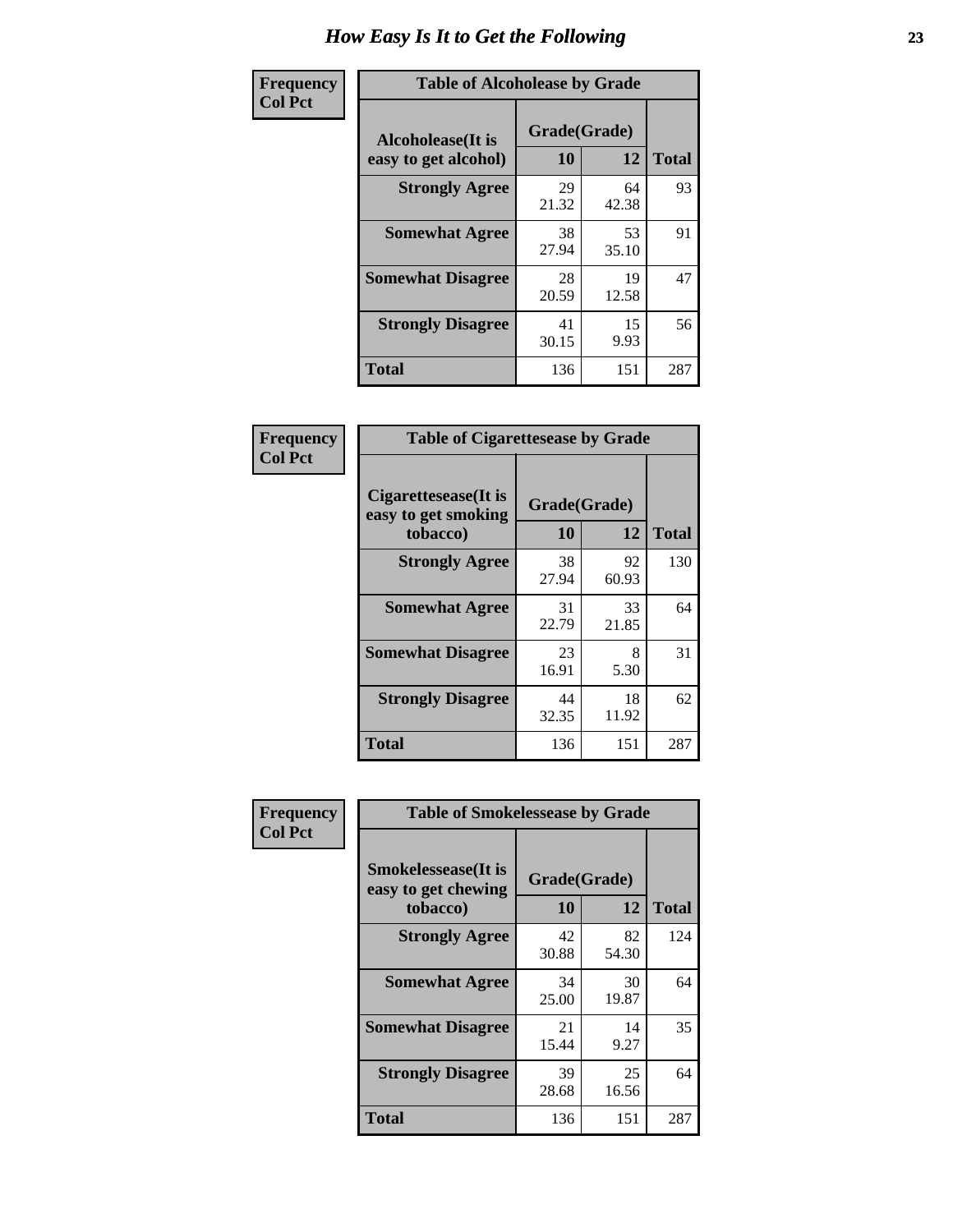| Frequency      | <b>Table of Marijuanaease by Grade</b>           |                    |             |              |  |
|----------------|--------------------------------------------------|--------------------|-------------|--------------|--|
| <b>Col Pct</b> | Marijuanaease(It is<br>easy to get<br>marijuana) | Grade(Grade)<br>10 | 12          | <b>Total</b> |  |
|                | <b>Strongly Agree</b>                            | 28<br>20.59        | 53<br>35.10 | 81           |  |
|                | <b>Somewhat Agree</b>                            | 24<br>17.65        | 46<br>30.46 | 70           |  |
|                | <b>Somewhat Disagree</b>                         | 31<br>22.79        | 23<br>15.23 | 54           |  |
|                | <b>Strongly Disagree</b>                         | 53<br>38.97        | 29<br>19.21 | 82           |  |
|                | <b>Total</b>                                     | 136                | 151         | 287          |  |

| <b>Table of Cocaineease by Grade</b>              |                    |                   |     |  |  |  |
|---------------------------------------------------|--------------------|-------------------|-----|--|--|--|
| <b>Cocaineease</b> (It is<br>easy to get cocaine) | Grade(Grade)<br>10 | <b>Total</b>      |     |  |  |  |
| <b>Strongly Agree</b>                             | 5.15               | 12<br>21<br>13.91 | 28  |  |  |  |
| <b>Somewhat Agree</b>                             | 21<br>15.44        | 35<br>23.18       | 56  |  |  |  |
| <b>Somewhat Disagree</b>                          | 31<br>22.79        | 39<br>25.83       | 70  |  |  |  |
| <b>Strongly Disagree</b>                          | 77<br>56.62        | 56<br>37.09       | 133 |  |  |  |
| <b>Total</b>                                      | 136                | 151               | 287 |  |  |  |

| Frequency      | <b>Table of Inhalantsease by Grade</b>                   |                           |             |              |  |
|----------------|----------------------------------------------------------|---------------------------|-------------|--------------|--|
| <b>Col Pct</b> | <b>Inhalantsease</b> (It is<br>easy to get<br>inhalants) | Grade(Grade)<br><b>10</b> | 12          | <b>Total</b> |  |
|                | <b>Strongly Agree</b>                                    | 38<br>27.94               | 54<br>35.76 | 92           |  |
|                | <b>Somewhat Agree</b>                                    | 26<br>19.12               | 33<br>21.85 | 59           |  |
|                | <b>Somewhat Disagree</b>                                 | 13<br>9.56                | 21<br>13.91 | 34           |  |
|                | <b>Strongly Disagree</b>                                 | 59<br>43.38               | 43<br>28.48 | 102          |  |
|                | <b>Total</b>                                             | 136                       | 151         | 287          |  |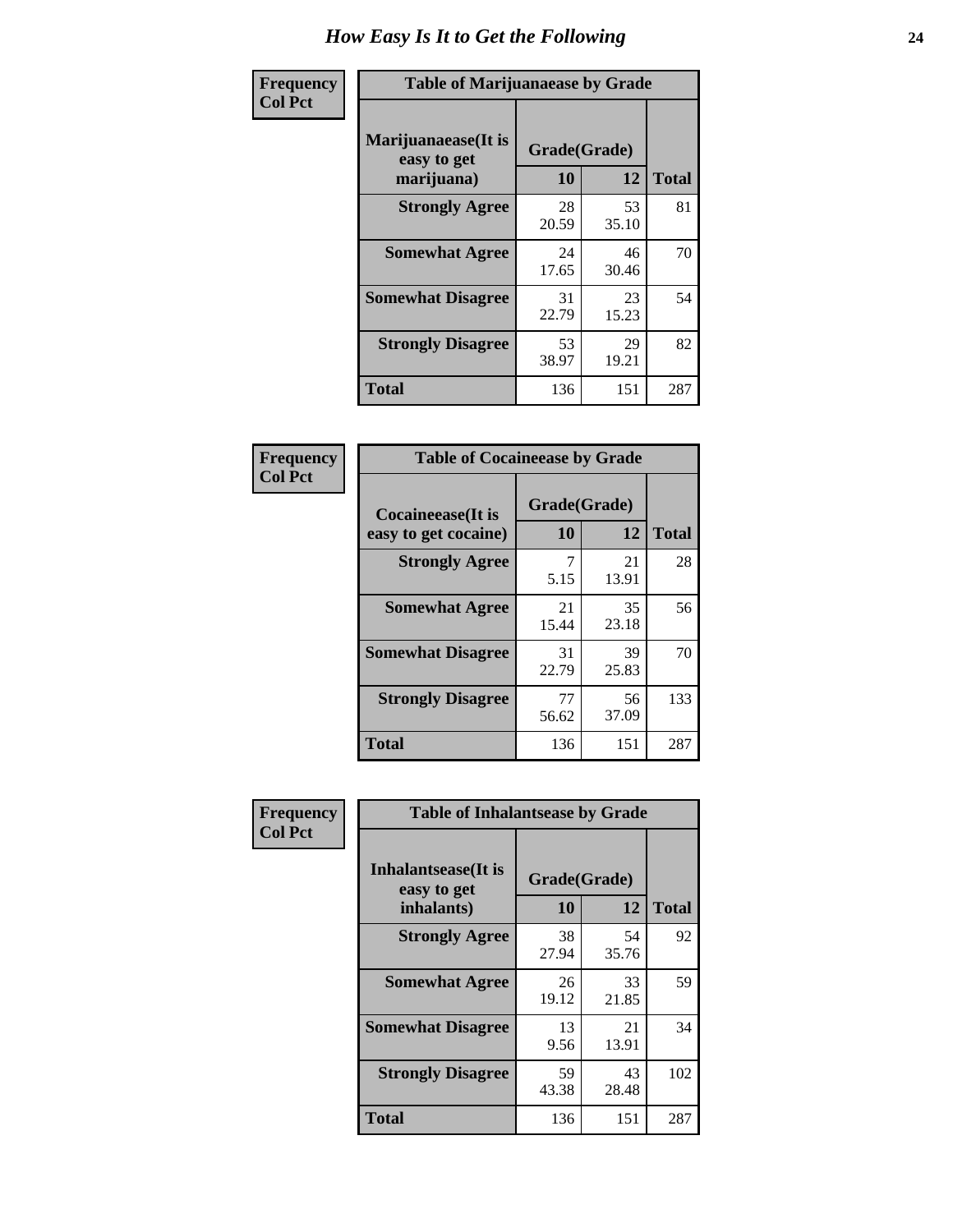| Frequency      | <b>Table of Steroidsease by Grade</b>               |                    |             |              |  |  |  |  |  |  |  |
|----------------|-----------------------------------------------------|--------------------|-------------|--------------|--|--|--|--|--|--|--|
| <b>Col Pct</b> | <b>Steroidsease</b> (It is<br>easy to get steroids) | Grade(Grade)<br>10 | 12          | <b>Total</b> |  |  |  |  |  |  |  |
|                | <b>Strongly Agree</b>                               | 14<br>10.29        | 41<br>27.15 | 55           |  |  |  |  |  |  |  |
|                | <b>Somewhat Agree</b>                               | 27<br>19.85        | 41<br>27.15 | 68           |  |  |  |  |  |  |  |
|                | <b>Somewhat Disagree</b>                            | 25<br>18.38        | 25<br>16.56 | 50           |  |  |  |  |  |  |  |
|                | <b>Strongly Disagree</b>                            | 70<br>51.47        | 44<br>29.14 | 114          |  |  |  |  |  |  |  |
|                | <b>Total</b>                                        | 136                | 151         | 287          |  |  |  |  |  |  |  |

| Frequency      | <b>Table of Ecstasyease by Grade</b>              |                           |             |              |  |  |  |  |  |  |  |  |
|----------------|---------------------------------------------------|---------------------------|-------------|--------------|--|--|--|--|--|--|--|--|
| <b>Col Pct</b> | <b>Ecstasyease</b> (It is<br>easy to get ecstasy) | Grade(Grade)<br><b>10</b> | 12          | <b>Total</b> |  |  |  |  |  |  |  |  |
|                | <b>Strongly Agree</b>                             | 7<br>5.15                 | 21<br>13.91 | 28           |  |  |  |  |  |  |  |  |
|                | <b>Somewhat Agree</b>                             | 20<br>14.71               | 33<br>21.85 | 53           |  |  |  |  |  |  |  |  |
|                | <b>Somewhat Disagree</b>                          | 26<br>19.12               | 43<br>28.48 | 69           |  |  |  |  |  |  |  |  |
|                | <b>Strongly Disagree</b>                          | 83<br>61.03               | 54<br>35.76 | 137          |  |  |  |  |  |  |  |  |
|                | <b>Total</b>                                      | 136                       | 151         | 287          |  |  |  |  |  |  |  |  |

| Frequency      | <b>Table of Methease by Grade</b>                          |                    |             |              |
|----------------|------------------------------------------------------------|--------------------|-------------|--------------|
| <b>Col Pct</b> | <b>Methease</b> (It is easy<br>to get<br>methamphetamines) | Grade(Grade)<br>10 | 12          | <b>Total</b> |
|                | <b>Strongly Agree</b>                                      | 13<br>9.56         | 26<br>17.22 | 39           |
|                | <b>Somewhat Agree</b>                                      | 17<br>12.50        | 33<br>21.85 | 50           |
|                | <b>Somewhat Disagree</b>                                   | 17<br>12.50        | 30<br>19.87 | 47           |
|                | <b>Strongly Disagree</b>                                   | 89<br>65.44        | 62<br>41.06 | 151          |
|                | <b>Total</b>                                               | 136                | 151         | 287          |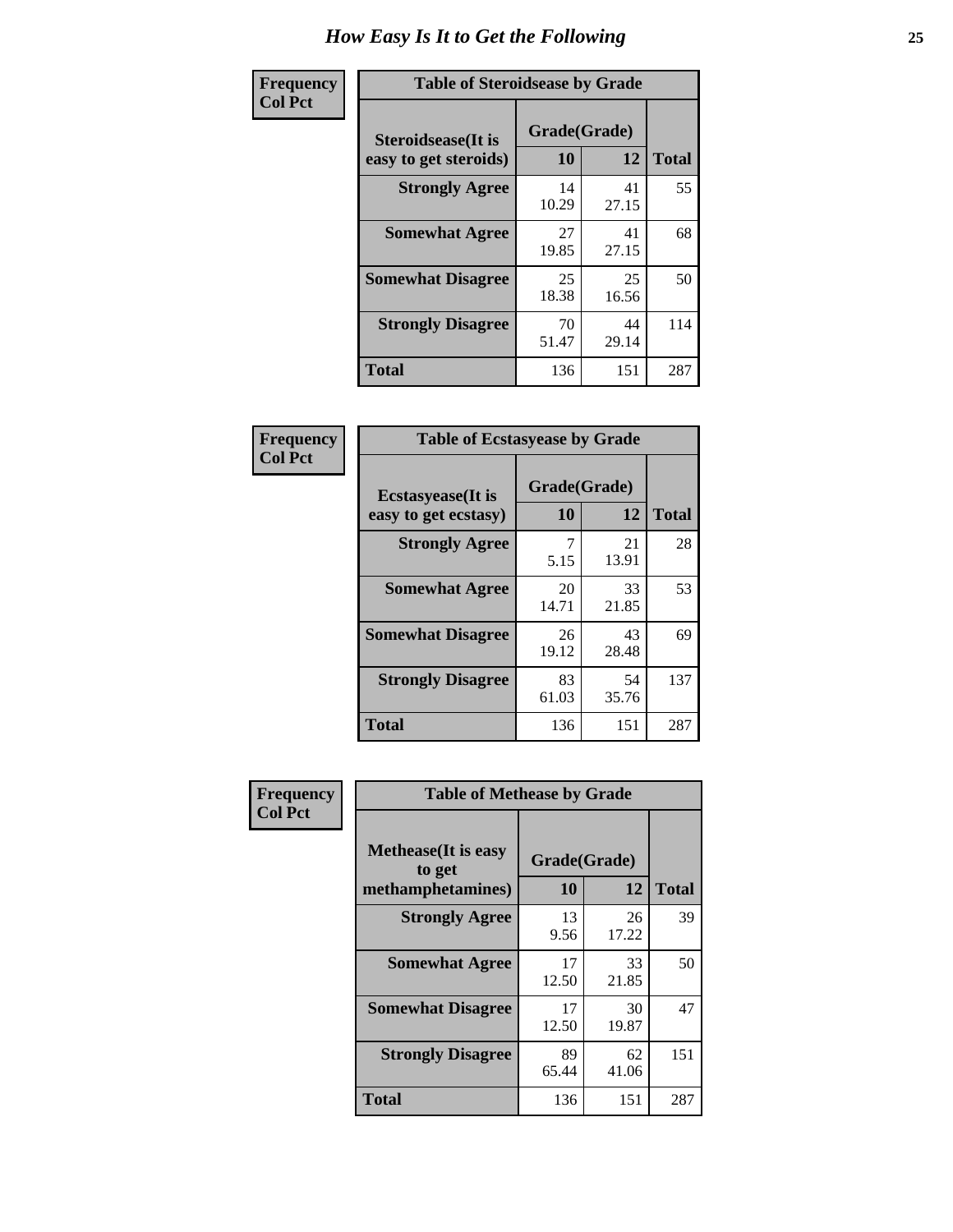| Frequency      |                                                          | <b>Table of Hallucinogensease by Grade</b> |             |              |  |  |  |  |  |  |  |  |  |
|----------------|----------------------------------------------------------|--------------------------------------------|-------------|--------------|--|--|--|--|--|--|--|--|--|
| <b>Col Pct</b> | Hallucinogensease(It<br>is easy to get<br>hallucinogens) | Grade(Grade)<br>10                         | 12          | <b>Total</b> |  |  |  |  |  |  |  |  |  |
|                | <b>Strongly Agree</b>                                    | 10<br>7.35                                 | 23<br>15.23 | 33           |  |  |  |  |  |  |  |  |  |
|                | <b>Somewhat Agree</b>                                    | 14<br>10.29                                | 26<br>17.22 | 40           |  |  |  |  |  |  |  |  |  |
|                | <b>Somewhat Disagree</b>                                 | 28<br>20.59                                | 40<br>26.49 | 68           |  |  |  |  |  |  |  |  |  |
|                | <b>Strongly Disagree</b>                                 | 84<br>61.76                                | 62<br>41.06 | 146          |  |  |  |  |  |  |  |  |  |
|                | <b>Total</b>                                             | 136                                        | 151         | 287          |  |  |  |  |  |  |  |  |  |

| Frequency<br>  Col Pct |
|------------------------|
|                        |

| <b>Table of Prescriptionease by Grade</b>                                                |             |              |              |  |  |  |  |  |  |  |
|------------------------------------------------------------------------------------------|-------------|--------------|--------------|--|--|--|--|--|--|--|
| <b>Prescriptionease</b> (It<br>is easy to get<br>prescription drugs<br>not prescribed to |             | Grade(Grade) |              |  |  |  |  |  |  |  |
| me)                                                                                      | 10          | 12           | <b>Total</b> |  |  |  |  |  |  |  |
| <b>Strongly Agree</b>                                                                    | 46<br>33.82 | 63<br>41.72  | 109          |  |  |  |  |  |  |  |
| <b>Somewhat Agree</b>                                                                    | 30<br>22.06 | 38<br>25.17  | 68           |  |  |  |  |  |  |  |
| <b>Somewhat Disagree</b>                                                                 | 11<br>8.09  | 16<br>10.60  | 27           |  |  |  |  |  |  |  |
| <b>Strongly Disagree</b>                                                                 | 49<br>36.03 | 34<br>22.52  | 83           |  |  |  |  |  |  |  |
| Total                                                                                    | 136         | 151          | 287          |  |  |  |  |  |  |  |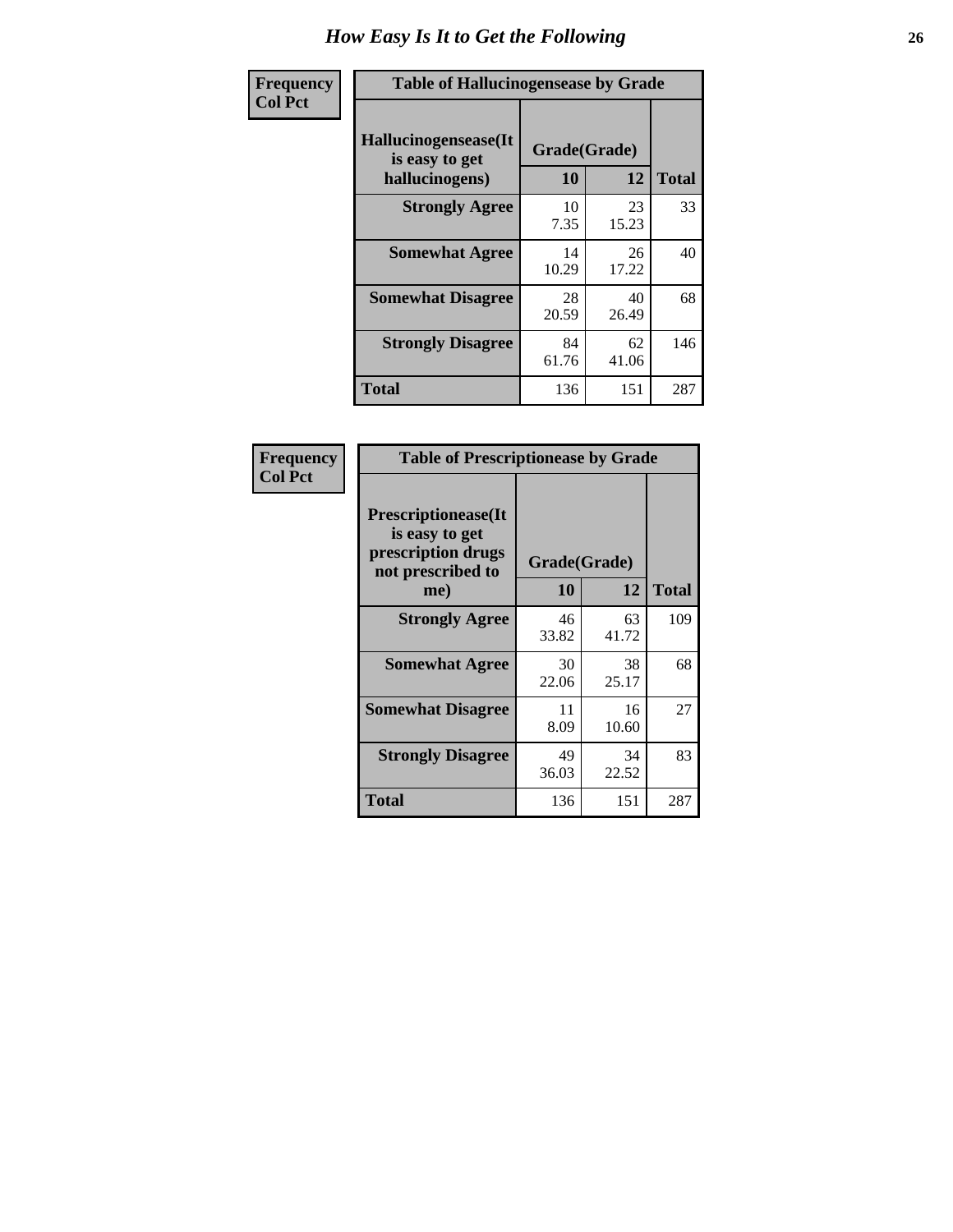*Age at Onset of Use* **27** *Results for "Age at Onset of Use" questions exclude students who said they did not use that substance*

| Frequency      | <b>Table of Grade by Alcoholinit</b> |                        |                                                  |                  |           |                                |            |             |             |             |            |                       |              |  |
|----------------|--------------------------------------|------------------------|--------------------------------------------------|------------------|-----------|--------------------------------|------------|-------------|-------------|-------------|------------|-----------------------|--------------|--|
| <b>Row Pct</b> |                                      |                        | Alcoholinit (I started using alcohol when I was) |                  |           |                                |            |             |             |             |            |                       |              |  |
|                | Grade(Grade)                         | <b>8 or</b><br>younger | 9 <sup>°</sup>                                   | <b>10</b>        | 11        | <b>12</b>                      | 13         | 14          | 15          | <b>16</b>   | 17         | <b>18 or</b><br>older | <b>Total</b> |  |
|                | 10                                   | 3.13                   | $3.13$ 3.13                                      |                  | 3<br>9.38 | 4<br>12.50                     | 4<br>12.50 | 10<br>31.25 | 21.88       | 0.00        | 3.13       | 0.00                  | 32           |  |
|                | 12                                   | 5.<br>6.17             | 3<br>3.70                                        | $\Omega$<br>0.00 | 1.23      | 3<br>3.70                      | 8<br>9.88  | 6<br>7.41   | 17<br>20.99 | 24<br>29.63 | 9<br>11.11 | 6.17                  | 81           |  |
|                | <b>Total</b>                         | 6                      | 4                                                |                  | 4         | ⇁                              | 12         | 16          | 24          | 24          | 10         | 5                     | 113          |  |
|                |                                      |                        |                                                  |                  |           | <b>Frequency Missing = 174</b> |            |             |             |             |            |                       |              |  |

#### **Frequency Row Pct**

|                                                                                         | <b>Table of Grade by Cigarettesinit</b>                                                                              |           |            |                      |           |                           |            |             |             |            |           |    |  |
|-----------------------------------------------------------------------------------------|----------------------------------------------------------------------------------------------------------------------|-----------|------------|----------------------|-----------|---------------------------|------------|-------------|-------------|------------|-----------|----|--|
|                                                                                         | Cigarettesinit(I started smoking tobacco when I was)                                                                 |           |            |                      |           |                           |            |             |             |            |           |    |  |
| Grade(Grade)                                                                            | <b>18 or</b><br>8 or<br>older<br>12<br>13<br>9<br><b>10</b><br>15<br><b>Total</b><br>11<br>14<br>16<br>17<br>vounger |           |            |                      |           |                           |            |             |             |            |           |    |  |
| 10                                                                                      | っ<br>8.70                                                                                                            | 4.35      | 3<br>13.04 | $\theta$<br>$0.00\,$ | 2<br>8.70 | 3<br>13.04                | 4<br>17.39 | 5<br>21.74  | 8.70        | 4.35       | 0<br>0.00 | 23 |  |
| 12                                                                                      | 6<br>11.11                                                                                                           | 0<br>0.00 | 1.85       | 1.85                 | ↑<br>3.70 | 5<br>9.26                 | 7<br>12.96 | 10<br>18.52 | 11<br>20.37 | q<br>16.67 | 2<br>3.70 | 54 |  |
| <b>Total</b><br>8<br>8<br>15<br>$\overline{2}$<br>13<br>10<br>$\overline{4}$<br>11<br>4 |                                                                                                                      |           |            |                      |           |                           |            |             |             |            |           | 77 |  |
|                                                                                         |                                                                                                                      |           |            |                      |           | Frequency Missing $= 210$ |            |             |             |            |           |    |  |

**Frequency Row Pct**

|                                                                                                                                      | <b>Table of Grade by Smokelessinit</b>               |                   |      |      |                           |            |            |            |            |            |    |  |
|--------------------------------------------------------------------------------------------------------------------------------------|------------------------------------------------------|-------------------|------|------|---------------------------|------------|------------|------------|------------|------------|----|--|
|                                                                                                                                      | Smokelessinit (I started chewing tobacco when I was) |                   |      |      |                           |            |            |            |            |            |    |  |
| <b>18 or</b><br>8 or<br>13<br>15<br>9<br>older<br>10<br><b>11</b><br>14<br>Grade(Grade)   younger<br><b>16</b><br><b>Total</b><br>17 |                                                      |                   |      |      |                           |            |            |            |            |            |    |  |
| 10                                                                                                                                   | 6.25                                                 | $\Omega$<br>0.001 | 6.25 | 6.25 | 2<br>12.50                | 4<br>25.00 | 6<br>37.50 | 6.25       | 0.00       | 0<br>0.00  | 16 |  |
| 12                                                                                                                                   | 4<br>13.79                                           | 3.45              | 3.45 | 3.45 | 6<br>20.69                | 3.45       | 6.90       | 5<br>17.24 | 4<br>13.79 | 4<br>13.79 | 29 |  |
| <b>Total</b><br>$\overline{2}$<br>2<br>8<br>5<br>8<br>6<br>4<br>4                                                                    |                                                      |                   |      |      |                           |            |            |            |            |            |    |  |
|                                                                                                                                      |                                                      |                   |      |      | Frequency Missing $= 242$ |            |            |            |            |            |    |  |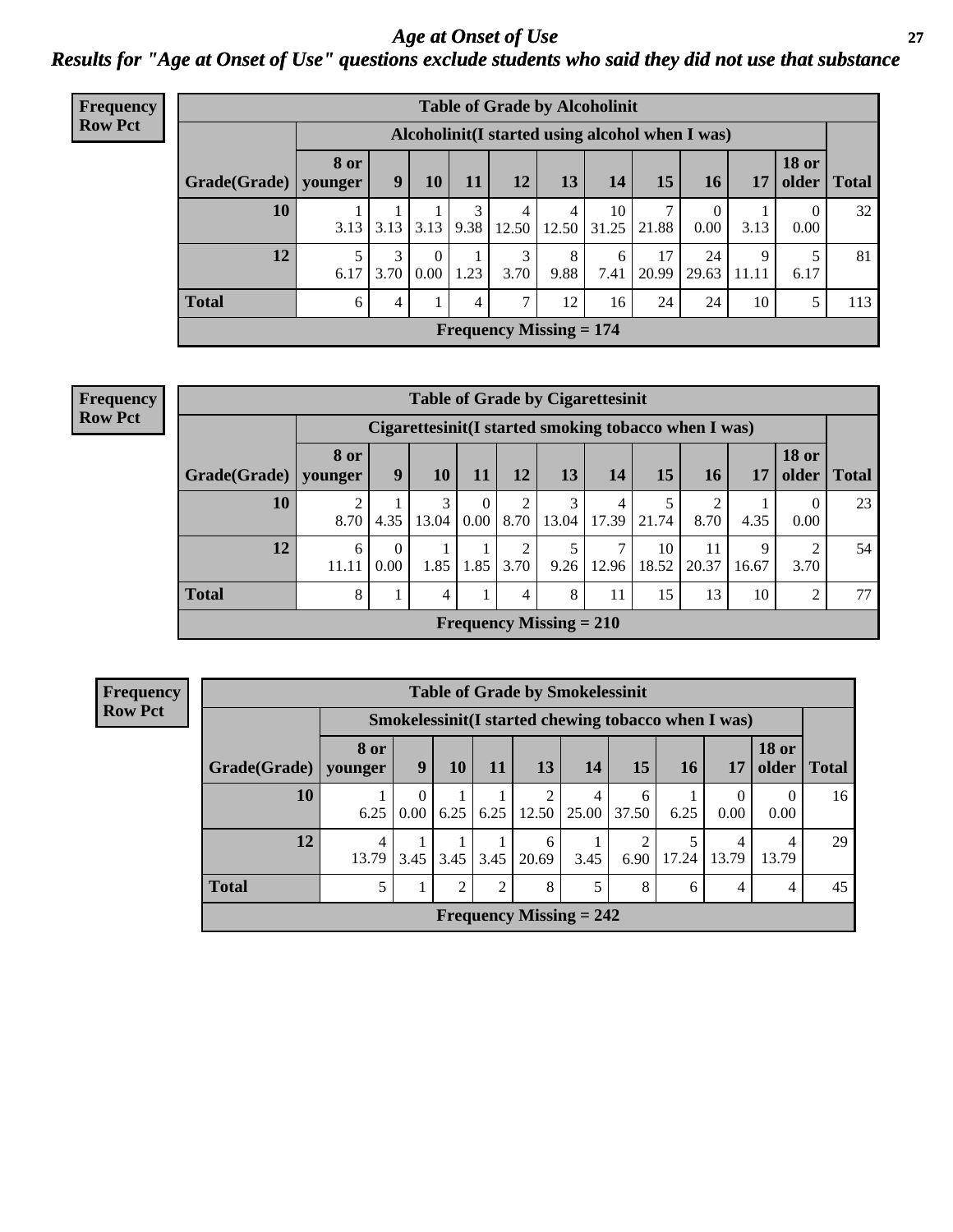#### *Age at Onset of Use* **28**

*Results for "Age at Onset of Use" questions exclude students who said they did not use that substance*

| Frequency      | <b>Table of Grade by Marijuanainit</b> |                                                      |           |           |            |               |                           |            |             |                  |                       |              |
|----------------|----------------------------------------|------------------------------------------------------|-----------|-----------|------------|---------------|---------------------------|------------|-------------|------------------|-----------------------|--------------|
| <b>Row Pct</b> |                                        | Marijuanainit (I started using marijuana when I was) |           |           |            |               |                           |            |             |                  |                       |              |
|                | Grade(Grade)   younger                 | <b>8 or</b>                                          | 10        | 11        | <b>12</b>  | 13            | 14                        | 15         | <b>16</b>   | 17               | <b>18 or</b><br>older | <b>Total</b> |
|                | 10                                     | 6.67                                                 | 0<br>0.00 | 6.67      | 2<br>13.33 | 4<br>26.67    | 3<br>20.00                | 3<br>20.00 | 6.67        | $\theta$<br>0.00 | 0<br>0.00             | 15           |
|                | 12                                     | 6.67                                                 | 2.22      | ∍<br>4.44 | 2.22       | 6.67          | 15.56                     | 6<br>13.33 | 12<br>26.67 | 9<br>20.00       | 2.22                  | 45           |
|                | <b>Total</b>                           | 4                                                    |           | 3         | 3          | $\mathcal{I}$ | 10                        | 9          | 13          | 9                |                       | 60           |
|                |                                        |                                                      |           |           |            |               | Frequency Missing $= 227$ |            |             |                  |                       |              |

| <b>Frequency</b> |              | <b>Table of Grade by Cocaineinit</b> |                                                     |                  |                  |                  |                          |              |  |  |  |  |  |
|------------------|--------------|--------------------------------------|-----------------------------------------------------|------------------|------------------|------------------|--------------------------|--------------|--|--|--|--|--|
| <b>Row Pct</b>   |              |                                      | Cocaineinit (I started using cocaine when<br>I was) |                  |                  |                  |                          |              |  |  |  |  |  |
|                  | Grade(Grade) | 8 or<br>younger                      | 9                                                   | 14               | <b>15</b>        | <b>16</b>        | <b>17</b>                | <b>Total</b> |  |  |  |  |  |
|                  | 10           | $\Omega$<br>0.00                     | 100.00                                              | $\Omega$<br>0.00 | $\theta$<br>0.00 | $\theta$<br>0.00 | $\left( \right)$<br>0.00 |              |  |  |  |  |  |
|                  | 12           | ာ<br>22.22                           | $\theta$<br>0.00                                    | 11.11            | 11.11            | 3<br>33.33       | $\mathfrak{D}$<br>22.22  | $\mathbf Q$  |  |  |  |  |  |
|                  | <b>Total</b> | $\overline{2}$                       | 3<br>$\overline{2}$<br>1                            |                  |                  |                  |                          |              |  |  |  |  |  |
|                  |              |                                      | Frequency Missing $= 277$                           |                  |                  |                  |                          |              |  |  |  |  |  |

| <b>Frequency</b> |              | <b>Table of Grade by Inhalantsinit</b> |                                                         |                           |           |                         |            |              |  |  |  |  |  |
|------------------|--------------|----------------------------------------|---------------------------------------------------------|---------------------------|-----------|-------------------------|------------|--------------|--|--|--|--|--|
| <b>Row Pct</b>   |              |                                        | Inhalantsinit (I started using inhalants<br>when I was) |                           |           |                         |            |              |  |  |  |  |  |
|                  | Grade(Grade) | 8 or<br>younger                        | 9                                                       | 10                        | 13        | 14                      | <b>15</b>  | <b>Total</b> |  |  |  |  |  |
|                  | 10           | 0<br>0.00                              | 20.00                                                   | 20.00                     | 0<br>0.00 | $\overline{c}$<br>40.00 | 20.00      | 5            |  |  |  |  |  |
|                  | 12           | 3<br>42.86                             | 0<br>0.00                                               | $\theta$<br>0.00          | 14.29     | 0<br>0.00               | 3<br>42.86 |              |  |  |  |  |  |
|                  | <b>Total</b> | 3                                      | $\overline{2}$<br>4                                     |                           |           |                         |            |              |  |  |  |  |  |
|                  |              |                                        |                                                         | Frequency Missing $= 275$ |           |                         |            |              |  |  |  |  |  |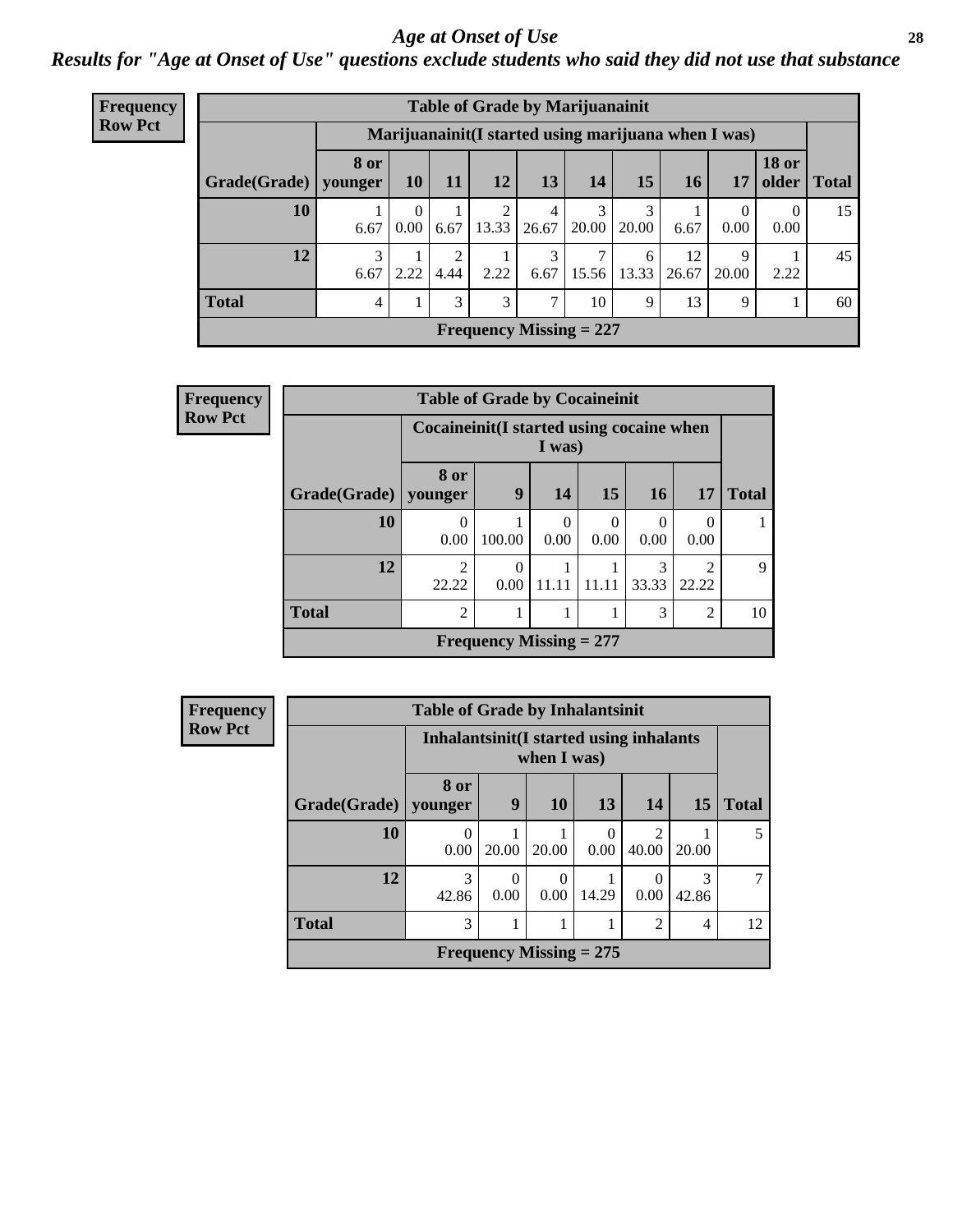#### *Age at Onset of Use* **29**

### *Results for "Age at Onset of Use" questions exclude students who said they did not use that substance*

| Frequency      |                                                      |                         | <b>Table of Grade by Steroidsinit</b> |                           |                         |           |                          |              |
|----------------|------------------------------------------------------|-------------------------|---------------------------------------|---------------------------|-------------------------|-----------|--------------------------|--------------|
| <b>Row Pct</b> | Steroidsinit(I started using steroids when<br>I was) |                         |                                       |                           |                         |           |                          |              |
|                | Grade(Grade)                                         | 8 or<br>  younger       | <b>14</b>                             | 15                        | <b>16</b>               | 17        | <b>18 or</b><br>older    | <b>Total</b> |
|                | 10                                                   | 100.00                  | $\Omega$<br>0.00                      | 0<br>0.00                 | $\Omega$<br>0.00        | 0<br>0.00 | $\left( \right)$<br>0.00 |              |
|                | 12                                                   | $\overline{2}$<br>25.00 | 12.50                                 | 12.50                     | $\overline{2}$<br>25.00 | 12.50     | 12.50                    | 8            |
|                | <b>Total</b>                                         | 3                       |                                       |                           | $\overline{2}$          |           |                          | 9            |
|                |                                                      |                         |                                       | Frequency Missing $= 278$ |                         |           |                          |              |

| Frequency      | <b>Table of Grade by Ecstasyinit</b> |                                     |                     |       |           |              |  |  |
|----------------|--------------------------------------|-------------------------------------|---------------------|-------|-----------|--------------|--|--|
| <b>Row Pct</b> |                                      | <b>Ecstasyinit</b> (I started using | ecstasy when I was) |       |           |              |  |  |
|                | Grade(Grade)                         | 8 or<br>vounger                     | 11                  | 15    | 17        | <b>Total</b> |  |  |
|                | 10                                   | 100.00                              | 0<br>0.00           | 0.00  | 0<br>0.00 |              |  |  |
|                | 12                                   | $\overline{2}$<br>40.00             | 20.00               | 20.00 | 20.00     | 5            |  |  |
|                | <b>Total</b>                         | 3                                   |                     |       |           | 6            |  |  |
|                |                                      | <b>Frequency Missing = 281</b>      |                     |       |           |              |  |  |

| <b>Frequency</b> | <b>Table of Grade by Methinit</b> |                              |                  |                                  |       |       |              |
|------------------|-----------------------------------|------------------------------|------------------|----------------------------------|-------|-------|--------------|
| <b>Row Pct</b>   |                                   | methamphetamines when I was) |                  | <b>Methinit</b> (I started using |       |       |              |
|                  | Grade(Grade)                      | 8 or<br>younger              | 12               | 14                               | 15    | 17    | <b>Total</b> |
|                  | 10                                | 100.00                       | $\theta$<br>0.00 | $\Omega$<br>0.00                 | 0.00  | 0.00  |              |
|                  | 12                                | 2<br>33.33                   | 16.67            | 16.67                            | 16.67 | 16.67 | 6            |
|                  | <b>Total</b>                      | 3                            |                  |                                  |       |       |              |
|                  |                                   | Frequency Missing $= 280$    |                  |                                  |       |       |              |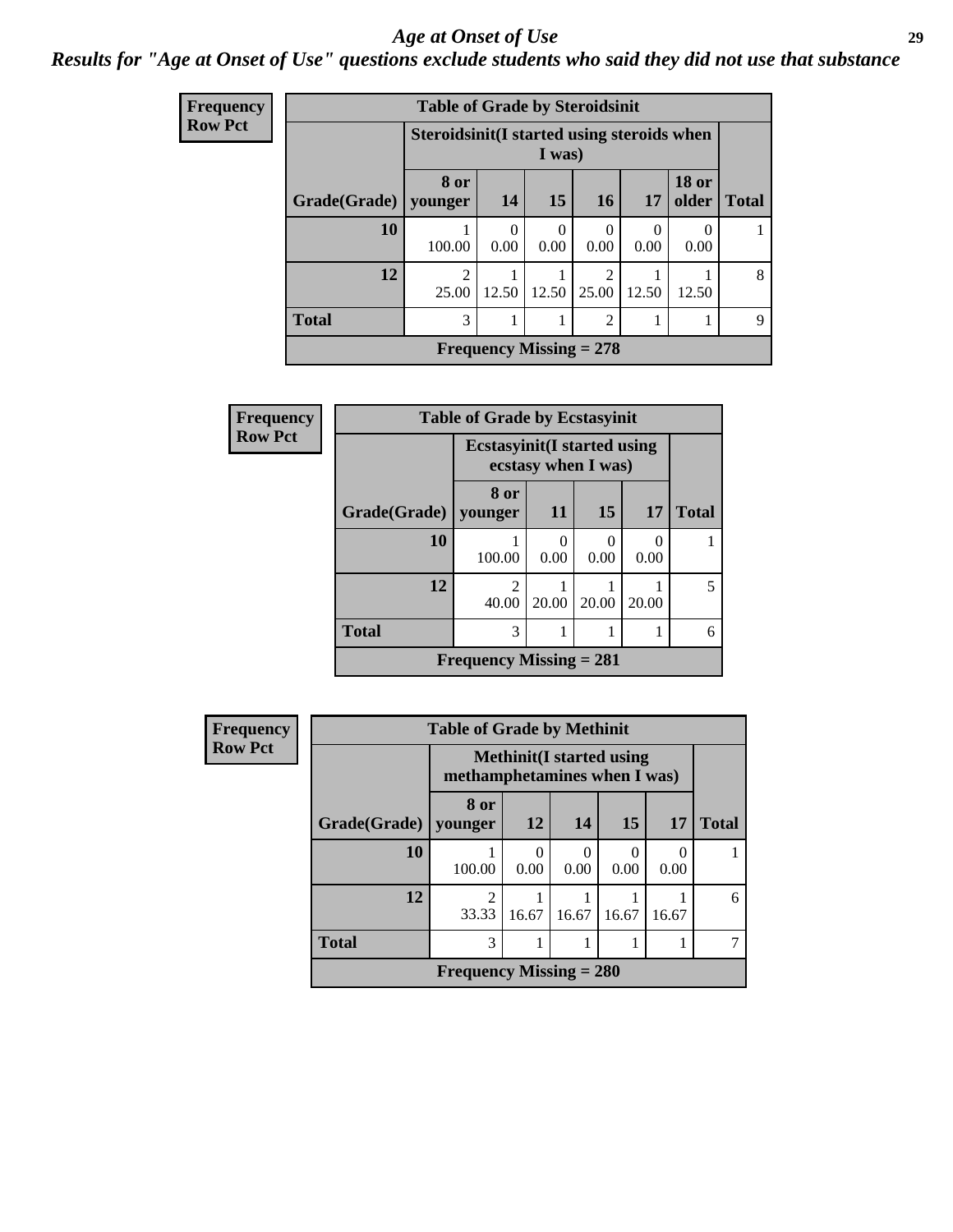#### Age at Onset of Use **30**

*Results for "Age at Onset of Use" questions exclude students who said they did not use that substance*

| Frequency      |              | <b>Table of Grade by Hallucinogensinit</b>                 |           |                  |                        |              |
|----------------|--------------|------------------------------------------------------------|-----------|------------------|------------------------|--------------|
| <b>Row Pct</b> |              | Hallucinogensinit (I started<br>using hallucinogens when I | was)      |                  |                        |              |
|                | Grade(Grade) | 8 or<br>younger                                            | 9         | 15               | 16                     | <b>Total</b> |
|                | 10           | 100.00                                                     | 0<br>0.00 | $\Omega$<br>0.00 | 0.00                   |              |
|                | 12           | $\mathfrak{D}$<br>33.33                                    | 16.67     | 16.67            | $\mathcal{D}$<br>33.33 | 6            |
|                | <b>Total</b> | 3                                                          | 1         |                  | 2                      |              |
|                |              | <b>Frequency Missing = 280</b>                             |           |                  |                        |              |

| Frequency      |              | <b>Table of Grade by Prescriptioninit</b> |                                                                                                  |       |       |                                |            |                  |                |              |
|----------------|--------------|-------------------------------------------|--------------------------------------------------------------------------------------------------|-------|-------|--------------------------------|------------|------------------|----------------|--------------|
| <b>Row Pct</b> |              |                                           | <b>Prescriptioninit (I started using prescription drugs)</b><br>not prescribed to me when I was) |       |       |                                |            |                  |                |              |
|                | Grade(Grade) | 8 or<br>younger                           | <b>10</b>                                                                                        | 12    | 13    | 14                             | <b>15</b>  | <b>16</b>        | 17             | <b>Total</b> |
|                | 10           | 12.50                                     | 0.00                                                                                             | 12.50 | 12.50 | 0.00                           | 5<br>62.50 | $\theta$<br>0.00 | 0.00           | 8            |
|                | 12           | $\mathcal{E}$<br>12.50                    | 4.17                                                                                             | 4.17  | 8.33  | $\mathcal{R}$<br>12.50         | 4<br>16.67 | 6<br>25.00       | 4<br>16.67     | 24           |
|                | <b>Total</b> | $\overline{4}$                            |                                                                                                  | 2     | 3     | 3                              | 9          | 6                | $\overline{4}$ | 32           |
|                |              |                                           |                                                                                                  |       |       | <b>Frequency Missing = 255</b> |            |                  |                |              |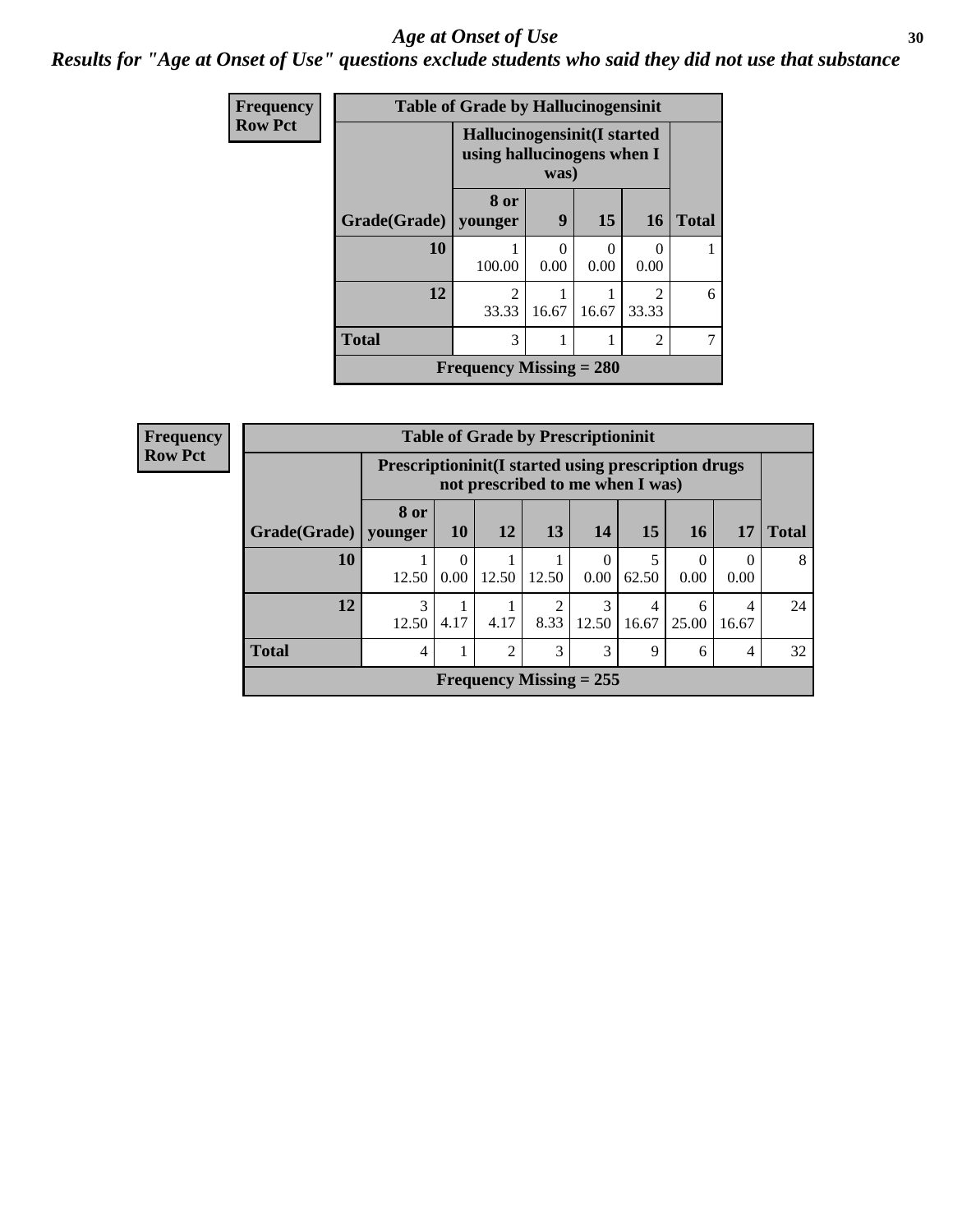| Frequency      | <b>Table of Alcoholharm by Grade</b>          |                    |             |              |  |
|----------------|-----------------------------------------------|--------------------|-------------|--------------|--|
| <b>Col Pct</b> | Alcoholharm(I<br>think alcohol is<br>harmful) | Grade(Grade)<br>10 | 12          | <b>Total</b> |  |
|                | <b>Strongly Agree</b>                         | 85<br>62.50        | 60<br>39.74 | 145          |  |
|                | <b>Somewhat Agree</b>                         | 28<br>20.59        | 47<br>31.13 | 75           |  |
|                | <b>Somewhat Disagree</b>                      | 18<br>13.24        | 21<br>13.91 | 39           |  |
|                | <b>Strongly Disagree</b>                      | 5<br>3.68          | 23<br>15.23 | 28           |  |
|                | <b>Total</b>                                  | 136                | 151         | 287          |  |

|                                                          | <b>Table of Cigarettesharm by Grade</b> |              |              |  |  |  |
|----------------------------------------------------------|-----------------------------------------|--------------|--------------|--|--|--|
| Cigarettesharm(I<br>think smoking<br>tobacco is harmful) | Grade(Grade)<br>10                      | 12           | <b>Total</b> |  |  |  |
| <b>Strongly Agree</b>                                    | 115<br>84.56                            | 104<br>68.87 | 219          |  |  |  |
| <b>Somewhat Agree</b>                                    | 13<br>9.56                              | 25<br>16.56  | 38           |  |  |  |
| <b>Somewhat Disagree</b>                                 | 1<br>0.74                               | 5<br>3.31    | 6            |  |  |  |
| <b>Strongly Disagree</b>                                 | 7<br>5.15                               | 17<br>11.26  | 24           |  |  |  |
| <b>Total</b>                                             | 136                                     | 151          | 287          |  |  |  |

| Frequency      | <b>Table of Smokelessharm by Grade</b>                  |                    |             |              |
|----------------|---------------------------------------------------------|--------------------|-------------|--------------|
| <b>Col Pct</b> | Smokelessharm(I<br>think chewing<br>tobacco is harmful) | Grade(Grade)<br>10 | 12          | <b>Total</b> |
|                | <b>Strongly Agree</b>                                   | 102<br>75.00       | 97<br>64.24 | 199          |
|                | <b>Somewhat Agree</b>                                   | 19<br>13.97        | 26<br>17.22 | 45           |
|                | <b>Somewhat Disagree</b>                                | 6<br>4.41          | 9<br>5.96   | 15           |
|                | <b>Strongly Disagree</b>                                | 9<br>6.62          | 19<br>12.58 | 28           |
|                | <b>Total</b>                                            | 136                | 151         | 287          |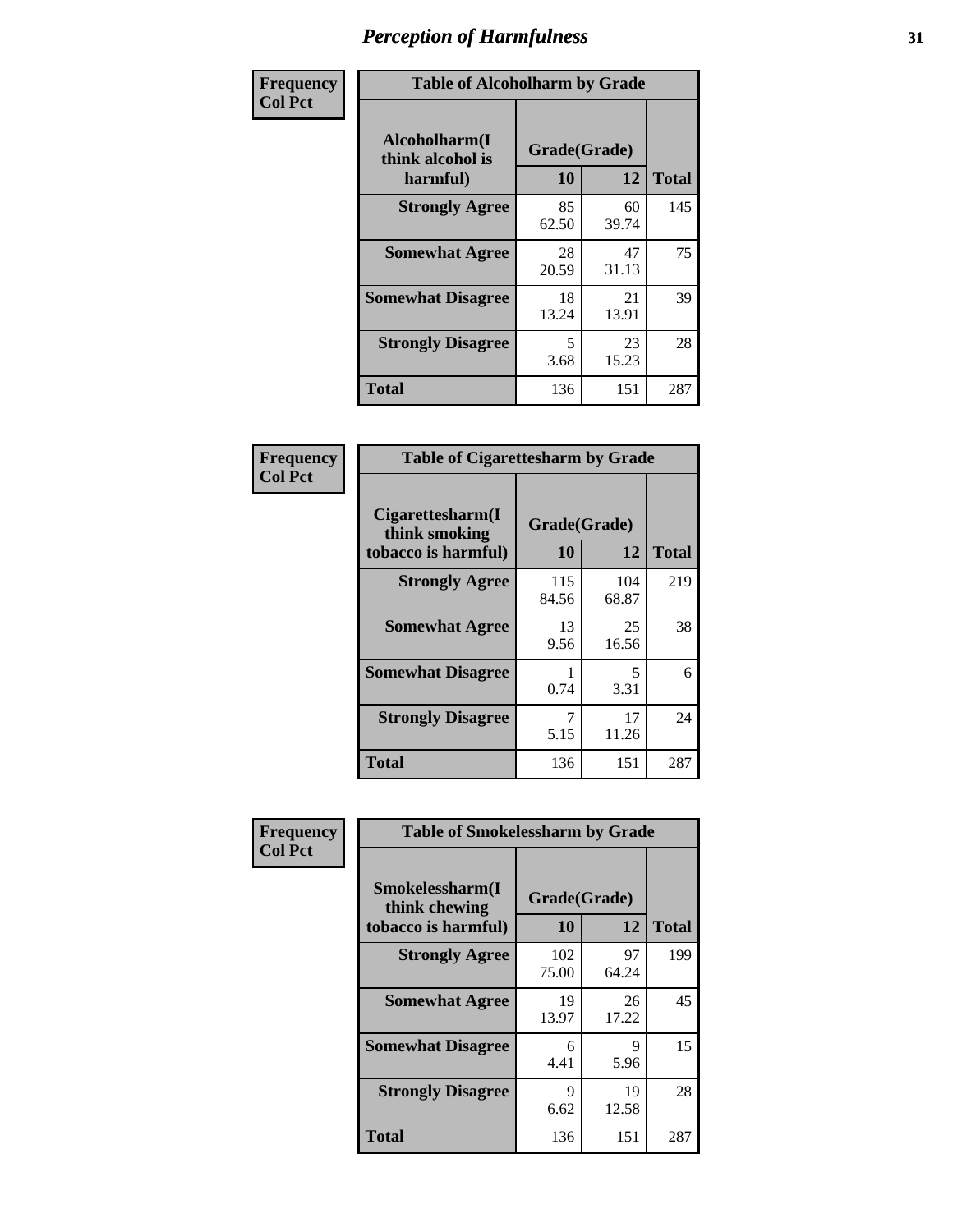| Frequency      | <b>Table of Marijuanaharm by Grade</b>            |                    |             |              |  |
|----------------|---------------------------------------------------|--------------------|-------------|--------------|--|
| <b>Col Pct</b> | Marijuanaharm(I<br>think marijuana is<br>harmful) | Grade(Grade)<br>10 | 12          | <b>Total</b> |  |
|                | <b>Strongly Agree</b>                             | 102<br>75.00       | 84<br>55.63 | 186          |  |
|                | <b>Somewhat Agree</b>                             | 12<br>8.82         | 18<br>11.92 | 30           |  |
|                | <b>Somewhat Disagree</b>                          | 7<br>5.15          | 15<br>9.93  | 22           |  |
|                | <b>Strongly Disagree</b>                          | 15<br>11.03        | 34<br>22.52 | 49           |  |
|                | <b>Total</b>                                      | 136                | 151         | 287          |  |

|                                               | <b>Table of Cocaineharm by Grade</b> |              |     |  |  |  |  |
|-----------------------------------------------|--------------------------------------|--------------|-----|--|--|--|--|
| Cocaineharm(I<br>think cocaine is<br>harmful) | Grade(Grade)<br>10                   | <b>Total</b> |     |  |  |  |  |
| <b>Strongly Agree</b>                         | 124<br>91.18                         | 129<br>85.43 | 253 |  |  |  |  |
| <b>Somewhat Agree</b>                         | 4<br>2.94                            | 9<br>5.96    | 13  |  |  |  |  |
| <b>Somewhat Disagree</b>                      | 0<br>0.00                            | 0.66         |     |  |  |  |  |
| <b>Strongly Disagree</b>                      | 8<br>5.88                            | 12<br>7.95   | 20  |  |  |  |  |
| <b>Total</b>                                  | 136                                  | 151          | 287 |  |  |  |  |

| Frequency      | <b>Table of Inhalantsharm by Grade</b>             |                           |              |              |
|----------------|----------------------------------------------------|---------------------------|--------------|--------------|
| <b>Col Pct</b> | Inhalantsharm(I<br>think inhalants are<br>harmful) | Grade(Grade)<br><b>10</b> | 12           | <b>Total</b> |
|                | <b>Strongly Agree</b>                              | 120<br>88.24              | 126<br>83.44 | 246          |
|                | <b>Somewhat Agree</b>                              | 7<br>5.15                 | 12<br>7.95   | 19           |
|                | <b>Somewhat Disagree</b>                           | 2<br>1.47                 | 0.66         | 3            |
|                | <b>Strongly Disagree</b>                           | 5.15                      | 12<br>7.95   | 19           |
|                | <b>Total</b>                                       | 136                       | 151          | 287          |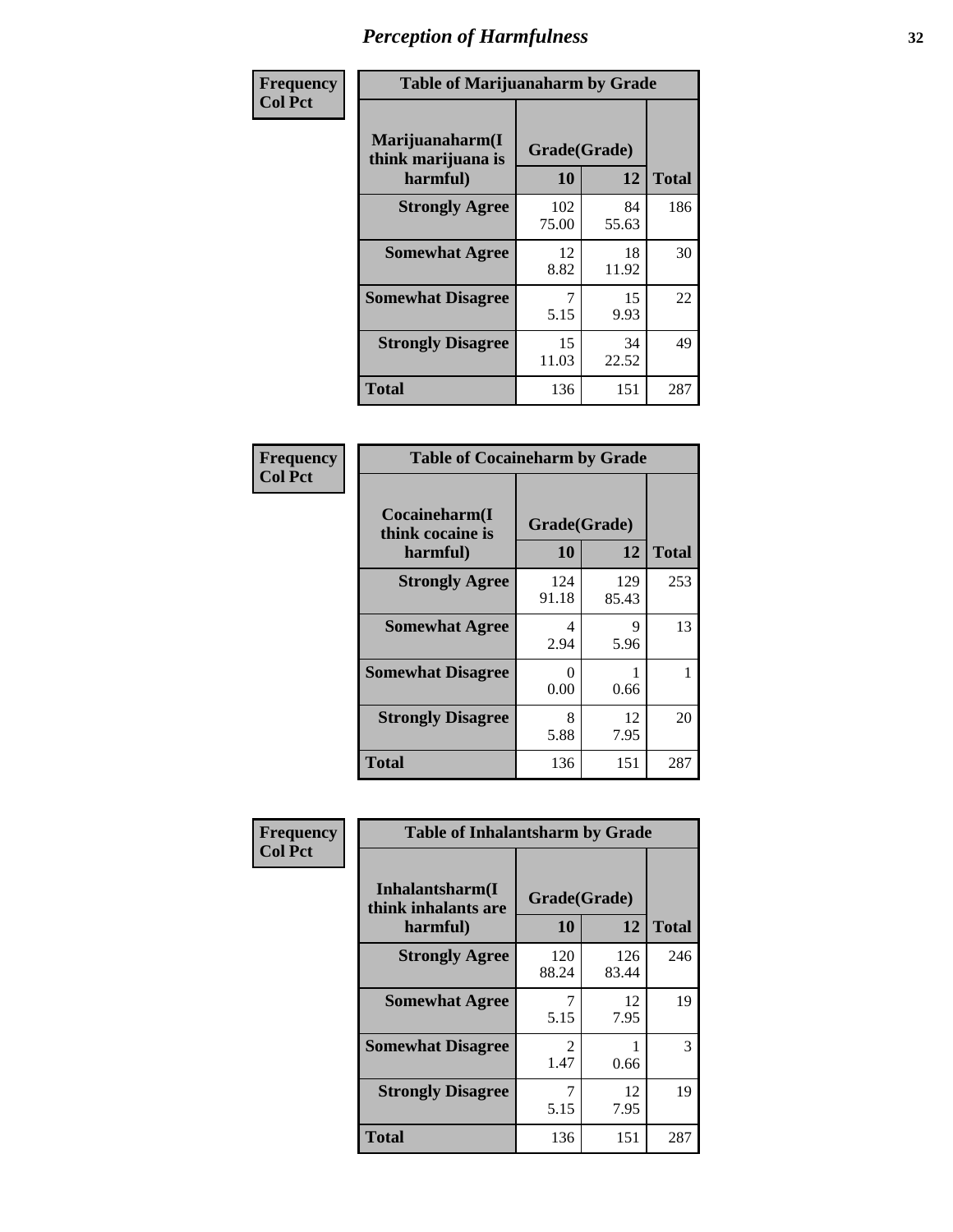| Frequency      | <b>Table of Steroidsharm by Grade</b>            |                    |              |              |
|----------------|--------------------------------------------------|--------------------|--------------|--------------|
| <b>Col Pct</b> | Steroidsharm(I<br>think steroids are<br>harmful) | Grade(Grade)<br>10 | 12           | <b>Total</b> |
|                | <b>Strongly Agree</b>                            | 115<br>84.56       | 112<br>74.17 | 227          |
|                | <b>Somewhat Agree</b>                            | 11<br>8.09         | 17<br>11.26  | 28           |
|                | <b>Somewhat Disagree</b>                         | 4<br>2.94          | 9<br>5.96    | 13           |
|                | <b>Strongly Disagree</b>                         | 6<br>4.41          | 13<br>8.61   | 19           |
|                | <b>Total</b>                                     | 136                | 151          | 287          |

| <b>Table of Ecstasyharm by Grade</b>          |                    |              |              |  |  |
|-----------------------------------------------|--------------------|--------------|--------------|--|--|
| Ecstasyharm(I<br>think ecstasy is<br>harmful) | Grade(Grade)<br>10 | 12           | <b>Total</b> |  |  |
| <b>Strongly Agree</b>                         | 123<br>90.44       | 122<br>80.79 | 245          |  |  |
| <b>Somewhat Agree</b>                         | 4<br>2.94          | 11<br>7.28   | 15           |  |  |
| <b>Somewhat Disagree</b>                      | 1<br>0.74          | 5<br>3.31    | 6            |  |  |
| <b>Strongly Disagree</b>                      | 8<br>5.88          | 13<br>8.61   | 21           |  |  |
| <b>Total</b>                                  | 136                | 151          | 287          |  |  |

| Frequency      | <b>Table of Methharm by Grade</b>                            |                           |              |              |
|----------------|--------------------------------------------------------------|---------------------------|--------------|--------------|
| <b>Col Pct</b> | <b>Methharm</b> (I think<br>methamphetamines<br>are harmful) | Grade(Grade)<br><b>10</b> | 12           | <b>Total</b> |
|                | <b>Strongly Agree</b>                                        | 126<br>92.65              | 131<br>86.75 | 257          |
|                | <b>Somewhat Agree</b>                                        | 0.74                      | 8<br>5.30    | 9            |
|                | <b>Somewhat Disagree</b>                                     | 0.74                      | 0<br>0.00    |              |
|                | <b>Strongly Disagree</b>                                     | 8<br>5.88                 | 12<br>7.95   | 20           |
|                | <b>Total</b>                                                 | 136                       | 151          | 287          |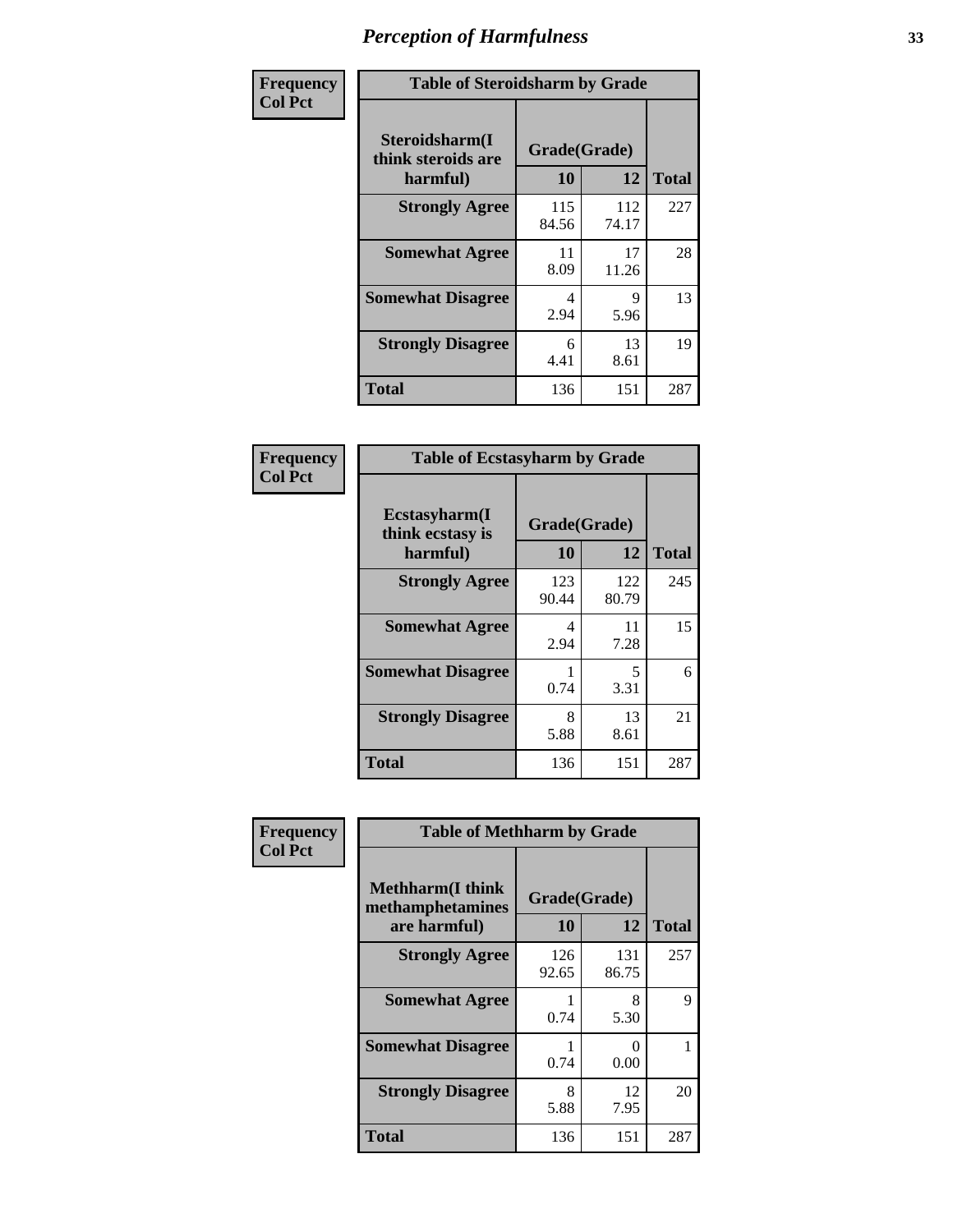| Frequency      | <b>Table of Hallucinogensharm by Grade</b>                 |                    |              |              |
|----------------|------------------------------------------------------------|--------------------|--------------|--------------|
| <b>Col Pct</b> | Hallucinogensharm(I<br>think hallucinogens<br>are harmful) | Grade(Grade)<br>10 | 12           | <b>Total</b> |
|                | <b>Strongly Agree</b>                                      | 126<br>92.65       | 125<br>82.78 | 251          |
|                | <b>Somewhat Agree</b>                                      | 3<br>2.21          | 10<br>6.62   | 13           |
|                | <b>Somewhat Disagree</b>                                   | 0<br>0.00          | 3<br>1.99    | 3            |
|                | <b>Strongly Disagree</b>                                   | 5.15               | 13<br>8.61   | 20           |
|                | <b>Total</b>                                               | 136                | 151          | 287          |

| <b>Table of Prescriptionharm by Grade</b>                                 |              |              |              |  |  |
|---------------------------------------------------------------------------|--------------|--------------|--------------|--|--|
| Prescriptionharm(I<br>think prescription<br>drugs not<br>prescribed to me | Grade(Grade) |              |              |  |  |
| are harmful)                                                              | 10           | 12           | <b>Total</b> |  |  |
| <b>Strongly Agree</b>                                                     | 104<br>76.47 | 101<br>66.89 | 205          |  |  |
| <b>Somewhat Agree</b>                                                     | 17<br>12.50  | 22<br>14.57  | 39           |  |  |
| <b>Somewhat Disagree</b>                                                  | 5.15         | 12<br>7.95   | 19           |  |  |
| <b>Strongly Disagree</b>                                                  | 8<br>5.88    | 16<br>10.60  | 24           |  |  |
| <b>Total</b>                                                              | 136          | 151          | 287          |  |  |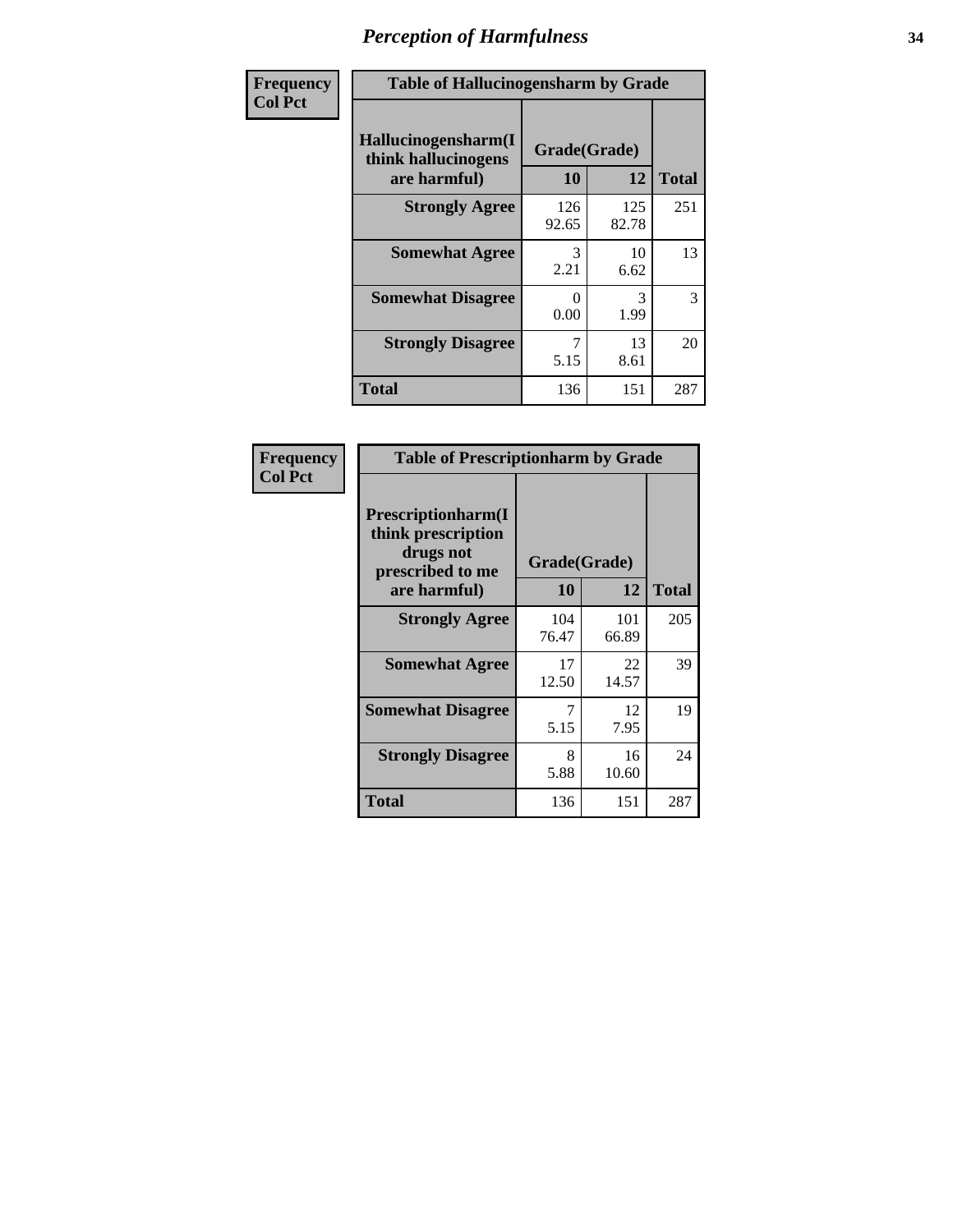# *Disapproval by Adults* **35**

| Frequency      | <b>Table of Alcoholadult by Grade</b>                                 |                       |             |              |
|----------------|-----------------------------------------------------------------------|-----------------------|-------------|--------------|
| <b>Col Pct</b> | <b>Alcoholadult</b> (Adults<br>would disapprove if<br>I used alcohol) | Grade(Grade)<br>10    | 12          | <b>Total</b> |
|                | <b>Strongly Agree</b>                                                 | 100<br>73.53          | 69<br>45.70 | 169          |
|                | <b>Somewhat Agree</b>                                                 | 23<br>16.91           | 41<br>27.15 | 64           |
|                | <b>Somewhat Disagree</b>                                              | 10<br>7.35            | 23<br>15.23 | 33           |
|                | <b>Strongly Disagree</b>                                              | $\mathcal{R}$<br>2.21 | 18<br>11.92 | 21           |
|                | <b>Total</b>                                                          | 136                   | 151         | 287          |

| <b>Table of Tobaccoadult by Grade</b>                                |                    |             |              |  |  |
|----------------------------------------------------------------------|--------------------|-------------|--------------|--|--|
| <b>Tobaccoadult(Adults</b><br>would disapprove if<br>I used tobacco) | Grade(Grade)<br>10 | 12          | <b>Total</b> |  |  |
| <b>Strongly Agree</b>                                                | 104<br>76.47       | 91<br>60.26 | 195          |  |  |
| <b>Somewhat Agree</b>                                                | 13<br>9.56         | 24<br>15.89 | 37           |  |  |
| <b>Somewhat Disagree</b>                                             | 12<br>8.82         | 15<br>9.93  | 27           |  |  |
| <b>Strongly Disagree</b>                                             | 7<br>5.15          | 21<br>13.91 | 28           |  |  |
| <b>Total</b>                                                         | 136                | 151         | 287          |  |  |

| Frequency      | <b>Table of Marijuanaadult by Grade</b>                           |                    |              |              |
|----------------|-------------------------------------------------------------------|--------------------|--------------|--------------|
| <b>Col Pct</b> | Marijuanaadult(Adults<br>would disapprove if I<br>used marijuana) | Grade(Grade)<br>10 | 12           | <b>Total</b> |
|                | <b>Strongly Agree</b>                                             | 123<br>90.44       | 110<br>72.85 | 233          |
|                | <b>Somewhat Agree</b>                                             | 4<br>2.94          | 19<br>12.58  | 23           |
|                | <b>Somewhat Disagree</b>                                          | 3<br>2.21          | 6<br>3.97    | 9            |
|                | <b>Strongly Disagree</b>                                          | 6<br>4.41          | 16<br>10.60  | 22           |
|                | <b>Total</b>                                                      | 136                | 151          | 287          |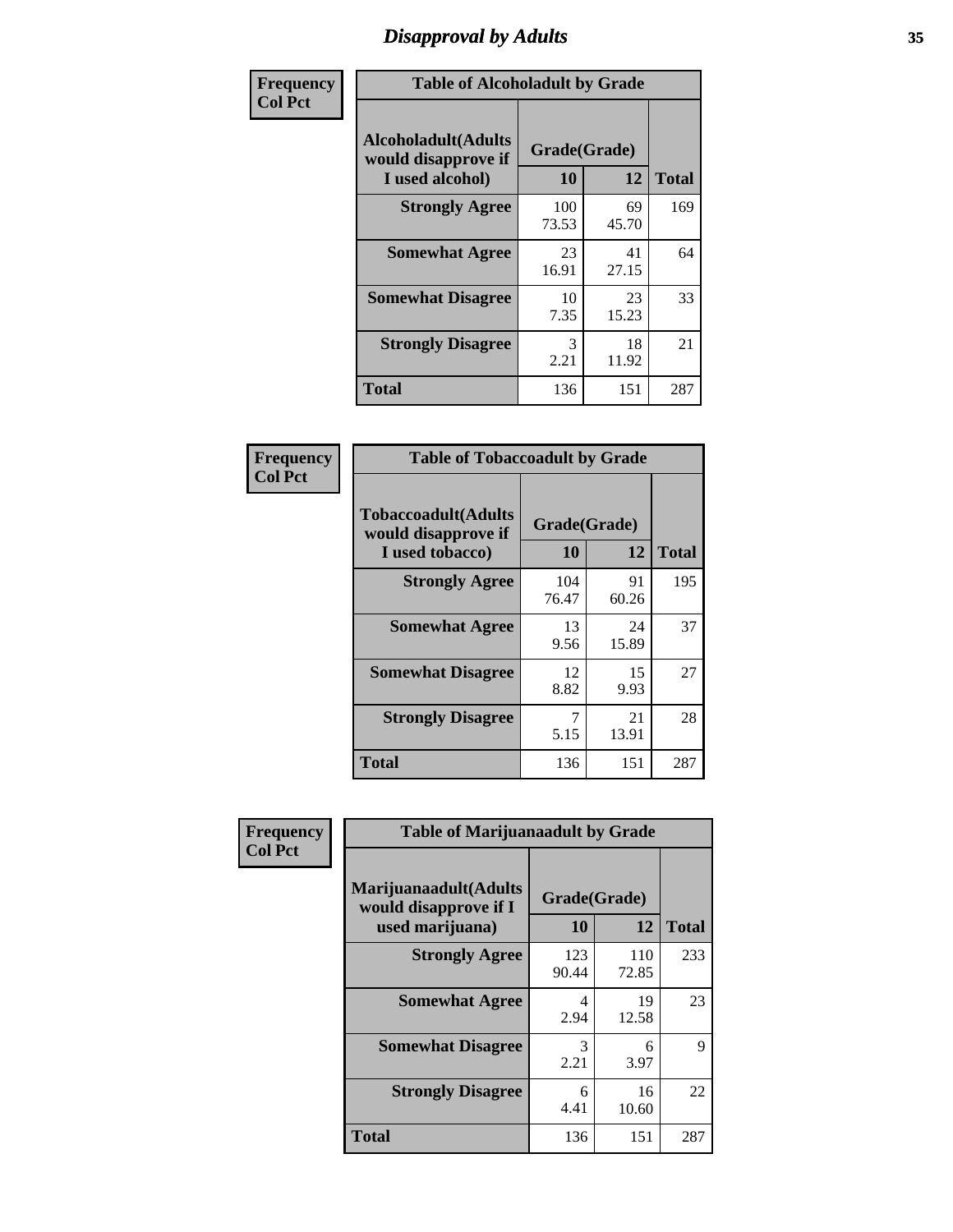### *Disapproval by Adults* **36**

| <b>Frequency</b> | <b>Table of Otherdrugadult by Grade</b>                                     |                    |              |                |
|------------------|-----------------------------------------------------------------------------|--------------------|--------------|----------------|
| <b>Col Pct</b>   | <b>Otherdrugadult</b> (Adults<br>would disapprove if I<br>used other drugs) | Grade(Grade)<br>10 | 12           | <b>Total</b>   |
|                  | <b>Strongly Agree</b>                                                       | 127<br>93.38       | 125<br>82.78 | 252            |
|                  | <b>Somewhat Agree</b>                                                       | 0.74               | 8<br>5.30    | 9              |
|                  | <b>Somewhat Disagree</b>                                                    | 0.74               | 0.66         | $\overline{2}$ |
|                  | <b>Strongly Disagree</b>                                                    | 5.15               | 17<br>11.26  | 24             |
|                  | <b>Total</b>                                                                | 136                | 151          | 287            |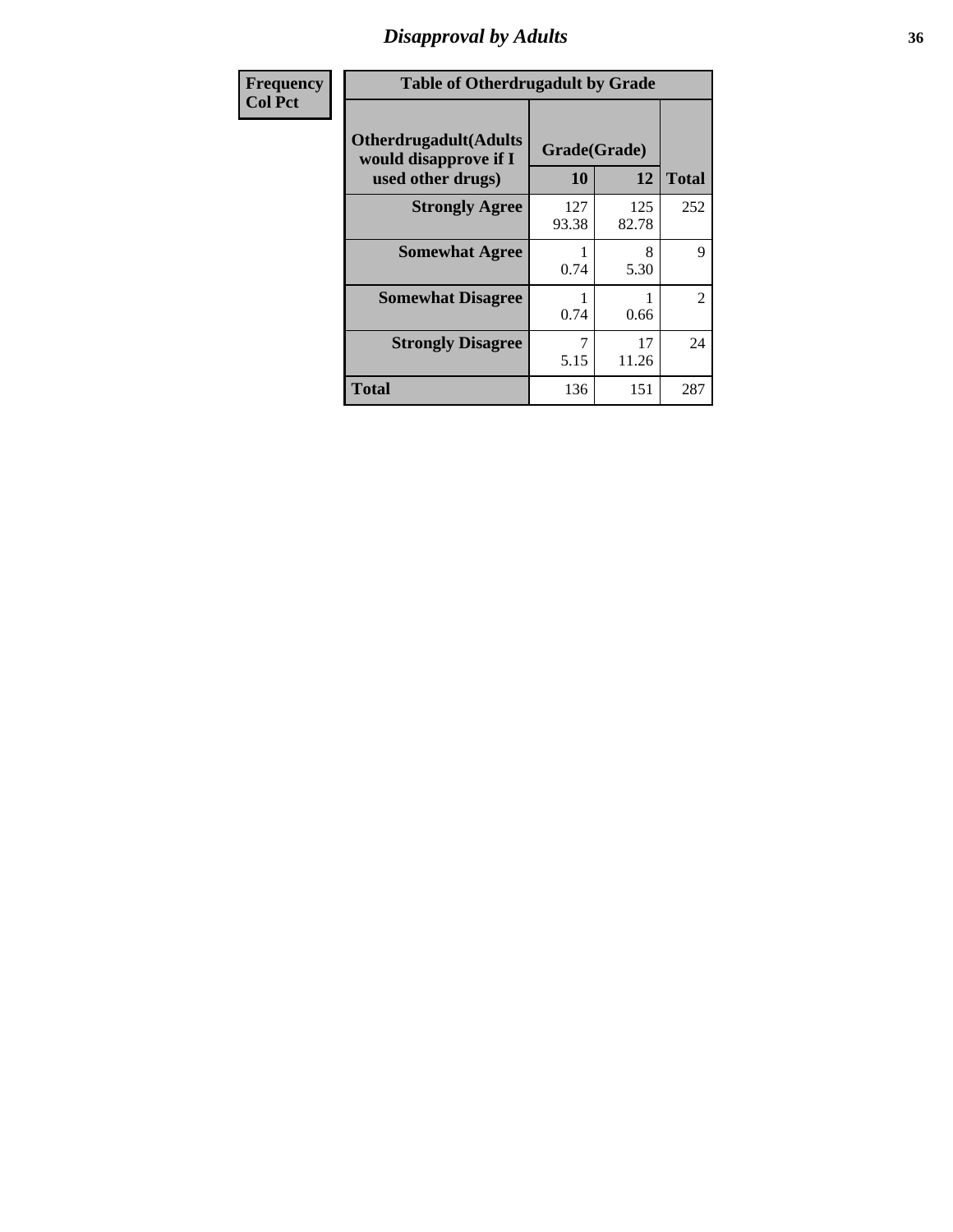# *Disapproval by Peers* **37**

| Frequency      | <b>Table of Alcoholpeer by Grade</b>                    |              |             |              |
|----------------|---------------------------------------------------------|--------------|-------------|--------------|
| <b>Col Pct</b> | Alcoholpeer(My<br>friends would<br>disapprove if I used | Grade(Grade) |             |              |
|                | alcohol)                                                | 10           | 12          | <b>Total</b> |
|                | <b>Strongly Agree</b>                                   | 39<br>28.68  | 17<br>11.26 | 56           |
|                | <b>Somewhat Agree</b>                                   | 40<br>29.41  | 32<br>21.19 | 72           |
|                | <b>Somewhat Disagree</b>                                | 33<br>24.26  | 40<br>26.49 | 73           |
|                | <b>Strongly Disagree</b>                                | 24<br>17.65  | 62<br>41.06 | 86           |
|                | Total                                                   | 136          | 151         | 287          |

| Frequency      | <b>Table of Tobaccopeer by Grade</b>                                |                           |             |              |
|----------------|---------------------------------------------------------------------|---------------------------|-------------|--------------|
| <b>Col Pct</b> | Tobaccopeer(My<br>friends would<br>disapprove if I used<br>tobacco) | Grade(Grade)<br><b>10</b> | 12          | <b>Total</b> |
|                | <b>Strongly Agree</b>                                               | 58<br>42.65               | 34<br>22.52 | 92           |
|                | <b>Somewhat Agree</b>                                               | 23<br>16.91               | 35<br>23.18 | 58           |
|                | <b>Somewhat Disagree</b>                                            | 29<br>21.32               | 27<br>17.88 | 56           |
|                | <b>Strongly Disagree</b>                                            | 26<br>19.12               | 55<br>36.42 | 81           |
|                | Total                                                               | 136                       | 151         | 287          |

| Frequency      | <b>Table of Marijuanapeer by Grade</b>                    |              |             |              |
|----------------|-----------------------------------------------------------|--------------|-------------|--------------|
| <b>Col Pct</b> | Marijuanapeer(My<br>friends would<br>disapprove if I used | Grade(Grade) |             |              |
|                | marijuana)                                                | 10           | 12          | <b>Total</b> |
|                | <b>Strongly Agree</b>                                     | 72<br>52.94  | 49<br>32.45 | 121          |
|                | <b>Somewhat Agree</b>                                     | 23<br>16.91  | 28<br>18.54 | 51           |
|                | <b>Somewhat Disagree</b>                                  | 21<br>15.44  | 28<br>18.54 | 49           |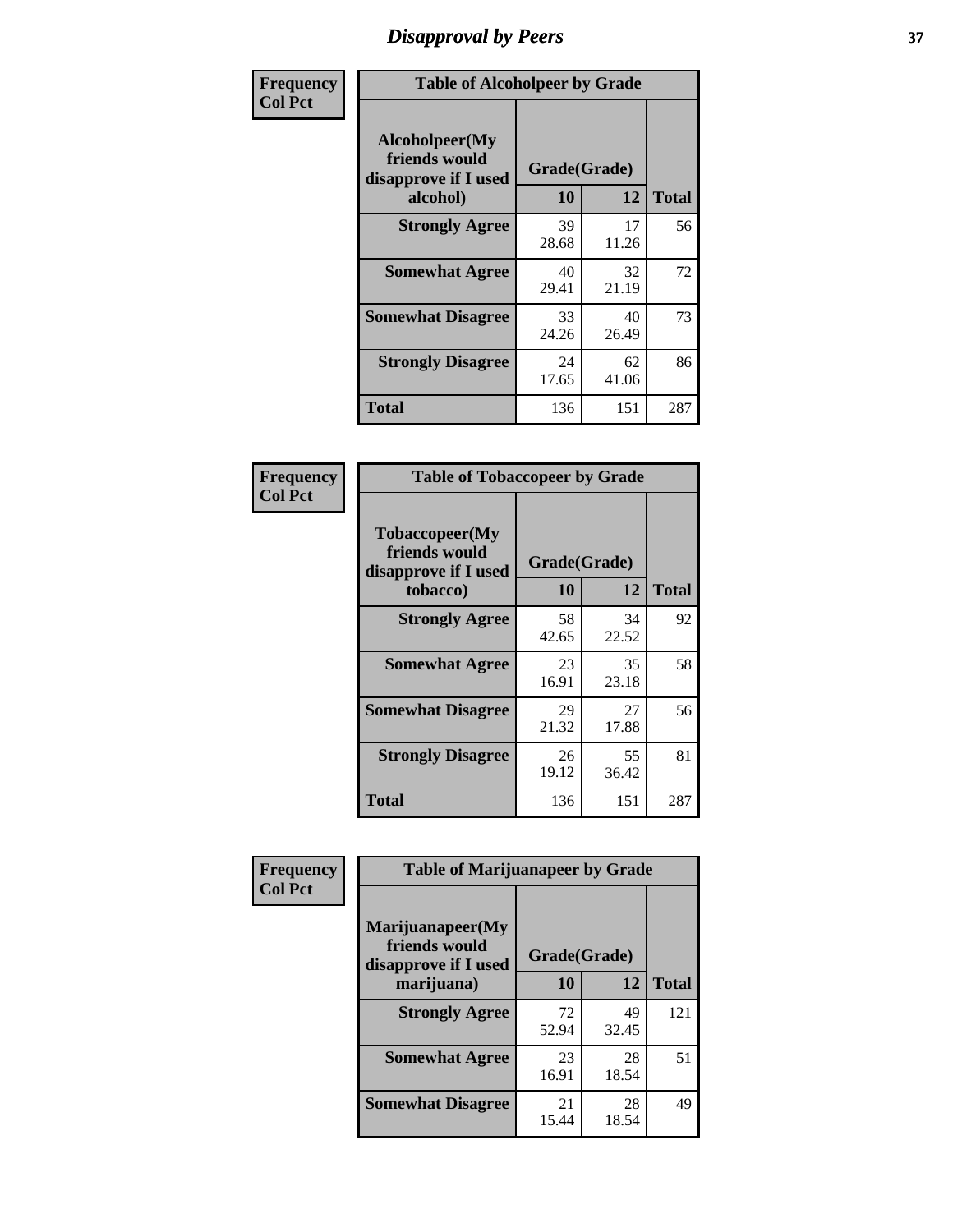# *Disapproval by Peers* **38**

| <b>Frequency</b> | <b>Table of Marijuanapeer by Grade</b>                                  |                           |             |              |  |
|------------------|-------------------------------------------------------------------------|---------------------------|-------------|--------------|--|
| <b>Col Pct</b>   | Marijuanapeer(My<br>friends would<br>disapprove if I used<br>marijuana) | Grade(Grade)<br><b>10</b> | 12          | <b>Total</b> |  |
|                  | <b>Strongly Disagree</b>                                                | 20<br>14.71               | 46<br>30.46 | 66           |  |
|                  | <b>Total</b>                                                            | 136                       | 151         | 287          |  |

| <b>Frequency</b> | <b>Table of Otherdrugpeer by Grade</b>                                    |                    |             |              |
|------------------|---------------------------------------------------------------------------|--------------------|-------------|--------------|
| <b>Col Pct</b>   | Otherdrugpeer(My<br>friends would<br>disapprove if I used<br>other drugs) | Grade(Grade)<br>10 | 12          | <b>Total</b> |
|                  |                                                                           |                    |             |              |
|                  | <b>Strongly Agree</b>                                                     | 86<br>63.24        | 86<br>56.95 | 172          |
|                  | <b>Somewhat Agree</b>                                                     | 21<br>15.44        | 20<br>13.25 | 41           |
|                  | <b>Somewhat Disagree</b>                                                  | 16<br>11.76        | 11<br>7.28  | 27           |
|                  | <b>Strongly Disagree</b>                                                  | 13<br>9.56         | 34<br>22.52 | 47           |
|                  | <b>Total</b>                                                              | 136                | 151         | 287          |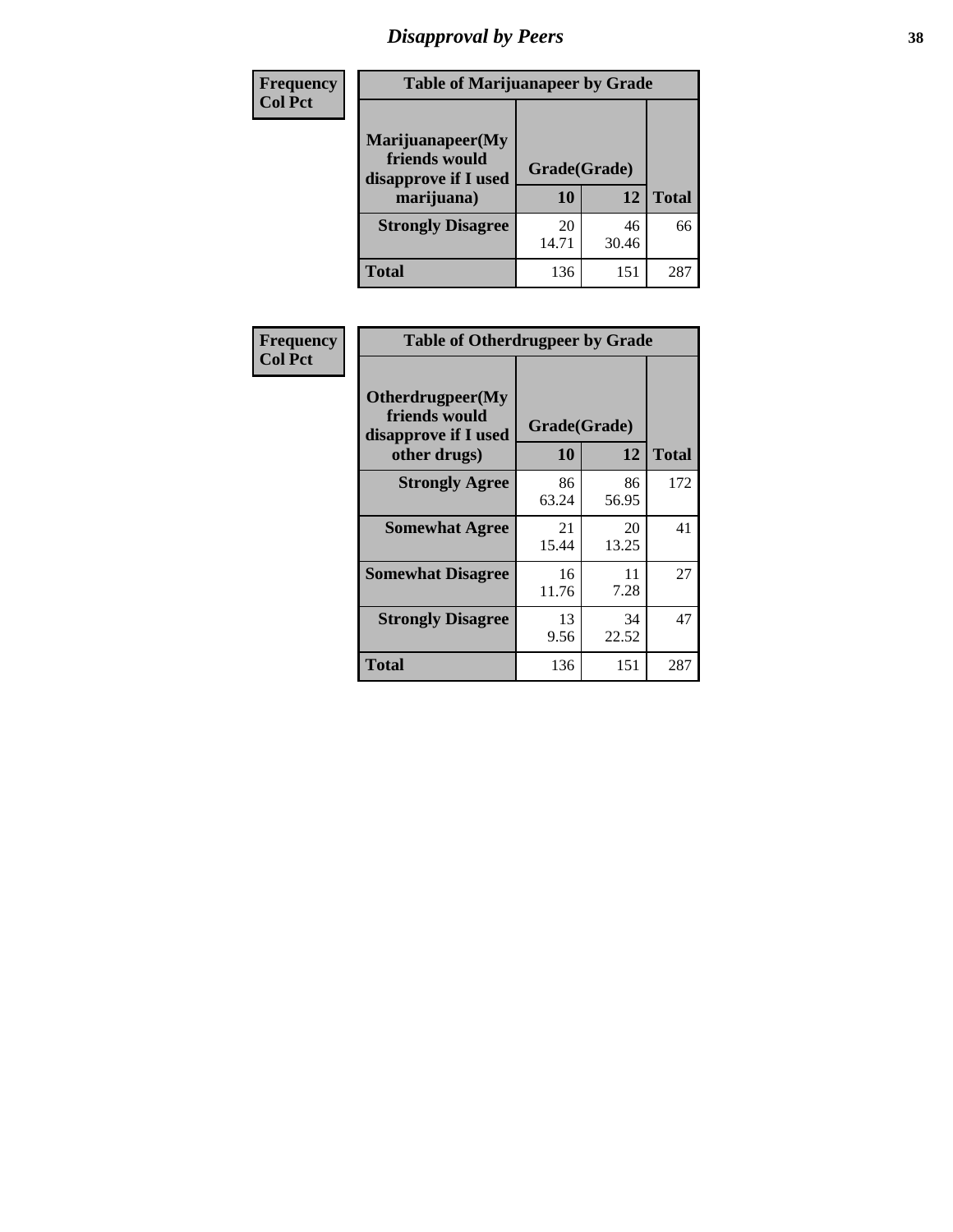| Frequency      | <b>Table of Alcohollocation1 by Grade</b> |              |              |              |
|----------------|-------------------------------------------|--------------|--------------|--------------|
| <b>Col Pct</b> | <b>Alcohollocation1(Places</b>            | Grade(Grade) |              |              |
|                | <b>Friends Use Alcohol)</b>               | 10           | 12           | <b>Total</b> |
|                |                                           | 75<br>55.15  | 109<br>72.19 | 184          |
|                | Do Not Use                                | 61<br>44.85  | 42<br>27.81  | 103          |
|                | <b>Total</b>                              | 136          | 151          | 287          |

| Frequency      | <b>Table of Alcohollocation2 by Grade</b>                     |                    |             |              |
|----------------|---------------------------------------------------------------|--------------------|-------------|--------------|
| <b>Col Pct</b> | <b>Alcohollocation2(Places</b><br><b>Friends Use Alcohol)</b> | Grade(Grade)<br>10 | <b>12</b>   | <b>Total</b> |
|                |                                                               | 99<br>72.79        | 83<br>54.97 | 182          |
|                | Home                                                          | 37<br>27.21        | 68<br>45.03 | 105          |
|                | <b>Total</b>                                                  | 136                | 151         | 287          |

| Frequency<br><b>Col Pct</b> | <b>Table of Alcohollocation 3 by Grade</b>                    |                    |              |              |
|-----------------------------|---------------------------------------------------------------|--------------------|--------------|--------------|
|                             | <b>Alcohollocation3(Places</b><br><b>Friends Use Alcohol)</b> | Grade(Grade)<br>10 | 12           | <b>Total</b> |
|                             |                                                               | 135<br>99.26       | 136<br>90.07 | 271          |
|                             | <b>School</b>                                                 | 0.74               | 15<br>9.93   | 16           |
|                             | <b>Total</b>                                                  | 136                | 151          | 287          |

| Frequency      | <b>Table of Alcohollocation4 by Grade</b> |              |              |              |
|----------------|-------------------------------------------|--------------|--------------|--------------|
| <b>Col Pct</b> | <b>Alcohollocation4(Places</b>            | Grade(Grade) |              |              |
|                | <b>Friends Use Alcohol)</b>               | 10           | 12           | <b>Total</b> |
|                |                                           | 127<br>93.38 | 131<br>86.75 | 258          |
|                | Car                                       | Q<br>6.62    | 20<br>13.25  | 29           |
|                | <b>Total</b>                              | 136          | 151          | 287          |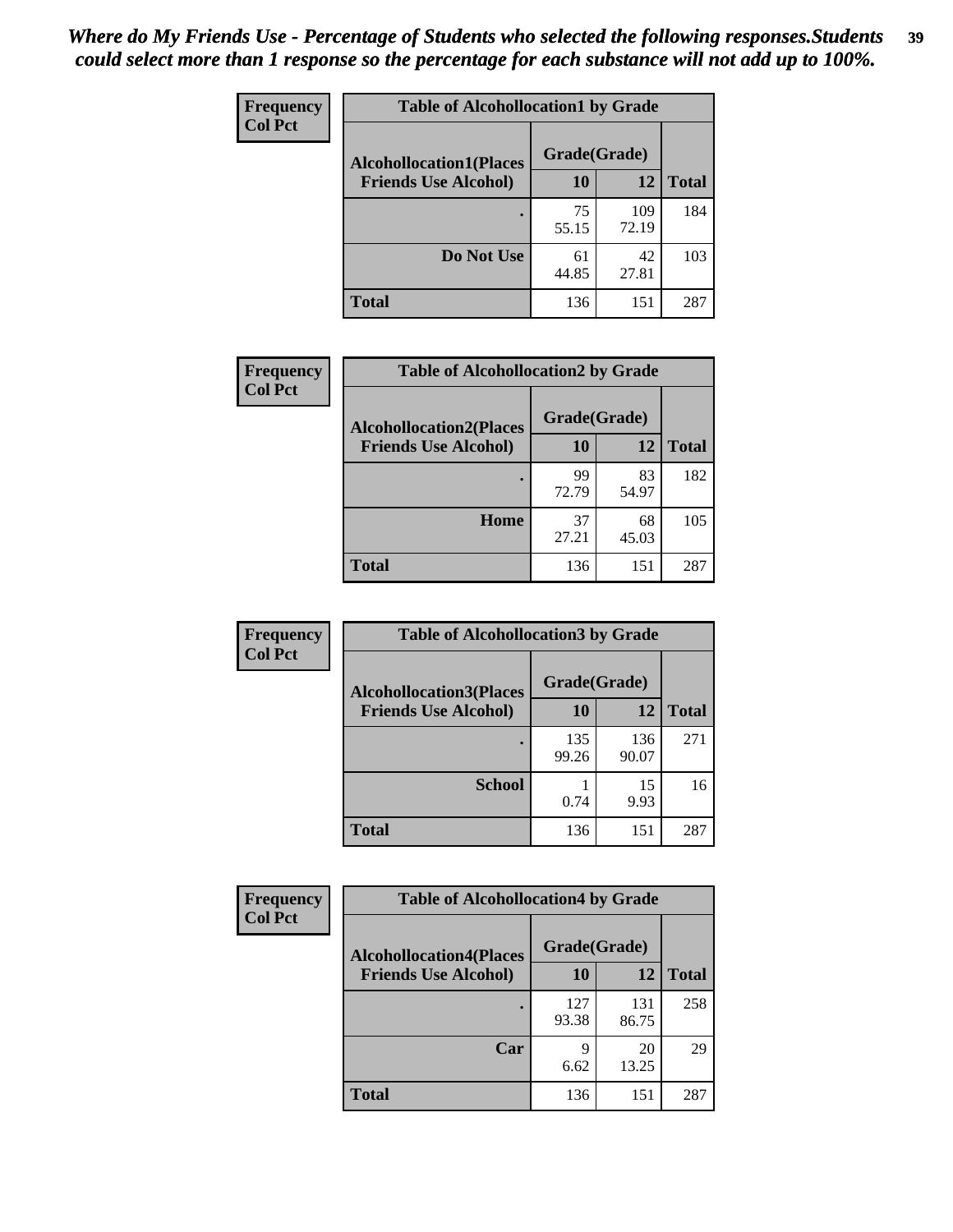| Frequency<br><b>Col Pct</b> | <b>Table of Alcohollocation5 by Grade</b> |              |             |              |  |
|-----------------------------|-------------------------------------------|--------------|-------------|--------------|--|
|                             | <b>Alcohollocation5(Places</b>            | Grade(Grade) |             |              |  |
|                             | <b>Friends Use Alcohol)</b>               | 10           | 12          | <b>Total</b> |  |
|                             |                                           | 72<br>52.94  | 58<br>38.41 | 130          |  |
|                             | <b>Friend's House</b>                     | 64<br>47.06  | 93<br>61.59 | 157          |  |
|                             | <b>Total</b>                              | 136          | 151         | 287          |  |

| <b>Frequency</b> | <b>Table of Alcohollocation6 by Grade</b>                     |                           |              |              |
|------------------|---------------------------------------------------------------|---------------------------|--------------|--------------|
| <b>Col Pct</b>   | <b>Alcohollocation6(Places</b><br><b>Friends Use Alcohol)</b> | Grade(Grade)<br><b>10</b> | 12           | <b>Total</b> |
|                  |                                                               | 106<br>77.94              | 107<br>70.86 | 213          |
|                  | <b>Other</b>                                                  | 30<br>22.06               | 44<br>29.14  | 74           |
|                  | Total                                                         | 136                       | 151          | 287          |

| Frequency      | <b>Table of Tobaccolocation1 by Grade</b> |              |             |              |
|----------------|-------------------------------------------|--------------|-------------|--------------|
| <b>Col Pct</b> | <b>Tobaccolocation1(Places</b>            | Grade(Grade) |             |              |
|                | <b>Friends Use Tobacco)</b>               | 10           | 12          | <b>Total</b> |
|                |                                           | 75<br>55.15  | 98<br>64.90 | 173          |
|                | Do Not Use                                | 61<br>44.85  | 53<br>35.10 | 114          |
|                | <b>Total</b>                              | 136          | 151         | 287          |

| <b>Frequency</b> | <b>Table of Tobaccolocation2 by Grade</b> |              |             |              |  |
|------------------|-------------------------------------------|--------------|-------------|--------------|--|
| <b>Col Pct</b>   | <b>Tobaccolocation2(Places</b>            | Grade(Grade) |             |              |  |
|                  | <b>Friends Use Tobacco)</b>               | 10           | 12          | <b>Total</b> |  |
|                  |                                           | 82<br>60.29  | 78<br>51.66 | 160          |  |
|                  | Home                                      | 54<br>39.71  | 73<br>48.34 | 127          |  |
|                  | <b>Total</b>                              | 136          | 151         | 287          |  |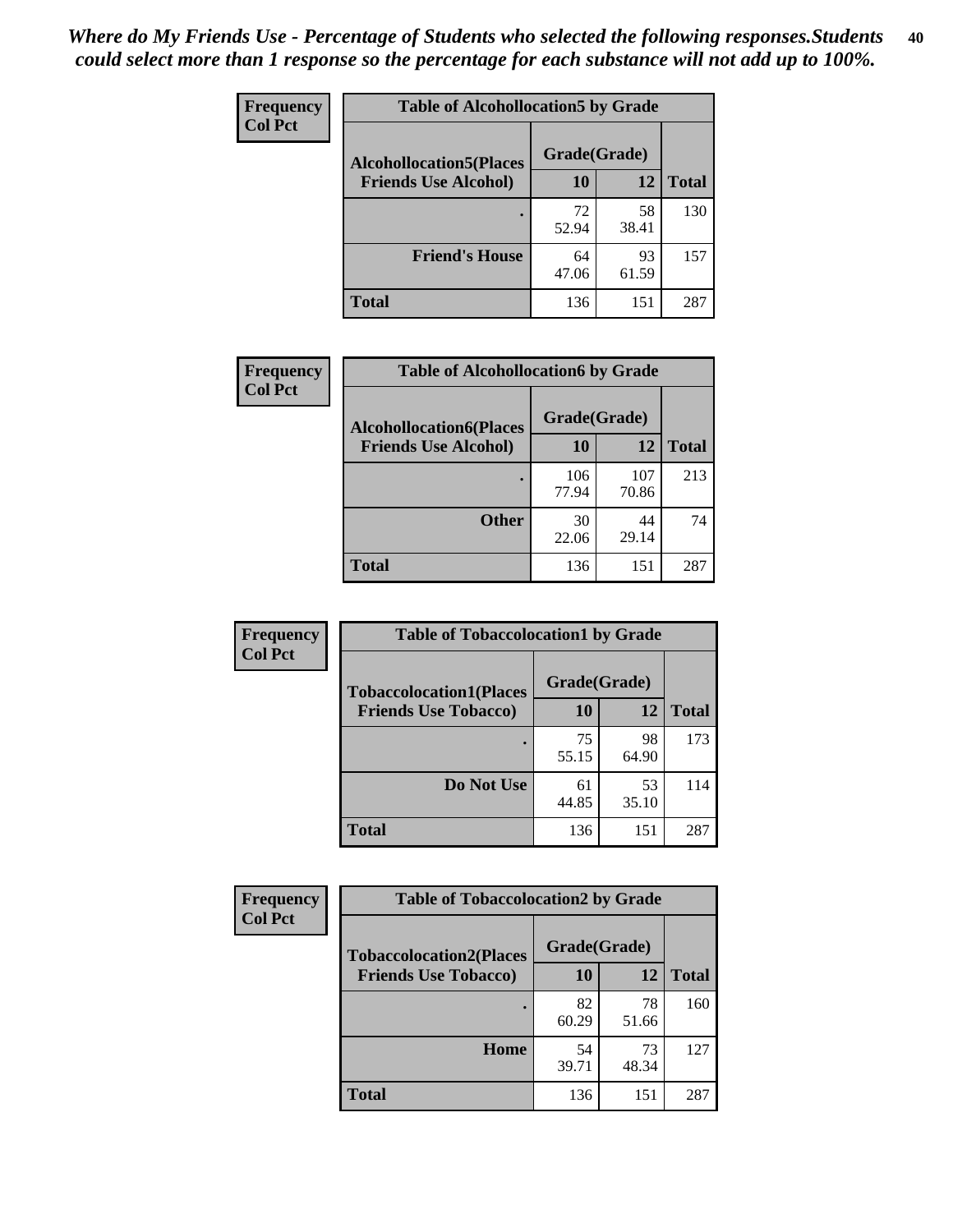| Frequency      | <b>Table of Tobaccolocation 3 by Grade</b> |              |              |              |
|----------------|--------------------------------------------|--------------|--------------|--------------|
| <b>Col Pct</b> | <b>Tobaccolocation3(Places</b>             | Grade(Grade) |              |              |
|                | <b>Friends Use Tobacco)</b>                | 10           | 12           | <b>Total</b> |
|                |                                            | 115<br>84.56 | 116<br>76.82 | 231          |
|                | <b>School</b>                              | 21<br>15.44  | 35<br>23.18  | 56           |
|                | <b>Total</b>                               | 136          | 151          | 287          |

| Frequency      | <b>Table of Tobaccolocation4 by Grade</b>                     |                    |             |              |
|----------------|---------------------------------------------------------------|--------------------|-------------|--------------|
| <b>Col Pct</b> | <b>Tobaccolocation4(Places</b><br><b>Friends Use Tobacco)</b> | Grade(Grade)<br>10 | 12          | <b>Total</b> |
|                |                                                               |                    |             |              |
|                |                                                               | 106<br>77.94       | 76<br>50.33 | 182          |
|                | Car                                                           | 30<br>22.06        | 75<br>49.67 | 105          |
|                | <b>Total</b>                                                  | 136                | 151         | 287          |

| Frequency<br><b>Col Pct</b> | <b>Table of Tobaccolocation5 by Grade</b>                     |                    |             |              |
|-----------------------------|---------------------------------------------------------------|--------------------|-------------|--------------|
|                             | <b>Tobaccolocation5(Places</b><br><b>Friends Use Tobacco)</b> | Grade(Grade)<br>10 | <b>12</b>   | <b>Total</b> |
|                             |                                                               | 92<br>67.65        | 71<br>47.02 | 163          |
|                             | <b>Friend's House</b>                                         | 44<br>32.35        | 80<br>52.98 | 124          |
|                             | <b>Total</b>                                                  | 136                | 151         | 287          |

| Frequency      | <b>Table of Tobaccolocation6 by Grade</b> |              |             |              |  |
|----------------|-------------------------------------------|--------------|-------------|--------------|--|
| <b>Col Pct</b> | <b>Tobaccolocation6(Places</b>            | Grade(Grade) |             |              |  |
|                | <b>Friends Use Tobacco)</b>               | 10           | 12          | <b>Total</b> |  |
|                |                                           | 100<br>73.53 | 94<br>62.25 | 194          |  |
|                | <b>Other</b>                              | 36<br>26.47  | 57<br>37.75 | 93           |  |
|                | <b>Total</b>                              | 136          | 151         | 287          |  |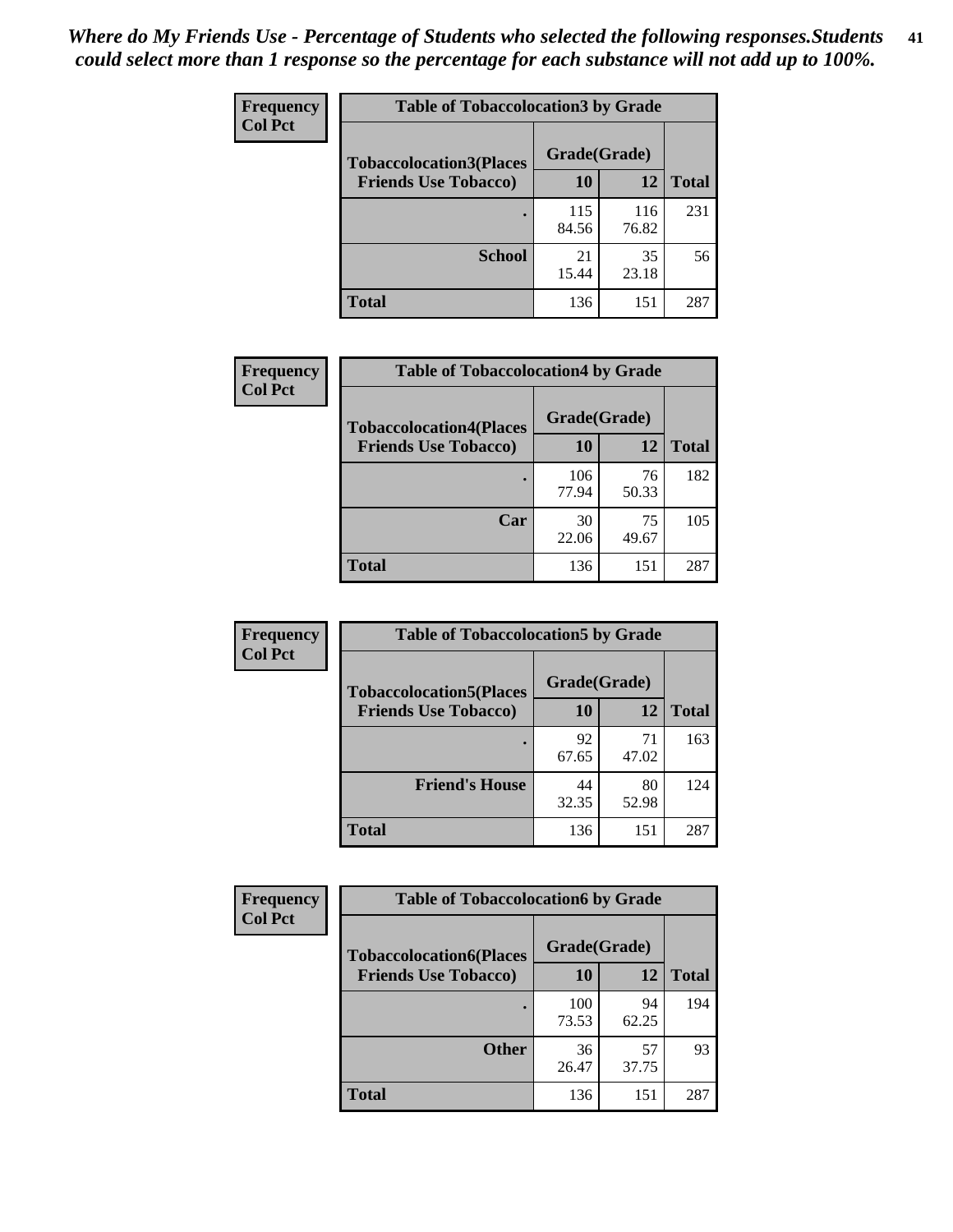| <b>Frequency</b> | <b>Table of Marijuanalocation1 by Grade</b> |              |             |              |
|------------------|---------------------------------------------|--------------|-------------|--------------|
| <b>Col Pct</b>   | <b>Marijuanalocation1(Places</b>            | Grade(Grade) |             |              |
|                  | <b>Friends Use Marijuana</b> )              | 10           | 12          | <b>Total</b> |
|                  |                                             | 46<br>33.82  | 80<br>52.98 | 126          |
|                  | Do Not Use                                  | 90<br>66.18  | 71<br>47.02 | 161          |
|                  | Total                                       | 136          | 151         | 287          |

| <b>Frequency</b> | <b>Table of Marijuanalocation2 by Grade</b>                        |                    |             |              |
|------------------|--------------------------------------------------------------------|--------------------|-------------|--------------|
| <b>Col Pct</b>   | <b>Marijuanalocation2(Places</b><br><b>Friends Use Marijuana</b> ) | Grade(Grade)<br>10 | 12          | <b>Total</b> |
|                  |                                                                    | 114<br>83.82       | 95<br>62.91 | 209          |
|                  | Home                                                               | 22<br>16.18        | 56<br>37.09 | 78           |
|                  | <b>Total</b>                                                       | 136                | 151         | 287          |

| Frequency<br><b>Col Pct</b> | <b>Table of Marijuanalocation3 by Grade</b> |              |              |              |
|-----------------------------|---------------------------------------------|--------------|--------------|--------------|
|                             | <b>Marijuanalocation3</b> (Places           | Grade(Grade) |              |              |
|                             | <b>Friends Use Marijuana</b> )              | 10           | 12           | <b>Total</b> |
|                             |                                             | 132<br>97.06 | 132<br>87.42 | 264          |
|                             | <b>School</b>                               | 4<br>2.94    | 19<br>12.58  | 23           |
|                             | <b>Total</b>                                | 136          | 151          | 287          |

| <b>Frequency</b> | <b>Table of Marijuanalocation4 by Grade</b> |              |              |              |
|------------------|---------------------------------------------|--------------|--------------|--------------|
| <b>Col Pct</b>   | <b>Marijuanalocation4(Places</b>            | Grade(Grade) |              |              |
|                  | <b>Friends Use Marijuana</b> )              | <b>10</b>    | 12           | <b>Total</b> |
|                  |                                             | 125<br>91.91 | 104<br>68.87 | 229          |
|                  | Car                                         | 11<br>8.09   | 47<br>31.13  | 58           |
|                  | <b>Total</b>                                | 136          | 151          | 287          |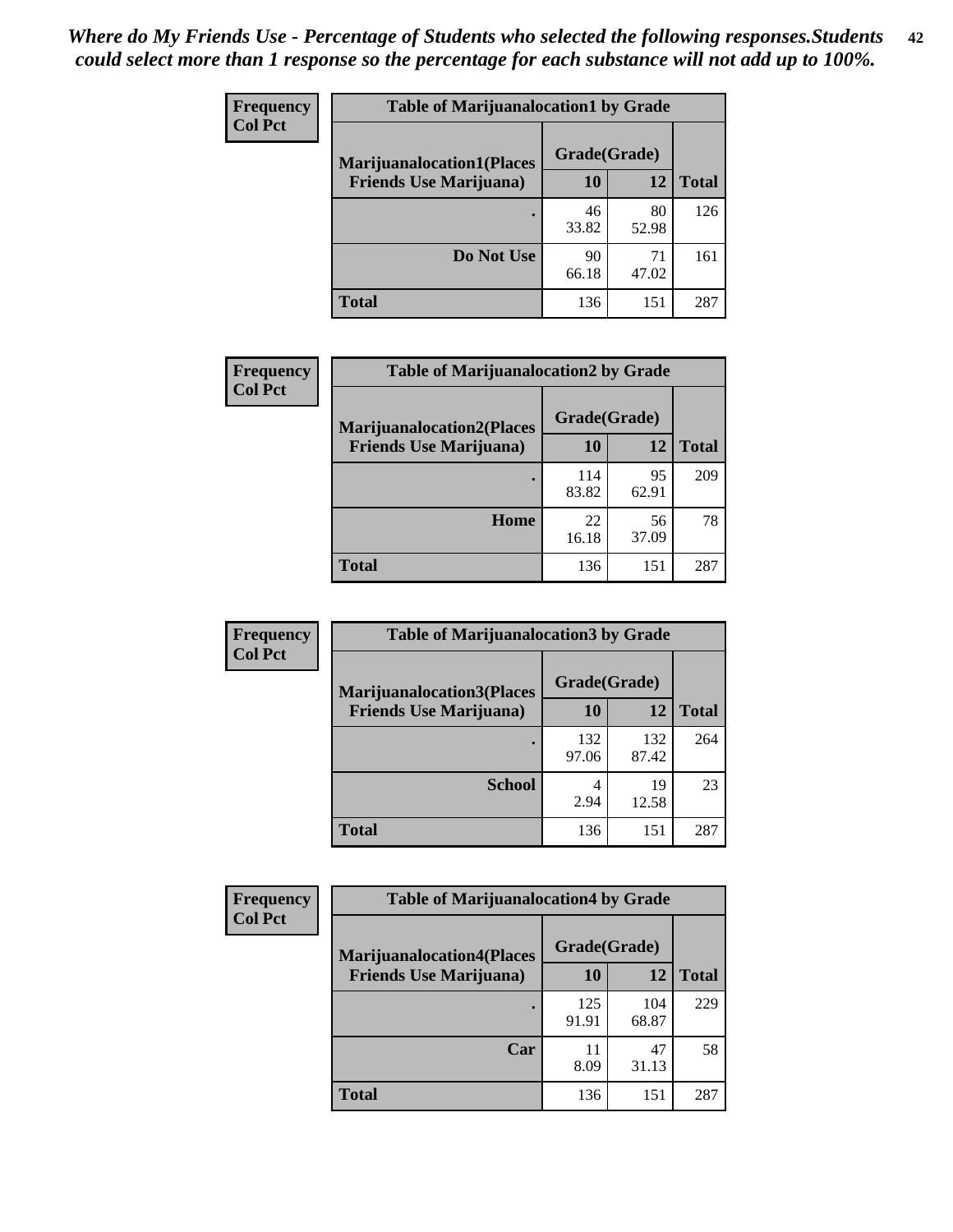| <b>Frequency</b> | <b>Table of Marijuanalocation5 by Grade</b> |              |             |              |
|------------------|---------------------------------------------|--------------|-------------|--------------|
| <b>Col Pct</b>   | <b>Marijuanalocation5</b> (Places           | Grade(Grade) |             |              |
|                  | <b>Friends Use Marijuana</b> )              | 10           | 12          | <b>Total</b> |
|                  |                                             | 100<br>73.53 | 77<br>50.99 | 177          |
|                  | <b>Friend's House</b>                       | 36<br>26.47  | 74<br>49.01 | 110          |
|                  | <b>Total</b>                                | 136          | 151         | 287          |

| <b>Frequency</b> | <b>Table of Marijuanalocation6 by Grade</b>                        |                    |              |              |
|------------------|--------------------------------------------------------------------|--------------------|--------------|--------------|
| <b>Col Pct</b>   | <b>Marijuanalocation6(Places</b><br><b>Friends Use Marijuana</b> ) | Grade(Grade)<br>10 | 12           | <b>Total</b> |
|                  |                                                                    | 112<br>82.35       | 112<br>74.17 | 224          |
|                  | <b>Other</b>                                                       | 24<br>17.65        | 39<br>25.83  | 63           |
|                  | <b>Total</b>                                                       | 136                | 151          | 287          |

| <b>Frequency</b> | <b>Table of Otherdruglocation1 by Grade</b>                          |              |              |              |
|------------------|----------------------------------------------------------------------|--------------|--------------|--------------|
| <b>Col Pct</b>   | <b>Otherdruglocation1(Places</b><br><b>Friends Use Other Illegal</b> | Grade(Grade) |              |              |
|                  | Drugs)                                                               | 10           | 12           | <b>Total</b> |
|                  |                                                                      | 23<br>16.91  | 48<br>31.79  | 71           |
|                  | Do Not Use                                                           | 113<br>83.09 | 103<br>68.21 | 216          |
|                  | <b>Total</b>                                                         | 136          | 151          | 287          |

| <b>Frequency</b> | <b>Table of Otherdruglocation2 by Grade</b>                          |              |              |              |
|------------------|----------------------------------------------------------------------|--------------|--------------|--------------|
| <b>Col Pct</b>   | <b>Otherdruglocation2(Places</b><br><b>Friends Use Other Illegal</b> | Grade(Grade) |              |              |
|                  | Drugs)                                                               | 10           | 12           | <b>Total</b> |
|                  |                                                                      | 128<br>94.12 | 120<br>79.47 | 248          |
|                  | <b>Home</b>                                                          | 8<br>5.88    | 31<br>20.53  | 39           |
|                  | <b>Total</b>                                                         | 136          | 151          | 287          |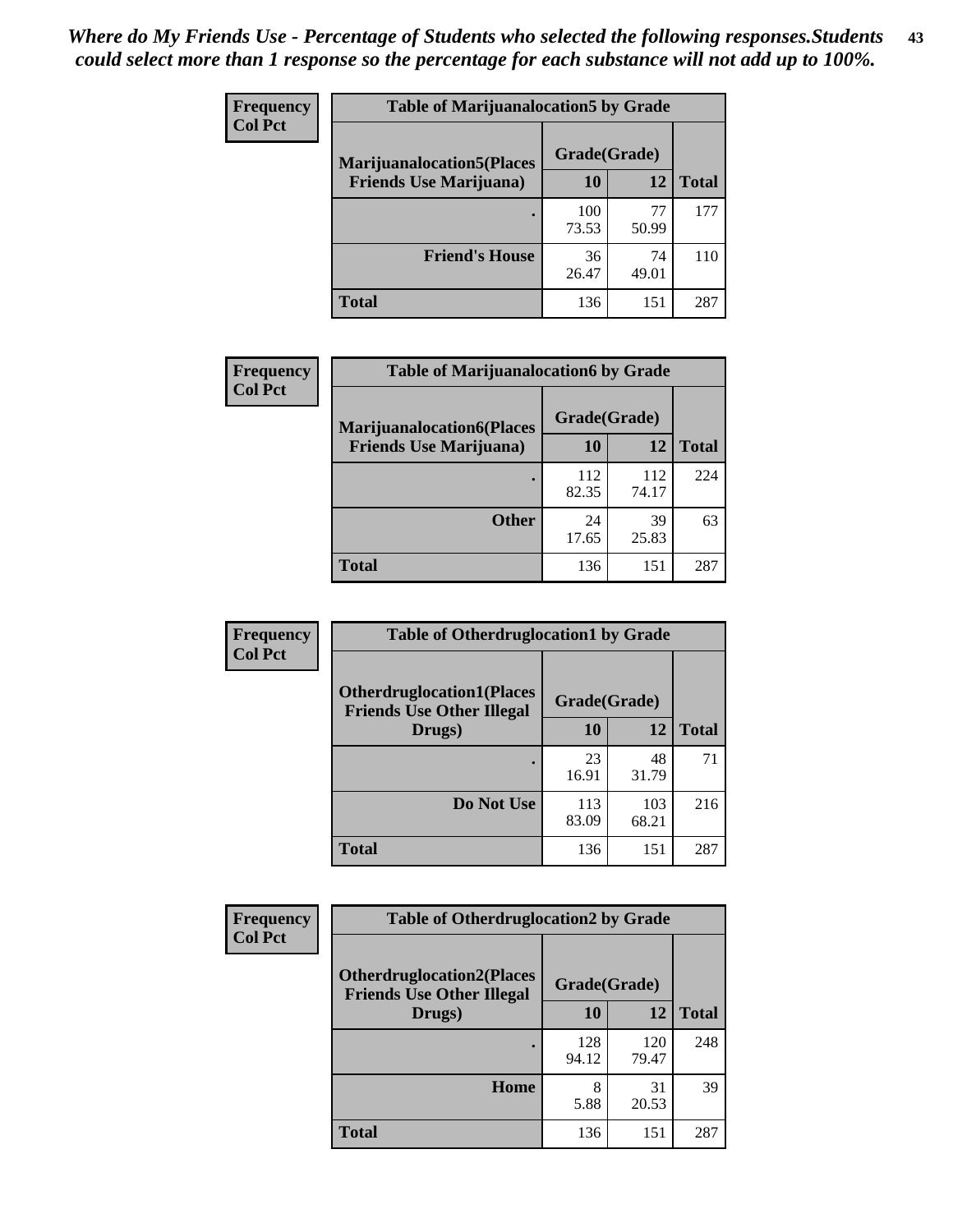| <b>Frequency</b> | <b>Table of Otherdruglocation3 by Grade</b>                           |                        |              |              |
|------------------|-----------------------------------------------------------------------|------------------------|--------------|--------------|
| <b>Col Pct</b>   | <b>Otherdruglocation3(Places)</b><br><b>Friends Use Other Illegal</b> | Grade(Grade)           |              |              |
|                  | Drugs)                                                                | 10                     | 12           | <b>Total</b> |
|                  |                                                                       | 134<br>98.53           | 129<br>85.43 | 263          |
|                  | <b>School</b>                                                         | $\mathfrak{D}$<br>1.47 | 22<br>14.57  | 24           |
|                  | <b>Total</b>                                                          | 136                    | 151          | 287          |

| <b>Frequency</b> | <b>Table of Otherdruglocation4 by Grade</b>                          |              |              |              |
|------------------|----------------------------------------------------------------------|--------------|--------------|--------------|
| <b>Col Pct</b>   | <b>Otherdruglocation4(Places</b><br><b>Friends Use Other Illegal</b> | Grade(Grade) |              |              |
|                  | Drugs)                                                               | <b>10</b>    | 12           | <b>Total</b> |
|                  |                                                                      | 125<br>91.91 | 129<br>85.43 | 254          |
|                  | Car                                                                  | 11<br>8.09   | 22<br>14.57  | 33           |
|                  | <b>Total</b>                                                         | 136          | 151          | 287          |

| <b>Frequency</b> | <b>Table of Otherdruglocation5 by Grade</b>                          |              |              |              |
|------------------|----------------------------------------------------------------------|--------------|--------------|--------------|
| <b>Col Pct</b>   | <b>Otherdruglocation5(Places</b><br><b>Friends Use Other Illegal</b> | Grade(Grade) |              |              |
|                  | Drugs)                                                               | <b>10</b>    | 12           | <b>Total</b> |
|                  |                                                                      | 118<br>86.76 | 113<br>74.83 | 231          |
|                  | <b>Friend's House</b>                                                | 18<br>13.24  | 38<br>25.17  | 56           |
|                  | <b>Total</b>                                                         | 136          | 151          | 287          |

| <b>Frequency</b> | <b>Table of Otherdruglocation6 by Grade</b>                           |              |              |              |
|------------------|-----------------------------------------------------------------------|--------------|--------------|--------------|
| <b>Col Pct</b>   | <b>Otherdruglocation6(Places)</b><br><b>Friends Use Other Illegal</b> | Grade(Grade) |              |              |
|                  | Drugs)                                                                | 10           | 12           | <b>Total</b> |
|                  |                                                                       | 121<br>88.97 | 131<br>86.75 | 252          |
|                  | <b>Other</b>                                                          | 15<br>11.03  | 20<br>13.25  | 35           |
|                  | <b>Total</b>                                                          | 136          | 151          | 287          |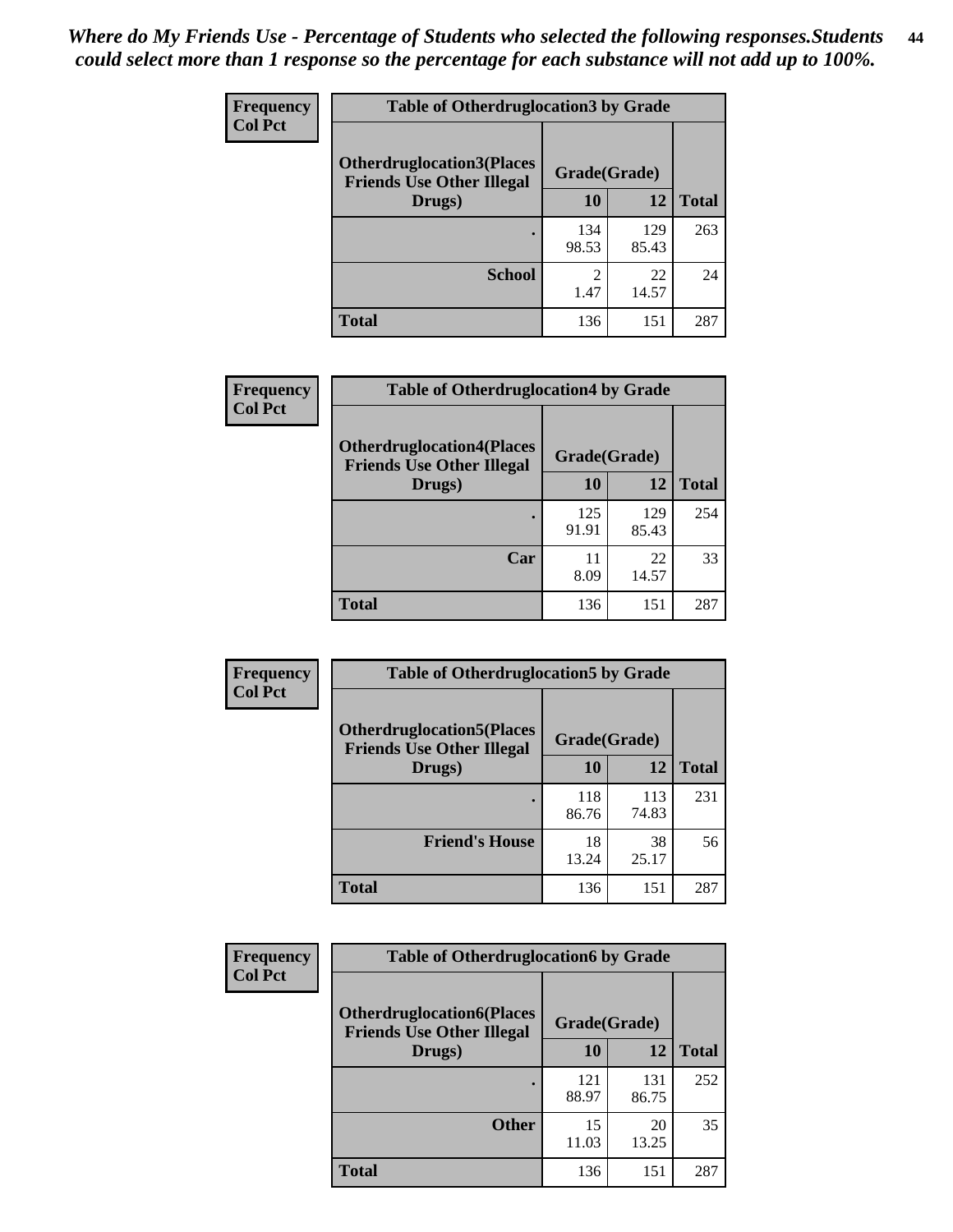| Frequency      | <b>Table of Alcoholtime1 by Grade</b>           |              |              |              |
|----------------|-------------------------------------------------|--------------|--------------|--------------|
| <b>Col Pct</b> | <b>Alcoholtime1(Times</b><br><b>Friends Use</b> | Grade(Grade) |              |              |
|                | Alcohol)                                        | 10           | 12           | <b>Total</b> |
|                |                                                 | 78<br>57.35  | 111<br>73.51 | 189          |
|                | Do Not Use                                      | 58<br>42.65  | 40<br>26.49  | 98           |
|                | <b>Total</b>                                    | 136          | 151          | 287          |

| Frequency      | <b>Table of Alcoholtime2 by Grade</b>           |              |              |              |
|----------------|-------------------------------------------------|--------------|--------------|--------------|
| <b>Col Pct</b> | <b>Alcoholtime2(Times</b><br><b>Friends Use</b> | Grade(Grade) |              |              |
|                | Alcohol)                                        | 10           | 12           | <b>Total</b> |
|                |                                                 | 135<br>99.26 | 135<br>89.40 | 270          |
|                | <b>On Way to School</b>                         | 0.74         | 16<br>10.60  | 17           |
|                | <b>Total</b>                                    | 136          | 151          | 287          |

| Frequency      | <b>Table of Alcoholtime3 by Grade</b>           |              |              |              |
|----------------|-------------------------------------------------|--------------|--------------|--------------|
| <b>Col Pct</b> | <b>Alcoholtime3(Times</b><br><b>Friends Use</b> | Grade(Grade) |              |              |
|                | Alcohol)                                        | 10           | 12           | <b>Total</b> |
|                |                                                 | 135<br>99.26 | 138<br>91.39 | 273          |
|                | <b>During School</b>                            | 0.74         | 13<br>8.61   | 14           |
|                | Total                                           | 136          | 151          | 287          |

| <b>Frequency</b><br><b>Col Pct</b> | <b>Table of Alcoholtime4 by Grade</b> |              |              |              |
|------------------------------------|---------------------------------------|--------------|--------------|--------------|
|                                    | <b>Alcoholtime4(Times</b>             | Grade(Grade) |              |              |
|                                    | <b>Friends Use Alcohol)</b>           | 10           | 12           | <b>Total</b> |
|                                    |                                       | 133<br>97.79 | 136<br>90.07 | 269          |
|                                    | <b>On Way Home From School</b>        | 3<br>2.21    | 15<br>9.93   | 18           |
|                                    | <b>Total</b>                          | 136          | 151          | 287          |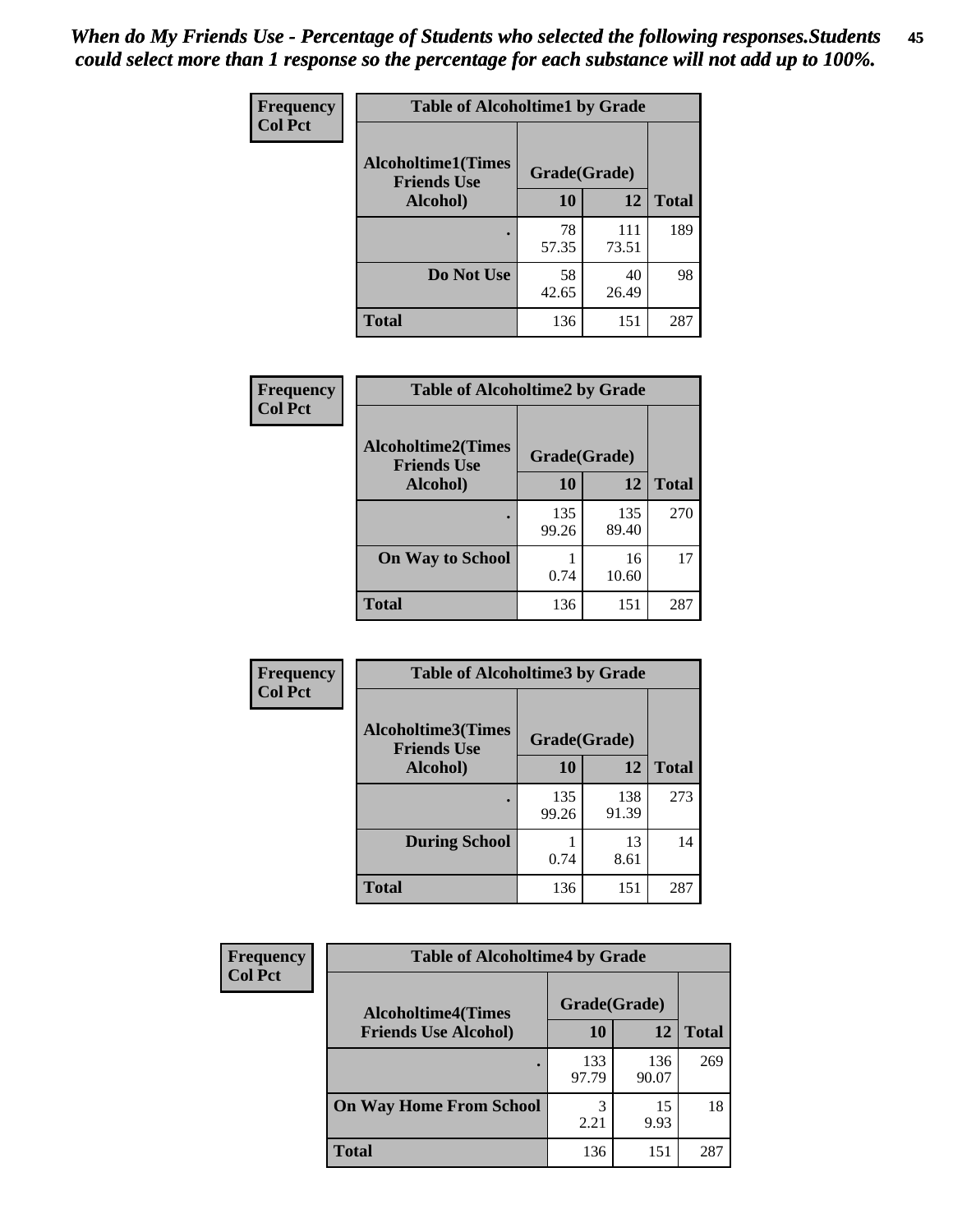*When do My Friends Use - Percentage of Students who selected the following responses.Students could select more than 1 response so the percentage for each substance will not add up to 100%.* **46**

| Frequency      | <b>Table of Alcoholtime5 by Grade</b>           |              |              |              |
|----------------|-------------------------------------------------|--------------|--------------|--------------|
| <b>Col Pct</b> | <b>Alcoholtime5(Times</b><br><b>Friends Use</b> | Grade(Grade) |              |              |
|                | Alcohol)                                        | 10           | 12           | <b>Total</b> |
|                |                                                 | 112<br>82.35 | 108<br>71.52 | 220          |
|                | Weeknights                                      | 24<br>17.65  | 43<br>28.48  | 67           |
|                | <b>Total</b>                                    | 136          | 151          | 287          |

| Frequency      | <b>Table of Alcoholtime6 by Grade</b>           |              |              |              |
|----------------|-------------------------------------------------|--------------|--------------|--------------|
| <b>Col Pct</b> | <b>Alcoholtime6(Times</b><br><b>Friends Use</b> | Grade(Grade) |              |              |
|                | Alcohol)                                        | 10           | 12           | <b>Total</b> |
|                | ٠                                               | 55<br>40.44  | 35<br>23.18  | 90           |
|                | Weekends                                        | 81<br>59.56  | 116<br>76.82 | 197          |
|                | <b>Total</b>                                    | 136          | 151          | 287          |

| Frequency      | <b>Table of Tobaccotime1 by Grade</b>           |              |             |              |
|----------------|-------------------------------------------------|--------------|-------------|--------------|
| <b>Col Pct</b> | <b>Tobaccotime1(Times</b><br><b>Friends Use</b> | Grade(Grade) |             |              |
|                | <b>Tobacco</b> )                                | 10           | 12          | <b>Total</b> |
|                | ٠                                               | 73<br>53.68  | 99<br>65.56 | 172          |
|                | Do Not Use                                      | 63<br>46.32  | 52<br>34.44 | 115          |
|                | <b>Total</b>                                    | 136          | 151         | 287          |

| <b>Frequency</b> | <b>Table of Tobaccotime2 by Grade</b>           |              |              |     |
|------------------|-------------------------------------------------|--------------|--------------|-----|
| <b>Col Pct</b>   | <b>Tobaccotime2(Times</b><br><b>Friends Use</b> | Grade(Grade) |              |     |
| <b>Tobacco</b> ) | 10                                              | 12           | <b>Total</b> |     |
|                  |                                                 | 113<br>83.09 | 87<br>57.62  | 200 |
|                  | <b>On Way to School</b>                         | 23<br>16.91  | 64<br>42.38  | 87  |
|                  | <b>Total</b>                                    | 136          | 151          | 287 |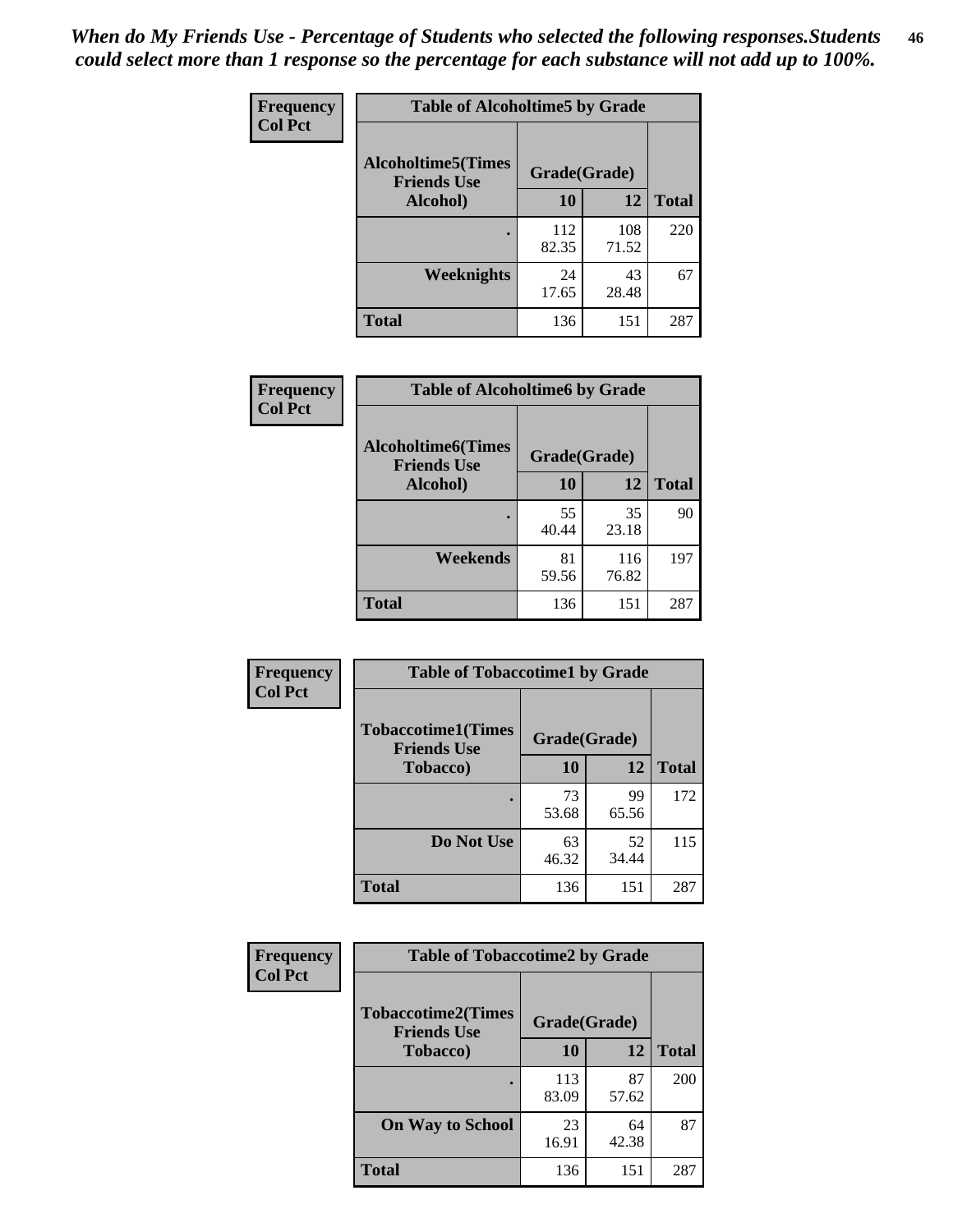*When do My Friends Use - Percentage of Students who selected the following responses.Students could select more than 1 response so the percentage for each substance will not add up to 100%.* **47**

| <b>Frequency</b> | <b>Table of Tobaccotime3 by Grade</b>           |              |              |              |  |
|------------------|-------------------------------------------------|--------------|--------------|--------------|--|
| <b>Col Pct</b>   | <b>Tobaccotime3(Times</b><br><b>Friends Use</b> |              | Grade(Grade) |              |  |
|                  | <b>Tobacco</b> )                                | 10           | 12           | <b>Total</b> |  |
|                  |                                                 | 118<br>86.76 | 119<br>78.81 | 237          |  |
|                  | <b>During School</b>                            | 18<br>13.24  | 32<br>21.19  | 50           |  |
|                  | <b>Total</b>                                    | 136          | 151          | 287          |  |

| <b>Frequency</b><br><b>Col Pct</b> | <b>Table of Tobaccotime4 by Grade</b><br>Grade(Grade)<br><b>Tobaccotime4(Times</b> |              |              |              |
|------------------------------------|------------------------------------------------------------------------------------|--------------|--------------|--------------|
|                                    |                                                                                    |              |              |              |
|                                    | <b>Friends Use Tobacco)</b>                                                        | 10           | 12           | <b>Total</b> |
|                                    |                                                                                    | 133<br>97.79 | 136<br>90.07 | 269          |
|                                    | <b>On Way Home From School</b>                                                     | 3<br>2.21    | 15<br>9.93   | 18           |
|                                    | <b>Total</b>                                                                       | 136          | 151          | 287          |

| <b>Frequency</b> | <b>Table of Tobaccotime5 by Grade</b>                           |             |             |              |
|------------------|-----------------------------------------------------------------|-------------|-------------|--------------|
| <b>Col Pct</b>   | <b>Tobaccotime5(Times</b><br>Grade(Grade)<br><b>Friends Use</b> |             |             |              |
|                  | <b>Tobacco</b> )                                                | 10          | 12          | <b>Total</b> |
|                  |                                                                 | 87<br>63.97 | 71<br>47.02 | 158          |
|                  | Weeknights                                                      | 49<br>36.03 | 80<br>52.98 | 129          |
|                  | <b>Total</b>                                                    | 136         | 151         | 287          |

| Frequency        | <b>Table of Tobaccotime6 by Grade</b>                           |             |             |              |
|------------------|-----------------------------------------------------------------|-------------|-------------|--------------|
| <b>Col Pct</b>   | <b>Tobaccotime6(Times</b><br>Grade(Grade)<br><b>Friends Use</b> |             |             |              |
| <b>Tobacco</b> ) |                                                                 | 10          | 12          | <b>Total</b> |
|                  | ٠                                                               | 82<br>60.29 | 63<br>41.72 | 145          |
|                  | Weekends                                                        | 54<br>39.71 | 88<br>58.28 | 142          |
|                  | <b>Total</b>                                                    | 136         | 151         | 287          |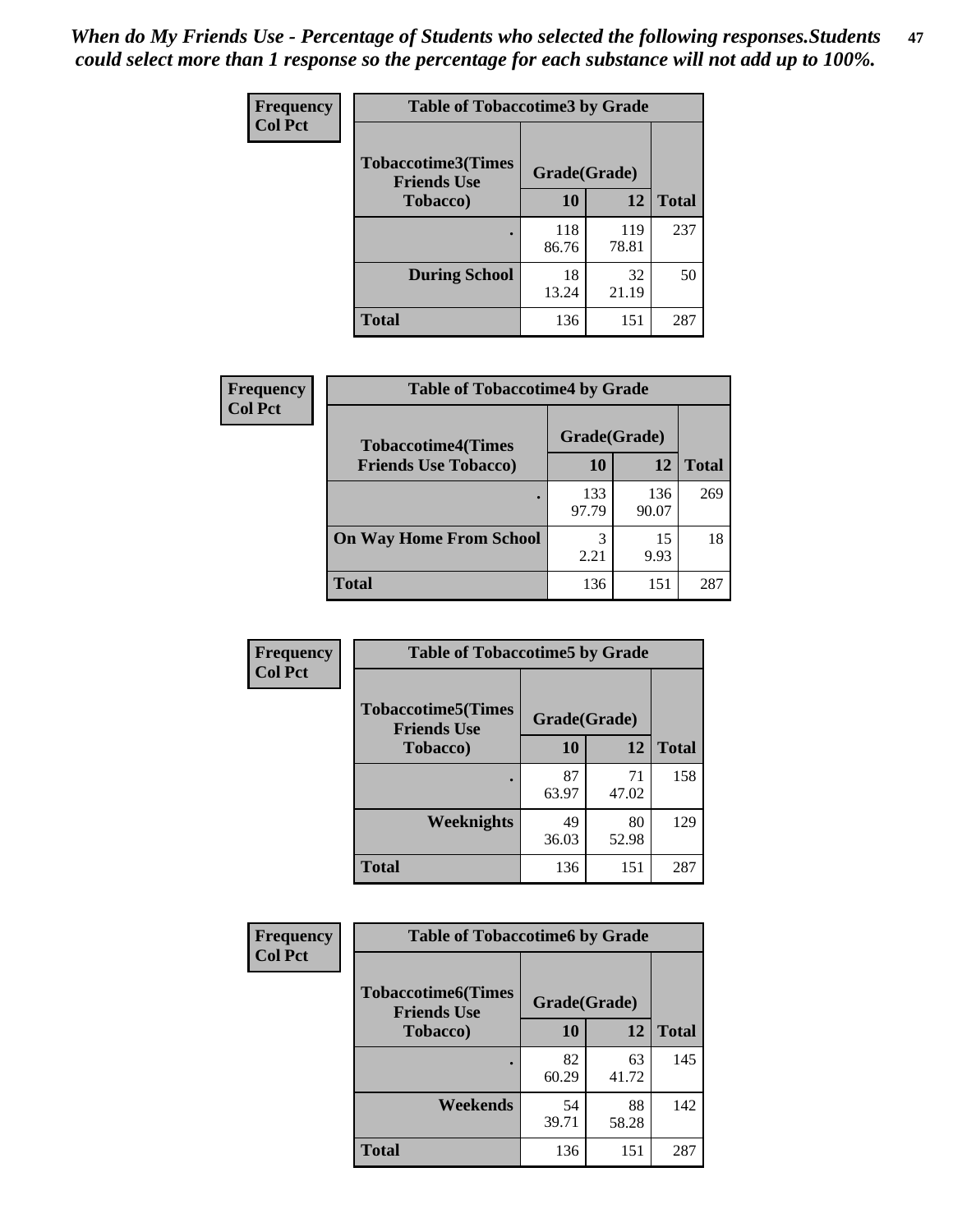| Frequency      | <b>Table of Marijuanatime1 by Grade</b>           |              |             |              |
|----------------|---------------------------------------------------|--------------|-------------|--------------|
| <b>Col Pct</b> | <b>Marijuanatime1(Times</b><br><b>Friends Use</b> | Grade(Grade) |             |              |
|                | Marijuana)                                        | 10           | 12          | <b>Total</b> |
|                |                                                   | 47<br>34.56  | 77<br>50.99 | 124          |
|                | Do Not Use                                        | 89<br>65.44  | 74<br>49.01 | 163          |
|                | <b>Total</b>                                      | 136          | 151         | 287          |

| Frequency      | <b>Table of Marijuanatime2 by Grade</b>           |              |              |              |
|----------------|---------------------------------------------------|--------------|--------------|--------------|
| <b>Col Pct</b> | <b>Marijuanatime2(Times</b><br><b>Friends Use</b> | Grade(Grade) |              |              |
|                | Marijuana)                                        | 10           | 12           | <b>Total</b> |
|                |                                                   | 122<br>89.71 | 115<br>76.16 | 237          |
|                | <b>On Way to School</b>                           | 14<br>10.29  | 36<br>23.84  | 50           |
|                | <b>Total</b>                                      | 136          | 151          | 287          |

| Frequency<br><b>Col Pct</b> | <b>Table of Marijuanatime3 by Grade</b>                    |              |              |              |
|-----------------------------|------------------------------------------------------------|--------------|--------------|--------------|
|                             | Marijuanatime3(Times<br>Grade(Grade)<br><b>Friends Use</b> |              |              |              |
|                             | Marijuana)                                                 | 10           | 12           | <b>Total</b> |
|                             |                                                            | 132<br>97.06 | 130<br>86.09 | 262          |
|                             | <b>During School</b>                                       | 4<br>2.94    | 21<br>13.91  | 25           |
|                             | <b>Total</b>                                               | 136          | 151          | 287          |

| <b>Frequency</b><br><b>Col Pct</b> | <b>Table of Marijuanatime4 by Grade</b> |              |              |       |
|------------------------------------|-----------------------------------------|--------------|--------------|-------|
|                                    | <b>Marijuanatime4(Times</b>             | Grade(Grade) |              |       |
|                                    | <b>Friends Use Marijuana</b> )          | 10           | 12           | Total |
|                                    |                                         | 123<br>90.44 | 114<br>75.50 | 237   |
|                                    | <b>On Way Home From School</b>          | 13<br>9.56   | 37<br>24.50  | 50    |
|                                    | <b>Total</b>                            | 136          | 151          | 287   |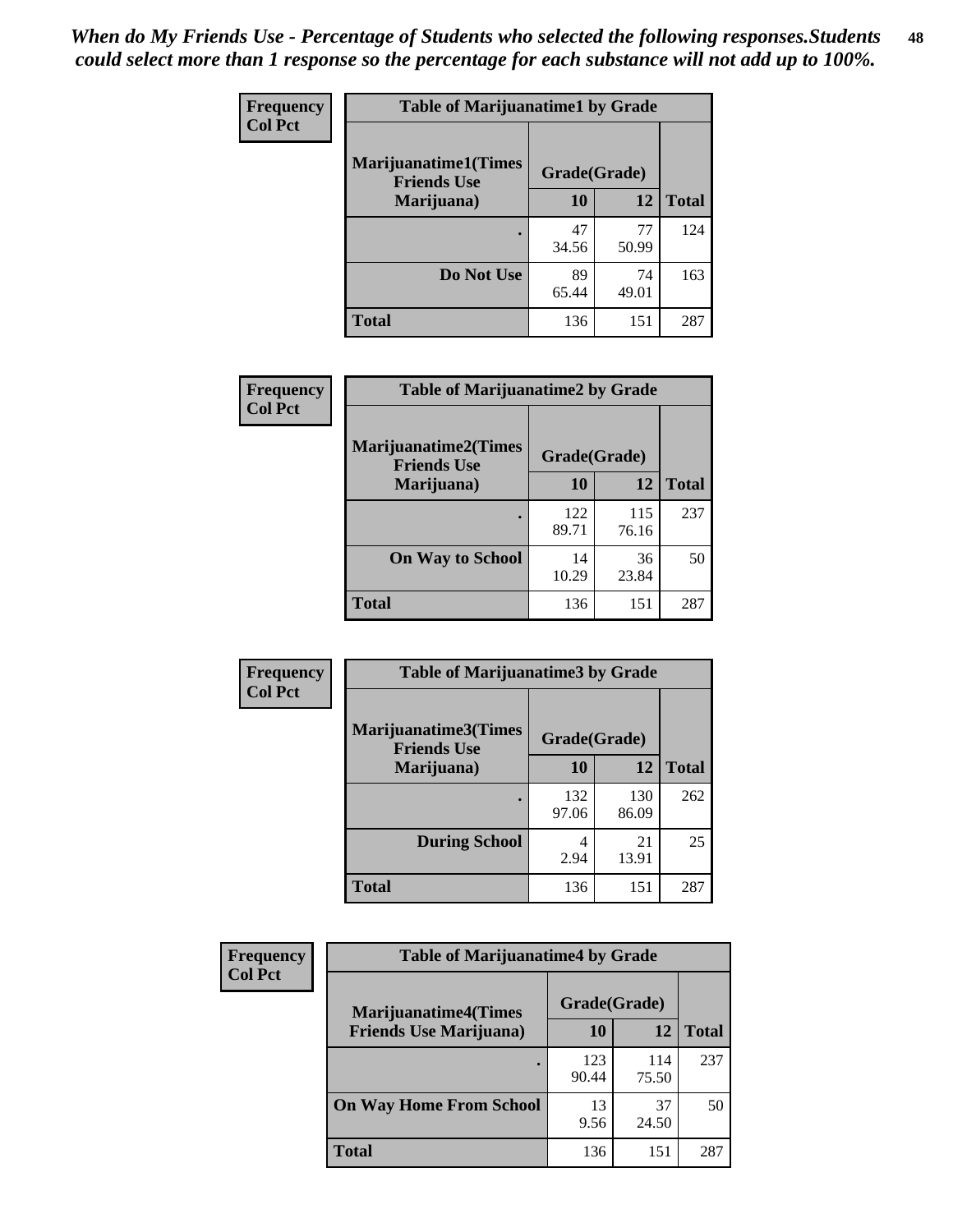| Frequency      | <b>Table of Marijuanatime5 by Grade</b>            |              |              |              |
|----------------|----------------------------------------------------|--------------|--------------|--------------|
| <b>Col Pct</b> | <b>Marijuanatime5</b> (Times<br><b>Friends Use</b> | Grade(Grade) |              |              |
|                | Marijuana)                                         | 10           | 12           | <b>Total</b> |
|                |                                                    | 110<br>80.88 | 100<br>66.23 | 210          |
|                | Weeknights                                         | 26<br>19.12  | 51<br>33.77  | 77           |
|                | <b>Total</b>                                       | 136          | 151          | 287          |

| Frequency      | <b>Table of Marijuanatime6 by Grade</b>    |              |             |              |
|----------------|--------------------------------------------|--------------|-------------|--------------|
| <b>Col Pct</b> | Marijuanatime6(Times<br><b>Friends Use</b> | Grade(Grade) |             |              |
|                | Marijuana)                                 | 10           | 12          | <b>Total</b> |
|                |                                            | 85<br>62.50  | 74<br>49.01 | 159          |
|                | Weekends                                   | 51<br>37.50  | 77<br>50.99 | 128          |
|                | <b>Total</b>                               | 136          | 151         | 287          |

| <b>Frequency</b> | <b>Table of Otherdrugtime1 by Grade</b>                 |              |              |              |
|------------------|---------------------------------------------------------|--------------|--------------|--------------|
| <b>Col Pct</b>   | <b>Otherdrugtime1(Times</b><br><b>Friends Use Other</b> | Grade(Grade) |              |              |
|                  | <b>Illegal Drugs)</b>                                   | 10           | 12           | <b>Total</b> |
|                  |                                                         | 26<br>19.12  | 43<br>28.48  | 69           |
|                  | Do Not Use                                              | 110<br>80.88 | 108<br>71.52 | 218          |
|                  | <b>Total</b>                                            | 136          | 151          | 287          |

| <b>Frequency</b> | <b>Table of Otherdrugtime2 by Grade</b>                 |              |              |              |  |  |
|------------------|---------------------------------------------------------|--------------|--------------|--------------|--|--|
| <b>Col Pct</b>   | <b>Otherdrugtime2(Times</b><br><b>Friends Use Other</b> | Grade(Grade) |              |              |  |  |
|                  | <b>Illegal Drugs</b> )                                  | 10           | 12           | <b>Total</b> |  |  |
|                  |                                                         | 135<br>99.26 | 131<br>86.75 | 266          |  |  |
|                  | <b>On Way to School</b>                                 | 0.74         | 20<br>13.25  | 21           |  |  |
|                  | <b>Total</b>                                            | 136          | 151          | 287          |  |  |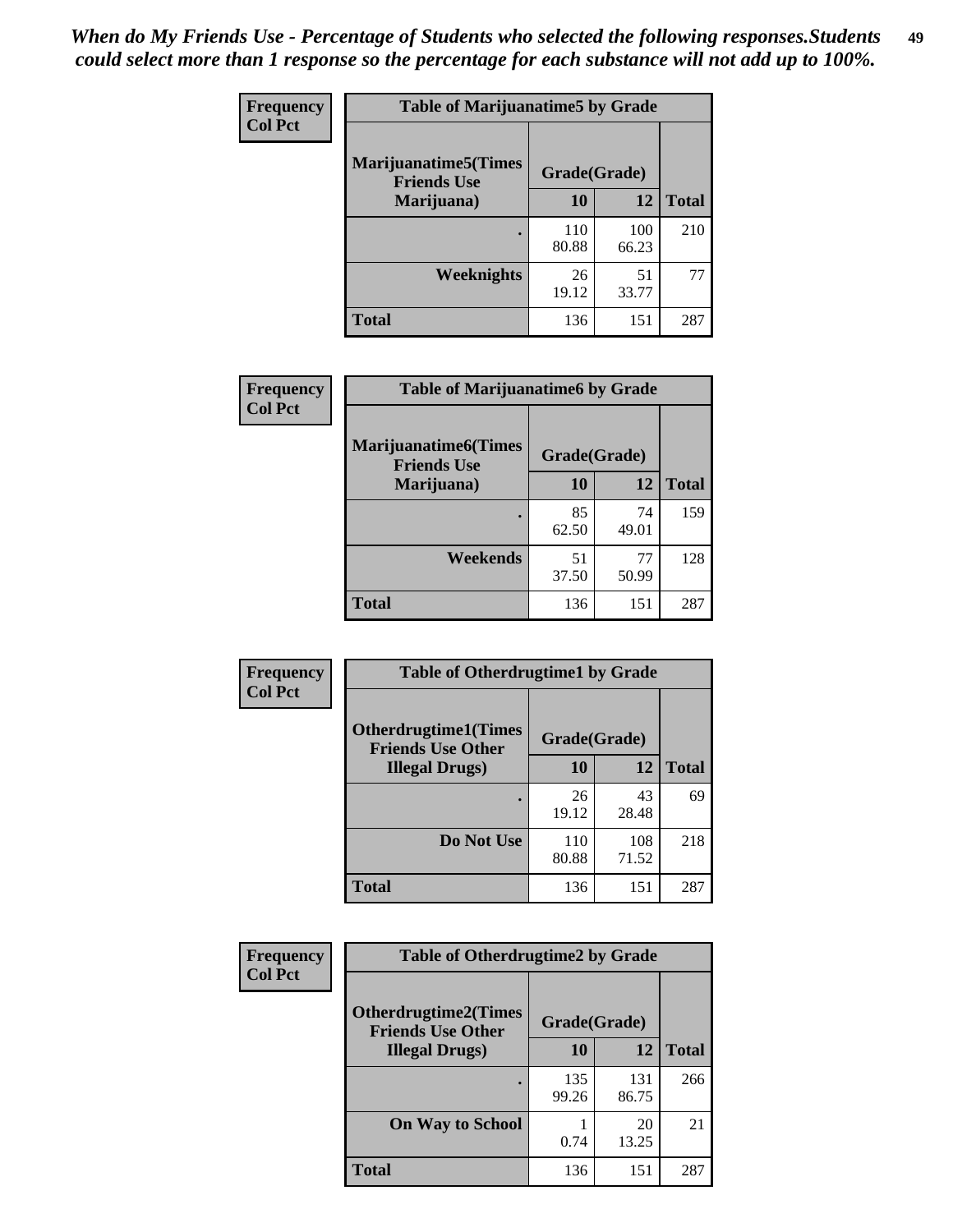| <b>Frequency</b> | <b>Table of Otherdrugtime3 by Grade</b>                          |              |              |              |  |  |
|------------------|------------------------------------------------------------------|--------------|--------------|--------------|--|--|
| <b>Col Pct</b>   | Otherdrugtime3(Times<br>Grade(Grade)<br><b>Friends Use Other</b> |              |              |              |  |  |
|                  | <b>Illegal Drugs</b> )                                           |              | 12           | <b>Total</b> |  |  |
|                  |                                                                  | 135<br>99.26 | 133<br>88.08 | 268          |  |  |
|                  | <b>During School</b>                                             | 0.74         | 18<br>11.92  | 19           |  |  |
|                  | Total                                                            | 136          | 151          | 287          |  |  |

| Frequency      | <b>Table of Otherdrugtime4 by Grade</b>                         |              |              |              |  |  |
|----------------|-----------------------------------------------------------------|--------------|--------------|--------------|--|--|
| <b>Col Pct</b> | <b>Otherdrugtime4(Times</b><br><b>Friends Use Other Illegal</b> | Grade(Grade) |              |              |  |  |
|                | Drugs)                                                          | 10           | 12           | <b>Total</b> |  |  |
|                | ٠                                                               | 134<br>98.53 | 128<br>84.77 | 262          |  |  |
|                | <b>On Way Home From School</b>                                  | 2<br>1.47    | 23<br>15.23  | 25           |  |  |
|                | Total                                                           | 136          | 151          | 287          |  |  |

| <b>Frequency</b><br><b>Col Pct</b> | <b>Table of Otherdrugtime5 by Grade</b>                  |              |              |              |  |  |
|------------------------------------|----------------------------------------------------------|--------------|--------------|--------------|--|--|
|                                    | <b>Otherdrugtime5</b> (Times<br><b>Friends Use Other</b> | Grade(Grade) |              |              |  |  |
|                                    | <b>Illegal Drugs</b> )                                   | 10           | 12           | <b>Total</b> |  |  |
|                                    |                                                          | 125<br>91.91 | 122<br>80.79 | 247          |  |  |
|                                    | Weeknights                                               | 11<br>8.09   | 29<br>19.21  | 40           |  |  |
|                                    | Total                                                    | 136          | 151          | 287          |  |  |

| <b>Frequency</b><br><b>Col Pct</b> | <b>Table of Otherdrugtime6 by Grade</b>                 |              |              |              |  |  |
|------------------------------------|---------------------------------------------------------|--------------|--------------|--------------|--|--|
|                                    | <b>Otherdrugtime6(Times</b><br><b>Friends Use Other</b> | Grade(Grade) |              |              |  |  |
|                                    | <b>Illegal Drugs</b> )                                  | 10           | 12           | <b>Total</b> |  |  |
|                                    |                                                         | 110<br>80.88 | 108<br>71.52 | 218          |  |  |
|                                    | Weekends                                                | 26<br>19.12  | 43<br>28.48  | 69           |  |  |
|                                    | <b>Total</b>                                            | 136          | 151          | 287          |  |  |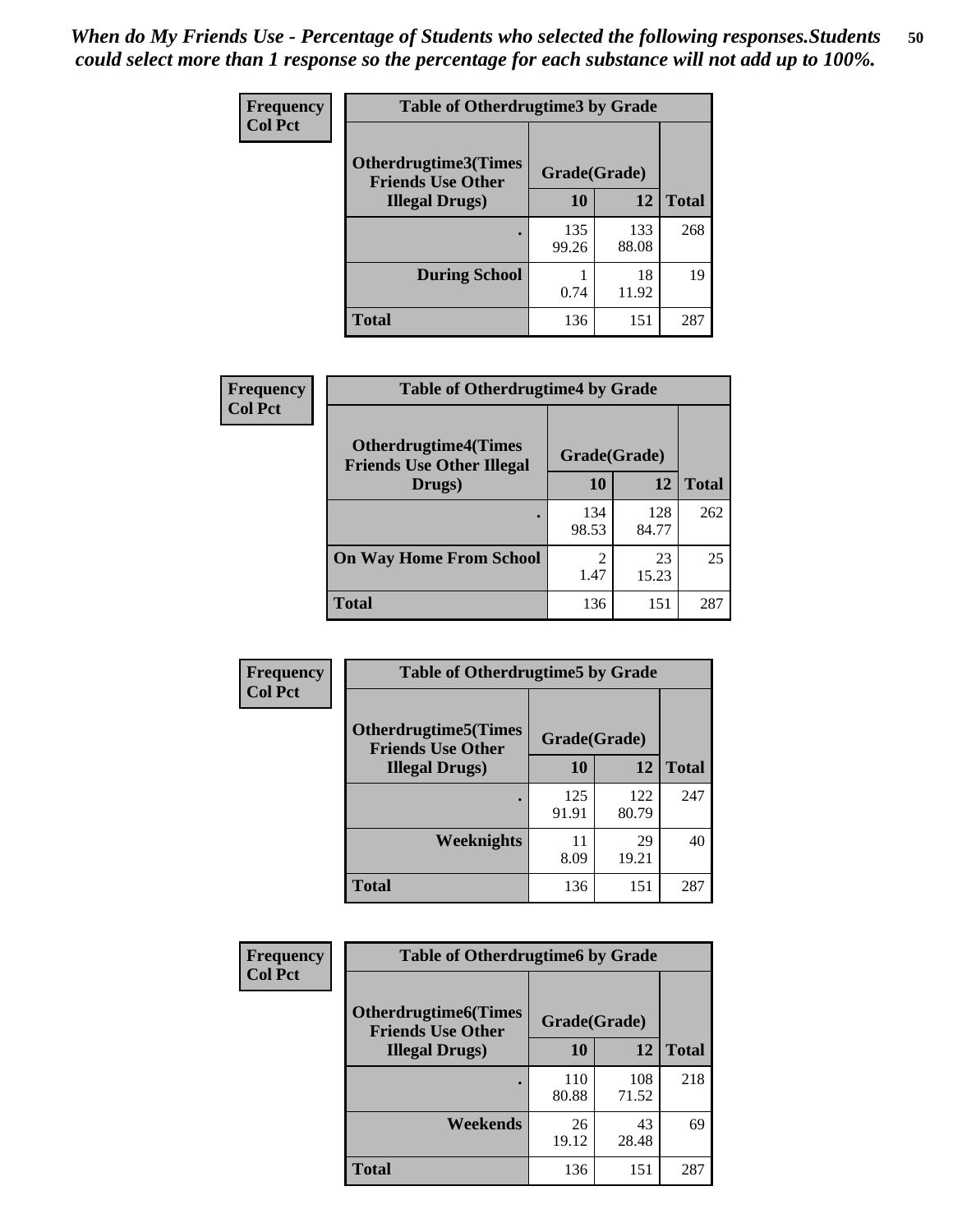| Frequency<br><b>Col Pct</b> | <b>Table of Educationalcohol by Grade</b>                                                                  |              |             |              |  |  |
|-----------------------------|------------------------------------------------------------------------------------------------------------|--------------|-------------|--------------|--|--|
|                             | Educationalcohol(I<br>have been taught<br>about alcohol,<br>tobacco,<br>and other drugs<br>within the last | Grade(Grade) |             |              |  |  |
|                             | year at school)                                                                                            | 10           | 12          | <b>Total</b> |  |  |
|                             | Yes                                                                                                        | 117<br>86.03 | 87<br>57.62 | 204          |  |  |
|                             | N <sub>0</sub>                                                                                             | 19<br>13.97  | 64<br>42.38 | 83           |  |  |
|                             | <b>Total</b>                                                                                               | 136          | 151         | 287          |  |  |

| Frequency      | <b>Table of Eversmoked by Grade</b> |              |             |              |  |  |  |
|----------------|-------------------------------------|--------------|-------------|--------------|--|--|--|
| <b>Col Pct</b> | Eversmoked(I<br>have smoked         | Grade(Grade) |             |              |  |  |  |
|                | a cigarette)                        | 10           | 12          | <b>Total</b> |  |  |  |
|                | <b>Yes</b>                          | 41<br>30.15  | 70<br>46.36 | 111          |  |  |  |
|                | N <sub>0</sub>                      | 95<br>69.85  | 81<br>53.64 | 176          |  |  |  |
|                | <b>Total</b>                        | 136          | 151         | 287          |  |  |  |

| Frequency<br><b>Col Pct</b> | <b>Table of Drovedrinking by Grade</b>                                                                              |                    |              |              |
|-----------------------------|---------------------------------------------------------------------------------------------------------------------|--------------------|--------------|--------------|
|                             | Drovedrinking(In<br>the past 30 days I<br>have driven a car<br>or other vehicle<br>while I was<br>drinking alcohol) | Grade(Grade)<br>10 | 12           | <b>Total</b> |
|                             | <b>Yes</b>                                                                                                          | 0.74               | 14<br>9.27   | 15           |
|                             | N <sub>0</sub>                                                                                                      | 135<br>99.26       | 137<br>90.73 | 272          |
|                             | <b>Total</b>                                                                                                        | 136                | 151          | 287          |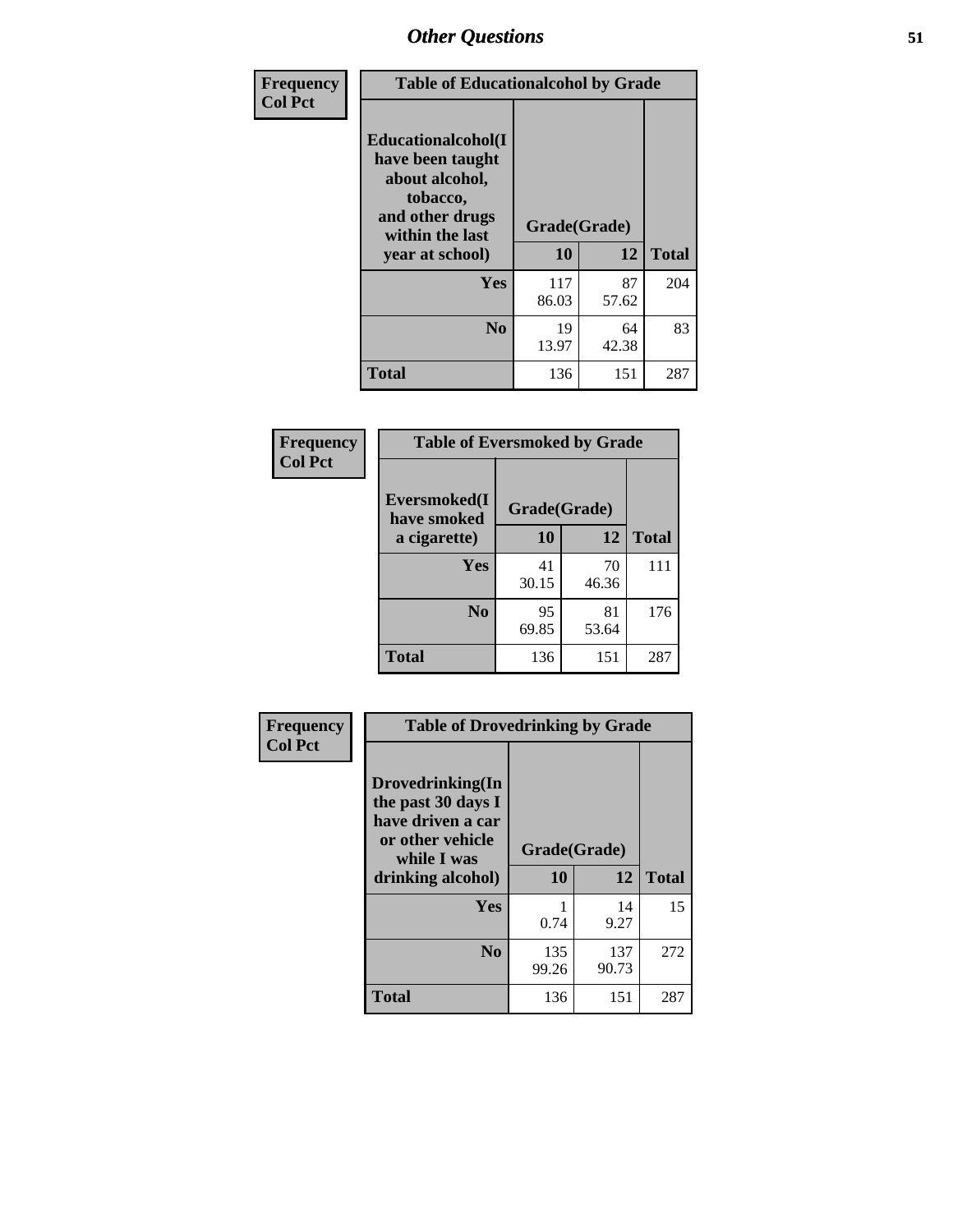| Frequency<br><b>Col Pct</b> | <b>Table of Rodedrinking by Grade</b>                                                                                      |              |              |              |  |  |  |
|-----------------------------|----------------------------------------------------------------------------------------------------------------------------|--------------|--------------|--------------|--|--|--|
|                             | Rodedrinking(In<br>the past 30 days<br>I have ridden in<br>a car with a<br>driver who had<br>Grade(Grade)<br>been drinking |              |              |              |  |  |  |
|                             | alcohol)                                                                                                                   | 10           | 12           | <b>Total</b> |  |  |  |
|                             | Yes                                                                                                                        | 12<br>8.82   | 21<br>13.91  | 33           |  |  |  |
|                             | N <sub>0</sub>                                                                                                             | 124<br>91.18 | 130<br>86.09 | 254          |  |  |  |
|                             | <b>Total</b>                                                                                                               | 136          | 151          | 287          |  |  |  |

#### **Frequency Col Pct**

| <b>Table of Drugsschool by Grade</b>                                                                                      |              |              |              |  |  |  |
|---------------------------------------------------------------------------------------------------------------------------|--------------|--------------|--------------|--|--|--|
| <b>Drugsschool</b> (During<br>the past 12 months,<br>I have been offered,<br>sold,<br>or given illegal<br>drugs on school | Grade(Grade) |              |              |  |  |  |
| property)                                                                                                                 | 10           | 12           | <b>Total</b> |  |  |  |
| Yes                                                                                                                       | 17<br>12.50  | 27<br>17.88  | 44           |  |  |  |
| N <sub>0</sub>                                                                                                            | 119<br>87.50 | 124<br>82.12 | 243          |  |  |  |
|                                                                                                                           |              |              |              |  |  |  |

| Frequency      | <b>Table of Helpbullied by Grade</b>           |                           |             |              |  |  |  |
|----------------|------------------------------------------------|---------------------------|-------------|--------------|--|--|--|
| <b>Col Pct</b> | Helpbullied(I<br>would help<br>someone who was | Grade(Grade)<br><b>10</b> |             |              |  |  |  |
|                | being bullied)                                 |                           | 12          | <b>Total</b> |  |  |  |
|                | <b>Strongly Agree</b>                          | 61<br>44.85               | 83<br>54.97 | 144          |  |  |  |
|                | <b>Somewhat Agree</b>                          | 57<br>41.91               | 48<br>31.79 | 105          |  |  |  |
|                | <b>Somewhat Disagree</b>                       | 12<br>8.82                | 12<br>7.95  | 24           |  |  |  |
|                | <b>Strongly Disagree</b>                       | 6<br>4.41                 | 8<br>5.30   | 14           |  |  |  |
|                | <b>Total</b>                                   | 136                       | 151         | 287          |  |  |  |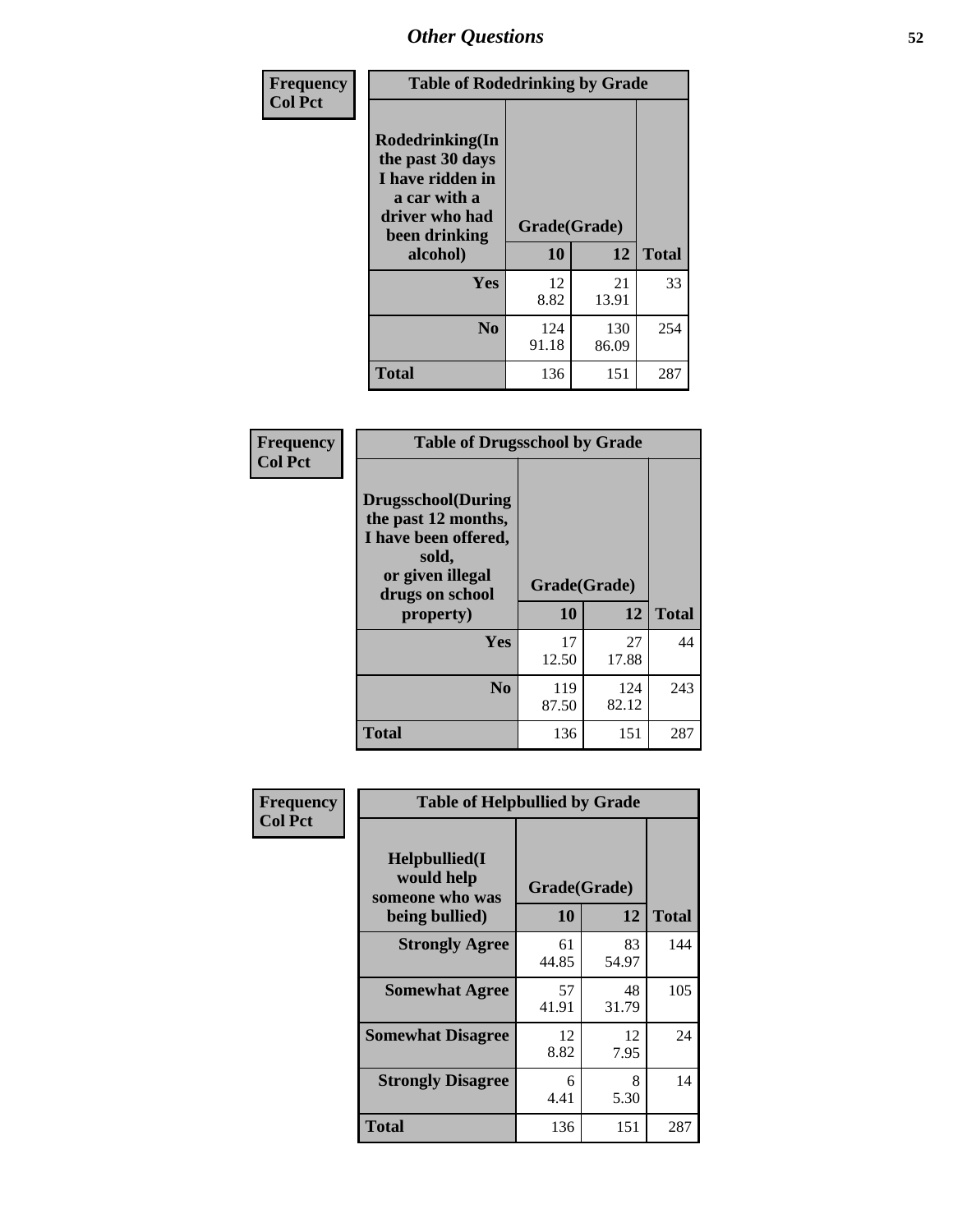| <b>Frequency</b><br><b>Row Pct</b> |              | <b>Table of Grade by Bingedrinking</b><br>Bingedrinking(I have drunk five or more<br>drinks of alcohol at one sitting during the<br>last 30 days) |                        |                              |                        |                          |                               |                          |              |
|------------------------------------|--------------|---------------------------------------------------------------------------------------------------------------------------------------------------|------------------------|------------------------------|------------------------|--------------------------|-------------------------------|--------------------------|--------------|
|                                    | Grade(Grade) | $\mathbf{0}$<br><b>Days</b>                                                                                                                       | 1 or<br>2<br>days      | 3 <sub>to</sub><br>5<br>days | 6 to<br>9<br>days      | 10<br>to  <br>19<br>days | <b>20</b><br>to<br>29<br>days | All<br><b>30</b><br>days | <b>Total</b> |
|                                    | 10           | 127<br>93.38                                                                                                                                      | $\overline{2}$<br>1.47 | $\overline{2}$<br>1.47       | $\overline{2}$<br>1.47 | 0<br>0.00                | 0.74                          | 2<br>1.47                | 136          |
|                                    | 12           | 123<br>81.46                                                                                                                                      | 7<br>4.64              | 9<br>5.96                    | 3<br>1.99              | 4<br>2.65                | $\mathfrak{D}$<br>1.32        | 3<br>1.99                | 151          |
|                                    | <b>Total</b> | 250                                                                                                                                               | 9                      | 11                           | 5                      | 4                        | 3                             | 5                        | 287          |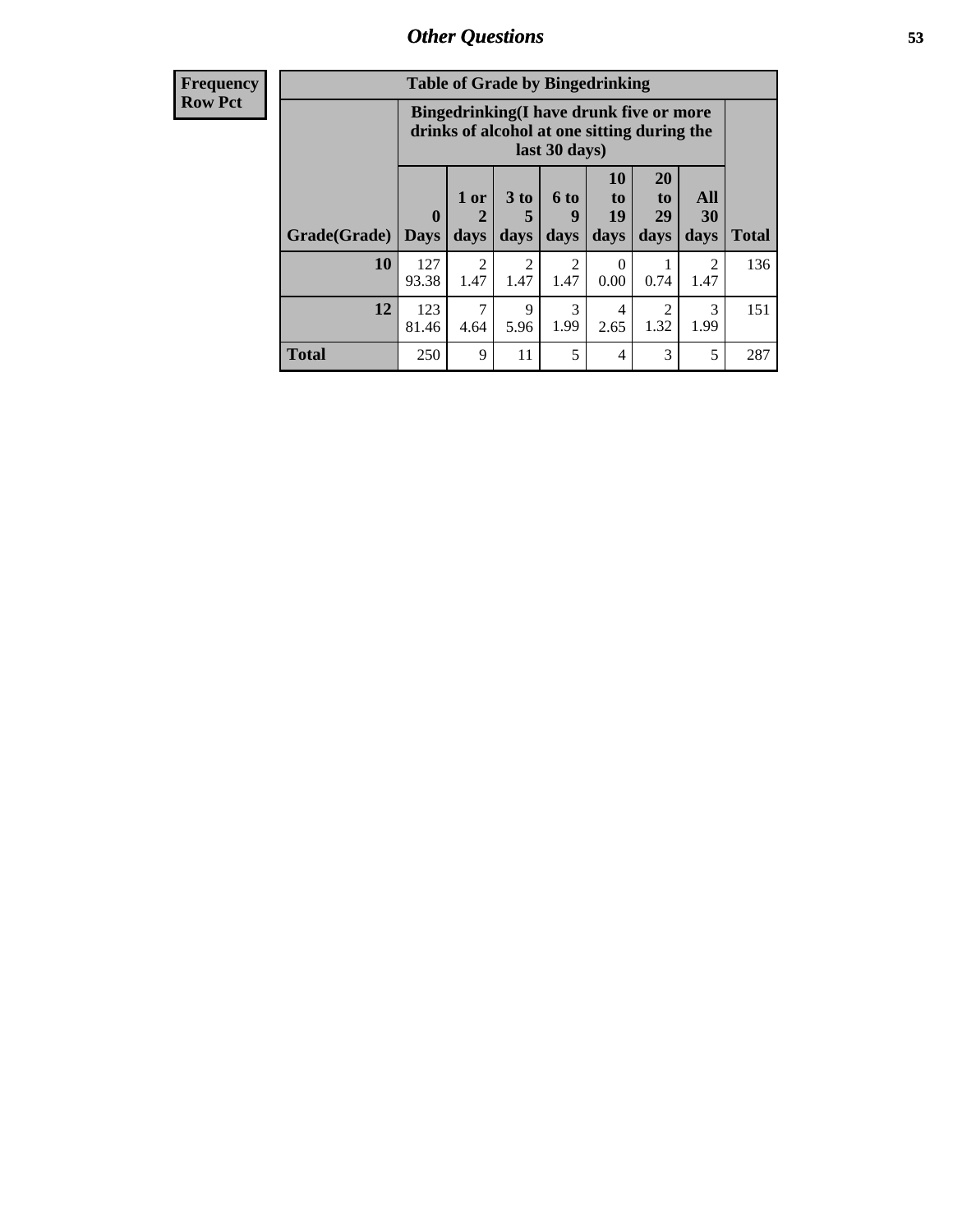### *Nutrition* **54**

| <b>Frequency</b><br>Row Pct |
|-----------------------------|
|                             |

| <b>Table of Grade by Dairy</b> |                                                                                                                                           |                                                                 |             |             |     |  |  |  |
|--------------------------------|-------------------------------------------------------------------------------------------------------------------------------------------|-----------------------------------------------------------------|-------------|-------------|-----|--|--|--|
|                                |                                                                                                                                           | Dairy (I eat at least 3 servings of dairy<br>products each day) |             |             |     |  |  |  |
| Grade(Grade)                   | Somewhat<br><b>Somewhat</b><br><b>Strongly</b><br><b>Strongly</b><br><b>Disagree</b><br><b>Disagree</b><br><b>Total</b><br>Agree<br>Agree |                                                                 |             |             |     |  |  |  |
| 10                             | 35<br>25.74                                                                                                                               | 58<br>42.65                                                     | 29<br>21.32 | 14<br>10.29 | 136 |  |  |  |
| 12                             | 40<br>26.49                                                                                                                               | 60<br>39.74                                                     | 29<br>19.21 | 22<br>14.57 | 151 |  |  |  |
| <b>Total</b>                   | 75                                                                                                                                        | 118                                                             | 58          | 36          | 287 |  |  |  |

| <b>Frequency</b> |  |
|------------------|--|
| <b>Row Pct</b>   |  |

| <b>Table of Grade by Fruitveg</b> |                          |                                                                          |                                    |                                    |              |  |  |  |
|-----------------------------------|--------------------------|--------------------------------------------------------------------------|------------------------------------|------------------------------------|--------------|--|--|--|
|                                   |                          | Fruitveg(I eat at least 5 servings of fruits<br>and vegetables each day) |                                    |                                    |              |  |  |  |
| Grade(Grade)                      | <b>Strongly</b><br>Agree | Somewhat  <br>Agree                                                      | <b>Somewhat</b><br><b>Disagree</b> | <b>Strongly</b><br><b>Disagree</b> | <b>Total</b> |  |  |  |
| 10                                | 20<br>14.71              | 46<br>33.82                                                              | 44<br>32.35                        | 26<br>19.12                        | 136          |  |  |  |
| 12                                | 20<br>13.25              | 45<br>29.80                                                              | 50<br>33.11                        | 36<br>23.84                        | 151          |  |  |  |
| <b>Total</b>                      | 40                       | 91                                                                       | 94                                 | 62                                 | 287          |  |  |  |

| <b>Frequency</b> | <b>Table of Grade by Cafeteriahealthy</b> |                                                                       |                     |                      |                                    |              |  |  |
|------------------|-------------------------------------------|-----------------------------------------------------------------------|---------------------|----------------------|------------------------------------|--------------|--|--|
| <b>Row Pct</b>   |                                           | Cafeteriahealthy (School meals in my<br>school cafeteria are healthy) |                     |                      |                                    |              |  |  |
|                  | Grade(Grade)                              | <b>Strongly</b><br>Agree                                              | Somewhat  <br>Agree | Somewhat<br>Disagree | <b>Strongly</b><br><b>Disagree</b> | <b>Total</b> |  |  |
|                  | 10                                        | 8<br>5.88                                                             | 41<br>30.15         | 39<br>28.68          | 48<br>35.29                        | 136          |  |  |
|                  | 12                                        | 4.64                                                                  | 41<br>27.15         | 40<br>26.49          | 63<br>41.72                        | 151          |  |  |
|                  | Total                                     | 15                                                                    | 82                  | 79                   | 111                                | 287          |  |  |

| <b>Frequency</b> |
|------------------|
| <b>Row Pct</b>   |

| <b>Table of Grade by Cafeterianutrition</b>                                               |                          |                     |                                    |                                    |              |  |  |
|-------------------------------------------------------------------------------------------|--------------------------|---------------------|------------------------------------|------------------------------------|--------------|--|--|
| <b>Cafeterianutrition</b> (Facts about nutrition<br>are available in my school cafeteria) |                          |                     |                                    |                                    |              |  |  |
| Grade(Grade)                                                                              | <b>Strongly</b><br>Agree | Somewhat  <br>Agree | <b>Somewhat</b><br><b>Disagree</b> | <b>Strongly</b><br><b>Disagree</b> | <b>Total</b> |  |  |
| 10                                                                                        | 15<br>11.03              | 43<br>31.62         | 36<br>26.47                        | 42<br>30.88                        | 136          |  |  |
| 12                                                                                        | 17<br>11.26              | 30<br>19.87         | 44<br>29.14                        | 60<br>39.74                        | 151          |  |  |
| <b>Total</b>                                                                              | 32                       | 73                  | 80                                 | 102                                | 287          |  |  |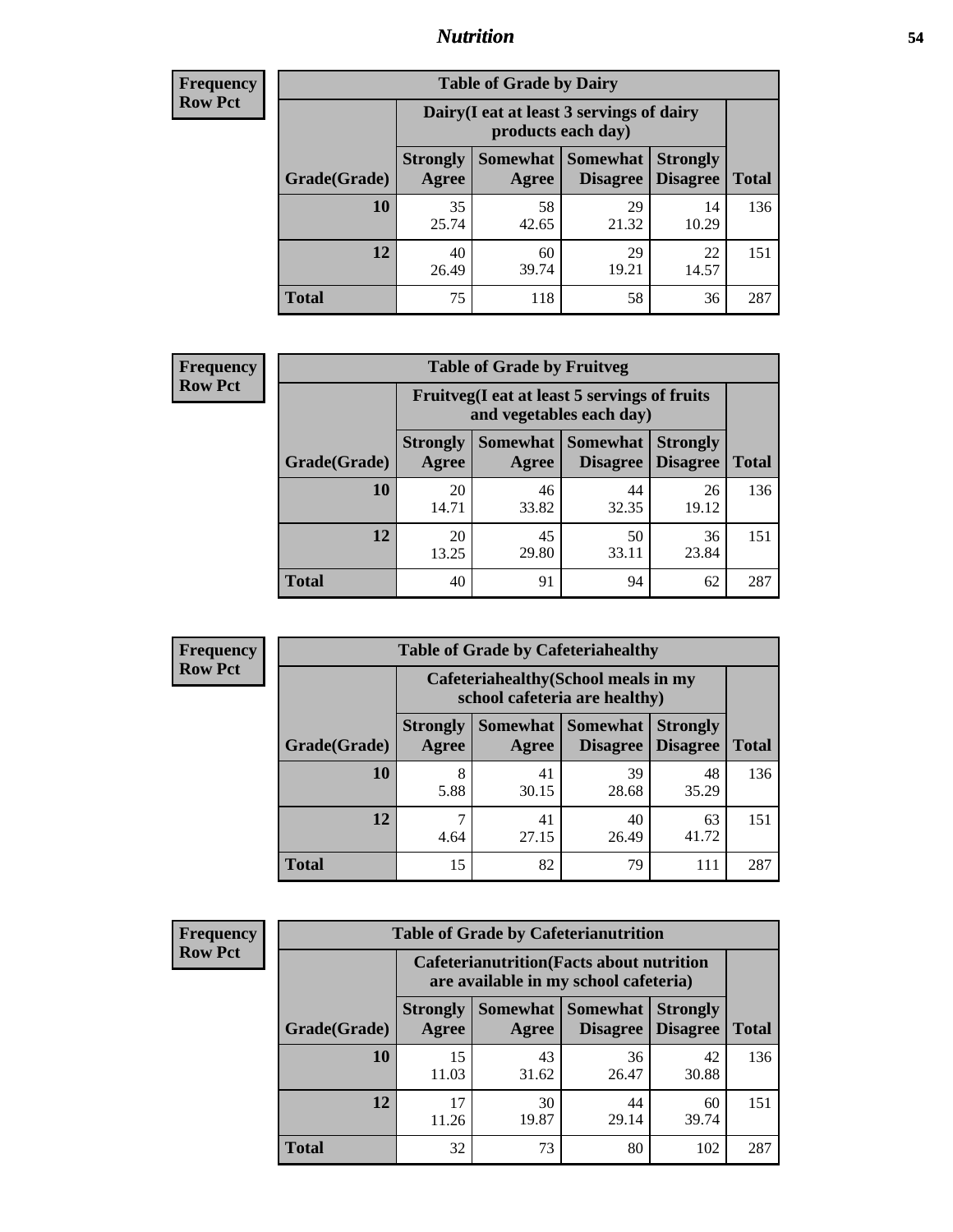### *Nutrition* **55**

| <b>Frequency</b> |
|------------------|
| <b>Row Pct</b>   |

| <b>Table of Grade by Schoollunch</b> |                                                                                                                                             |                                                                 |            |             |     |  |  |  |
|--------------------------------------|---------------------------------------------------------------------------------------------------------------------------------------------|-----------------------------------------------------------------|------------|-------------|-----|--|--|--|
|                                      |                                                                                                                                             | Schoollunch(I eat school lunch three or<br>more times per week) |            |             |     |  |  |  |
| Grade(Grade)                         | Somewhat  <br><b>Somewhat</b><br><b>Strongly</b><br><b>Strongly</b><br><b>Disagree</b><br><b>Disagree</b><br><b>Total</b><br>Agree<br>Agree |                                                                 |            |             |     |  |  |  |
| 10                                   | 63<br>46.32                                                                                                                                 | 43<br>31.62                                                     | 12<br>8.82 | 18<br>13.24 | 136 |  |  |  |
| 12                                   | 71<br>47.02                                                                                                                                 | 32<br>21.19                                                     | 9<br>5.96  | 39<br>25.83 | 151 |  |  |  |
| <b>Total</b>                         | 134                                                                                                                                         | 75                                                              | 21         | 57          | 287 |  |  |  |

| <b>Frequency</b> |  |
|------------------|--|
| <b>Row Pct</b>   |  |

| <b>Table of Grade by Foodchoices</b>                                       |                          |             |                                      |                                    |              |  |  |
|----------------------------------------------------------------------------|--------------------------|-------------|--------------------------------------|------------------------------------|--------------|--|--|
| <b>Foodchoices</b> (I make healthy food choices in<br>my school cafeteria) |                          |             |                                      |                                    |              |  |  |
| Grade(Grade)                                                               | <b>Strongly</b><br>Agree | Agree       | Somewhat Somewhat<br><b>Disagree</b> | <b>Strongly</b><br><b>Disagree</b> | <b>Total</b> |  |  |
| 10                                                                         | 23<br>16.91              | 49<br>36.03 | 30<br>22.06                          | 34<br>25.00                        | 136          |  |  |
| 12                                                                         | 25<br>16.56              | 52<br>34.44 | 31<br>20.53                          | 43<br>28.48                        | 151          |  |  |
| <b>Total</b>                                                               | 48                       | 101         | 61                                   | 77                                 | 287          |  |  |

| <b>Frequency</b> | <b>Table of Grade by Wholewheat</b> |                                                                                                             |             |                                        |                                    |              |  |
|------------------|-------------------------------------|-------------------------------------------------------------------------------------------------------------|-------------|----------------------------------------|------------------------------------|--------------|--|
| <b>Row Pct</b>   |                                     | Wholewheat (There are whole wheat and<br>multigrain breads and cereals available in<br>my school cafeteria) |             |                                        |                                    |              |  |
|                  | Grade(Grade)                        | <b>Strongly</b><br>Agree                                                                                    | Agree       | Somewhat   Somewhat<br><b>Disagree</b> | <b>Strongly</b><br><b>Disagree</b> | <b>Total</b> |  |
|                  | 10                                  | 24<br>17.65                                                                                                 | 64<br>47.06 | 29<br>21.32                            | 19<br>13.97                        | 136          |  |
|                  | 12                                  | 27<br>17.88                                                                                                 | 53<br>35.10 | 27<br>17.88                            | 44<br>29.14                        | 151          |  |
|                  | <b>Total</b>                        | 51                                                                                                          | 117         | 56                                     | 63                                 | 287          |  |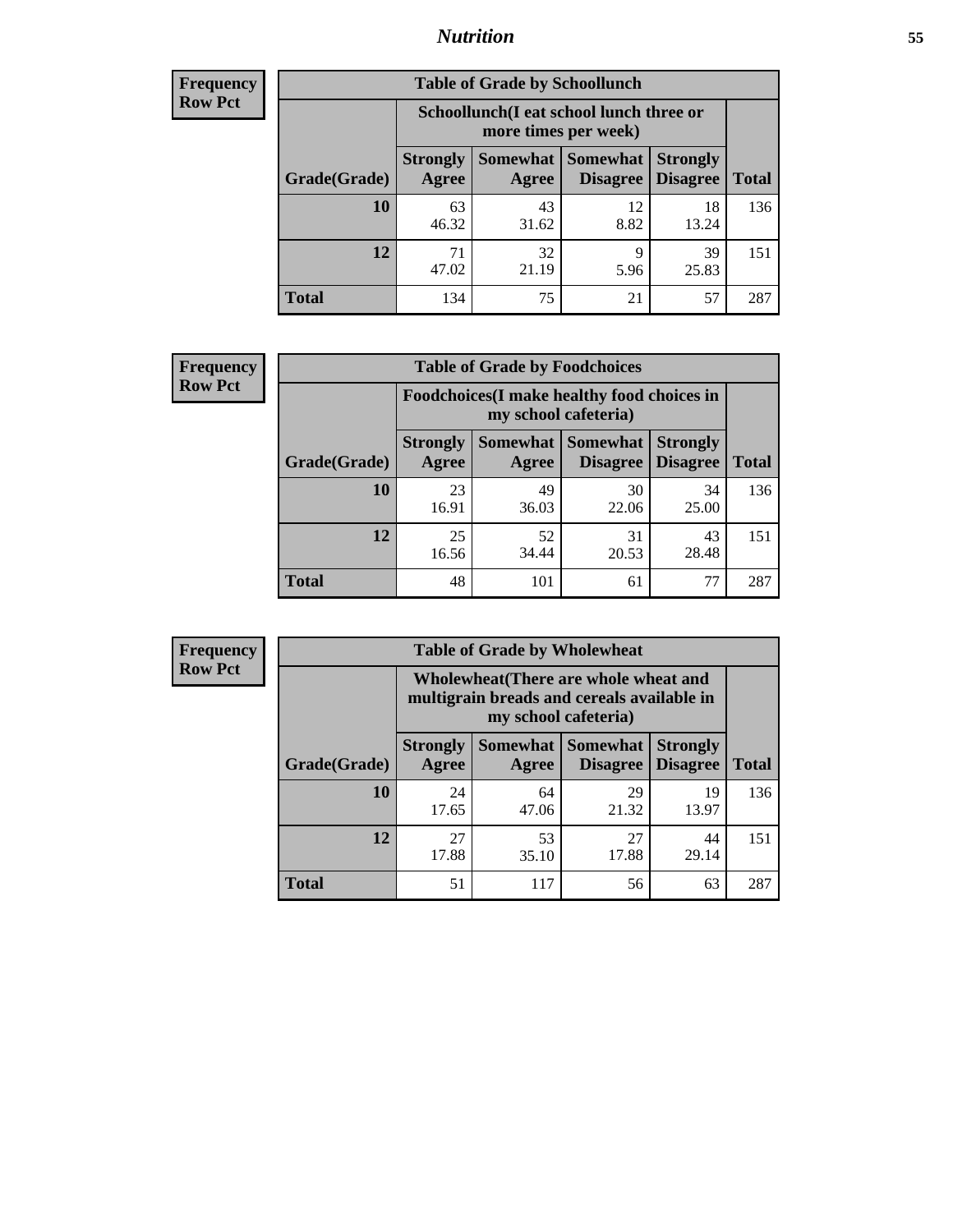### *Nutrition* **56**

**Frequency Row Pct**

| <b>Table of Grade by Healthyvending</b> |                                                                                                                                               |                          |                                    |                                    |              |  |
|-----------------------------------------|-----------------------------------------------------------------------------------------------------------------------------------------------|--------------------------|------------------------------------|------------------------------------|--------------|--|
|                                         | Healthyvending (If only healthy snacks and<br>beverages were available in the vending<br>machines during the school day,<br>I would buy them) |                          |                                    |                                    |              |  |
| Grade(Grade)                            | <b>Strongly</b><br>Agree                                                                                                                      | <b>Somewhat</b><br>Agree | <b>Somewhat</b><br><b>Disagree</b> | <b>Strongly</b><br><b>Disagree</b> | <b>Total</b> |  |
| 10                                      | 22<br>16.18                                                                                                                                   | 47<br>34.56              | 23<br>16.91                        | 44<br>32.35                        | 136          |  |
| 12                                      | 32<br>21.19                                                                                                                                   | 39<br>25.83              | 24<br>15.89                        | 56<br>37.09                        | 151          |  |
| <b>Total</b>                            | 54                                                                                                                                            | 86                       | 47                                 | 100                                | 287          |  |

**Frequency Row Pct**

| <b>Table of Grade by Schoolbreakfast</b> |                                                                                                                                         |             |                                        |                                    |              |  |
|------------------------------------------|-----------------------------------------------------------------------------------------------------------------------------------------|-------------|----------------------------------------|------------------------------------|--------------|--|
|                                          | Schoolbreakfast (If breakfast were<br>available at school,<br>but outside the cafeteria,<br>I would eat breakfast at school more often) |             |                                        |                                    |              |  |
| Grade(Grade)                             | <b>Strongly</b><br>Agree                                                                                                                | Agree       | Somewhat   Somewhat<br><b>Disagree</b> | <b>Strongly</b><br><b>Disagree</b> | <b>Total</b> |  |
| 10                                       | 40<br>29.41                                                                                                                             | 50<br>36.76 | 27<br>19.85                            | 19<br>13.97                        | 136          |  |
| 12                                       | 44<br>29.14                                                                                                                             | 62<br>41.06 | 17<br>11.26                            | 28<br>18.54                        | 151          |  |
| <b>Total</b>                             | 84                                                                                                                                      | 112         | 44                                     | 47                                 | 287          |  |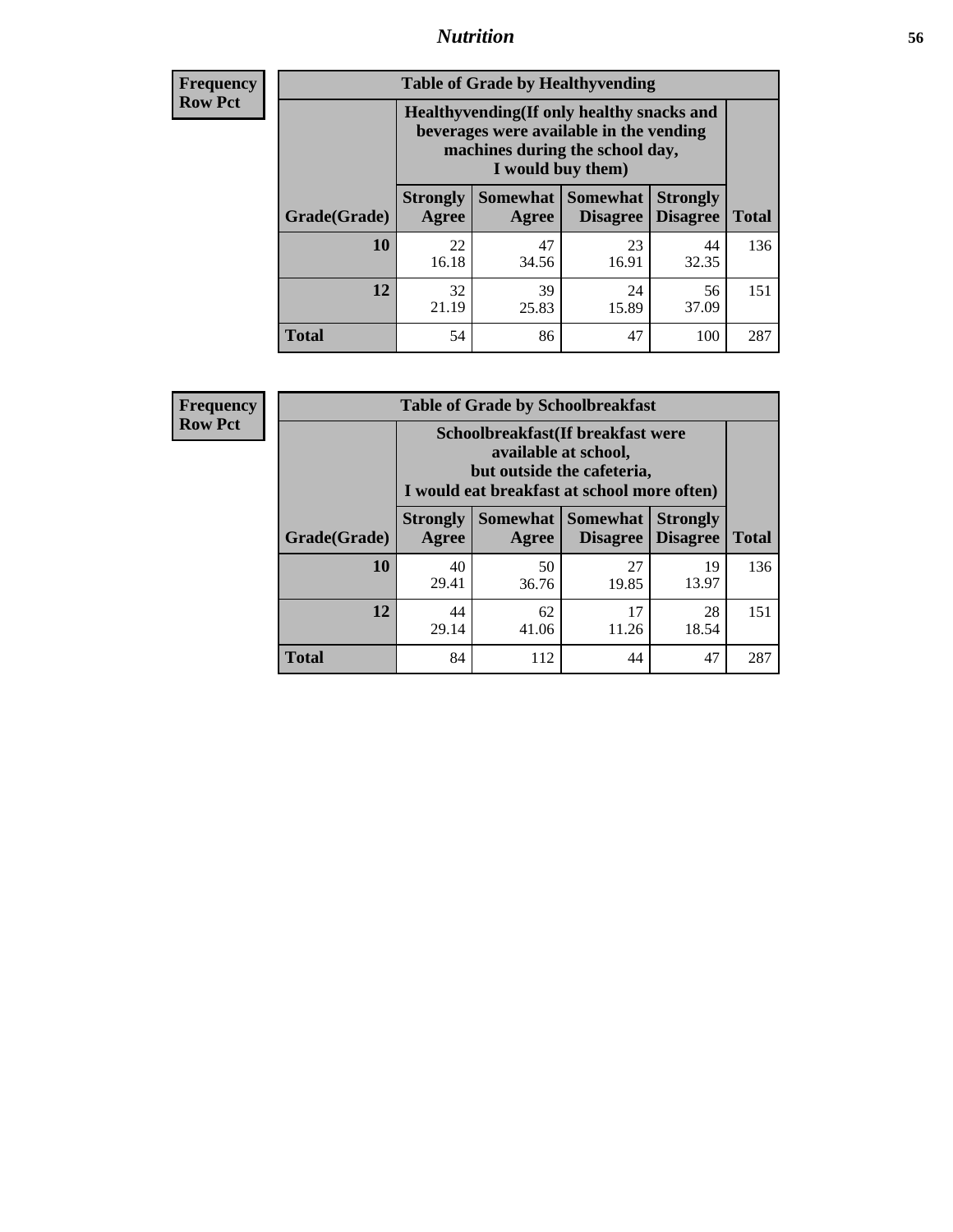| Frequency<br><b>Col Pct</b> | <b>Table of Educationaids by Grade</b>                                                                    |                    |             |              |
|-----------------------------|-----------------------------------------------------------------------------------------------------------|--------------------|-------------|--------------|
|                             | <b>Educationaids</b> (I<br>have been<br>taught about<br><b>HIV/AIDS</b> at<br>school in the<br>past year) | Grade(Grade)<br>10 | 12          | <b>Total</b> |
|                             | Yes                                                                                                       | 119<br>87.50       | 91<br>60.26 | 210          |
|                             | N <sub>0</sub>                                                                                            | 17<br>12.50        | 60<br>39.74 | 77           |
|                             | <b>Total</b>                                                                                              | 136                | 151         | 287          |

| <b>Frequency</b> |                                                                                      | <b>Table of Educationcharacter by Grade</b> |             |              |
|------------------|--------------------------------------------------------------------------------------|---------------------------------------------|-------------|--------------|
| <b>Col Pct</b>   | Educationcharacter(I<br>have been taught<br>about character<br>education in the past | Grade(Grade)                                |             |              |
|                  | year at school)                                                                      | 10                                          | 12          | <b>Total</b> |
|                  | <b>Yes</b>                                                                           | 98<br>72.06                                 | 88<br>58.28 | 186          |
|                  | N <sub>0</sub>                                                                       | 38<br>27.94                                 | 63<br>41.72 | 101          |
|                  | <b>Total</b>                                                                         | 136                                         | 151         | 287          |

| Frequency      | <b>Table of Gradcoach1 by Grade</b> |             |              |              |
|----------------|-------------------------------------|-------------|--------------|--------------|
| <b>Col Pct</b> | Gradcoach1(I                        |             |              |              |
|                | know who my<br><b>Graduation</b>    |             | Grade(Grade) |              |
|                | Coach is)                           | 10          | 12           | <b>Total</b> |
|                | <b>Yes</b>                          | 47<br>34.56 | 120<br>79.47 | 167          |
|                | N <sub>0</sub>                      | 89<br>65.44 | 31<br>20.53  | 120          |
|                | <b>Total</b>                        | 136         | 151          | 287          |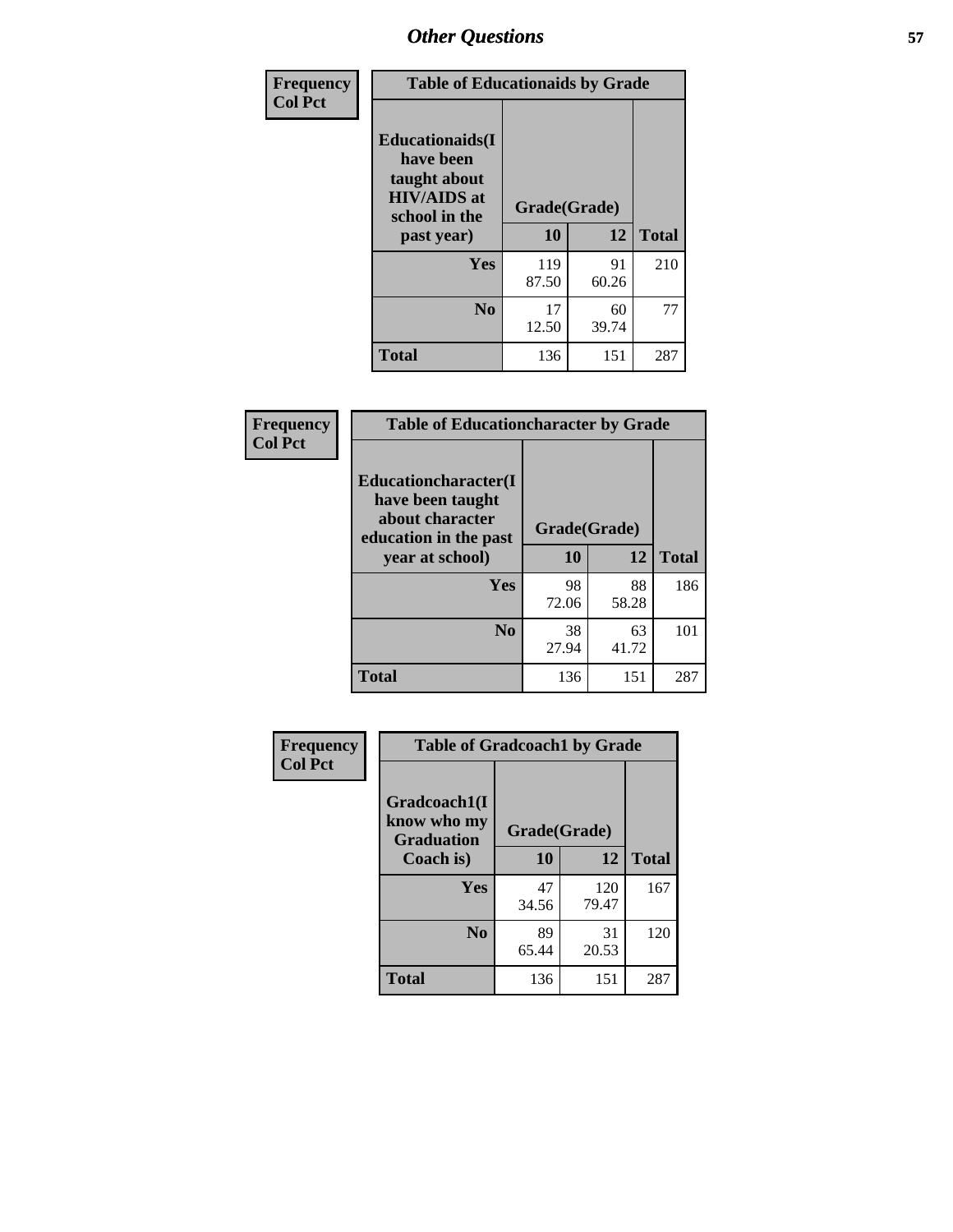| Frequency      | <b>Table of Gradcoach2 by Grade</b> |              |             |              |
|----------------|-------------------------------------|--------------|-------------|--------------|
| <b>Col Pct</b> | Gradcoach2(I<br>have                |              |             |              |
|                | contacted my<br><b>Graduation</b>   | Grade(Grade) |             |              |
|                | Coach)                              | 10           | 12          | <b>Total</b> |
|                | Yes                                 | 15<br>11.03  | 76<br>50.33 | 91           |
|                | N <sub>0</sub>                      | 121<br>88.97 | 75<br>49.67 | 196          |
|                | <b>Total</b>                        | 136          | 151         | 287          |

| Frequency<br><b>Col Pct</b> | <b>Table of Gradcoach3 by Grade</b>                                         |              |             |              |
|-----------------------------|-----------------------------------------------------------------------------|--------------|-------------|--------------|
|                             | Gradcoach3(I<br>have received<br>assistance<br>from my<br><b>Graduation</b> | Grade(Grade) |             |              |
|                             | Coach)                                                                      | 10           | 12          | <b>Total</b> |
|                             | Yes                                                                         | 11<br>8.09   | 67<br>44.37 | 78           |
|                             | N <sub>0</sub>                                                              | 40<br>29.41  | 26<br>17.22 | 66           |
|                             | Don't know                                                                  | 85<br>62.50  | 58<br>38.41 | 143          |
|                             | <b>Total</b>                                                                | 136          | 151         | 287          |

| Frequency<br><b>Col Pct</b> | <b>Table of Selfharm by Grade</b>                                                                                                                                          |              |              |              |
|-----------------------------|----------------------------------------------------------------------------------------------------------------------------------------------------------------------------|--------------|--------------|--------------|
|                             | <b>Selfharm</b> (During<br>the past 12<br>months,<br>I harmed myself<br>on purpose<br><b>Suicideconsider</b><br>During the past<br>12 months,<br>I seriously<br>considered | Grade(Grade) |              |              |
|                             | suicide)                                                                                                                                                                   | <b>10</b>    | 12           | <b>Total</b> |
|                             | Yes                                                                                                                                                                        | 15<br>11.03  | 15<br>9.93   | 30           |
|                             | N <sub>0</sub>                                                                                                                                                             | 121<br>88.97 | 136<br>90.07 | 257          |
|                             | Total                                                                                                                                                                      | 136          | 151          | 287          |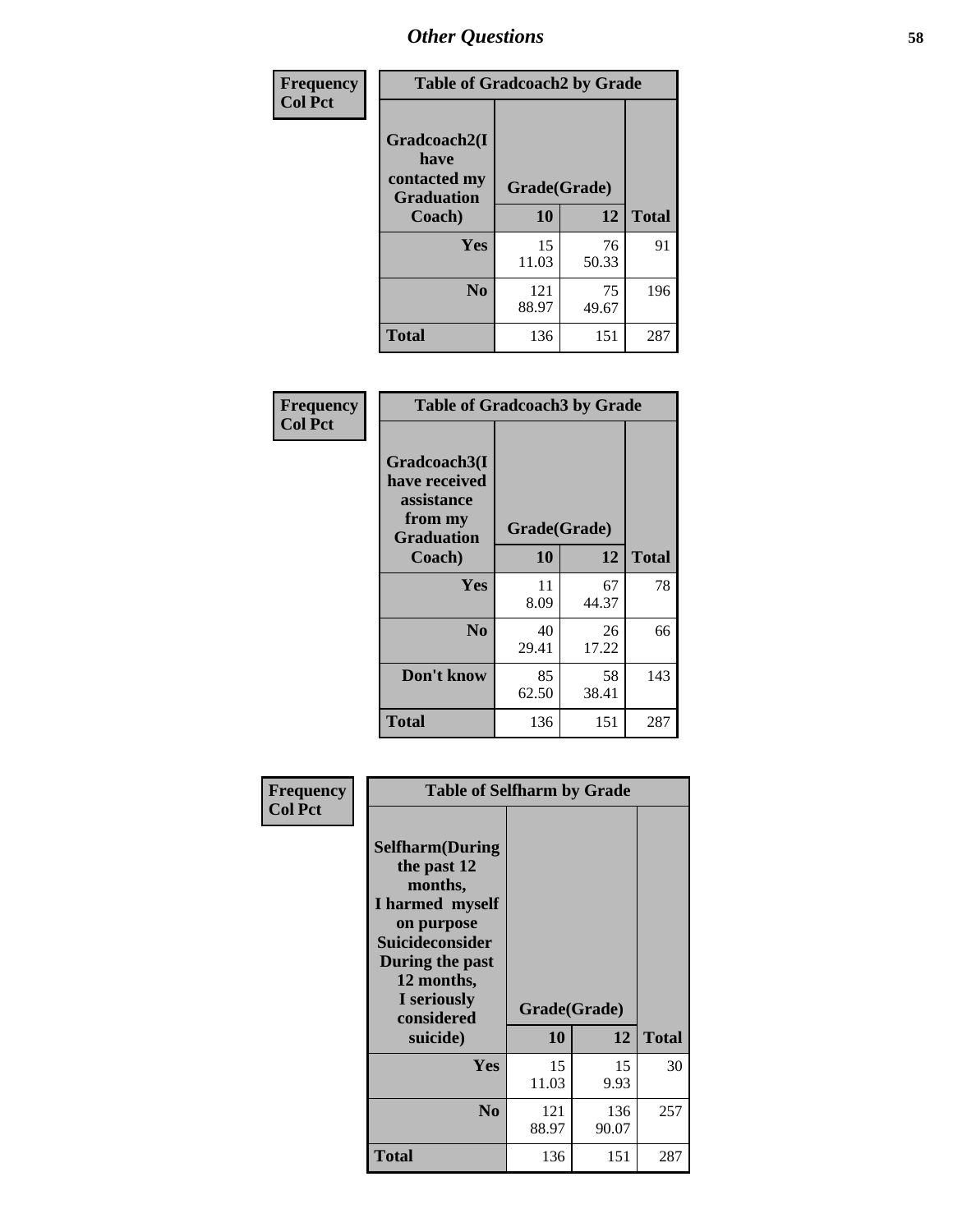| <b>Frequency</b> | <b>Table of Suicideconsider by Grade</b> |              |              |              |  |  |
|------------------|------------------------------------------|--------------|--------------|--------------|--|--|
| <b>Col Pct</b>   |                                          | Grade(Grade) |              |              |  |  |
|                  | Suicideconsider                          | <b>10</b>    | 12           | <b>Total</b> |  |  |
|                  | Yes                                      | 15<br>11.03  | 15<br>9.93   | 30           |  |  |
|                  | N <sub>0</sub>                           | 121<br>88.97 | 136<br>90.07 | 257          |  |  |
|                  | <b>Total</b>                             | 136          | 151          | 287          |  |  |

| Frequency      | <b>Table of Suicideattempt by Grade</b>              |              |              |              |
|----------------|------------------------------------------------------|--------------|--------------|--------------|
| <b>Col Pct</b> | Suicideattempt(I<br>have attempted<br>suicide in the | Grade(Grade) |              |              |
|                | last year)                                           | 10           | 12           | <b>Total</b> |
|                | Yes                                                  | 6<br>4.41    | 10<br>6.62   | 16           |
|                | N <sub>0</sub>                                       | 130<br>95.59 | 141<br>93.38 | 271          |
|                | <b>Total</b>                                         | 136          | 151          | 287          |

| Frequency      | <b>Table of Instantmessaged by Grade</b>               |              |             |              |
|----------------|--------------------------------------------------------|--------------|-------------|--------------|
| <b>Col Pct</b> | Instantmessaged(I<br>have instant<br>messaged people I | Grade(Grade) |             |              |
|                | do not even know)                                      | 10           | 12          | <b>Total</b> |
|                | Yes                                                    | 47<br>34.56  | 63<br>41.72 | 110          |
|                | N <sub>0</sub>                                         | 89<br>65.44  | 88<br>58.28 | 177          |
|                | <b>Total</b>                                           | 136          | 151         | 287          |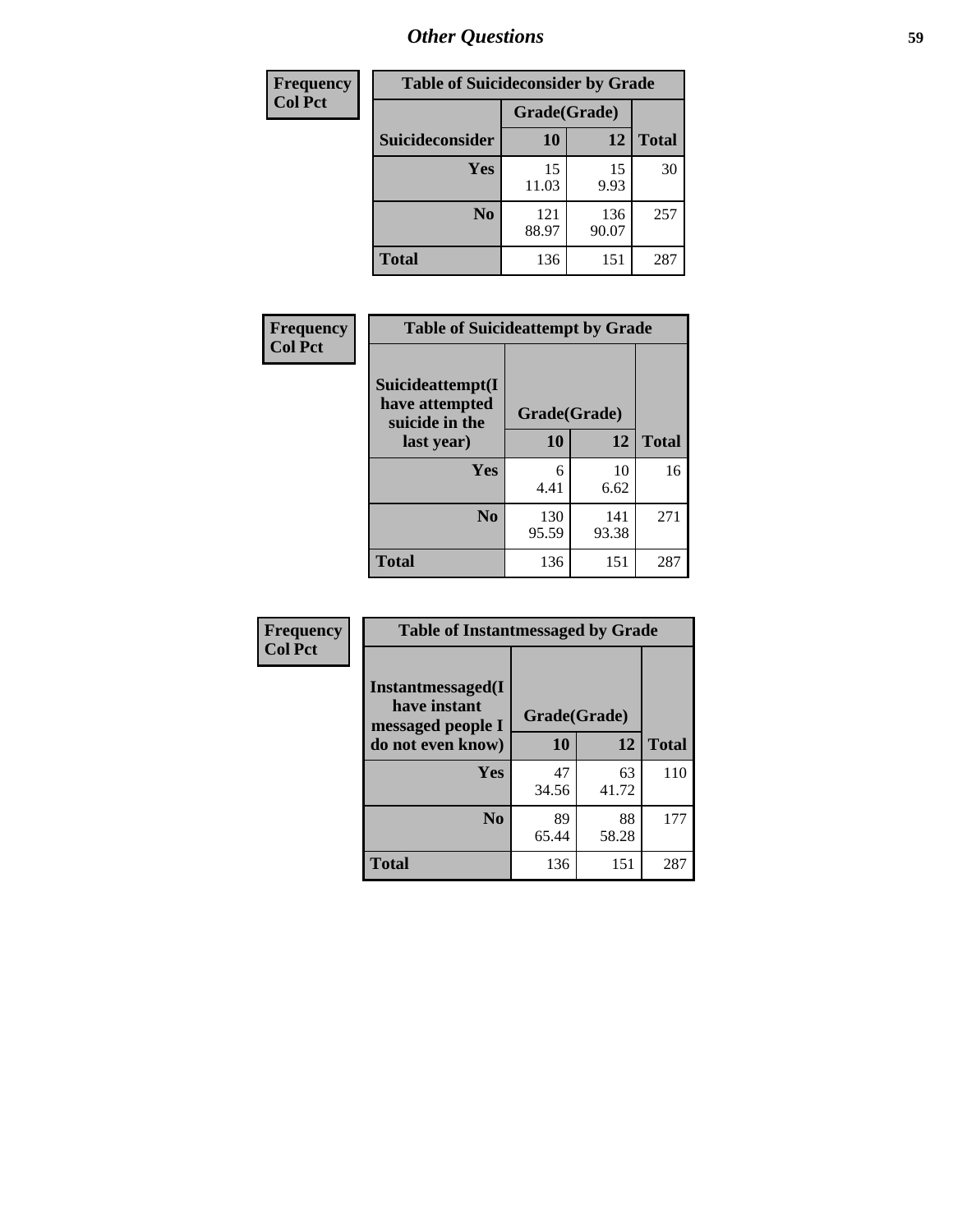| Frequency      | <b>Table of Getsalong by Grade</b>                          |              |             |              |
|----------------|-------------------------------------------------------------|--------------|-------------|--------------|
| <b>Col Pct</b> | <b>Getsalong</b> (I get<br>along with other<br>students and | Grade(Grade) |             |              |
|                | adults)                                                     | 10           | 12          | <b>Total</b> |
|                | <b>Strongly Agree</b>                                       | 72<br>52.94  | 90<br>59.60 | 162          |
|                | <b>Somewhat Agree</b>                                       | 56<br>41.18  | 49<br>32.45 | 105          |
|                | <b>Somewhat Disagree</b>                                    | 5<br>3.68    | 5<br>3.31   | 10           |
|                | <b>Strongly Disagree</b>                                    | 3<br>2.21    | 7<br>4.64   | 10           |
|                | <b>Total</b>                                                | 136          | 151         | 287          |

| Frequency      |                                  |                    | <b>Table of Safehome by Grade</b> |              |  |  |  |
|----------------|----------------------------------|--------------------|-----------------------------------|--------------|--|--|--|
| <b>Col Pct</b> | Safehome(I feel<br>safe at home) | Grade(Grade)<br>10 | 12                                | <b>Total</b> |  |  |  |
|                | <b>Strongly Agree</b>            | 92<br>67.65        | 114<br>75.50                      | 206          |  |  |  |
|                | <b>Somewhat Agree</b>            | 31<br>22.79        | 20<br>13.25                       | 51           |  |  |  |
|                | <b>Somewhat Disagree</b>         | 3<br>2.21          | 10<br>6.62                        | 13           |  |  |  |
|                | <b>Strongly Disagree</b>         | 10<br>7.35         | 4.64                              | 17           |  |  |  |
|                | <b>Total</b>                     | 136                | 151                               | 287          |  |  |  |

| Frequency      |                                                                                      | <b>Table of Adulttalk by Grade</b> |              |              |
|----------------|--------------------------------------------------------------------------------------|------------------------------------|--------------|--------------|
| <b>Col Pct</b> | <b>Adulttalk</b> (I<br>know an<br>adult at<br>school that<br>I can talk<br>with if I | Grade(Grade)                       |              |              |
|                | need help)                                                                           | 10                                 | 12           | <b>Total</b> |
|                | <b>Yes</b>                                                                           | 100<br>73.53                       | 115<br>76.16 | 215          |
|                | N <sub>0</sub>                                                                       | 36<br>26.47                        | 36<br>23.84  | 72           |
|                | <b>Total</b>                                                                         | 136                                | 151          | 287          |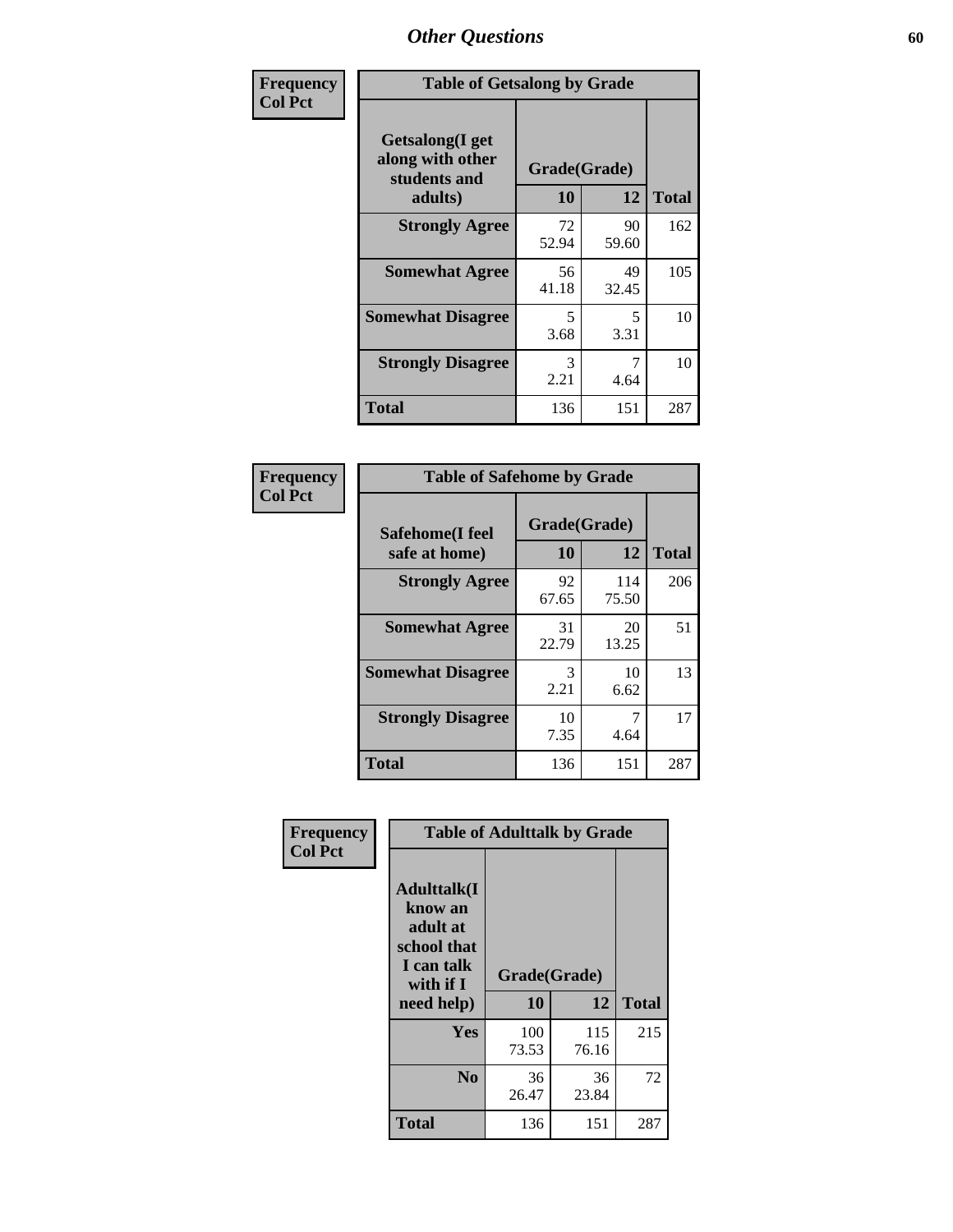**Frequency Row Pct**

| <b>Table of Grade by Tvtime</b> |             |                                                                                         |             |                                 |                       |            |              |  |  |
|---------------------------------|-------------|-----------------------------------------------------------------------------------------|-------------|---------------------------------|-----------------------|------------|--------------|--|--|
|                                 |             | Tytime (On an average school day,<br>how much unsupervised time do I spend watching TV) |             |                                 |                       |            |              |  |  |
|                                 |             | <b>Less that</b><br>$2 - 3$<br>$4 - 5$<br>$6+$                                          |             |                                 |                       |            |              |  |  |
| Grade(Grade)   None             |             |                                                                                         |             | hour/day   hour/day   hours/day | hours/day   hours/day |            | <b>Total</b> |  |  |
| 10                              | 22<br>16.18 | 27<br>19.85                                                                             | 19<br>13.97 | 41<br>30.15                     | 14<br>10.29           | 13<br>9.56 | 136          |  |  |
| 12                              | 32<br>21.19 | 27<br>17.88                                                                             | 23<br>15.23 | 45<br>29.80                     | Q<br>5.96             | 15<br>9.93 | 151          |  |  |
| <b>Total</b>                    | 54          | 54                                                                                      | 42          | 86                              | 23                    | 28         | 287          |  |  |

**Frequency Row Pct**

| <b>Table of Grade by Computertime</b> |             |                                                                                                                               |             |             |            |            |     |  |  |
|---------------------------------------|-------------|-------------------------------------------------------------------------------------------------------------------------------|-------------|-------------|------------|------------|-----|--|--|
|                                       |             | Computertime (On an average school day,<br>how much unsupervised time do I spend on the computer)                             |             |             |            |            |     |  |  |
| Grade(Grade)                          | None        | <b>Less that</b><br>$2 - 3$<br>$4 - 5$<br>$6+$<br>hour/day<br>hours/day<br>hour/day<br>hours/day<br>hours/day<br><b>Total</b> |             |             |            |            |     |  |  |
| 10                                    | 25<br>18.38 | 46<br>33.82                                                                                                                   | 25<br>18.38 | 17<br>12.50 | 11<br>8.09 | 12<br>8.82 | 136 |  |  |
| 12                                    | 25<br>16.56 | 39<br>25.83                                                                                                                   | 28<br>18.54 | 39<br>25.83 | 4.64       | 13<br>8.61 | 151 |  |  |
| <b>Total</b>                          | 50          | 85                                                                                                                            | 53          | 56          | 18         | 25         | 287 |  |  |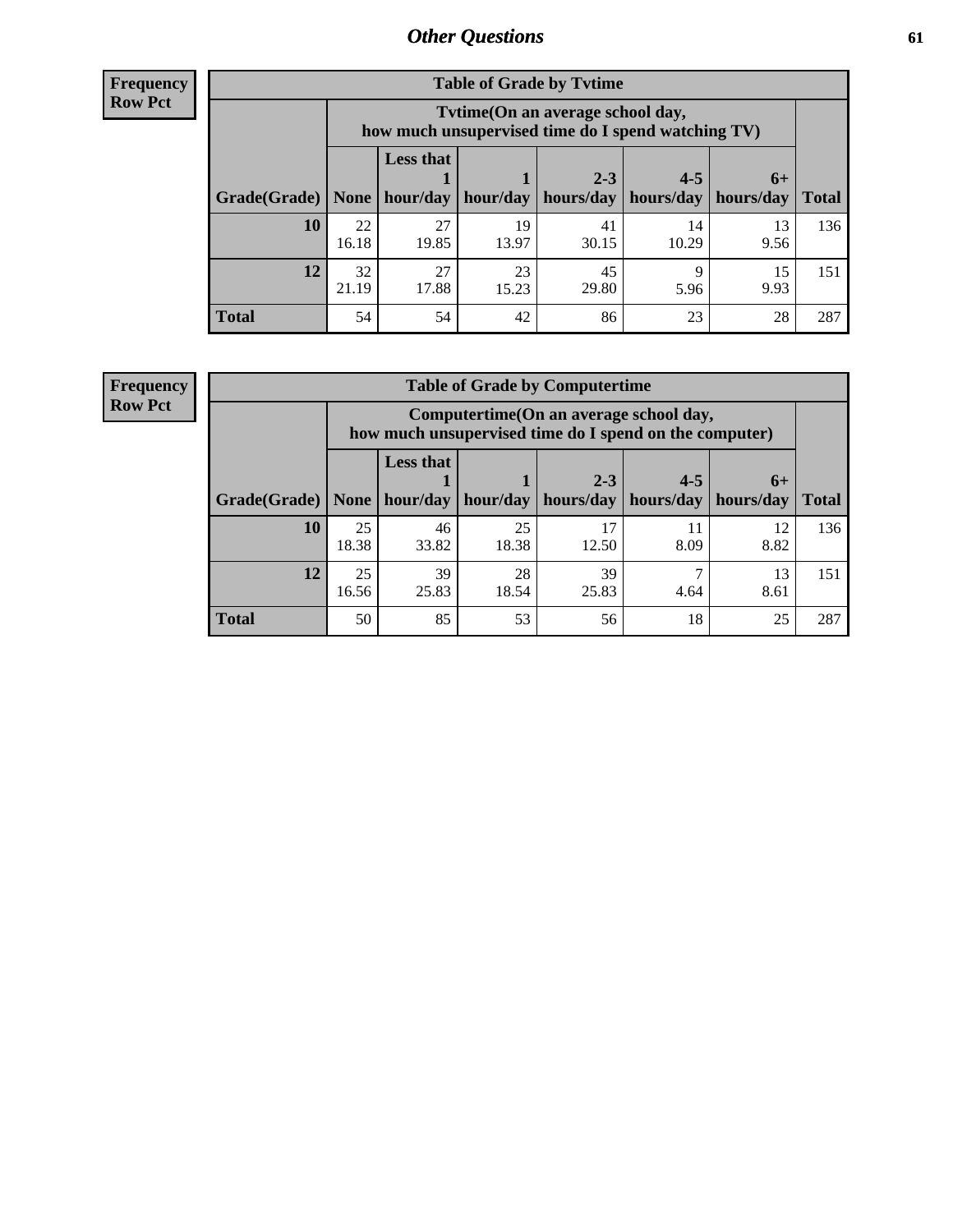#### *Questions about Driving Laws* **62** *Driving Questions were asked only of high school students.*

| <b>Frequency</b> |
|------------------|
| <b>Row Pct</b>   |

| <b>Table of Grade by License1</b> |                                                                     |                                                                                                                                           |           |           |            |     |  |  |  |
|-----------------------------------|---------------------------------------------------------------------|-------------------------------------------------------------------------------------------------------------------------------------------|-----------|-----------|------------|-----|--|--|--|
|                                   |                                                                     | License1(During the first 6 months of driving<br>with a provisional license,<br>the only passengers who can ride with the<br>driver are:) |           |           |            |     |  |  |  |
| Grade(Grade)                      | <b>Parent or</b>                                                    | Don't<br>Family<br><b>Guardian</b>   Members<br><b>Total</b><br><b>Friends</b><br>Know<br>Anyone                                          |           |           |            |     |  |  |  |
| 10                                | 35<br>25.74                                                         | 75<br>55.15                                                                                                                               | 6<br>4.41 | 8<br>5.88 | 12<br>8.82 | 136 |  |  |  |
| 12                                | 100<br>13<br>8<br>24<br>6<br>15.89<br>3.97<br>5.30<br>66.23<br>8.61 |                                                                                                                                           |           |           |            |     |  |  |  |
| Total                             | 59                                                                  | 175                                                                                                                                       | 12        | 16        | 25         | 287 |  |  |  |

| <b>Frequency</b> | <b>Table of Grade by License2</b> |                           |                                                                                                          |                              |                                                      |                      |              |  |  |
|------------------|-----------------------------------|---------------------------|----------------------------------------------------------------------------------------------------------|------------------------------|------------------------------------------------------|----------------------|--------------|--|--|
| <b>Row Pct</b>   |                                   |                           | License2(17 yr old drivers with a<br>provisional driver's license cannot<br>drive between the hours of:) |                              |                                                      |                      |              |  |  |
|                  | <b>Grade(Grade)</b>               | <b>Midnight</b><br>to 6am | 1am<br>to<br>5am                                                                                         | 1am<br>t <sub>0</sub><br>6am | N <sub>0</sub><br>curfew<br>for $17$<br>year<br>olds | Don't<br><b>Know</b> | <b>Total</b> |  |  |
|                  | 10                                | 75<br>55.15               | 12<br>8.82                                                                                               | 8<br>5.88                    | 8<br>5.88                                            | 33<br>24.26          | 136          |  |  |
|                  | 12                                | 97<br>64.24               | 13<br>8.61                                                                                               | 12<br>7.95                   | 7<br>4.64                                            | 22<br>14.57          | 151          |  |  |
|                  | <b>Total</b>                      | 172                       | 25                                                                                                       | 20                           | 15                                                   | 55                   | 287          |  |  |

| Frequency      | <b>Table of Grade by License3</b> |                                       |             |              |           |                                     |               |              |
|----------------|-----------------------------------|---------------------------------------|-------------|--------------|-----------|-------------------------------------|---------------|--------------|
| <b>Row Pct</b> |                                   | License3(For drivers under the age of |             | 21,<br>DUI?) |           | what level of alcohol is considered |               |              |
|                | Grade(Grade)                      | Any<br><b>Amount</b>                  | 0.02        | 0.04         | 0.06      | 0.08                                | Don't<br>know | <b>Total</b> |
|                | <b>10</b>                         | 29<br>21.32                           | 31<br>22.79 | 5.15         | 8<br>5.88 | 31<br>22.79                         | 30<br>22.06   | 136          |
|                | 12                                | 36<br>23.84                           | 38<br>25.17 | 8<br>5.30    | 8<br>5.30 | 22<br>14.57                         | 39<br>25.83   | 151          |
|                | <b>Total</b>                      | 65                                    | 69          | 15           | 16        | 53                                  | 69            | 287          |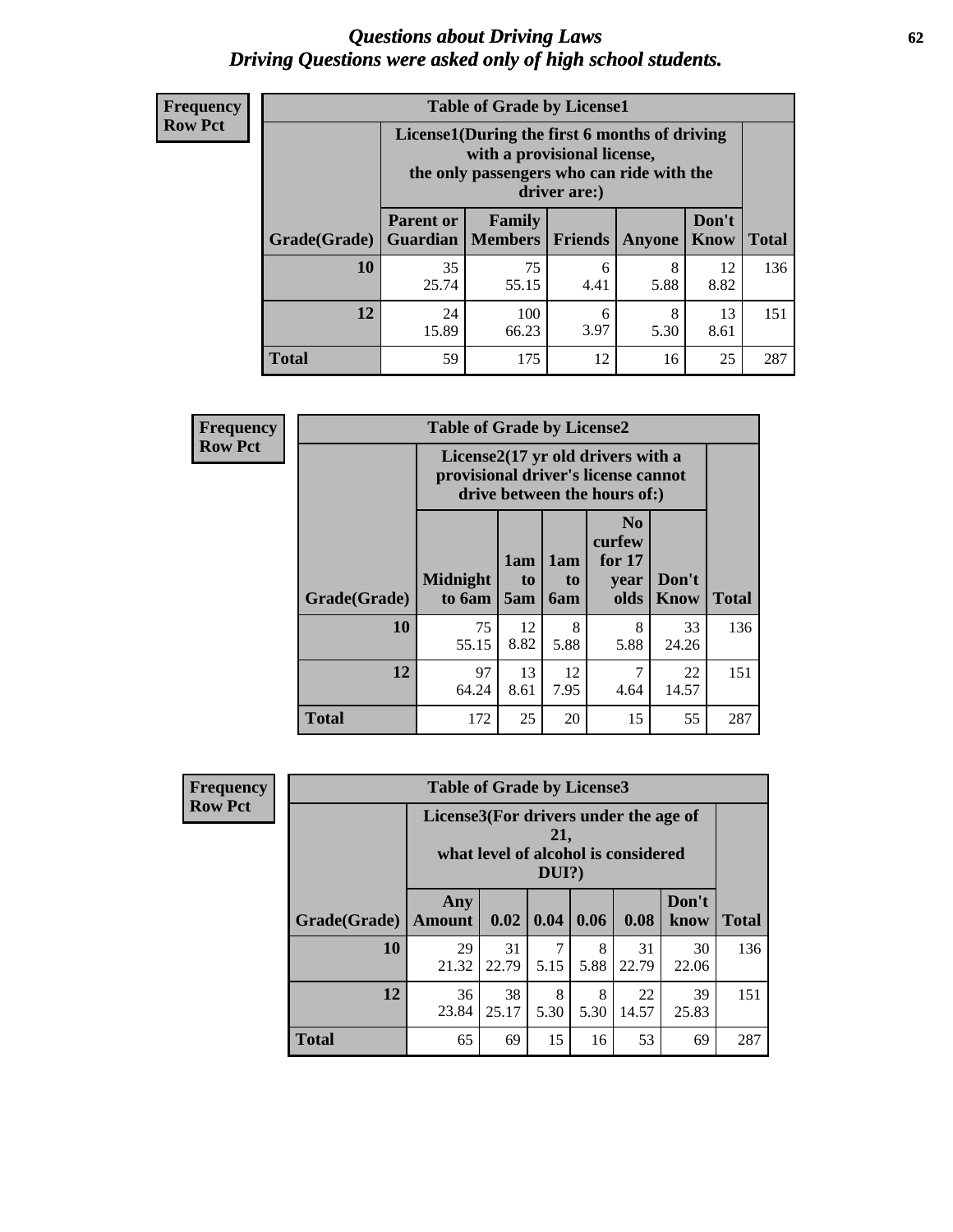#### *Questions about Driving Laws* **63** *Driving Questions were asked only of high school students.*

**Frequency Row Pct**

| <b>Table of Grade by License4</b> |              |                                                                                                                                      |             |            |           |             |     |  |
|-----------------------------------|--------------|--------------------------------------------------------------------------------------------------------------------------------------|-------------|------------|-----------|-------------|-----|--|
|                                   |              | License4(A driver under 21 automatically<br>loses his/her license if caught exceeding the<br>posted speet limit by:)                 |             |            |           |             |     |  |
| Grade(Grade)                      | $15+$<br>mph | Can't<br>lose<br><b>Depends</b><br>license<br>$25+$<br>$35+$<br>Don't<br>for<br><b>on</b><br>speeding<br>mph<br>know<br>mph<br>judge |             |            |           |             |     |  |
| 10                                | 32<br>23.53  | 22<br>16.18                                                                                                                          | 15<br>11.03 | 12<br>8.82 | 6<br>4.41 | 49<br>36.03 | 136 |  |
| 12                                | 21<br>13.91  | 48<br>31.79                                                                                                                          | 17<br>11.26 | 12<br>7.95 | 9<br>5.96 | 44<br>29.14 | 151 |  |
| <b>Total</b>                      | 53           | 70                                                                                                                                   | 32          | 24         | 15        | 93          | 287 |  |

| Frequency      | <b>Table of Grade by License5</b> |                                                                                                                                                             |                |               |              |  |
|----------------|-----------------------------------|-------------------------------------------------------------------------------------------------------------------------------------------------------------|----------------|---------------|--------------|--|
| <b>Row Pct</b> |                                   | License5(A)<br>Georgia teenager<br>with family<br>connections or a<br>good lawyer can<br>break a teen<br>driving law and<br>keep their driver's<br>license) |                |               |              |  |
|                | Grade(Grade)                      | Yes                                                                                                                                                         | N <sub>0</sub> | Don't<br>know | <b>Total</b> |  |
|                | 10                                | 19<br>13.97                                                                                                                                                 | 67<br>49.26    | 50<br>36.76   | 136          |  |
|                | 12                                | 43<br>28.48                                                                                                                                                 | 50<br>33.11    | 58<br>38.41   | 151          |  |
|                | Total                             | 62                                                                                                                                                          | 117            | 108           | 287          |  |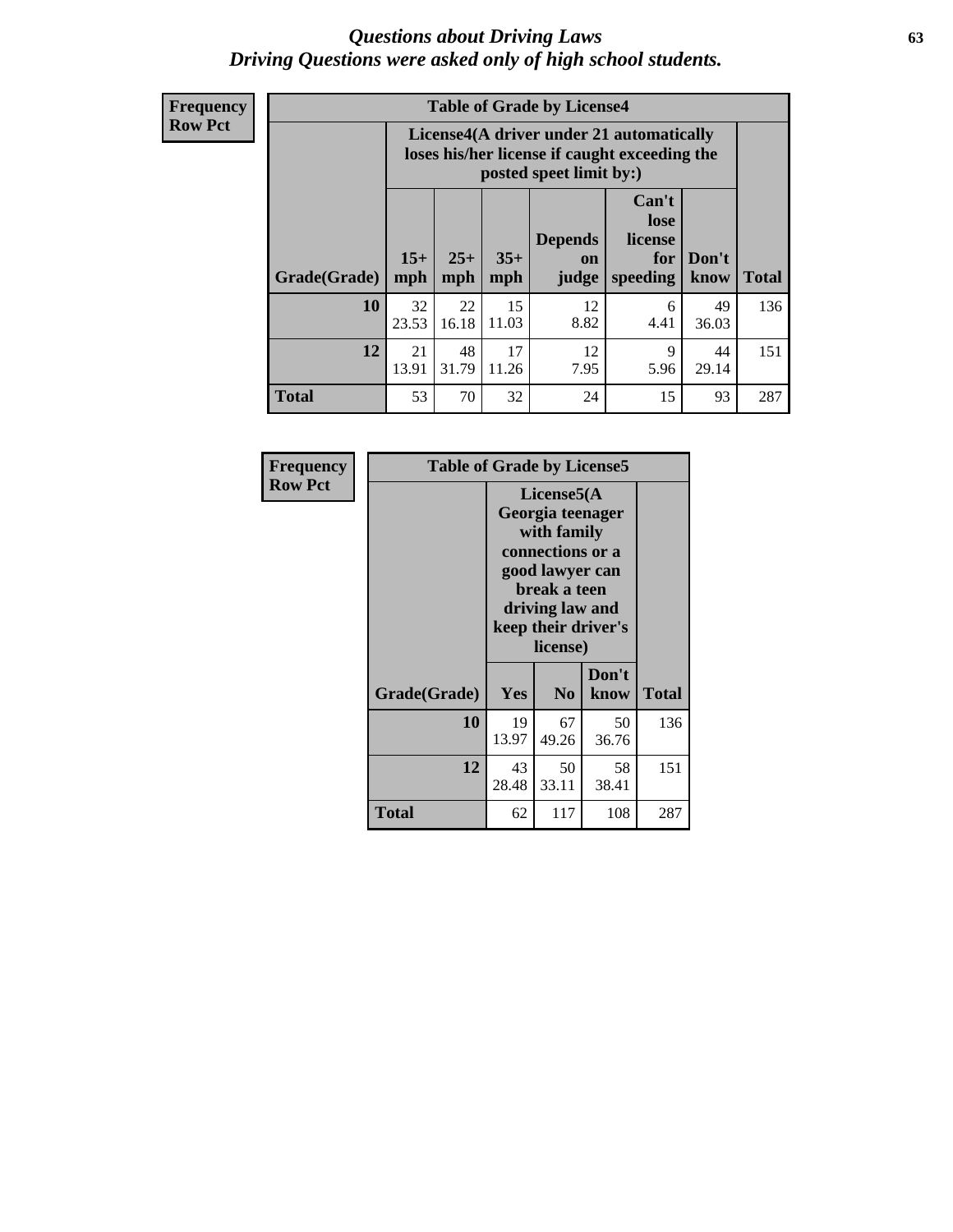#### *Questions about Driving Laws* **64** *Driving Questions were asked only of high school students.*

| <b>Frequency</b> | <b>Table of Grade by License6</b> |             |                                                                                                                           |                    |              |  |  |
|------------------|-----------------------------------|-------------|---------------------------------------------------------------------------------------------------------------------------|--------------------|--------------|--|--|
| <b>Row Pct</b>   |                                   |             | License <sub>6</sub> (I know a<br>friend or<br>classmate that<br>broke a teen<br>driving law,<br>keep his/her<br>license) | but was allowed to |              |  |  |
|                  | Grade(Grade)                      | <b>Yes</b>  | N <sub>0</sub>                                                                                                            | Don't<br>know      | <b>Total</b> |  |  |
|                  | 10                                | 34<br>25.00 | 56<br>41.18                                                                                                               | 46<br>33.82        | 136          |  |  |
|                  | 12                                | 68<br>45.03 | 43<br>28.48                                                                                                               | 40<br>26.49        | 151          |  |  |
|                  | <b>Total</b>                      | 102         | 99                                                                                                                        | 86                 | 287          |  |  |

| <b>Frequency</b> |              |                                                                             | <b>Table of Grade by License7</b>   |                                                                                               |                        |              |
|------------------|--------------|-----------------------------------------------------------------------------|-------------------------------------|-----------------------------------------------------------------------------------------------|------------------------|--------------|
| <b>Row Pct</b>   |              |                                                                             |                                     | License7(A student under the age of 18 cam loser<br>his/her driving privileges if he or she:) |                        |              |
|                  | Grade(Grade) | <b>Have</b><br>more than<br>10<br>unexcused<br>absences<br>per school<br>yr | Drop out<br>without  <br>graduating | <b>Bring</b><br>alcohol/drugs/weapon<br>to school                                             | All of<br>the<br>above | <b>Total</b> |
|                  | 10           | 16<br>11.76                                                                 | 17<br>12.50                         | 9<br>6.62                                                                                     | 94<br>69.12            | 136          |
|                  | 12           | 22<br>14.57                                                                 | 17<br>11.26                         | 6<br>3.97                                                                                     | 106<br>70.20           | 151          |
|                  | <b>Total</b> | 38                                                                          | 34                                  | 15                                                                                            | 200                    | 287          |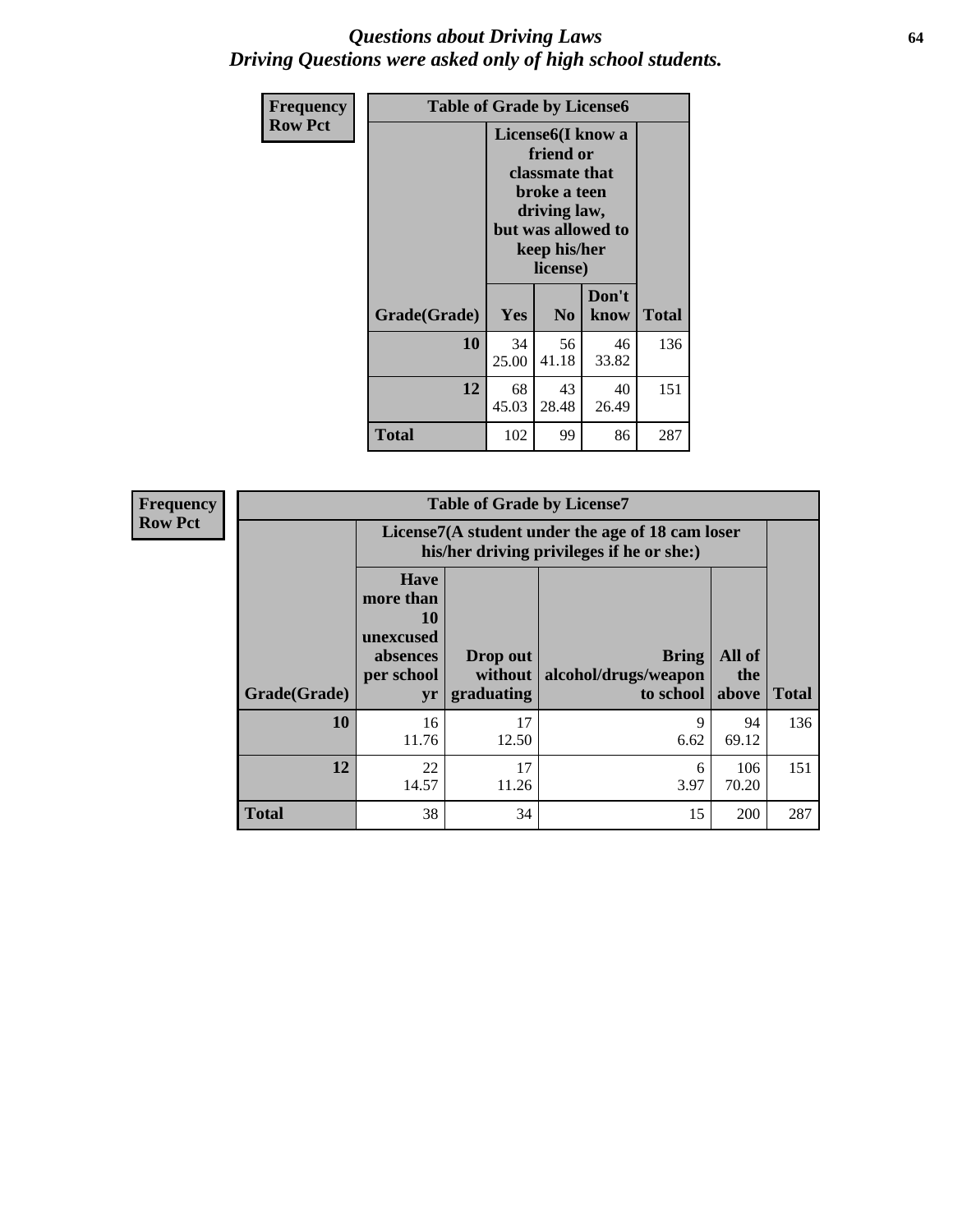# *Select Results by Gender* **65**

| Frequency      | <b>Table of SchoolClimate2 by Gender</b>          |                                 |             |              |  |
|----------------|---------------------------------------------------|---------------------------------|-------------|--------------|--|
| <b>Col Pct</b> | SchoolClimate2(I<br>feel successful at<br>school) | Gender(Gender)<br><b>Female</b> | <b>Male</b> | <b>Total</b> |  |
|                | <b>Strongly Agree</b>                             | 49<br>32.03                     | 23<br>17.16 | 72           |  |
|                | <b>Somewhat Agree</b>                             | 90<br>58.82                     | 86<br>64.18 | 176          |  |
|                | <b>Somewhat Disagree</b>                          | 11<br>7.19                      | 17<br>12.69 | 28           |  |
|                | <b>Strongly Disagree</b>                          | 3<br>1.96                       | 8<br>5.97   | 11           |  |
|                | <b>Total</b>                                      | 153                             | 134         | 287          |  |

| <b>Frequency</b> | <b>Table of SchoolClimate6 by Gender</b>                 |               |                               |              |  |
|------------------|----------------------------------------------------------|---------------|-------------------------------|--------------|--|
| <b>Col Pct</b>   | <b>SchoolClimate6(Teachers</b><br>treat me with respect) | <b>Female</b> | Gender(Gender)<br><b>Male</b> | <b>Total</b> |  |
|                  | <b>Strongly Agree</b>                                    | 48<br>31.37   | 45<br>33.58                   | 93           |  |
|                  | <b>Somewhat Agree</b>                                    | 68<br>44.44   | 59<br>44.03                   | 127          |  |
|                  | <b>Somewhat Disagree</b>                                 | 26<br>16.99   | 17<br>12.69                   | 43           |  |
|                  | <b>Strongly Disagree</b>                                 | 11<br>7.19    | 13<br>9.70                    | 24           |  |
|                  | <b>Total</b>                                             | 153           | 134                           | 287          |  |

| <b>Frequency</b> | <b>Table of SchoolClimate8 by Gender</b>                                             |               |                               |              |
|------------------|--------------------------------------------------------------------------------------|---------------|-------------------------------|--------------|
| <b>Col Pct</b>   | <b>SchoolClimate8(Students</b><br>are frequently<br>recognized for good<br>behavior) | <b>Female</b> | Gender(Gender)<br><b>Male</b> | <b>Total</b> |
|                  | <b>Strongly Agree</b>                                                                | 19<br>12.42   | 20<br>14.93                   | 39           |
|                  | <b>Somewhat Agree</b>                                                                | 58<br>37.91   | 56<br>41.79                   | 114          |
|                  | <b>Somewhat Disagree</b>                                                             | 46<br>30.07   | 36<br>26.87                   | 82           |
|                  | <b>Strongly Disagree</b>                                                             | 30<br>19.61   | 22<br>16.42                   | 52           |
|                  | Total                                                                                | 153           | 134                           | 287          |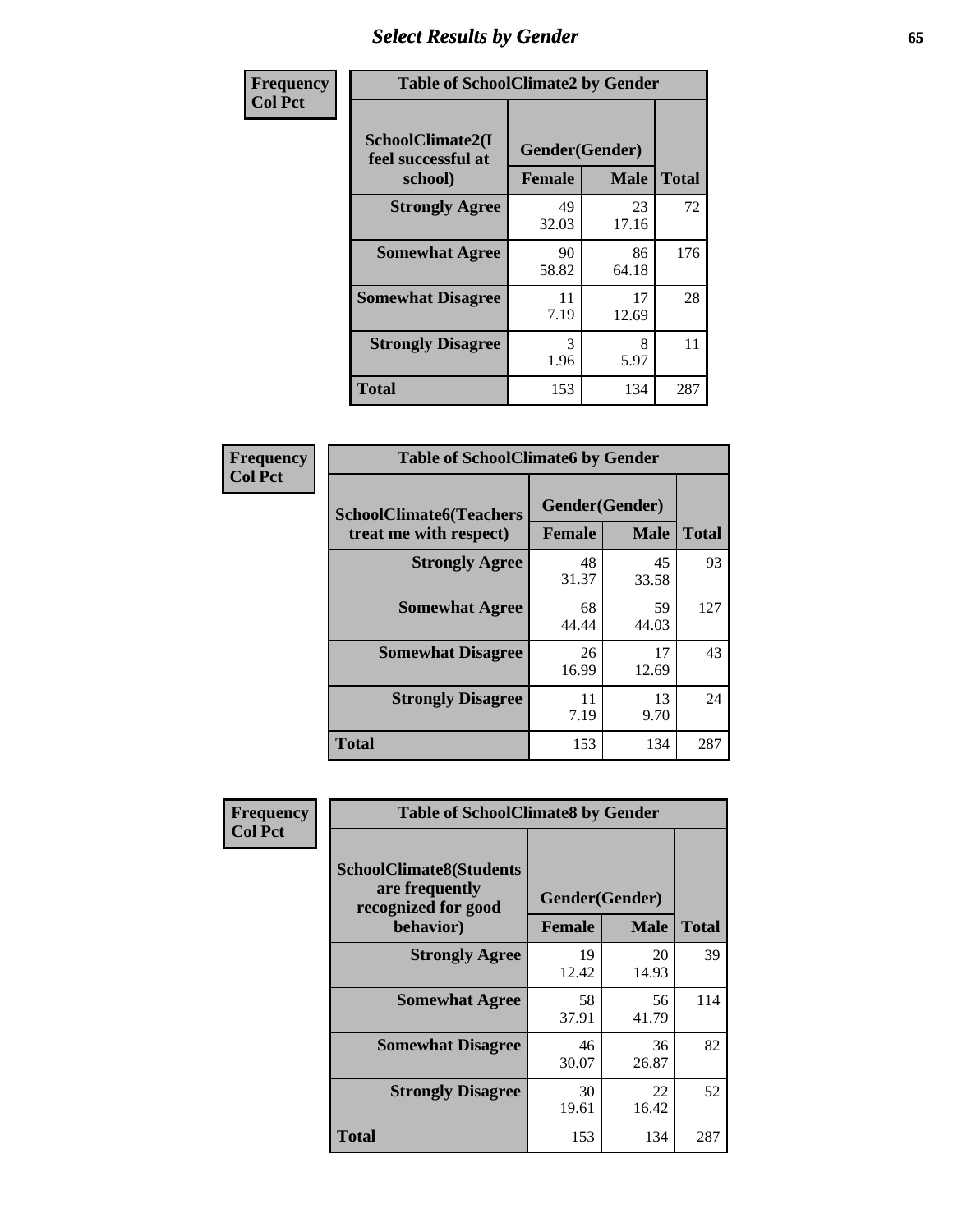# *Select Results by Gender* **66**

| Frequency      | <b>Table of Gender by Dropout</b> |                                                                        |                |              |
|----------------|-----------------------------------|------------------------------------------------------------------------|----------------|--------------|
| <b>Row Pct</b> |                                   | Dropout(I<br>have<br>thought<br>about<br>dropping<br>out of<br>school) |                |              |
|                | Gender(Gender)                    | Yes                                                                    | N <sub>0</sub> | <b>Total</b> |
|                | <b>Female</b>                     | 49<br>32.03                                                            | 104<br>67.97   | 153          |
|                | <b>Male</b>                       | 38<br>28.36                                                            | 96<br>71.64    | 134          |
|                | <b>Total</b>                      | 87                                                                     | 200            | 287          |

| <b>Frequency</b> | <b>Table of Gender by Dropoutreason</b> |                                                                    |              |                          |                                |              |              |
|------------------|-----------------------------------------|--------------------------------------------------------------------|--------------|--------------------------|--------------------------------|--------------|--------------|
| <b>Row Pct</b>   |                                         | Dropoutreason(If I dropped out the<br>reason would most likely be) |              |                          |                                |              |              |
|                  | Gender(Gender)                          | Won't<br><b>Drop</b><br>out                                        | <b>Bored</b> | Family<br><b>Reasons</b> | <b>Being</b><br><b>Bullied</b> | <b>Other</b> | <b>Total</b> |
|                  | Female                                  | 84<br>54.90                                                        | 16<br>10.46  | 15<br>9.80               | 3.27                           | 33<br>21.57  | 153          |
|                  | <b>Male</b>                             | 77<br>57.46                                                        | 17<br>12.69  | 14<br>10.45              | 3<br>2.24                      | 23<br>17.16  | 134          |
|                  | <b>Total</b>                            | 161                                                                | 33           | 29                       | 8                              | 56           | 287          |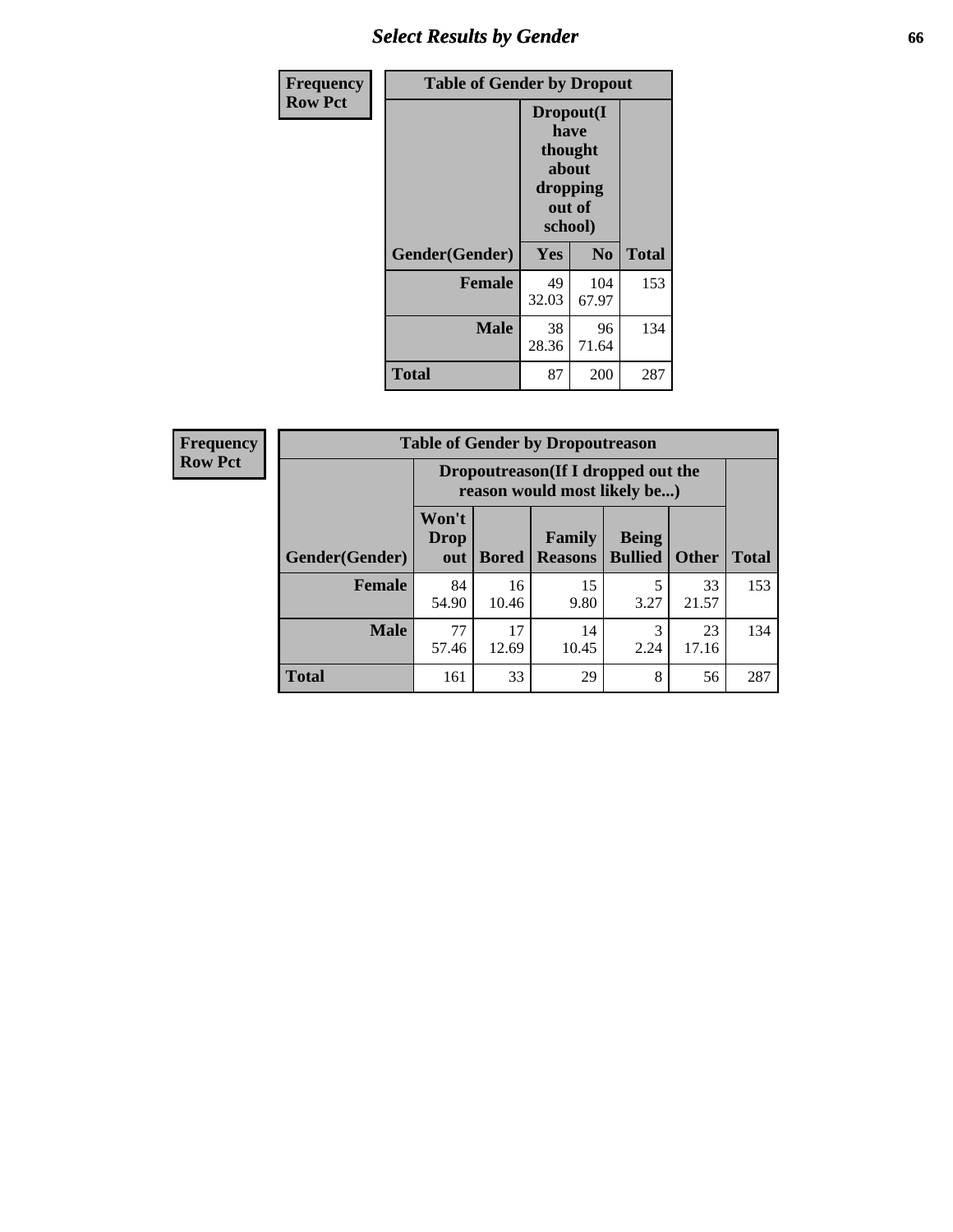*School Safety* **67**

| Frequency      | <b>Table of Gender by Bullied2</b> |                 |                |              |
|----------------|------------------------------------|-----------------|----------------|--------------|
| <b>Row Pct</b> |                                    | <b>Bullied2</b> |                |              |
|                | Gender(Gender)                     | Yes             | N <sub>0</sub> | <b>Total</b> |
|                | <b>Female</b>                      | 15<br>9.80      | 138<br>90.20   | 153          |
|                | <b>Male</b>                        | 14<br>10.45     | 120<br>89.55   | 134          |
|                | <b>Total</b>                       | 29              | 258            | 287          |

| Frequency      | <b>Table of Gender by Bulliedothers2</b> |                       |                |              |
|----------------|------------------------------------------|-----------------------|----------------|--------------|
| <b>Row Pct</b> |                                          | <b>Bulliedothers2</b> |                |              |
|                | Gender(Gender)                           | <b>Yes</b>            | N <sub>0</sub> | <b>Total</b> |
|                | <b>Female</b>                            | 8<br>5.23             | 145<br>94.77   | 153          |
|                | <b>Male</b>                              | 17<br>12.69           | 117<br>87.31   | 134          |
|                | <b>Total</b>                             | 25                    | 262            | 287          |

| Frequency      | <b>Table of Gender by Weaponschool2</b> |                      |                |              |
|----------------|-----------------------------------------|----------------------|----------------|--------------|
| <b>Row Pct</b> |                                         | <b>Weaponschool2</b> |                |              |
|                | Gender(Gender)                          | Yes                  | N <sub>0</sub> | <b>Total</b> |
|                | <b>Female</b>                           | 4.58                 | 146<br>95.42   | 153          |
|                | <b>Male</b>                             | 8<br>5.97            | 126<br>94.03   | 134          |
|                | <b>Total</b>                            | 15                   | 272            | 287          |

| Frequency      | <b>Table of Gender by Absentunsafe2</b> |               |                |              |
|----------------|-----------------------------------------|---------------|----------------|--------------|
| <b>Row Pct</b> |                                         | Absentunsafe2 |                |              |
|                | Gender(Gender)                          | Yes           | N <sub>0</sub> | <b>Total</b> |
|                | <b>Female</b>                           | 1.31          | 151<br>98.69   | 153          |
|                | <b>Male</b>                             | 3.73          | 129<br>96.27   | 134          |
|                | <b>Total</b>                            | ⇁             | 280            | 287          |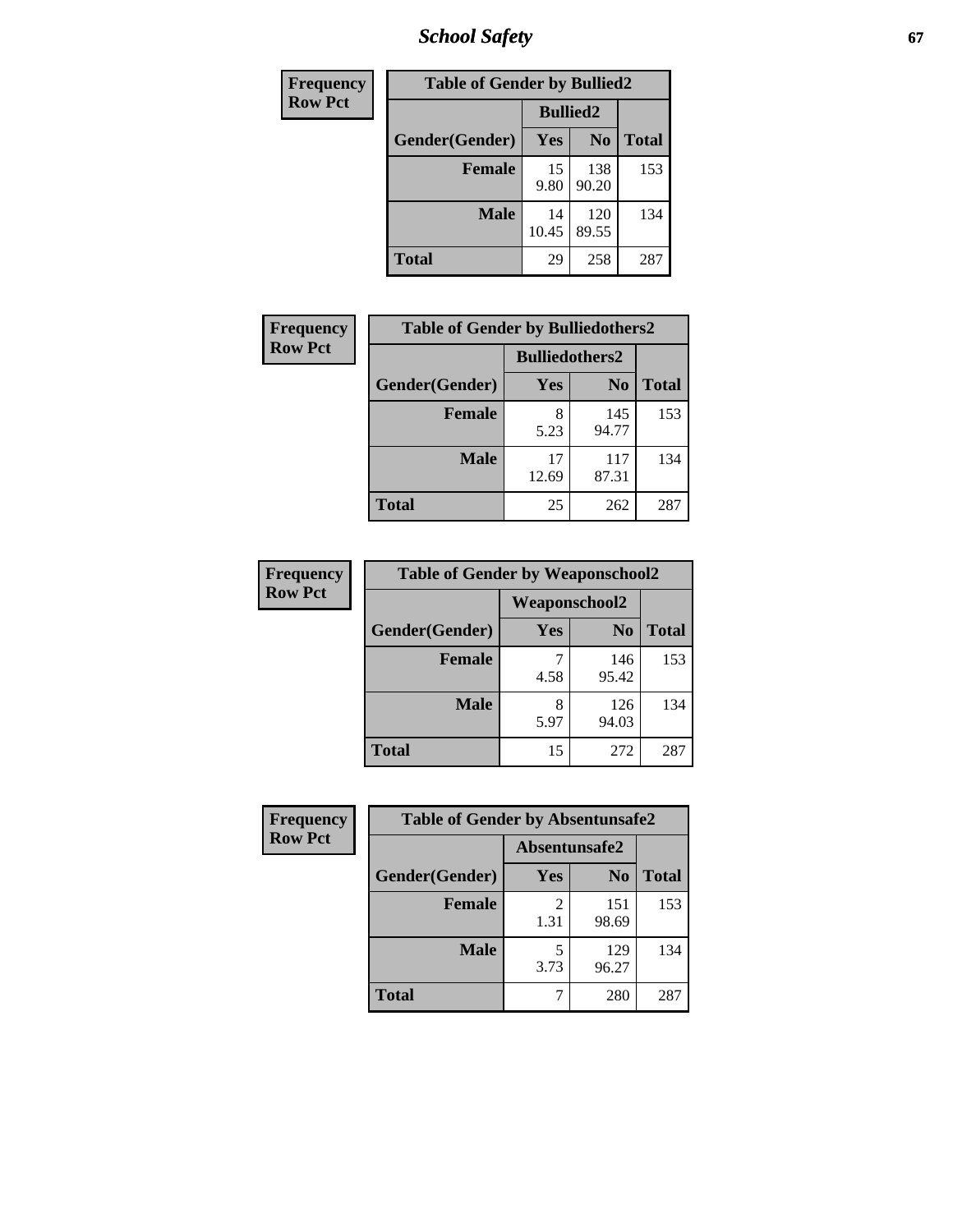*School Safety* **68**

| Frequency      | <b>Table of Gender by Gangself</b> |                                                                                                        |                |              |
|----------------|------------------------------------|--------------------------------------------------------------------------------------------------------|----------------|--------------|
| <b>Row Pct</b> |                                    | <b>Gangself</b> (I<br>have<br>participated<br>in illegal gang<br>activities in<br>the past 30<br>days) |                |              |
|                | Gender(Gender)                     | Yes                                                                                                    | N <sub>0</sub> | <b>Total</b> |
|                | <b>Female</b>                      | 0.65                                                                                                   | 152<br>99.35   | 153          |
|                | <b>Male</b>                        | 8<br>5.97                                                                                              | 126<br>94.03   | 134          |
|                | <b>Total</b>                       | 9                                                                                                      | 278            | 287          |

| Frequency      | <b>Table of Gender by Gangpeers</b> |                                                                                                                             |                |              |
|----------------|-------------------------------------|-----------------------------------------------------------------------------------------------------------------------------|----------------|--------------|
| <b>Row Pct</b> |                                     | <b>Gangpeers</b> (I<br>have friends<br>who have<br>participated<br>in illegal gang<br>activities in<br>the past 30<br>days) |                |              |
|                | Gender(Gender)                      | <b>Yes</b>                                                                                                                  | N <sub>0</sub> | <b>Total</b> |
|                | <b>Female</b>                       | 25<br>16.34                                                                                                                 | 128<br>83.66   | 153          |
|                | <b>Male</b>                         | 34<br>25.37                                                                                                                 | 100<br>74.63   | 134          |
|                | Total                               | 59                                                                                                                          | 228            | 287          |

| Frequency      | <b>Table of Gender by Pickedon2</b> |             |                |              |
|----------------|-------------------------------------|-------------|----------------|--------------|
| <b>Row Pct</b> |                                     | Pickedon2   |                |              |
|                | Gender(Gender)                      | Yes         | N <sub>0</sub> | <b>Total</b> |
|                | <b>Female</b>                       | 46<br>30.07 | 107<br>69.93   | 153          |
|                | <b>Male</b>                         | 35<br>26.12 | 99<br>73.88    | 134          |
|                | <b>Total</b>                        | 81          | 206            | 287          |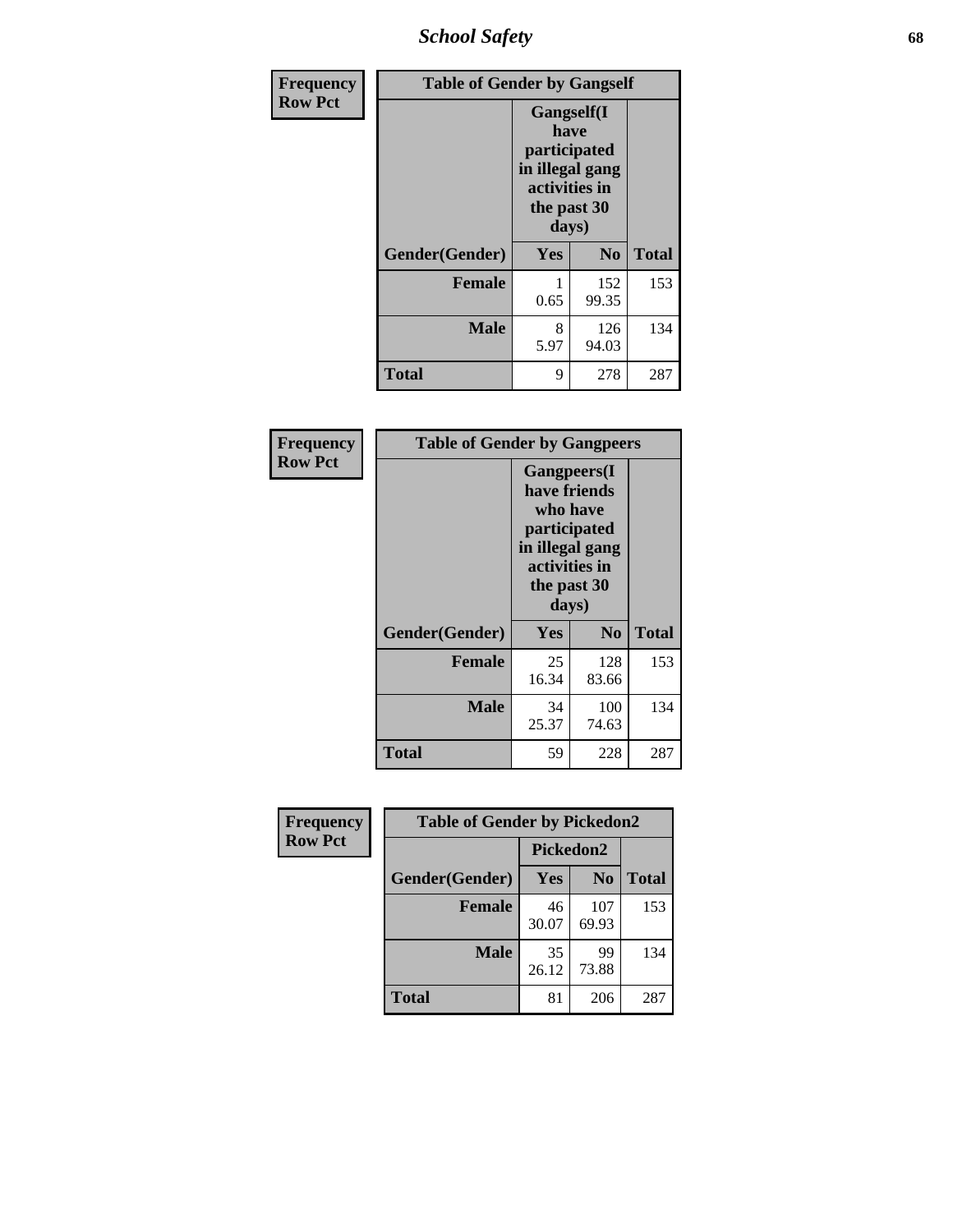*School Safety* **69**

| Frequency      | <b>Table of Gender by Safeschool2</b> |              |                |              |  |
|----------------|---------------------------------------|--------------|----------------|--------------|--|
| <b>Row Pct</b> | Safeschool2                           |              |                |              |  |
|                | Gender(Gender)                        | <b>Yes</b>   | N <sub>0</sub> | <b>Total</b> |  |
|                | <b>Female</b>                         | 105<br>68.63 | 48<br>31.37    | 153          |  |
|                | <b>Male</b>                           | 96<br>71.64  | 38<br>28.36    | 134          |  |
|                | <b>Total</b>                          | 201          | 86             | 287          |  |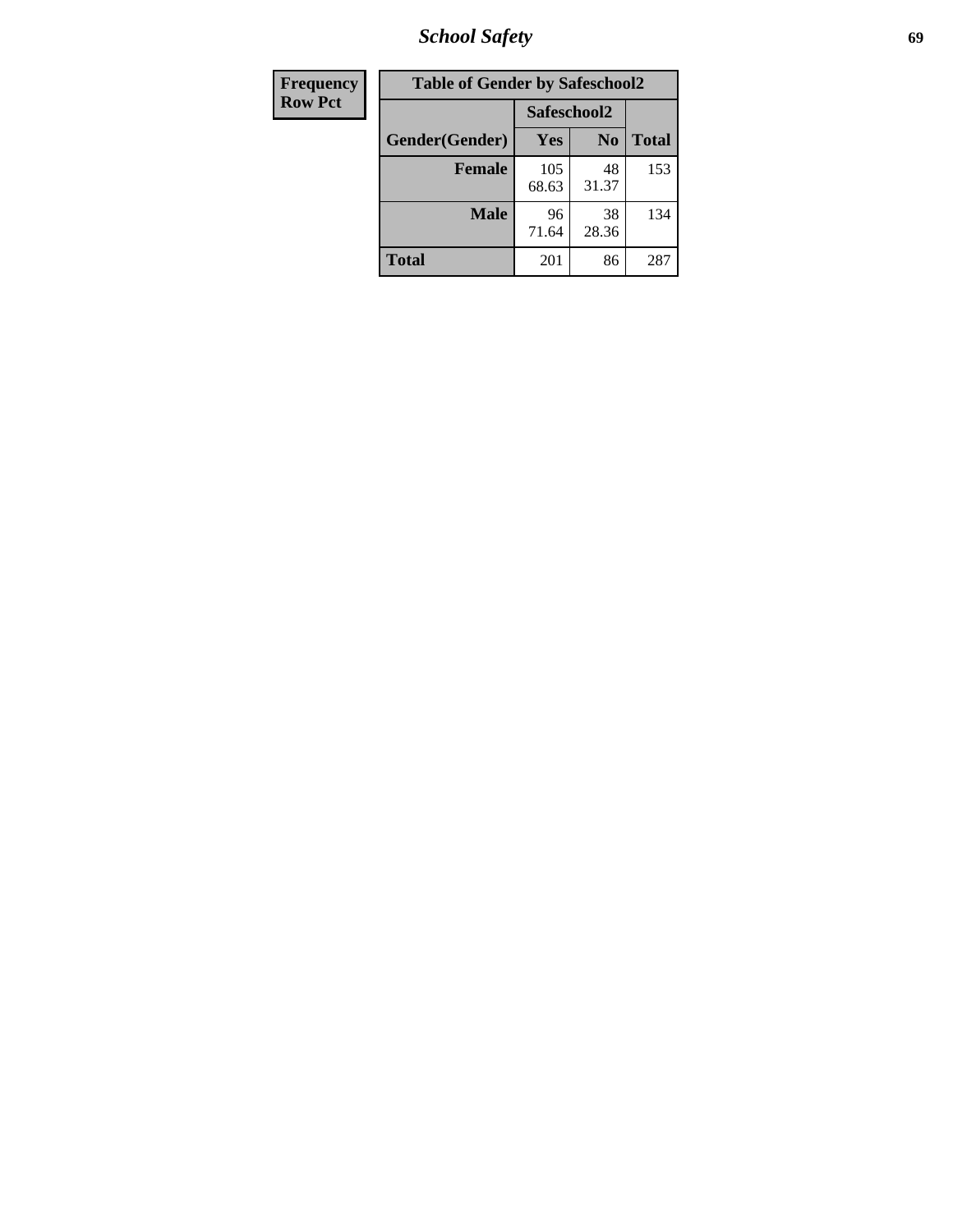# *Incidence of Drug Use* **70**

| <b>Frequency</b> | <b>Table of Gender by AlcoholAlt</b> |                                          |                |              |
|------------------|--------------------------------------|------------------------------------------|----------------|--------------|
| <b>Row Pct</b>   |                                      | AlcoholAlt(Alcohol<br>use, past 30 days) |                |              |
|                  | Gender(Gender)                       | Yes                                      | N <sub>0</sub> | <b>Total</b> |
|                  | <b>Female</b>                        | 27<br>17.65                              | 126<br>82.35   | 153          |
|                  | <b>Male</b>                          | 28<br>20.90                              | 106<br>79.10   | 134          |
|                  | <b>Total</b>                         | 55                                       | 232            | 287          |

| <b>Frequency</b> | <b>Table of Gender by TobaccoAny</b> |                    |                    |              |  |
|------------------|--------------------------------------|--------------------|--------------------|--------------|--|
| <b>Row Pct</b>   |                                      | use, past 30 days) | TobaccoAny(Tobacco |              |  |
|                  | Gender(Gender)                       | Yes                | N <sub>0</sub>     | <b>Total</b> |  |
|                  | <b>Female</b>                        | 16<br>10.46        | 137<br>89.54       | 153          |  |
|                  | <b>Male</b>                          | 38<br>28.36        | 96<br>71.64        | 134          |  |
|                  | <b>Total</b>                         | 54                 | 233                | 287          |  |

| <b>Frequency</b> | <b>Table of Gender by MarijuanaAlt</b> |             |                                              |       |
|------------------|----------------------------------------|-------------|----------------------------------------------|-------|
| <b>Row Pct</b>   |                                        |             | MarijuanaAlt(Marijuana<br>use, past 30 days) |       |
|                  | Gender(Gender)                         | <b>Yes</b>  | N <sub>0</sub>                               | Total |
|                  | <b>Female</b>                          | 11<br>7.19  | 142<br>92.81                                 | 153   |
|                  | <b>Male</b>                            | 18<br>13.43 | 116<br>86.57                                 | 134   |
|                  | <b>Total</b>                           | 29          | 258                                          | 287   |

| <b>Frequency</b> | <b>Table of Gender by OtherDrugAny</b> |                                                      |                |              |  |
|------------------|----------------------------------------|------------------------------------------------------|----------------|--------------|--|
| <b>Row Pct</b>   |                                        | <b>OtherDrugAny(Other</b><br>drug use, past 30 days) |                |              |  |
|                  | Gender(Gender)                         | <b>Yes</b>                                           | N <sub>0</sub> | <b>Total</b> |  |
|                  | <b>Female</b>                          | 4.58                                                 | 146<br>95.42   | 153          |  |
|                  | <b>Male</b>                            | 16<br>11.94                                          | 118<br>88.06   | 134          |  |
|                  | <b>Total</b>                           | 23                                                   | 264            | 287          |  |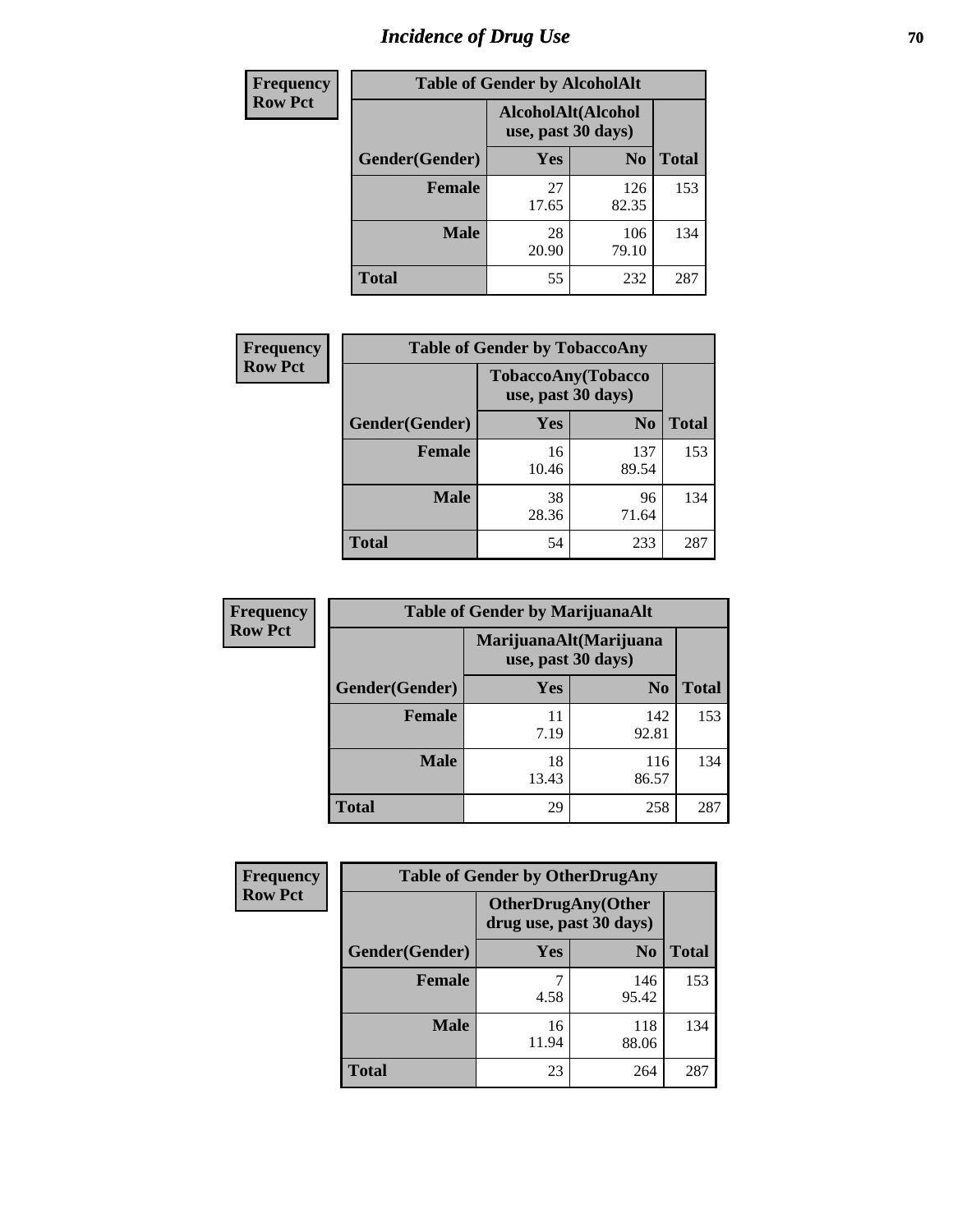#### *Average Age at Onset of Use* **71** *Results for "Average Age at Onset of Use" questions exclude students who said they did not use that substance*

#### **Gender=Female**

| <b>Variable</b>                 | Label                                                              | <b>Mean</b> |
|---------------------------------|--------------------------------------------------------------------|-------------|
| Alcoholinit2                    | I started using alcohol when I was                                 | 14.28       |
| Cigarettesinit2                 | I started smoking tobacco when I was                               | 13.69       |
| Smokelessinit2                  | I started chewing tobacco when I was                               | 14.25       |
| Marijuanainit2                  | I started using marijuana when I was                               | 14.50       |
| Cocaineinit2                    | I started using cocaine when I was                                 | 13.33       |
| Inhalantsinit2                  | I started using inhalants when I was                               | 13.67       |
| Steroidsinit2                   | I started using steroids when I was                                | 11.50       |
| Ecstasyinit2                    | I started using ecstasy when I was                                 | 11.50       |
| Methinit2                       | I started using methamphetamines when I was                        | 11.67       |
| Hallucinogensinit2              | I started using hallucinogens when I was                           | 11.50       |
| Prescription in it <sub>2</sub> | I started using prescription drugs not prescribed to me when I was | 14.53       |

#### **Gender=Male**

| <b>Variable</b>    | Label                                                              | <b>Mean</b> |
|--------------------|--------------------------------------------------------------------|-------------|
| Alcoholinit2       | I started using alcohol when I was                                 | 14.15       |
| Cigarettesinit2    | I started smoking tobacco when I was                               | 14.05       |
| Smokelessinit2     | I started chewing tobacco when I was                               | 13.70       |
| Marijuanainit2     | I started using marijuana when I was                               | 14.06       |
| Cocaineinit2       | I started using cocaine when I was                                 | 13.71       |
| Inhalantsinit2     | I started using inhalants when I was                               | 10.33       |
| Steroidsinit2      | I started using steroids when I was                                | 13.86       |
| Ecstasyinit2       | I started using ecstasy when I was                                 | 11.00       |
| Methinit2          | I started using methamphetamines when I was                        | 11.75       |
| Hallucinogensinit2 | I started using hallucinogens when I was                           | 11.40       |
| Prescriptioninit2  | I started using prescription drugs not prescribed to me when I was | 13.27       |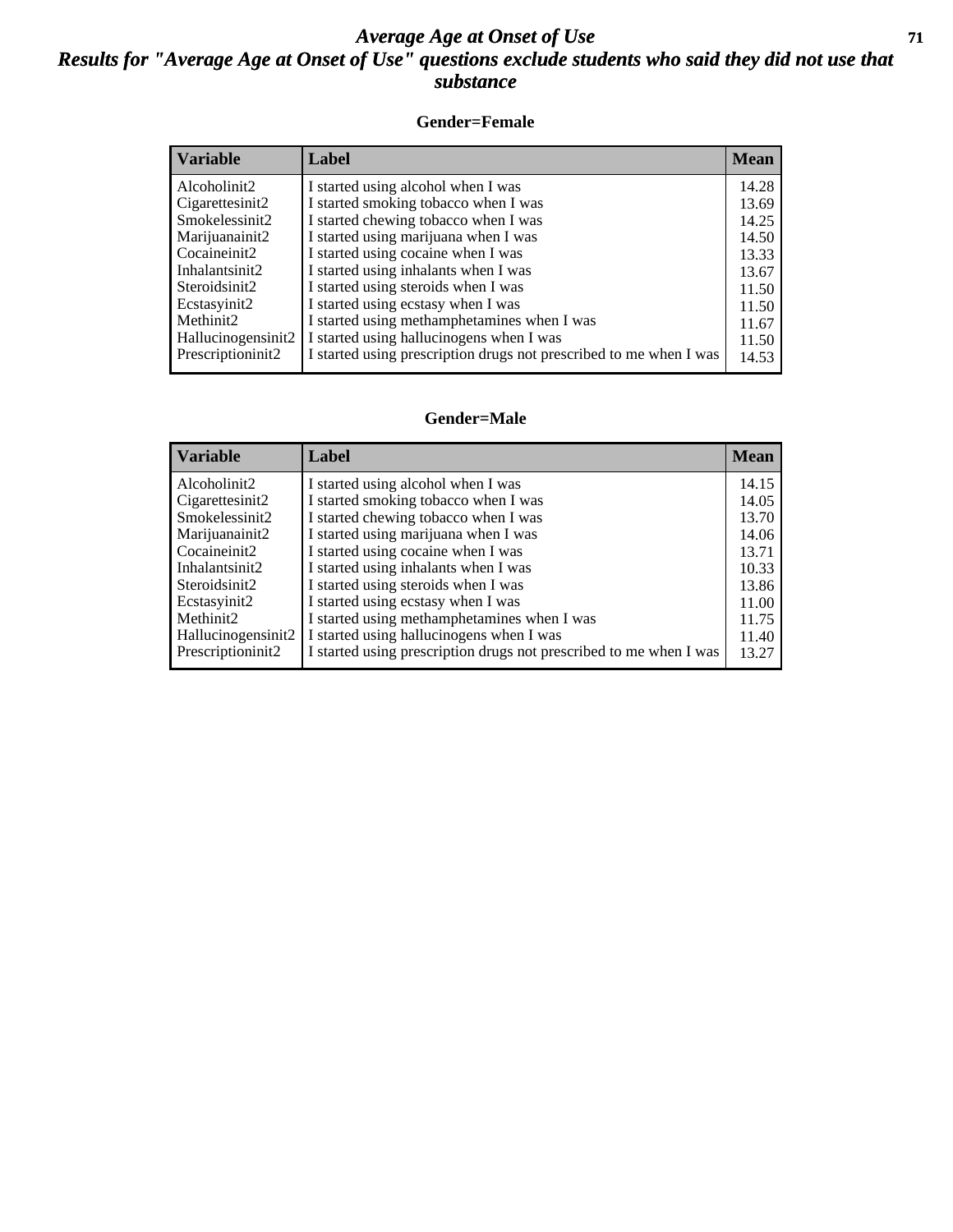# *I Think These Drugs are Harmful* **72**

| <b>Frequency</b> | <b>Table of Gender by Alcoholharmdich</b> |                                                   |                |              |  |
|------------------|-------------------------------------------|---------------------------------------------------|----------------|--------------|--|
| <b>Row Pct</b>   |                                           | Alcoholharmdich(I<br>think alcohol is<br>harmful) |                |              |  |
|                  | Gender(Gender)                            | <b>Yes</b>                                        | N <sub>0</sub> | <b>Total</b> |  |
|                  | <b>Female</b>                             | 127<br>83.01                                      | 26<br>16.99    | 153          |  |
|                  | <b>Male</b>                               | 93<br>69.40                                       | 41<br>30.60    | 134          |  |
|                  | <b>Total</b>                              | 220                                               | 67             | 287          |  |

| Frequency      | <b>Table of Gender by Tobaccoharmdich</b> |                                                   |                |              |  |
|----------------|-------------------------------------------|---------------------------------------------------|----------------|--------------|--|
| <b>Row Pct</b> |                                           | Tobaccoharmdich(I<br>think tobacco is<br>harmful) |                |              |  |
|                | Gender(Gender)                            | Yes                                               | N <sub>0</sub> | <b>Total</b> |  |
|                | <b>Female</b>                             | 140<br>91.50                                      | 13<br>8.50     | 153          |  |
|                | <b>Male</b>                               | 120<br>89.55                                      | 14<br>10.45    | 134          |  |
|                | <b>Total</b>                              | 260                                               | 27             | 287          |  |

| Frequency      | <b>Table of Gender by Marijuanaharmdich</b> |                                                       |                |              |  |
|----------------|---------------------------------------------|-------------------------------------------------------|----------------|--------------|--|
| <b>Row Pct</b> |                                             | Marijuanaharmdich(I<br>think marijuana is<br>harmful) |                |              |  |
|                | Gender(Gender)                              | <b>Yes</b>                                            | N <sub>0</sub> | <b>Total</b> |  |
|                | <b>Female</b>                               | 119<br>77.78                                          | 34<br>22.22    | 153          |  |
|                | <b>Male</b>                                 | 97<br>72.39                                           | 37<br>27.61    | 134          |  |
|                | <b>Total</b>                                | 216                                                   | 71             | 287          |  |

| Frequency      | <b>Table of Gender by Otherdrugharmdich</b> |                                                          |                |              |  |
|----------------|---------------------------------------------|----------------------------------------------------------|----------------|--------------|--|
| <b>Row Pct</b> |                                             | Otherdrugharmdich(I<br>think other drugs are<br>harmful) |                |              |  |
|                | Gender(Gender)                              | <b>Yes</b>                                               | N <sub>0</sub> | <b>Total</b> |  |
|                | <b>Female</b>                               | 145<br>94.77                                             | 8<br>5.23      | 153          |  |
|                | <b>Male</b>                                 | 125<br>93.28                                             | 9<br>6.72      | 134          |  |
|                | <b>Total</b>                                | 270                                                      | 17             | 287          |  |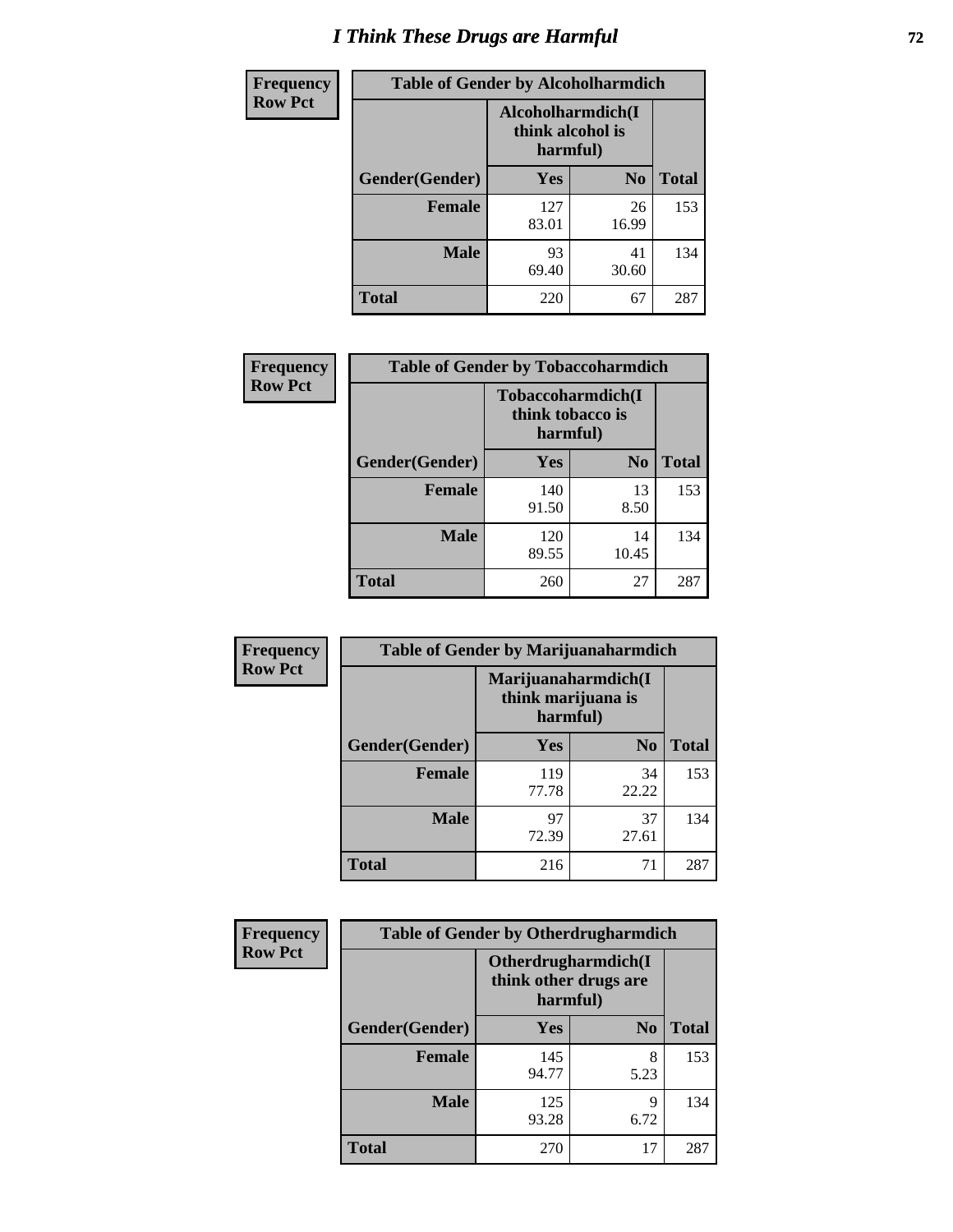| <b>Frequency</b> | <b>Table of Gender by Alcohollocation1</b> |                                                               |             |              |
|------------------|--------------------------------------------|---------------------------------------------------------------|-------------|--------------|
| <b>Row Pct</b>   |                                            | <b>Alcohollocation1(Places</b><br><b>Friends Use Alcohol)</b> |             |              |
|                  | Gender(Gender)                             |                                                               | Do Not Use  | <b>Total</b> |
|                  | <b>Female</b>                              | 101<br>66.01                                                  | 52<br>33.99 | 153          |
|                  | <b>Male</b>                                | 83<br>61.94                                                   | 51<br>38.06 | 134          |
|                  | <b>Total</b>                               | 184                                                           | 103         | 287          |

| <b>Frequency</b> | <b>Table of Gender by Alcohollocation2</b> |              |                                                               |              |
|------------------|--------------------------------------------|--------------|---------------------------------------------------------------|--------------|
| <b>Row Pct</b>   |                                            |              | <b>Alcohollocation2(Places</b><br><b>Friends Use Alcohol)</b> |              |
|                  | Gender(Gender)                             |              | Home                                                          | <b>Total</b> |
|                  | <b>Female</b>                              | 100<br>65.36 | 53<br>34.64                                                   | 153          |
|                  | <b>Male</b>                                | 82<br>61.19  | 52<br>38.81                                                   | 134          |
|                  | <b>Total</b>                               | 182          | 105                                                           | 287          |

| Frequency      | <b>Table of Gender by Alcohollocation3</b> |              |                                                               |              |
|----------------|--------------------------------------------|--------------|---------------------------------------------------------------|--------------|
| <b>Row Pct</b> |                                            |              | <b>Alcohollocation3(Places</b><br><b>Friends Use Alcohol)</b> |              |
|                | Gender(Gender)                             |              | <b>School</b>                                                 | <b>Total</b> |
|                | <b>Female</b>                              | 147<br>96.08 | 6<br>3.92                                                     | 153          |
|                | <b>Male</b>                                | 124<br>92.54 | 10<br>7.46                                                    | 134          |
|                | <b>Total</b>                               | 271          | 16                                                            | 287          |

| Frequency      | <b>Table of Gender by Alcohollocation4</b> |                                                               |             |              |
|----------------|--------------------------------------------|---------------------------------------------------------------|-------------|--------------|
| <b>Row Pct</b> |                                            | <b>Alcohollocation4(Places</b><br><b>Friends Use Alcohol)</b> |             |              |
|                | <b>Gender</b> (Gender)                     |                                                               | Car         | <b>Total</b> |
|                | <b>Female</b>                              | 142<br>92.81                                                  | 11<br>7.19  | 153          |
|                | <b>Male</b>                                | 116<br>86.57                                                  | 18<br>13.43 | 134          |
|                | <b>Total</b>                               | 258                                                           | 29          | 287          |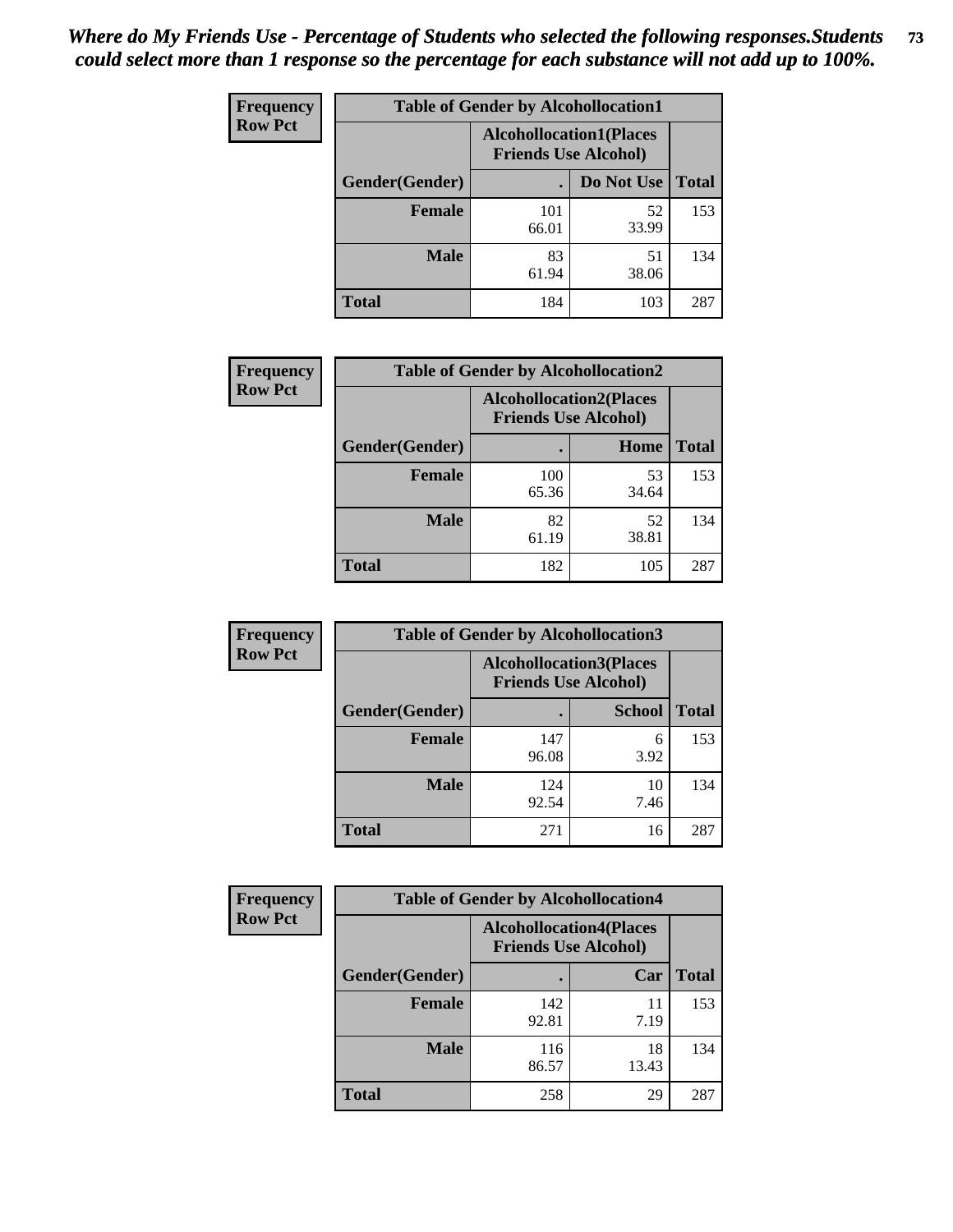| <b>Frequency</b> |                | <b>Table of Gender by Alcohollocation5</b>                     |                                 |              |
|------------------|----------------|----------------------------------------------------------------|---------------------------------|--------------|
| <b>Row Pct</b>   |                | <b>Alcohollocation5</b> (Places<br><b>Friends Use Alcohol)</b> |                                 |              |
|                  | Gender(Gender) | $\bullet$                                                      | <b>Friend's</b><br><b>House</b> | <b>Total</b> |
|                  | <b>Female</b>  | 64<br>41.83                                                    | 89<br>58.17                     | 153          |
|                  | <b>Male</b>    | 66<br>49.25                                                    | 68<br>50.75                     | 134          |
|                  | <b>Total</b>   | 130                                                            | 157                             | 287          |

| Frequency      | <b>Table of Gender by Alcohollocation6</b> |                                                               |              |              |
|----------------|--------------------------------------------|---------------------------------------------------------------|--------------|--------------|
| <b>Row Pct</b> |                                            | <b>Alcohollocation6(Places</b><br><b>Friends Use Alcohol)</b> |              |              |
|                | <b>Gender</b> (Gender)                     |                                                               | <b>Other</b> | <b>Total</b> |
|                | <b>Female</b>                              | 111<br>72.55                                                  | 42<br>27.45  | 153          |
|                | <b>Male</b>                                | 102<br>76.12                                                  | 32<br>23.88  | 134          |
|                | <b>Total</b>                               | 213                                                           | 74           | 287          |

| Frequency      | <b>Table of Gender by Tobaccolocation1</b> |                                                               |             |              |  |
|----------------|--------------------------------------------|---------------------------------------------------------------|-------------|--------------|--|
| <b>Row Pct</b> |                                            | <b>Tobaccolocation1(Places</b><br><b>Friends Use Tobacco)</b> |             |              |  |
|                | Gender(Gender)                             |                                                               | Do Not Use  | <b>Total</b> |  |
|                | <b>Female</b>                              | 90<br>58.82                                                   | 63<br>41.18 | 153          |  |
|                | <b>Male</b>                                | 83<br>61.94                                                   | 51<br>38.06 | 134          |  |
|                | <b>Total</b>                               | 173                                                           | 114         | 287          |  |

| <b>Frequency</b> | <b>Table of Gender by Tobaccolocation2</b> |                             |                                |              |
|------------------|--------------------------------------------|-----------------------------|--------------------------------|--------------|
| <b>Row Pct</b>   |                                            | <b>Friends Use Tobacco)</b> | <b>Tobaccolocation2(Places</b> |              |
|                  | Gender(Gender)                             |                             | Home                           | <b>Total</b> |
|                  | Female                                     | 91<br>59.48                 | 62<br>40.52                    | 153          |
|                  | <b>Male</b>                                | 69<br>51.49                 | 65<br>48.51                    | 134          |
|                  | <b>Total</b>                               | 160                         | 127                            | 287          |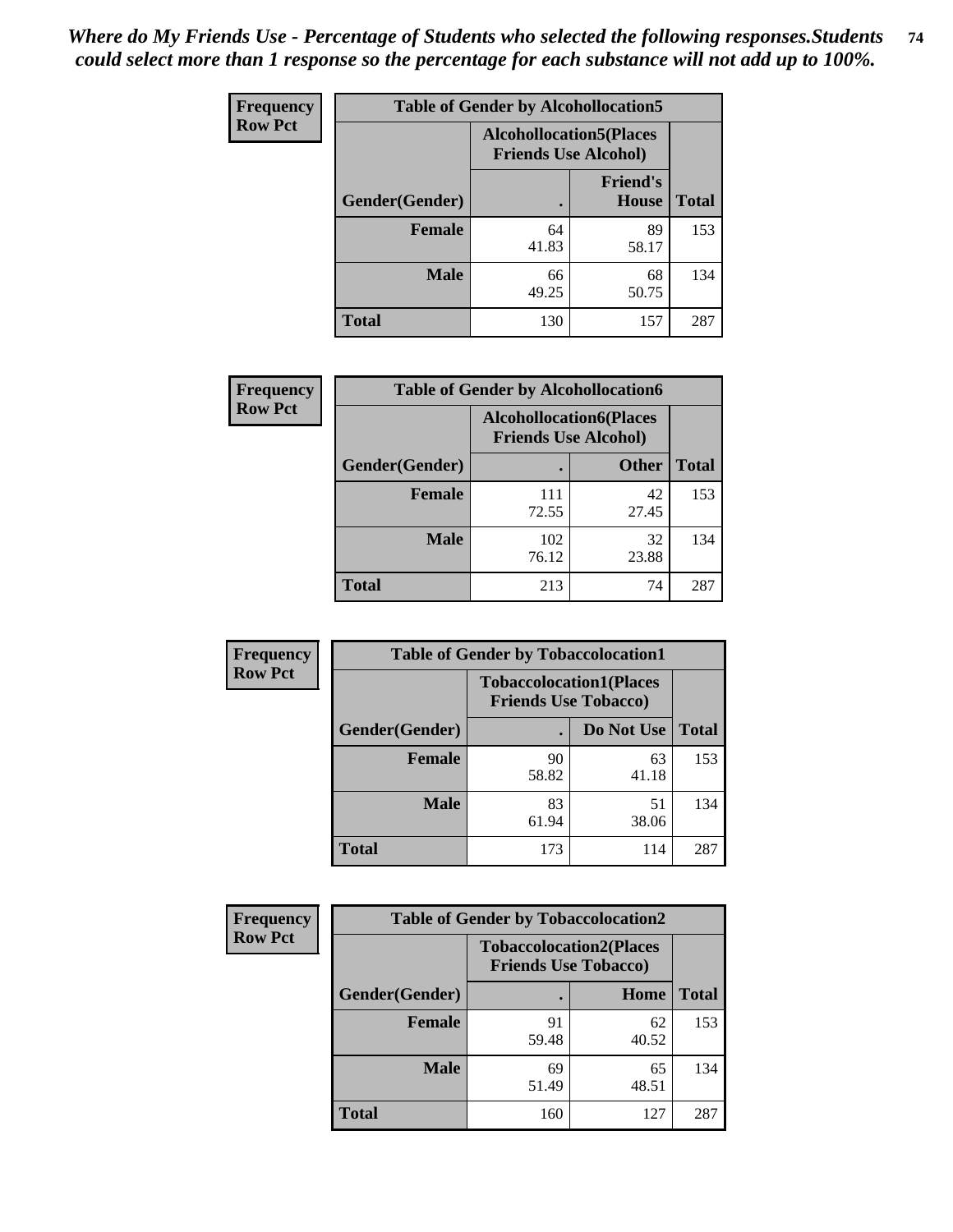| <b>Frequency</b> | <b>Table of Gender by Tobaccolocation3</b> |              |                                                               |              |
|------------------|--------------------------------------------|--------------|---------------------------------------------------------------|--------------|
| <b>Row Pct</b>   |                                            |              | <b>Tobaccolocation3(Places</b><br><b>Friends Use Tobacco)</b> |              |
|                  | Gender(Gender)                             |              | <b>School</b>                                                 | <b>Total</b> |
|                  | Female                                     | 131<br>85.62 | 22<br>14.38                                                   | 153          |
|                  | <b>Male</b>                                | 100<br>74.63 | 34<br>25.37                                                   | 134          |
|                  | <b>Total</b>                               | 231          | 56                                                            | 287          |

| <b>Frequency</b> | <b>Table of Gender by Tobaccolocation4</b> |                             |                                |              |
|------------------|--------------------------------------------|-----------------------------|--------------------------------|--------------|
| <b>Row Pct</b>   |                                            | <b>Friends Use Tobacco)</b> | <b>Tobaccolocation4(Places</b> |              |
|                  | Gender(Gender)                             |                             | Car                            | <b>Total</b> |
|                  | <b>Female</b>                              | 105<br>68.63                | 48<br>31.37                    | 153          |
|                  | <b>Male</b>                                | 57.46                       | 57<br>42.54                    | 134          |
|                  | <b>Total</b>                               | 182                         | 105                            | 287          |

| <b>Frequency</b> | <b>Table of Gender by Tobaccolocation5</b> |                                                               |                                 |              |
|------------------|--------------------------------------------|---------------------------------------------------------------|---------------------------------|--------------|
| <b>Row Pct</b>   |                                            | <b>Tobaccolocation5(Places</b><br><b>Friends Use Tobacco)</b> |                                 |              |
|                  | <b>Gender</b> (Gender)                     |                                                               | <b>Friend's</b><br><b>House</b> | <b>Total</b> |
|                  | <b>Female</b>                              | 85<br>55.56                                                   | 68<br>44.44                     | 153          |
|                  | <b>Male</b>                                | 78<br>58.21                                                   | 56<br>41.79                     | 134          |
|                  | <b>Total</b>                               | 163                                                           | 124                             | 287          |

| <b>Frequency</b> | <b>Table of Gender by Tobaccolocation6</b> |                                                               |              |              |
|------------------|--------------------------------------------|---------------------------------------------------------------|--------------|--------------|
| <b>Row Pct</b>   |                                            | <b>Tobaccolocation6(Places</b><br><b>Friends Use Tobacco)</b> |              |              |
|                  | Gender(Gender)                             |                                                               | <b>Other</b> | <b>Total</b> |
|                  | Female                                     | 107<br>69.93                                                  | 46<br>30.07  | 153          |
|                  | <b>Male</b>                                | 87<br>64.93                                                   | 47<br>35.07  | 134          |
|                  | <b>Total</b>                               | 194                                                           | 93           | 287          |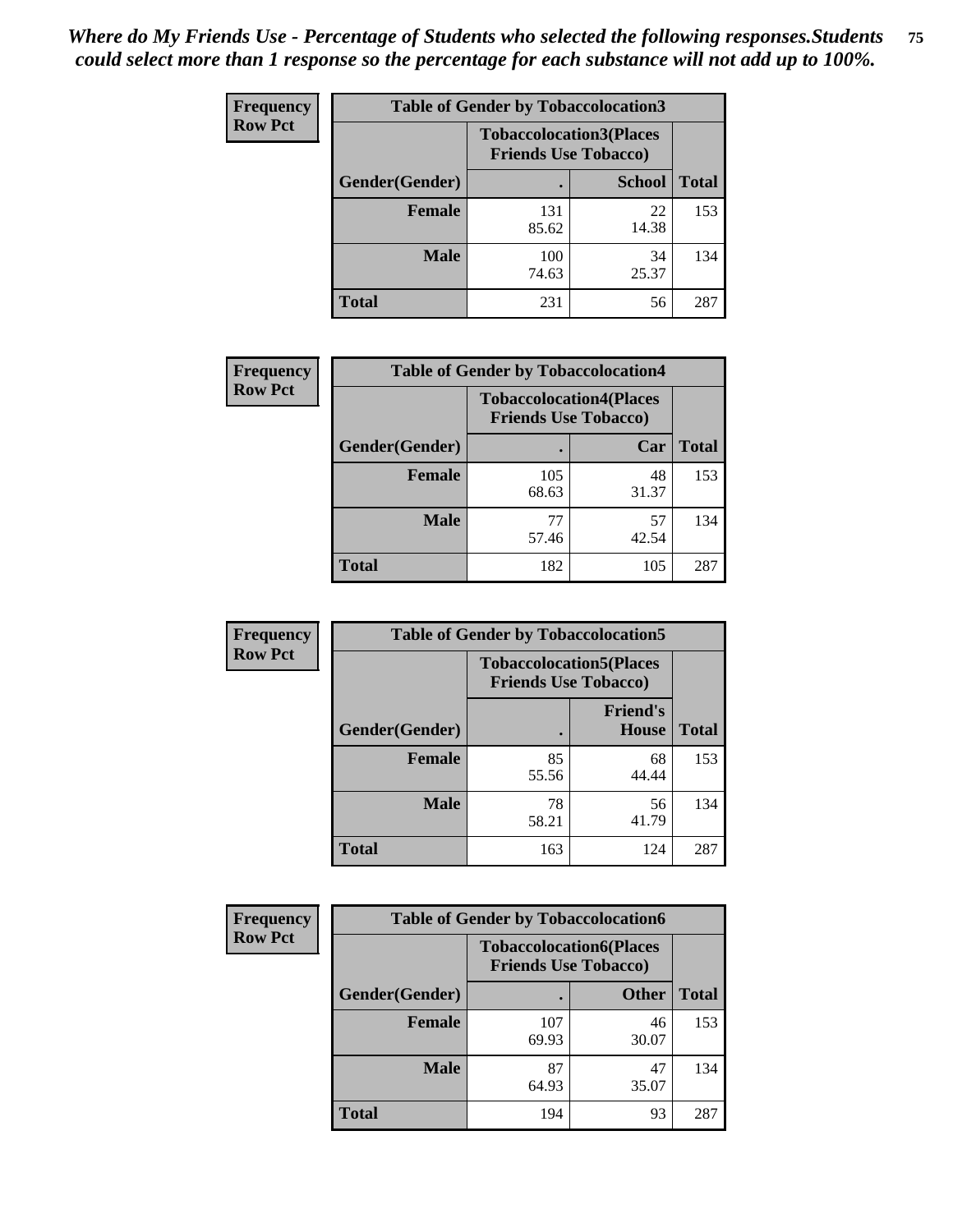| <b>Frequency</b> | <b>Table of Gender by Marijuanalocation1</b> |                                                                    |             |              |
|------------------|----------------------------------------------|--------------------------------------------------------------------|-------------|--------------|
| <b>Row Pct</b>   |                                              | <b>Marijuanalocation1(Places</b><br><b>Friends Use Marijuana</b> ) |             |              |
|                  | Gender(Gender)                               |                                                                    | Do Not Use  | <b>Total</b> |
|                  | <b>Female</b>                                | 72<br>47.06                                                        | 81<br>52.94 | 153          |
|                  | <b>Male</b>                                  | 54<br>40.30                                                        | 80<br>59.70 | 134          |
|                  | <b>Total</b>                                 | 126                                                                | 161         | 287          |

| <b>Frequency</b> | <b>Table of Gender by Marijuanalocation2</b> |                                                                    |             |              |  |
|------------------|----------------------------------------------|--------------------------------------------------------------------|-------------|--------------|--|
| <b>Row Pct</b>   |                                              | <b>Marijuanalocation2(Places</b><br><b>Friends Use Marijuana</b> ) |             |              |  |
|                  | Gender(Gender)                               |                                                                    | Home        | <b>Total</b> |  |
|                  | <b>Female</b>                                | 114<br>74.51                                                       | 39<br>25.49 | 153          |  |
|                  | <b>Male</b>                                  | 95<br>70.90                                                        | 39<br>29.10 | 134          |  |
|                  | <b>Total</b>                                 | 209                                                                | 78          | 287          |  |

| Frequency      | <b>Table of Gender by Marijuanalocation3</b> |              |                                                                     |              |  |
|----------------|----------------------------------------------|--------------|---------------------------------------------------------------------|--------------|--|
| <b>Row Pct</b> |                                              |              | <b>Marijuanalocation3(Places)</b><br><b>Friends Use Marijuana</b> ) |              |  |
|                | Gender(Gender)                               |              | <b>School</b>                                                       | <b>Total</b> |  |
|                | Female                                       | 143<br>93.46 | 10<br>6.54                                                          | 153          |  |
|                | <b>Male</b>                                  | 121<br>90.30 | 13<br>9.70                                                          | 134          |  |
|                | <b>Total</b>                                 | 264          | 23                                                                  | 287          |  |

| <b>Frequency</b> | <b>Table of Gender by Marijuanalocation4</b> |                                |                                  |              |
|------------------|----------------------------------------------|--------------------------------|----------------------------------|--------------|
| <b>Row Pct</b>   |                                              | <b>Friends Use Marijuana</b> ) | <b>Marijuanalocation4(Places</b> |              |
|                  | Gender(Gender)                               |                                | Car                              | <b>Total</b> |
|                  | <b>Female</b>                                | 126<br>82.35                   | 27<br>17.65                      | 153          |
|                  | <b>Male</b>                                  | 103<br>76.87                   | 31<br>23.13                      | 134          |
|                  | <b>Total</b>                                 | 229                            | 58                               | 287          |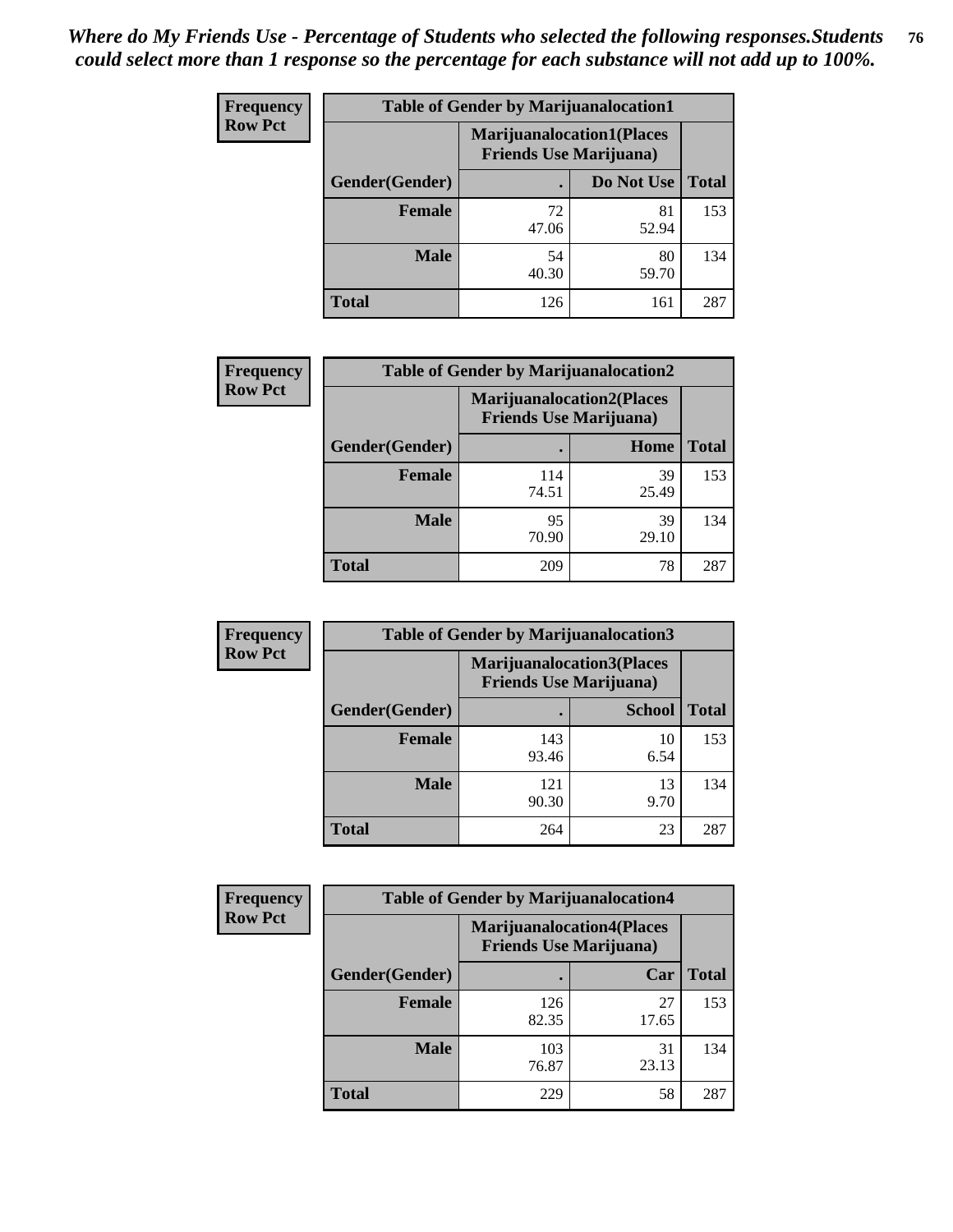| <b>Frequency</b> | <b>Table of Gender by Marijuanalocation5</b> |                                                                     |                                 |              |
|------------------|----------------------------------------------|---------------------------------------------------------------------|---------------------------------|--------------|
| <b>Row Pct</b>   |                                              | <b>Marijuanalocation5</b> (Places<br><b>Friends Use Marijuana</b> ) |                                 |              |
|                  | Gender(Gender)                               |                                                                     | <b>Friend's</b><br><b>House</b> | <b>Total</b> |
|                  | <b>Female</b>                                | 88<br>57.52                                                         | 65<br>42.48                     | 153          |
|                  | <b>Male</b>                                  | 89<br>66.42                                                         | 45<br>33.58                     | 134          |
|                  | <b>Total</b>                                 | 177                                                                 | 110                             | 287          |

| <b>Frequency</b> | <b>Table of Gender by Marijuanalocation6</b> |                                                                    |              |              |
|------------------|----------------------------------------------|--------------------------------------------------------------------|--------------|--------------|
| <b>Row Pct</b>   |                                              | <b>Marijuanalocation6(Places</b><br><b>Friends Use Marijuana</b> ) |              |              |
|                  | Gender(Gender)                               |                                                                    | <b>Other</b> | <b>Total</b> |
|                  | <b>Female</b>                                | 120<br>78.43                                                       | 33<br>21.57  | 153          |
|                  | <b>Male</b>                                  | 104<br>77.61                                                       | 30<br>22.39  | 134          |
|                  | <b>Total</b>                                 | 224                                                                | 63           | 287          |

| Frequency      | <b>Table of Gender by Otherdruglocation1</b> |                                            |                                  |              |
|----------------|----------------------------------------------|--------------------------------------------|----------------------------------|--------------|
| <b>Row Pct</b> |                                              | <b>Friends Use Other Illegal</b><br>Drugs) | <b>Otherdruglocation1(Places</b> |              |
|                | Gender(Gender)                               |                                            | Do Not Use                       | <b>Total</b> |
|                | Female                                       | 45<br>29.41                                | 108<br>70.59                     | 153          |
|                | <b>Male</b>                                  | 26<br>19.40                                | 108<br>80.60                     | 134          |
|                | <b>Total</b>                                 | 71                                         | 216                              | 287          |

| <b>Frequency</b> | <b>Table of Gender by Otherdruglocation2</b>                                   |              |             |              |
|------------------|--------------------------------------------------------------------------------|--------------|-------------|--------------|
| <b>Row Pct</b>   | <b>Otherdruglocation2(Places</b><br><b>Friends Use Other Illegal</b><br>Drugs) |              |             |              |
|                  | Gender(Gender)                                                                 |              | Home        | <b>Total</b> |
|                  | <b>Female</b>                                                                  | 135<br>88.24 | 18<br>11.76 | 153          |
|                  | <b>Male</b>                                                                    | 113<br>84.33 | 21<br>15.67 | 134          |
|                  | <b>Total</b>                                                                   | 248          | 39          | 287          |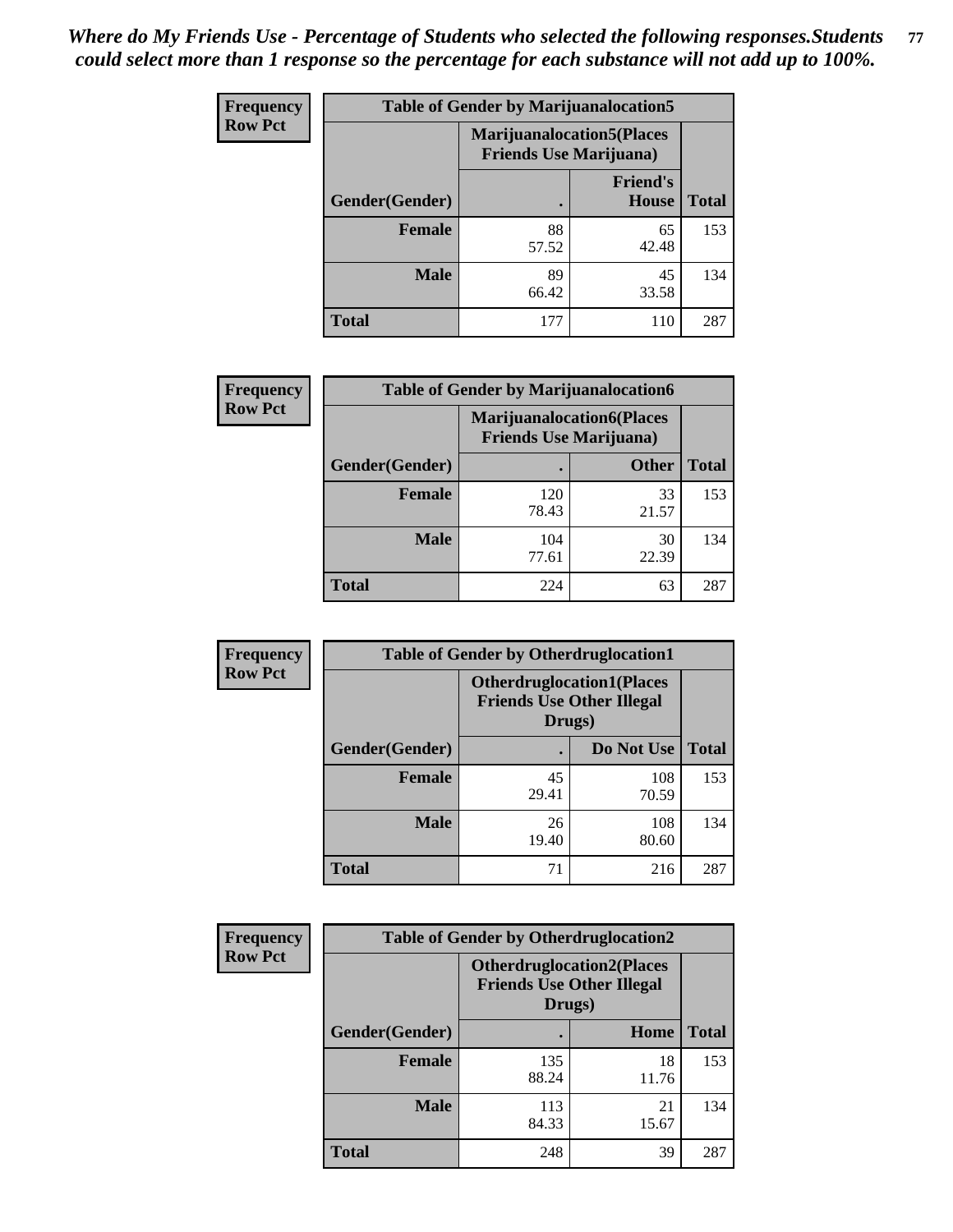| <b>Frequency</b> | <b>Table of Gender by Otherdruglocation3</b> |                                                                                |               |              |
|------------------|----------------------------------------------|--------------------------------------------------------------------------------|---------------|--------------|
| <b>Row Pct</b>   |                                              | <b>Otherdruglocation3(Places</b><br><b>Friends Use Other Illegal</b><br>Drugs) |               |              |
|                  | Gender(Gender)                               |                                                                                | <b>School</b> | <b>Total</b> |
|                  | <b>Female</b>                                | 141<br>92.16                                                                   | 12<br>7.84    | 153          |
|                  | <b>Male</b>                                  | 122<br>91.04                                                                   | 12<br>8.96    | 134          |
|                  | <b>Total</b>                                 | 263                                                                            | 24            | 287          |

| Frequency      | <b>Table of Gender by Otherdruglocation4</b> |                                                                                |             |              |
|----------------|----------------------------------------------|--------------------------------------------------------------------------------|-------------|--------------|
| <b>Row Pct</b> |                                              | <b>Otherdruglocation4(Places</b><br><b>Friends Use Other Illegal</b><br>Drugs) |             |              |
|                | Gender(Gender)                               |                                                                                | Car         | <b>Total</b> |
|                | <b>Female</b>                                | 138<br>90.20                                                                   | 15<br>9.80  | 153          |
|                | <b>Male</b>                                  | 116<br>86.57                                                                   | 18<br>13.43 | 134          |
|                | <b>Total</b>                                 | 254                                                                            | 33          | 287          |

| <b>Frequency</b> | <b>Table of Gender by Otherdruglocation5</b> |                                                                                |                                 |              |
|------------------|----------------------------------------------|--------------------------------------------------------------------------------|---------------------------------|--------------|
| <b>Row Pct</b>   |                                              | <b>Otherdruglocation5(Places</b><br><b>Friends Use Other Illegal</b><br>Drugs) |                                 |              |
|                  | Gender(Gender)                               |                                                                                | <b>Friend's</b><br><b>House</b> | <b>Total</b> |
|                  | <b>Female</b>                                | 120<br>78.43                                                                   | 33<br>21.57                     | 153          |
|                  | <b>Male</b>                                  | 111<br>82.84                                                                   | 23<br>17.16                     | 134          |
|                  | <b>Total</b>                                 | 231                                                                            | 56                              | 287          |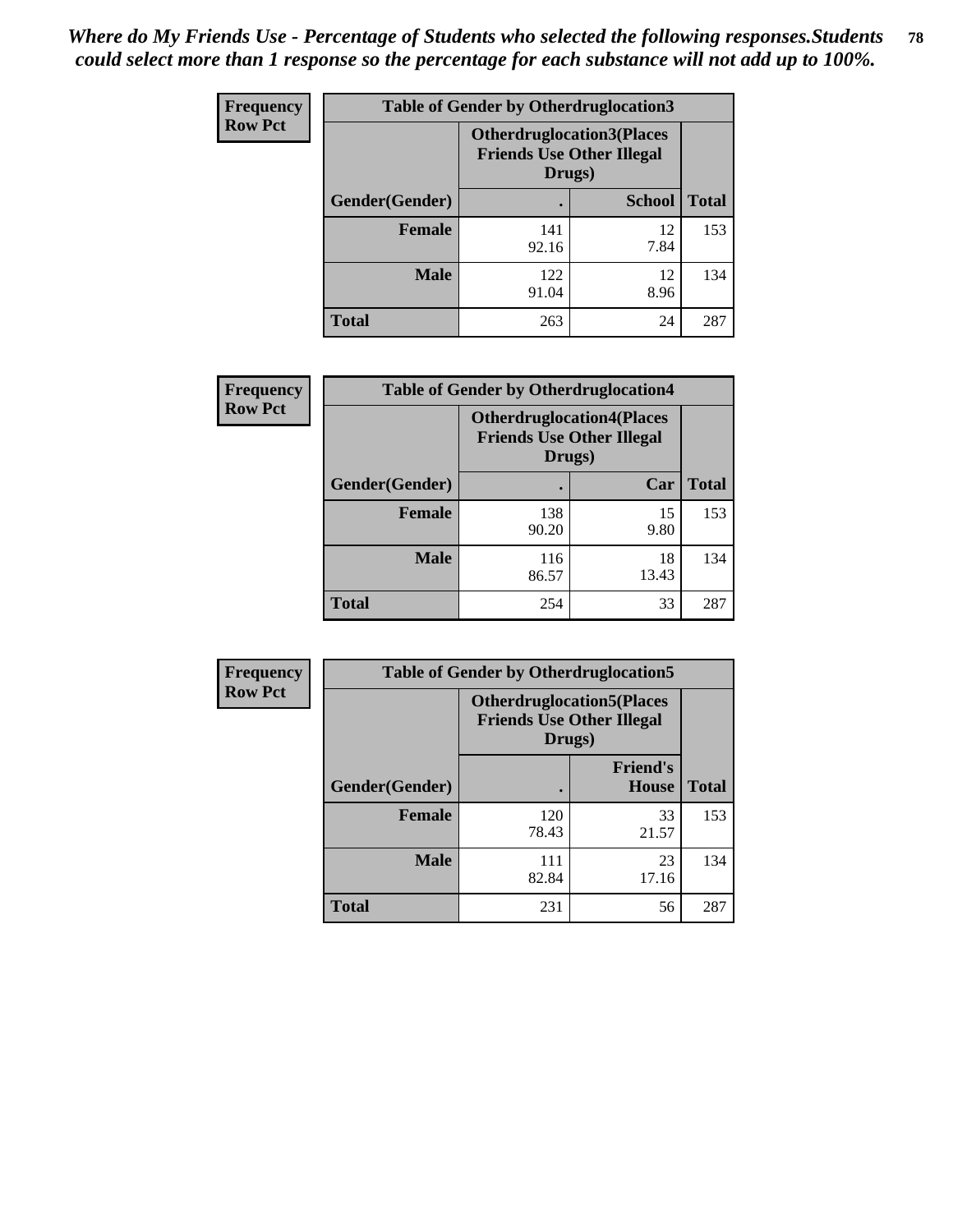| Frequency      | <b>Table of Gender by Otherdruglocation6</b> |                                                                                |              |              |
|----------------|----------------------------------------------|--------------------------------------------------------------------------------|--------------|--------------|
| <b>Row Pct</b> |                                              | <b>Otherdruglocation6(Places</b><br><b>Friends Use Other Illegal</b><br>Drugs) |              |              |
|                | Gender(Gender)                               |                                                                                | <b>Other</b> | <b>Total</b> |
|                | Female                                       | 134<br>87.58                                                                   | 19<br>12.42  | 153          |
|                | <b>Male</b>                                  | 118<br>88.06                                                                   | 16<br>11.94  | 134          |
|                | <b>Total</b>                                 | 252                                                                            | 35           | 287          |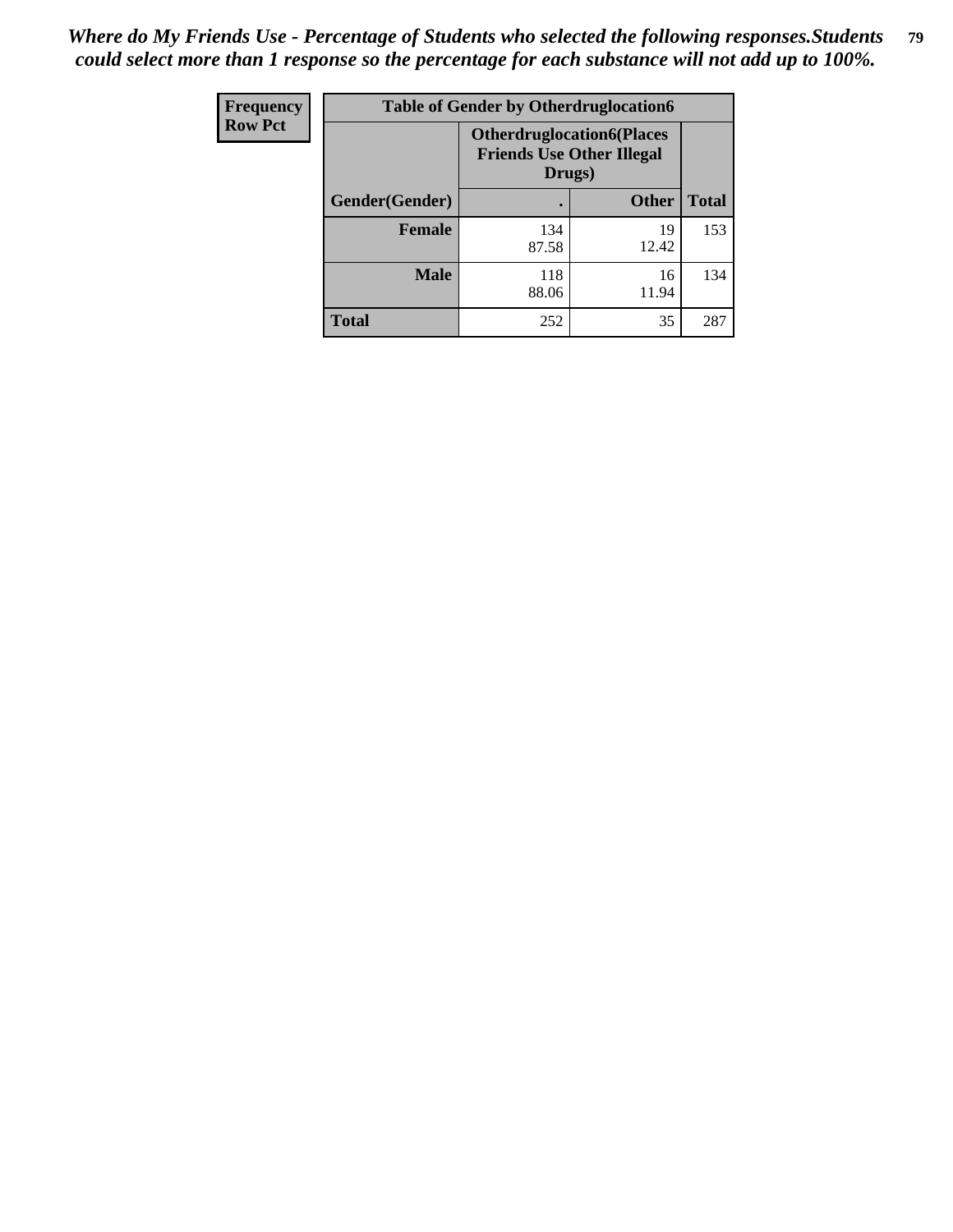| <b>Frequency</b> | <b>Table of Gender by Alcoholtime1</b> |                                                          |                      |              |
|------------------|----------------------------------------|----------------------------------------------------------|----------------------|--------------|
| <b>Row Pct</b>   |                                        | <b>Alcoholtime1(Times</b><br><b>Friends Use Alcohol)</b> |                      |              |
|                  | Gender(Gender)                         |                                                          | Do Not<br><b>Use</b> | <b>Total</b> |
|                  | <b>Female</b>                          | 101<br>66.01                                             | 52<br>33.99          | 153          |
|                  | <b>Male</b>                            | 88<br>65.67                                              | 46<br>34.33          | 134          |
|                  | <b>Total</b>                           | 189                                                      | 98                   | 287          |

| Frequency      | <b>Table of Gender by Alcoholtime2</b> |                                                          |                            |              |
|----------------|----------------------------------------|----------------------------------------------------------|----------------------------|--------------|
| <b>Row Pct</b> |                                        | <b>Alcoholtime2(Times</b><br><b>Friends Use Alcohol)</b> |                            |              |
|                | Gender(Gender)                         |                                                          | <b>On Way</b><br>to School | <b>Total</b> |
|                | <b>Female</b>                          | 148<br>96.73                                             | 5<br>3.27                  | 153          |
|                | <b>Male</b>                            | 122<br>91.04                                             | 12<br>8.96                 | 134          |
|                | <b>Total</b>                           | 270                                                      | 17                         | 287          |

| Frequency      | <b>Table of Gender by Alcoholtime3</b> |                                                          |                                |              |
|----------------|----------------------------------------|----------------------------------------------------------|--------------------------------|--------------|
| <b>Row Pct</b> |                                        | <b>Alcoholtime3(Times</b><br><b>Friends Use Alcohol)</b> |                                |              |
|                | Gender(Gender)                         |                                                          | <b>During</b><br><b>School</b> | <b>Total</b> |
|                | Female                                 | 148<br>96.73                                             | 5<br>3.27                      | 153          |
|                | <b>Male</b>                            | 125<br>93.28                                             | 9<br>6.72                      | 134          |
|                | <b>Total</b>                           | 273                                                      | 14                             | 287          |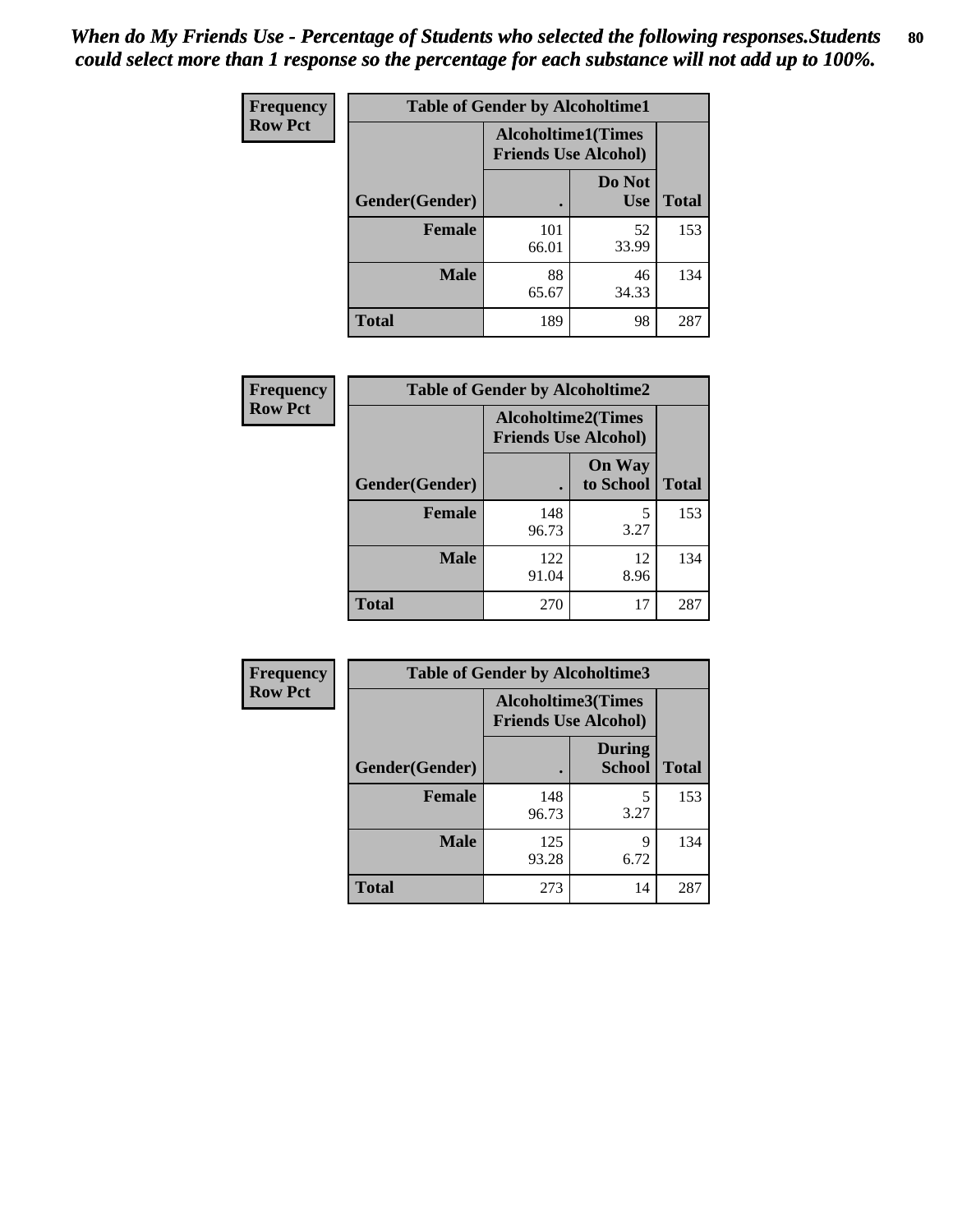*When do My Friends Use - Percentage of Students who selected the following responses.Students could select more than 1 response so the percentage for each substance will not add up to 100%.* **81**

| <b>Frequency</b> | <b>Table of Gender by Alcoholtime4</b> |                                                          |                                                |              |
|------------------|----------------------------------------|----------------------------------------------------------|------------------------------------------------|--------------|
| <b>Row Pct</b>   |                                        | <b>Alcoholtime4(Times</b><br><b>Friends Use Alcohol)</b> |                                                |              |
|                  | Gender(Gender)                         |                                                          | <b>On Way</b><br>Home<br>From<br><b>School</b> | <b>Total</b> |
|                  | <b>Female</b>                          | 144<br>94.12                                             | 9<br>5.88                                      | 153          |
|                  | <b>Male</b>                            | 125<br>93.28                                             | 9<br>6.72                                      | 134          |
|                  | <b>Total</b>                           | 269                                                      | 18                                             | 287          |

| <b>Frequency</b> | <b>Table of Gender by Alcoholtime5</b> |                                                           |             |              |
|------------------|----------------------------------------|-----------------------------------------------------------|-------------|--------------|
| <b>Row Pct</b>   |                                        | <b>Alcoholtime5</b> (Times<br><b>Friends Use Alcohol)</b> |             |              |
|                  | Gender(Gender)                         |                                                           | Weeknights  | <b>Total</b> |
|                  | <b>Female</b>                          | 117<br>76.47                                              | 36<br>23.53 | 153          |
|                  | <b>Male</b>                            | 103<br>76.87                                              | 31<br>23.13 | 134          |
|                  | <b>Total</b>                           | 220                                                       | 67          | 287          |

| <b>Frequency</b> | <b>Table of Gender by Alcoholtime6</b> |             |                                                           |              |
|------------------|----------------------------------------|-------------|-----------------------------------------------------------|--------------|
| <b>Row Pct</b>   |                                        |             | <b>Alcoholtime6</b> (Times<br><b>Friends Use Alcohol)</b> |              |
|                  | Gender(Gender)                         |             | <b>Weekends</b>                                           | <b>Total</b> |
|                  | Female                                 | 50<br>32.68 | 103<br>67.32                                              | 153          |
|                  | <b>Male</b>                            | 40<br>29.85 | 94<br>70.15                                               | 134          |
|                  | Total                                  | 90          | 197                                                       | 287          |

| Frequency      | <b>Table of Gender by Tobaccotime1</b> |                                                          |                      |              |
|----------------|----------------------------------------|----------------------------------------------------------|----------------------|--------------|
| <b>Row Pct</b> |                                        | <b>Tobaccotime1(Times</b><br><b>Friends Use Tobacco)</b> |                      |              |
|                | Gender(Gender)                         |                                                          | Do Not<br><b>Use</b> | <b>Total</b> |
|                | <b>Female</b>                          | 87<br>56.86                                              | 66<br>43.14          | 153          |
|                | <b>Male</b>                            | 85<br>63.43                                              | 49<br>36.57          | 134          |
|                | <b>Total</b>                           | 172                                                      | 115                  | 287          |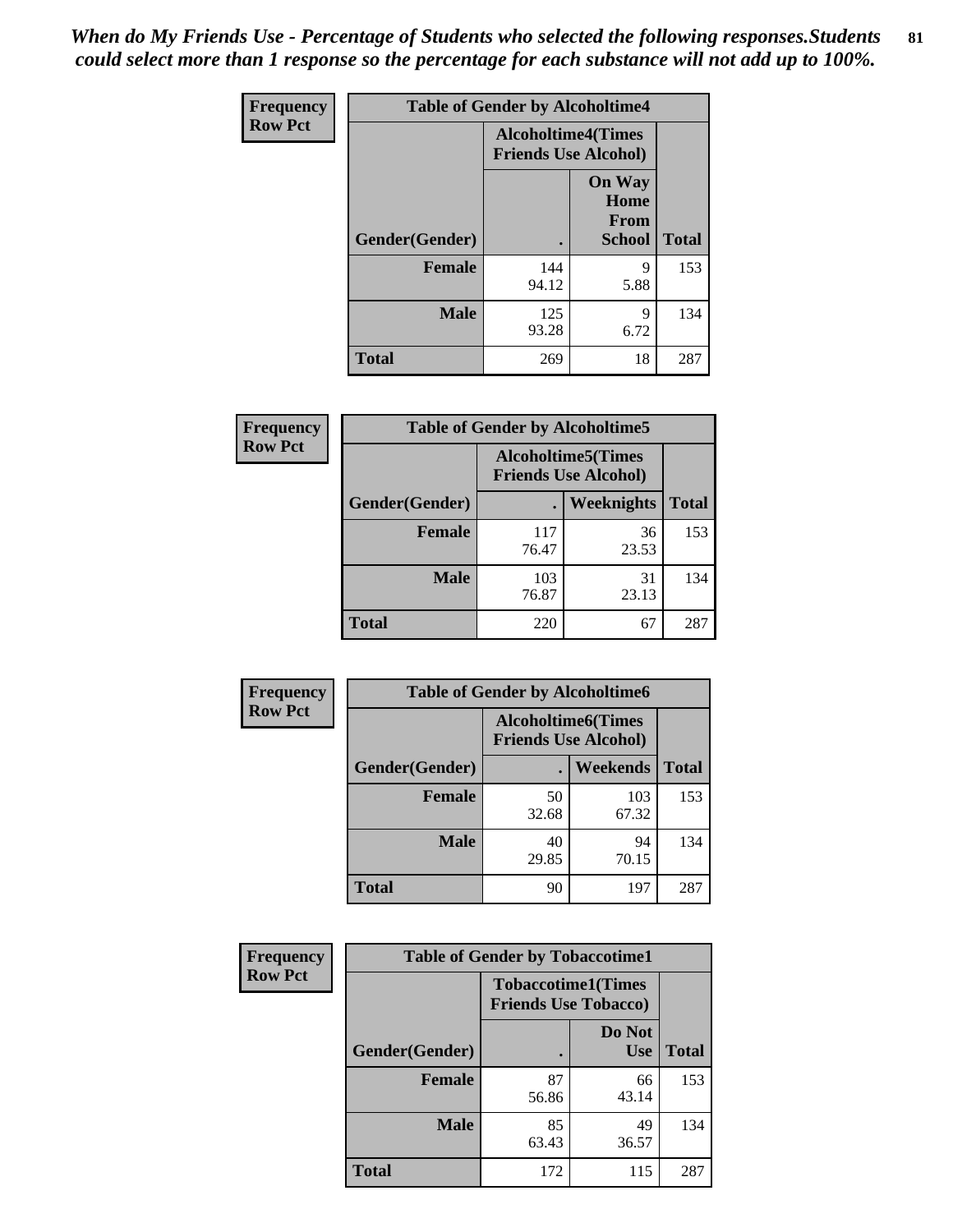| <b>Frequency</b> | <b>Table of Gender by Tobaccotime2</b> |                                                          |                            |              |
|------------------|----------------------------------------|----------------------------------------------------------|----------------------------|--------------|
| <b>Row Pct</b>   |                                        | <b>Tobaccotime2(Times</b><br><b>Friends Use Tobacco)</b> |                            |              |
|                  | Gender(Gender)                         |                                                          | <b>On Way</b><br>to School | <b>Total</b> |
|                  | <b>Female</b>                          | 111<br>72.55                                             | 42<br>27.45                | 153          |
|                  | <b>Male</b>                            | 89<br>66.42                                              | 45<br>33.58                | 134          |
|                  | <b>Total</b>                           | 200                                                      | 87                         | 287          |

| <b>Frequency</b> | <b>Table of Gender by Tobaccotime3</b> |                             |                                |              |
|------------------|----------------------------------------|-----------------------------|--------------------------------|--------------|
| <b>Row Pct</b>   |                                        | <b>Friends Use Tobacco)</b> | <b>Tobaccotime3(Times</b>      |              |
|                  | Gender(Gender)                         |                             | <b>During</b><br><b>School</b> | <b>Total</b> |
|                  | <b>Female</b>                          | 134<br>87.58                | 19<br>12.42                    | 153          |
|                  | <b>Male</b>                            | 103<br>76.87                | 31<br>23.13                    | 134          |
|                  | <b>Total</b>                           | 237                         | 50                             | 287          |

| <b>Frequency</b> | <b>Table of Gender by Tobaccotime4</b> |                                                          |                                                       |              |
|------------------|----------------------------------------|----------------------------------------------------------|-------------------------------------------------------|--------------|
| <b>Row Pct</b>   |                                        | <b>Tobaccotime4(Times</b><br><b>Friends Use Tobacco)</b> |                                                       |              |
|                  | Gender(Gender)                         |                                                          | <b>On Way</b><br>Home<br><b>From</b><br><b>School</b> | <b>Total</b> |
|                  | <b>Female</b>                          | 144<br>94.12                                             | 9<br>5.88                                             | 153          |
|                  | <b>Male</b>                            | 125<br>93.28                                             | 9<br>6.72                                             | 134          |
|                  | <b>Total</b>                           | 269                                                      | 18                                                    | 287          |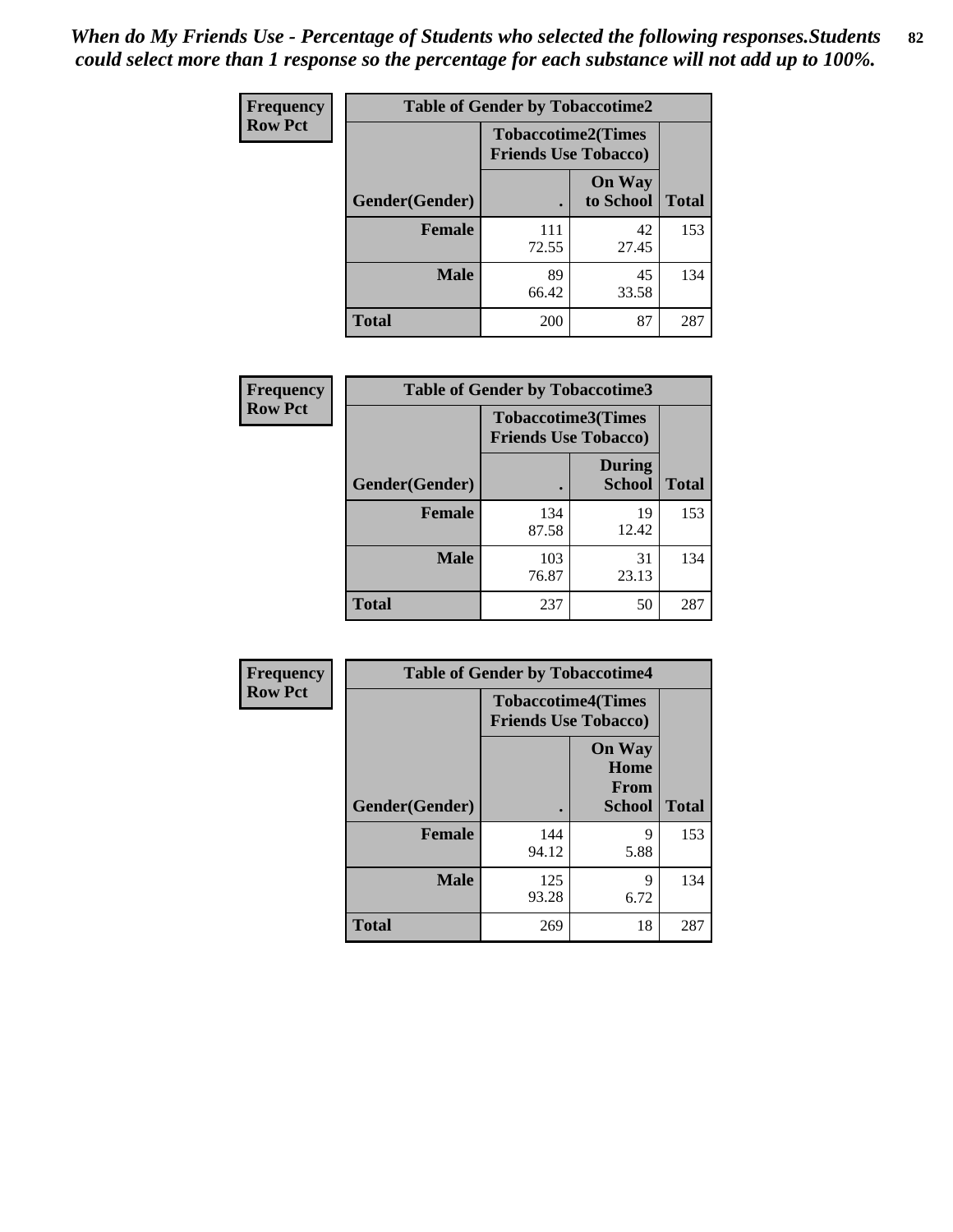| <b>Frequency</b> | <b>Table of Gender by Tobaccotime5</b> |             |                                                           |              |
|------------------|----------------------------------------|-------------|-----------------------------------------------------------|--------------|
| <b>Row Pct</b>   |                                        |             | <b>Tobaccotime5</b> (Times<br><b>Friends Use Tobacco)</b> |              |
|                  | Gender(Gender)                         |             | Weeknights                                                | <b>Total</b> |
|                  | <b>Female</b>                          | 84<br>54.90 | 69<br>45.10                                               | 153          |
|                  | <b>Male</b>                            | 74<br>55.22 | 60<br>44.78                                               | 134          |
|                  | <b>Total</b>                           | 158         | 129                                                       | 287          |

| <b>Frequency</b> | <b>Table of Gender by Tobaccotime6</b> |                                                          |             |              |
|------------------|----------------------------------------|----------------------------------------------------------|-------------|--------------|
| <b>Row Pct</b>   |                                        | <b>Tobaccotime6(Times</b><br><b>Friends Use Tobacco)</b> |             |              |
|                  | Gender(Gender)                         |                                                          | Weekends    | <b>Total</b> |
|                  | Female                                 | 80<br>52.29                                              | 73<br>47.71 | 153          |
|                  | <b>Male</b>                            | 65<br>48.51                                              | 69<br>51.49 | 134          |
|                  | <b>Total</b>                           | 145                                                      | 142         | 287          |

| <b>Frequency</b> | <b>Table of Gender by Marijuanatime1</b> |                                                               |             |              |
|------------------|------------------------------------------|---------------------------------------------------------------|-------------|--------------|
| <b>Row Pct</b>   |                                          | <b>Marijuanatime1(Times</b><br><b>Friends Use Marijuana</b> ) |             |              |
|                  | Gender(Gender)                           |                                                               | Do Not Use  | <b>Total</b> |
|                  | <b>Female</b>                            | 66<br>43.14                                                   | 87<br>56.86 | 153          |
|                  | <b>Male</b>                              | 58<br>43.28                                                   | 76<br>56.72 | 134          |
|                  | <b>Total</b>                             | 124                                                           | 163         | 287          |

| <b>Frequency</b> | <b>Table of Gender by Marijuanatime2</b> |                                                               |                            |              |
|------------------|------------------------------------------|---------------------------------------------------------------|----------------------------|--------------|
| <b>Row Pct</b>   |                                          | <b>Marijuanatime2(Times</b><br><b>Friends Use Marijuana</b> ) |                            |              |
|                  | Gender(Gender)                           |                                                               | On Way to<br><b>School</b> | <b>Total</b> |
|                  | Female                                   | 132<br>86.27                                                  | 21<br>13.73                | 153          |
|                  | <b>Male</b>                              | 105<br>78.36                                                  | 29<br>21.64                | 134          |
|                  | <b>Total</b>                             | 237                                                           | 50                         | 287          |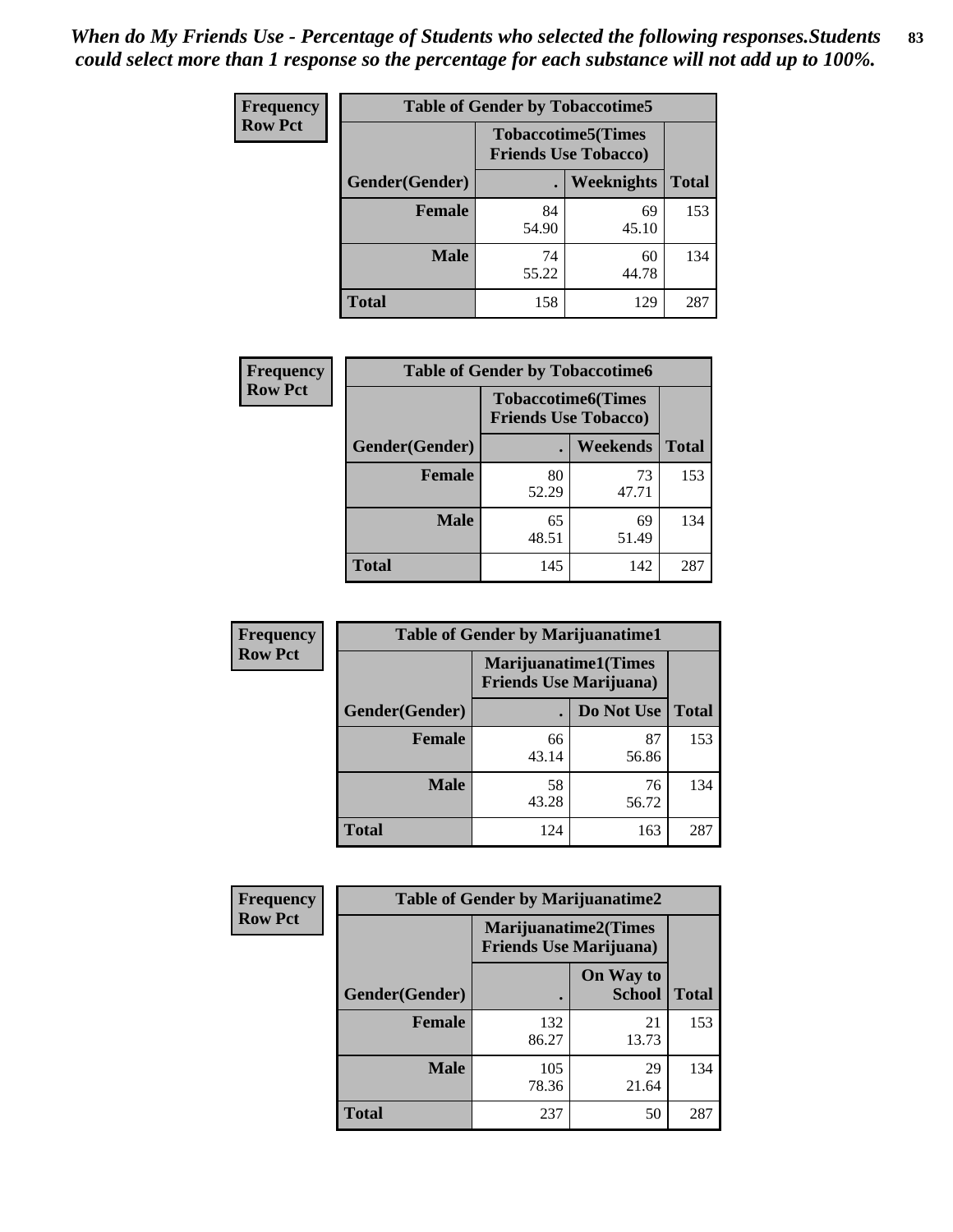*When do My Friends Use - Percentage of Students who selected the following responses.Students could select more than 1 response so the percentage for each substance will not add up to 100%.* **84**

| <b>Frequency</b> | Table of Gender by Marijuanatime3 |                                                        |                                |              |
|------------------|-----------------------------------|--------------------------------------------------------|--------------------------------|--------------|
| <b>Row Pct</b>   |                                   | Marijuanatime3(Times<br><b>Friends Use Marijuana</b> ) |                                |              |
|                  | Gender(Gender)                    |                                                        | <b>During</b><br><b>School</b> | <b>Total</b> |
|                  | <b>Female</b>                     | 143<br>93.46                                           | 10<br>6.54                     | 153          |
|                  | <b>Male</b>                       | 119<br>88.81                                           | 15<br>11.19                    | 134          |
|                  | <b>Total</b>                      | 262                                                    | 25                             | 287          |

| Frequency      | <b>Table of Gender by Marijuanatime4</b> |                                                               |                                                       |              |
|----------------|------------------------------------------|---------------------------------------------------------------|-------------------------------------------------------|--------------|
| <b>Row Pct</b> |                                          | <b>Marijuanatime4(Times</b><br><b>Friends Use Marijuana</b> ) |                                                       |              |
|                | Gender(Gender)                           |                                                               | <b>On Way</b><br>Home<br><b>From</b><br><b>School</b> | <b>Total</b> |
|                | <b>Female</b>                            | 130<br>84.97                                                  | 23<br>15.03                                           | 153          |
|                | <b>Male</b>                              | 107<br>79.85                                                  | 27<br>20.15                                           | 134          |
|                | <b>Total</b>                             | 237                                                           | 50                                                    | 287          |

| Frequency      | <b>Table of Gender by Marijuanatime5</b> |                                                                |             |              |  |
|----------------|------------------------------------------|----------------------------------------------------------------|-------------|--------------|--|
| <b>Row Pct</b> |                                          | <b>Marijuanatime5</b> (Times<br><b>Friends Use Marijuana</b> ) |             |              |  |
|                | Gender(Gender)                           | ٠                                                              | Weeknights  | <b>Total</b> |  |
|                | <b>Female</b>                            | 112<br>73.20                                                   | 41<br>26.80 | 153          |  |
|                | <b>Male</b>                              | 98<br>73.13                                                    | 36<br>26.87 | 134          |  |
|                | <b>Total</b>                             | 210                                                            | 77          | 287          |  |

| Frequency      |                | <b>Table of Gender by Marijuanatime6</b>                      |                 |              |  |
|----------------|----------------|---------------------------------------------------------------|-----------------|--------------|--|
| <b>Row Pct</b> |                | <b>Marijuanatime6(Times</b><br><b>Friends Use Marijuana</b> ) |                 |              |  |
|                | Gender(Gender) |                                                               | <b>Weekends</b> | <b>Total</b> |  |
|                | <b>Female</b>  | 85<br>55.56                                                   | 68<br>44.44     | 153          |  |
|                | <b>Male</b>    | 74<br>55.22                                                   | 60<br>44.78     | 134          |  |
|                | <b>Total</b>   | 159                                                           | 128             | 287          |  |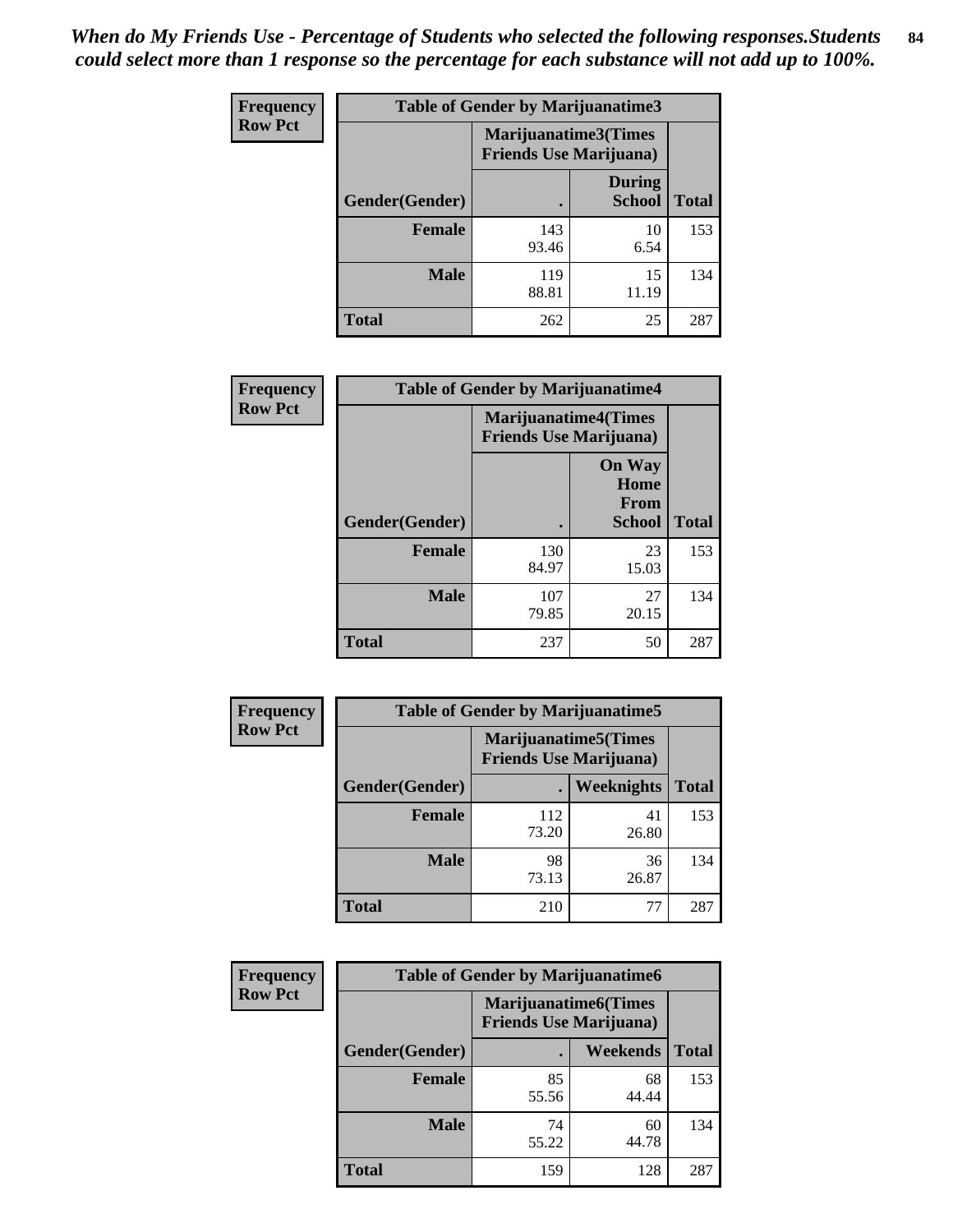*When do My Friends Use - Percentage of Students who selected the following responses.Students could select more than 1 response so the percentage for each substance will not add up to 100%.* **85**

| <b>Frequency</b> | <b>Table of Gender by Otherdrugtime1</b> |                                                                                   |                    |     |  |
|------------------|------------------------------------------|-----------------------------------------------------------------------------------|--------------------|-----|--|
| <b>Row Pct</b>   |                                          | <b>Otherdrugtime1(Times</b><br><b>Friends Use Other</b><br><b>Illegal Drugs</b> ) |                    |     |  |
|                  | Gender(Gender)                           |                                                                                   | Do Not Use   Total |     |  |
|                  | <b>Female</b>                            | 39<br>25.49                                                                       | 114<br>74.51       | 153 |  |
|                  | <b>Male</b>                              | 30<br>22.39                                                                       | 104<br>77.61       | 134 |  |
|                  | <b>Total</b>                             | 69                                                                                | 218                | 287 |  |

| Frequency      | <b>Table of Gender by Otherdrugtime2</b> |                                                                                   |                            |              |
|----------------|------------------------------------------|-----------------------------------------------------------------------------------|----------------------------|--------------|
| <b>Row Pct</b> |                                          | <b>Otherdrugtime2(Times</b><br><b>Friends Use Other</b><br><b>Illegal Drugs</b> ) |                            |              |
|                | Gender(Gender)                           |                                                                                   | On Way to<br><b>School</b> | <b>Total</b> |
|                | <b>Female</b>                            | 143<br>93.46                                                                      | 10<br>6.54                 | 153          |
|                | <b>Male</b>                              | 123<br>91.79                                                                      | 11<br>8.21                 | 134          |
|                | <b>Total</b>                             | 266                                                                               | 21                         | 287          |

| <b>Frequency</b> | <b>Table of Gender by Otherdrugtime3</b> |                                                    |                                |              |
|------------------|------------------------------------------|----------------------------------------------------|--------------------------------|--------------|
| <b>Row Pct</b>   |                                          | <b>Friends Use Other</b><br><b>Illegal Drugs</b> ) | Otherdrugtime3(Times           |              |
|                  | Gender(Gender)                           |                                                    | <b>During</b><br><b>School</b> | <b>Total</b> |
|                  | <b>Female</b>                            | 144<br>94.12                                       | 9<br>5.88                      | 153          |
|                  | <b>Male</b>                              | 124<br>92.54                                       | 10<br>7.46                     | 134          |
|                  | <b>Total</b>                             | 268                                                | 19                             | 287          |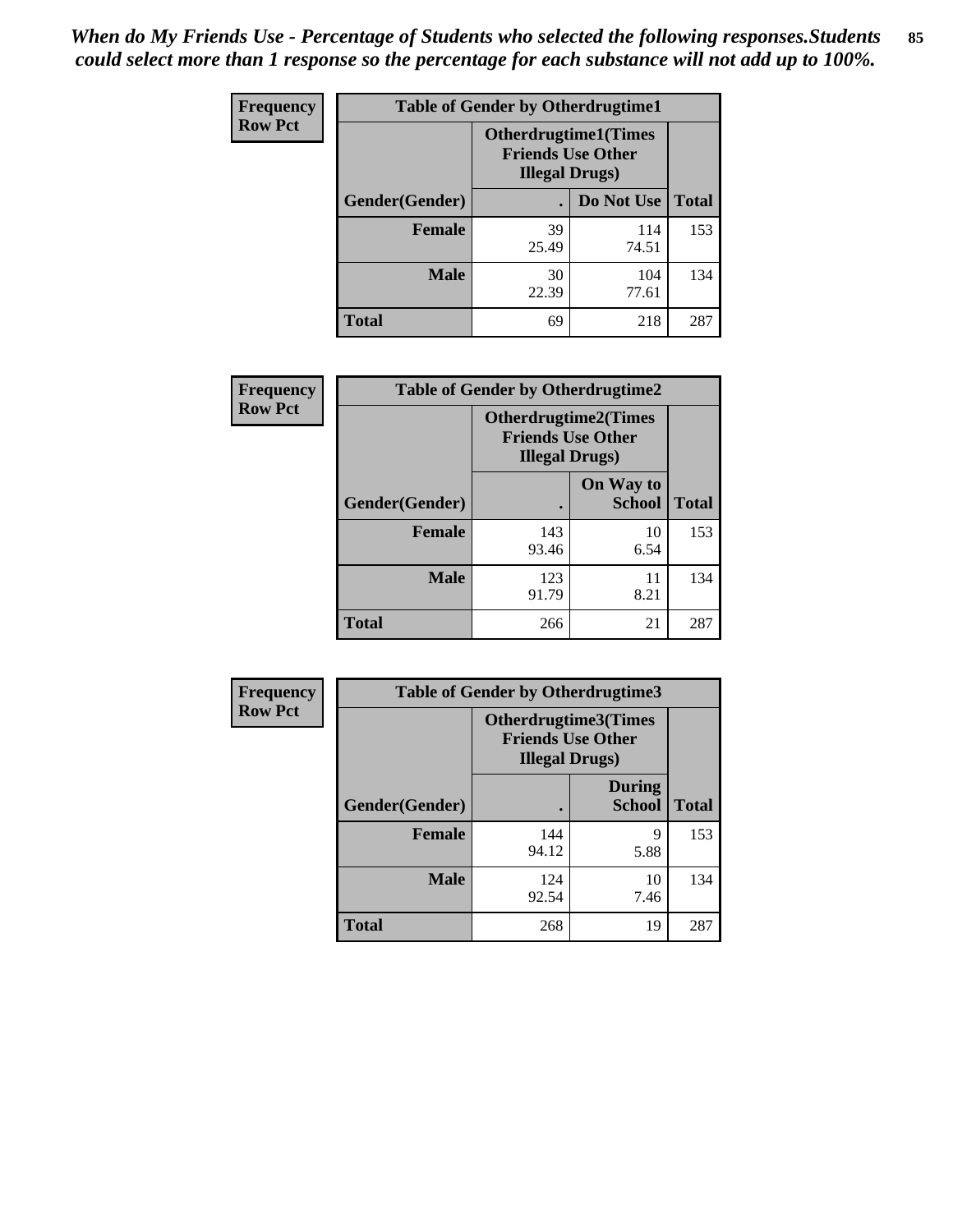*When do My Friends Use - Percentage of Students who selected the following responses.Students could select more than 1 response so the percentage for each substance will not add up to 100%.* **86**

| <b>Frequency</b> | <b>Table of Gender by Otherdrugtime4</b> |                                                    |                                                |              |
|------------------|------------------------------------------|----------------------------------------------------|------------------------------------------------|--------------|
| <b>Row Pct</b>   |                                          | <b>Friends Use Other</b><br><b>Illegal Drugs</b> ) | <b>Otherdrugtime4(Times</b>                    |              |
|                  | Gender(Gender)                           |                                                    | <b>On Way</b><br>Home<br><b>From</b><br>School | <b>Total</b> |
|                  | <b>Female</b>                            | 140<br>91.50                                       | 13<br>8.50                                     | 153          |
|                  | <b>Male</b>                              | 122<br>91.04                                       | 12<br>8.96                                     | 134          |
|                  | <b>Total</b>                             | 262                                                | 25                                             | 287          |

| <b>Frequency</b> | <b>Table of Gender by Otherdrugtime5</b> |              |                                                                                    |              |
|------------------|------------------------------------------|--------------|------------------------------------------------------------------------------------|--------------|
| <b>Row Pct</b>   |                                          |              | <b>Otherdrugtime5</b> (Times<br><b>Friends Use Other</b><br><b>Illegal Drugs</b> ) |              |
|                  | Gender(Gender)                           |              | Weeknights                                                                         | <b>Total</b> |
|                  | <b>Female</b>                            | 131<br>85.62 | 22<br>14.38                                                                        | 153          |
|                  | <b>Male</b>                              | 116<br>86.57 | 18<br>13.43                                                                        | 134          |
|                  | <b>Total</b>                             | 247          | 40                                                                                 | 287          |

| Frequency      | <b>Table of Gender by Otherdrugtime6</b> |                                                                                   |             |              |  |
|----------------|------------------------------------------|-----------------------------------------------------------------------------------|-------------|--------------|--|
| <b>Row Pct</b> |                                          | <b>Otherdrugtime6(Times</b><br><b>Friends Use Other</b><br><b>Illegal Drugs</b> ) |             |              |  |
|                | Gender(Gender)                           |                                                                                   | Weekends    | <b>Total</b> |  |
|                | <b>Female</b>                            | 115<br>75.16                                                                      | 38<br>24.84 | 153          |  |
|                | <b>Male</b>                              | 103<br>76.87                                                                      | 31<br>23.13 | 134          |  |
|                | <b>Total</b>                             | 218                                                                               | 69          | 287          |  |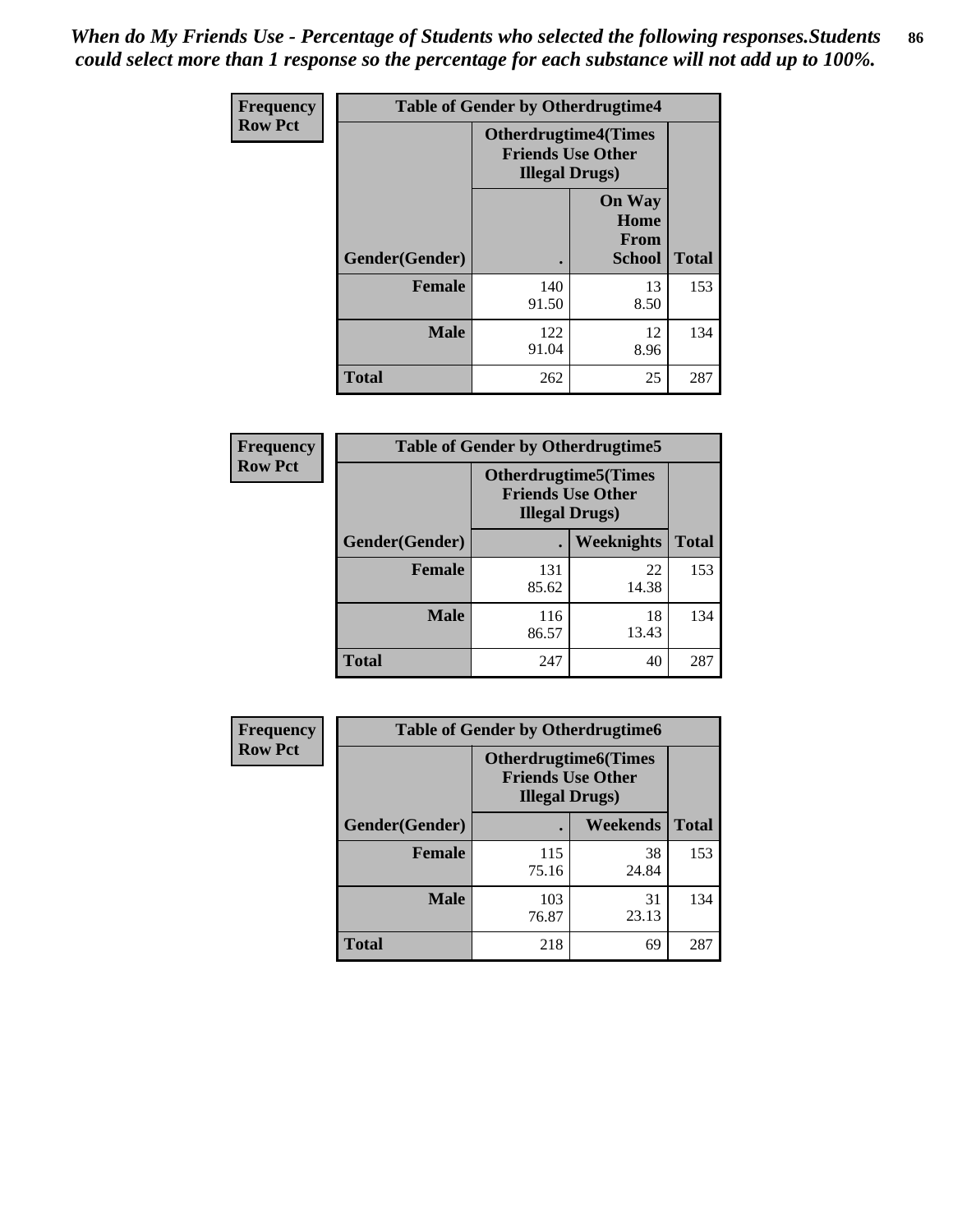## *Other Questions* **87**

| <b>Frequency</b> | <b>Table of Gender by Educationalcohol</b> |                                                                                                                                       |                |              |  |
|------------------|--------------------------------------------|---------------------------------------------------------------------------------------------------------------------------------------|----------------|--------------|--|
| <b>Row Pct</b>   |                                            | <b>Educationalcohol</b> (I<br>have been taught<br>about alcohol,<br>tobacco,<br>and other drugs<br>within the last year<br>at school) |                |              |  |
|                  | Gender(Gender)                             | <b>Yes</b>                                                                                                                            | N <sub>0</sub> | <b>Total</b> |  |
|                  | <b>Female</b>                              | 113<br>73.86                                                                                                                          | 40<br>26.14    | 153          |  |
|                  | <b>Male</b>                                | 91<br>67.91                                                                                                                           | 43<br>32.09    | 134          |  |
|                  | <b>Total</b>                               | 204                                                                                                                                   | 83             | 287          |  |

| Frequency      | <b>Table of Gender by Rodedrinking</b> |                                                                                                                     |              |              |  |
|----------------|----------------------------------------|---------------------------------------------------------------------------------------------------------------------|--------------|--------------|--|
| <b>Row Pct</b> |                                        | Rodedrinking(In<br>the past 30 days I<br>have ridden in a<br>car with a driver<br>who had been<br>drinking alcohol) |              |              |  |
|                | Gender(Gender)                         | Yes                                                                                                                 | $\bf N_0$    | <b>Total</b> |  |
|                | <b>Female</b>                          | 16<br>10.46                                                                                                         | 137<br>89.54 | 153          |  |
|                | <b>Male</b>                            | 17<br>12.69                                                                                                         | 117<br>87.31 | 134          |  |
|                | <b>Total</b>                           | 33                                                                                                                  | 254          | 287          |  |

| Frequency      | <b>Table of Gender by Drugsschool</b> |                                                                                                                                     |                |              |  |
|----------------|---------------------------------------|-------------------------------------------------------------------------------------------------------------------------------------|----------------|--------------|--|
| <b>Row Pct</b> |                                       | <b>Drugsschool</b> (During<br>the past 12 months,<br>I have been offered,<br>sold,<br>or given illegal drugs<br>on school property) |                |              |  |
|                | Gender(Gender)                        | <b>Yes</b>                                                                                                                          | N <sub>0</sub> | <b>Total</b> |  |
|                | <b>Female</b>                         | 15<br>9.80                                                                                                                          | 138<br>90.20   | 153          |  |
|                | <b>Male</b>                           | 29<br>21.64                                                                                                                         | 105<br>78.36   | 134          |  |
|                | <b>Total</b>                          | 44                                                                                                                                  | 243            | 287          |  |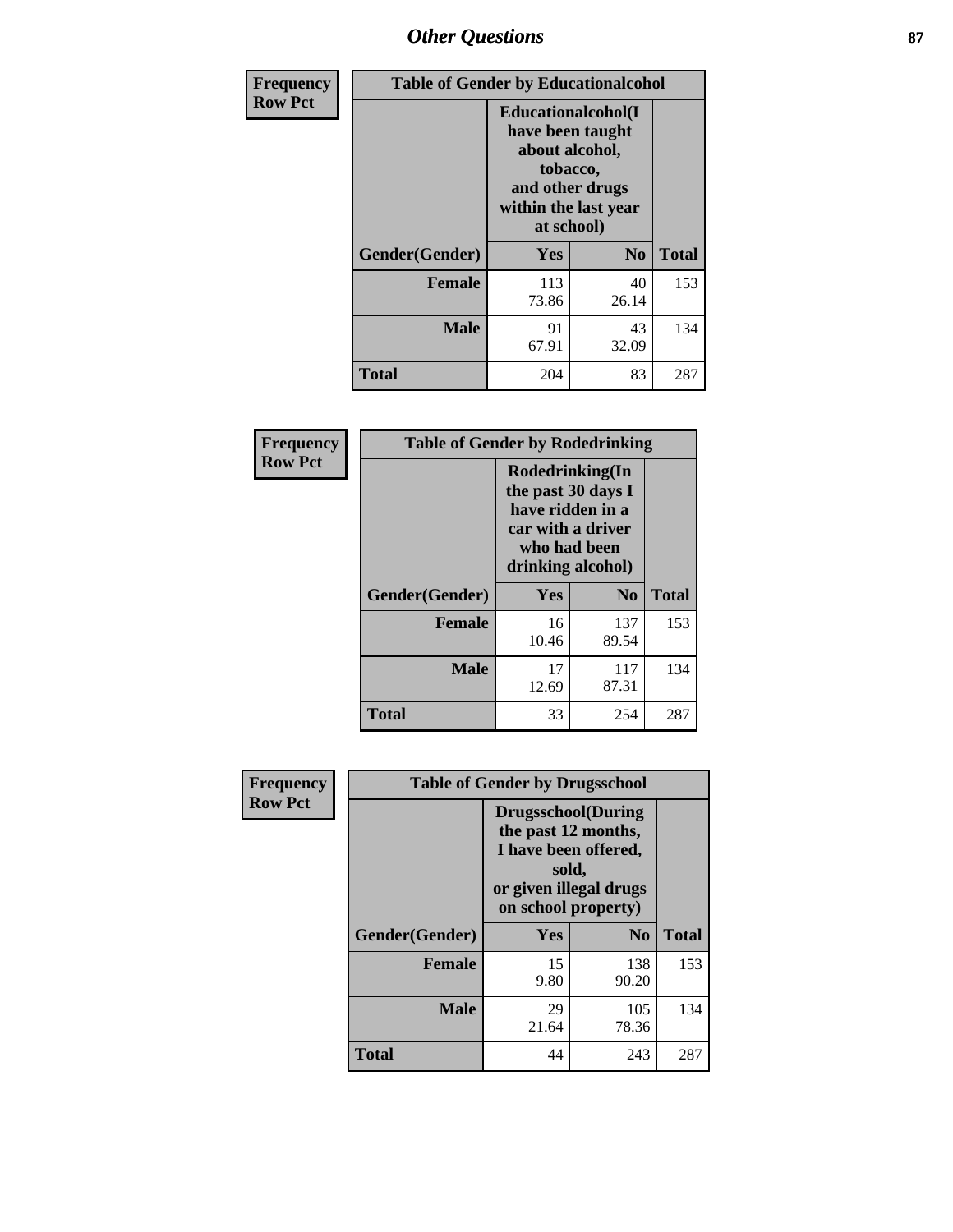### *Other Questions* **88**

**Frequency Row Pct**

| <b>Table of Gender by Bingedrinking</b> |                         |                                                                                                         |                   |                       |                        |                               |                   |              |
|-----------------------------------------|-------------------------|---------------------------------------------------------------------------------------------------------|-------------------|-----------------------|------------------------|-------------------------------|-------------------|--------------|
|                                         |                         | Bingedrinking(I have drunk five or more<br>drinks of alcohol at one sitting during the<br>last 30 days) |                   |                       |                        |                               |                   |              |
| <b>Gender</b> (Gender)                  | $\bf{0}$<br><b>Days</b> | 1 or<br>days                                                                                            | 3 to<br>5<br>days | 6 to<br>9<br>days     | 10<br>to<br>19<br>days | <b>20</b><br>to<br>29<br>days | All<br>30<br>days | <b>Total</b> |
| <b>Female</b>                           | 139<br>90.85            | 1.31                                                                                                    | 4<br>2.61         | $\mathcal{D}$<br>1.31 | 3<br>1.96              | 2<br>1.31                     | 0.65              | 153          |
| <b>Male</b>                             | 111<br>82.84            | 7<br>5.22                                                                                               | 7<br>5.22         | 3<br>2.24             | 0.75                   | 0.75                          | 4<br>2.99         | 134          |
| <b>Total</b>                            |                         |                                                                                                         |                   |                       |                        |                               |                   |              |

| Frequency      | <b>Table of Gender by Educationaids</b> |                                                                                                 |             |              |  |
|----------------|-----------------------------------------|-------------------------------------------------------------------------------------------------|-------------|--------------|--|
| <b>Row Pct</b> |                                         | <b>Educationaids</b> (I<br>have been taught<br>about HIV/AIDS<br>at school in the<br>past year) |             |              |  |
|                | Gender(Gender)                          | Yes                                                                                             | $\bf N_0$   | <b>Total</b> |  |
|                | <b>Female</b>                           | 114<br>74.51                                                                                    | 39<br>25.49 | 153          |  |
|                | <b>Male</b>                             | 96<br>71.64                                                                                     | 38<br>28.36 | 134          |  |
|                | <b>Total</b>                            | 210                                                                                             | 77          | 287          |  |

| Frequency      | <b>Table of Gender by Suicideconsider</b> |                 |                |              |  |
|----------------|-------------------------------------------|-----------------|----------------|--------------|--|
| <b>Row Pct</b> |                                           | Suicideconsider |                |              |  |
|                | Gender(Gender)                            | Yes             | N <sub>0</sub> | <b>Total</b> |  |
|                | <b>Female</b>                             | 20<br>13.07     | 133<br>86.93   | 153          |  |
|                | <b>Male</b>                               | 10<br>7.46      | 124<br>92.54   | 134          |  |
|                | <b>Total</b>                              | 30              | 257            | 287          |  |